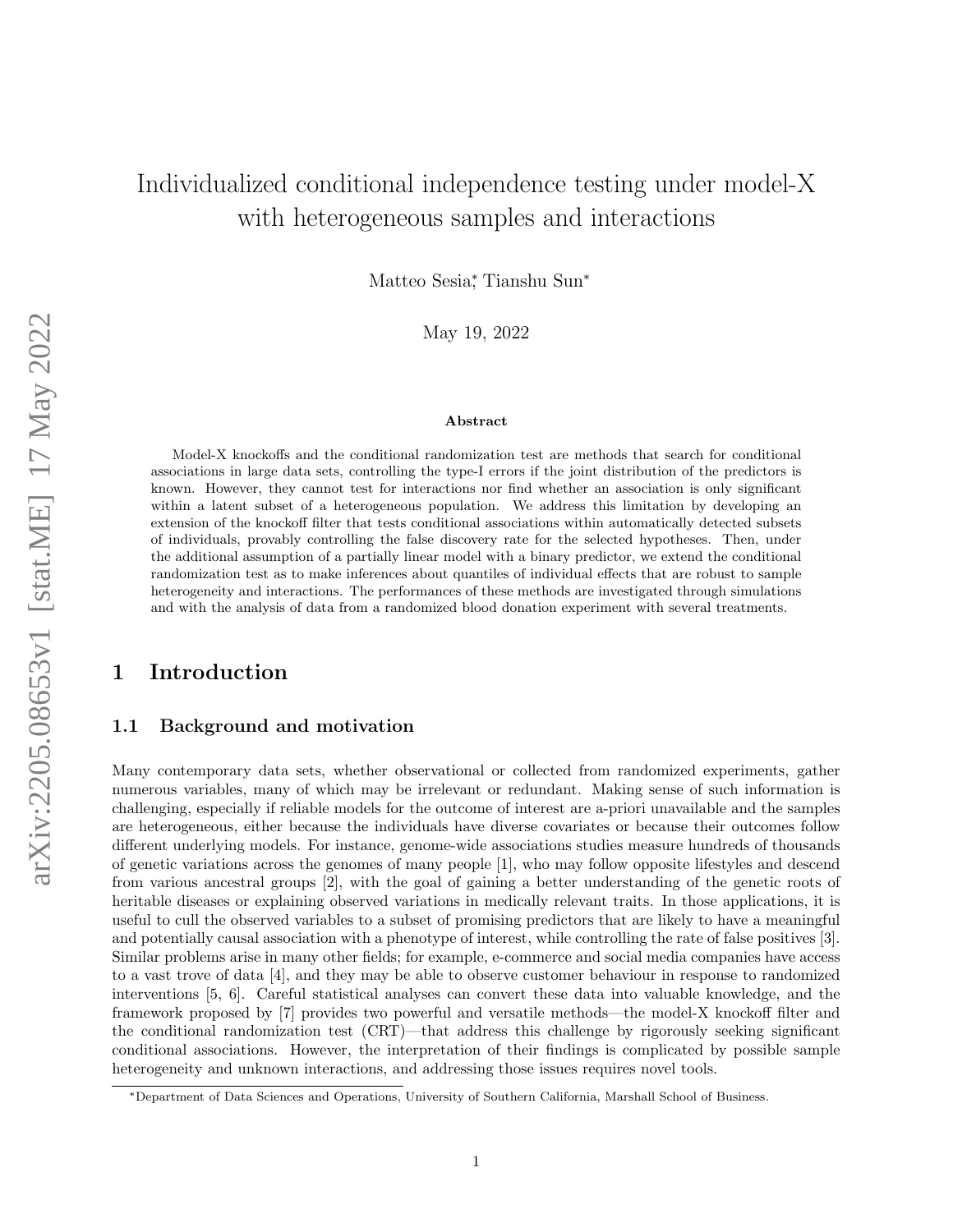The attractiveness of model-X inference mainly stems from its ability to leverage powerful machine learning algorithms and provide finite-sample guarantees under the sole assumption that the distribution of the explanatory variables is known. This assumption is not always easily justified, and some applications may demand substantial approximations for model-X techniques to be deployed [7, 8], but there are examples for which their framework fits very well. In particular, the joint distribution of genotypes in genetic association studies is realistically approximated by hidden Markov models that lend themselves well to model-X testing [9]. In the case of familial studies involving both parents and their offspring, the genetic data can be seen as obtained from a well-understood randomized experiment carried out by nature, and this even allows a rigorous causal interpretation to be conferred to model-X inferences [10]. Further, the model-X framework is also intuitive in other contexts, including in the analysis of data from complex randomized experiments.

Modern randomized experiments sometimes involve many treatment variables whose joint distribution is complex and may depend on high-dimensional covariates [11–15]. An example involving social networks is the display of "things in common" to encourage friendship formation [15]. There, users who hover on the profile of another user are randomly shown some of their shared features (e.g. attended the same school, expressed similar interests, etc.), with the goal to discover which interventions promote new connections. In e-commerce, customers may be recommended products among those that are similar to their past purchases or consistent with their browsing histories. In healthcare, various combinations of different medications may exist, but the viable options for each patient are constrained by their particular symptoms, clinical history, and other factors. Therefore, *marginal* associations derived from univariate analyses of these data may be misleading. At the same time, classical multivariate analyses rely on parametric models that may be difficult to justify if the phenomena under study are poorly understood. By contrast, the model-X framework does not require unrealistic assumptions in this setting to discover associations with a precise causal meaning [10].

An open challenge is to account for sample heterogeneity. Existing model-X methods are designed to test whether an outcome is independent of a predictor, conditional on the other available variables, at the population level, but this is not always fully satisfactory. In fact, even assuming the possibility of assigning a causal meaning to a conditional association, not everyone in the population may be equally impacted by that variable. Imagine that only people with a rare genetic variant respond to a medication intended to lower blood pressure. As long as the sample size is sufficiently large, a statistical test may detect this medication is associated with changes in blood pressure. Yet, such findings may not be very helpful if the interaction with the genetic variant is ignored. Similarly, marketing researchers may be pleased to discover that an online advertisement for replacement iPhone screens influences the sales of said product, but it would also be valuable for them to know this advertisement only affects the behaviour of users who recently visited the Apple App Store. The ability to discover such individualized associations would be especially useful when dealing with heterogeneous populations in which subsets of individuals have disparate features and may respond incongruously to a treatment. For example, people with diverse ancestries do not all have the same allele frequencies, and even if the likelihood of the phenotype given all relevant variables is assumed to be universal [16], interactions can result in some variants having large effects for some groups while being practically useless for others.

A second open challenge related to sample heterogeneity in model-X inference involves the estimation of the direction and strength of conditional associations. Estimates of this kind may carry useful information in addition to that produced by tests of independence, but the problem is difficult to even define clearly in a fully non-parametric setting. If one focuses on a single variable of interest (i.e., the "treatment") and accepts the relatively mild additional assumption of a partially linear model [17] for the outcome, the CRT of [7] can be adapted and inverted to construct intuitive confidence intervals for the linear "treatment" effect. Unfortunately, confidence intervals thus obtained are generally delicate [18] and may lead to very unreliable estimates if the individual treatment effects are heterogeneous.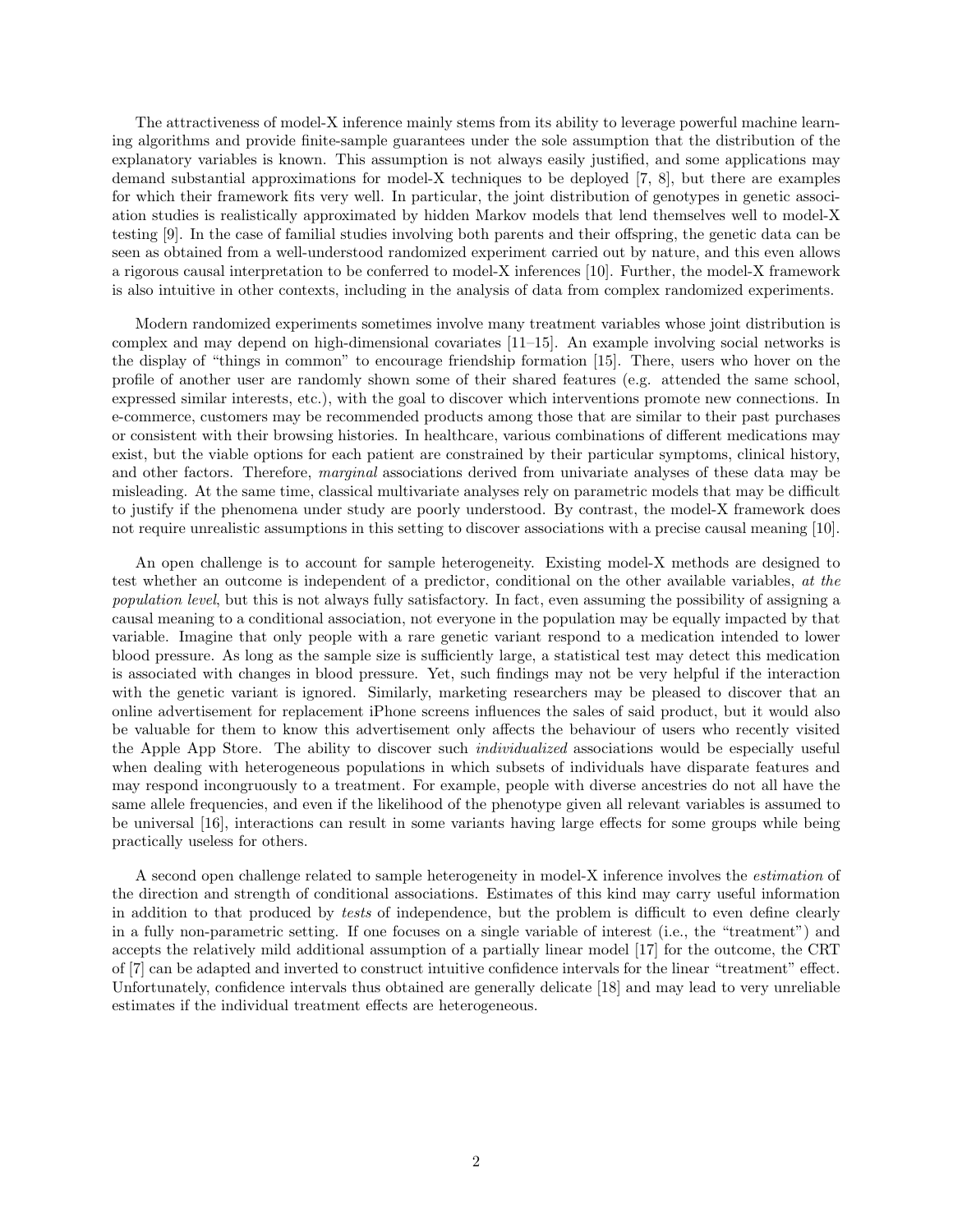#### 1.2 Preview of our contributions and related work

First, this paper builds upon model-X [7] knockoffs [19]. Prior work studied the construction of knockoffs [8, 9, 20], robustness to model mis-specification [21], and power [22–25], while we address sample heterogeneity: aiming to automatically identify relatively homogeneous groups of individuals among which a variable is conditionally associated with the outcome, controlling the false discovery rate for the hypotheses thus selected. Our solution is flexible and can take advantage of any machine learning model without naive data splitting, which would unnecessarily reduce power. Although the idea is versatile, we focus concretely on discovering interactions. There are numerous other works dealing with interactions [26–28] and sample heterogeneity  $[29-31]$  in regression and causal inference, but they tend to rely on different assumptions and provide different guarantees compared to our model-X finite-sample framework. Of particular interest are the models and algorithms designed to estimate individual treatment effects [32–40]; our proposal can leverage any of those while producing rigorous finite-sample inferences. This paper is more closely related to [41], which utilizes knockoffs to analyze data collected from different sources, or *environments*, arguing that robust conditional associations are relatively good proxies for causal inferences. However, [41] considers each individual as preassigned to a distinct and known population, and it cannot test for interactions. By contrast, we output selective inferences for suitable data-driven hypotheses. While we analyze data from a randomized experiment in this paper, the methodology is general and relevant to many other applications [42–48].

Second, this paper extends the CRT [7] to make inferences about quantiles of individual effects that are robust to sample heterogeneity, in a partially linear model with a binary "treatment" variable. In particular, our modified CRT can be inverted to construct confidence bounds for quantiles of individual effects. On top of the novel emphasis on sample heterogeneity, this research is original in that it extends the CRT from the domain of non-parametric conditional independence testing to that of semi-parametric estimation. Indeed, prior work on the CRT did not explore the estimation of "treatment" effects, partly due to the need for additional assumptions. Further, inverting a randomization test can be problematic [18, 49], and we confirm empirically the limitations of a naive approach to this task in the presence of heterogeneity. Our solution is inspired by the recent work of [50], which studied univariate permutation tests and Fisher's exact test [51]. Finally, this work is related to [52], which studied the computation of fast and powerful CRT statistics.

#### <span id="page-2-0"></span>1.3 Basic notation and setup

Consider a data set with *n* individual samples of  $(X^{(i)}, Y^{(i)}, Z^{(i)})$ , where  $X^{(i)} = (X_1^{(i)}, \ldots, X_p^{(i)}) \in \mathbb{R}^p$  describes p variables,  $Y^{(i)} \in \mathcal{Y}$  is an outcome of interest, taking values in some continuous or discrete set  $\mathcal{Y} \subset \mathbb{R}$ , and  $Z^{(i)} = (Z_1^{(i)}, \ldots, Z_m^{(i)}) \in \mathbb{R}^m$  contains m covariates. Depending on the application, X may be a vector of randomized treatments or a subset of the observational covariates. In any case, the joint distribution of X conditional on the other covariates is known, or at least assumed to be well-approximated, and the goal is to discover distinct association between the variables in  $X$  and the outcome of interest. In general, the model-X framework of [7] is concerned with testing conditional independence in a non-parametric setting, but if the data are collected from a randomized experiment with fully known design and perfect compliance, its output can also provide rigorous causal inferences [10], as we shall discuss in more detail later. Throughout this paper, we let  $\mathbf{X} \in \mathbb{R}^{n \times p}$ ,  $\mathbf{Y} \in \mathbb{R}^{n \times 1}$ , and  $\mathbf{Z} \in \mathcal{Y}^{n \times m}$  be the matrices collecting the data for all individuals. Their joint distribution can be factored as  $P_{X,Y,Z}(\mathbf{X}, \mathbf{Y}, \mathbf{Z}) = P_Z(\mathbf{Z}) \cdot P_{X|Z}(\mathbf{X} | \mathbf{Z}) \cdot P_{Y|X,Z}(\mathbf{Y} | \mathbf{Z}, \mathbf{X})$ , where  $P_Z$  is irrelevant because **Z** will be treated as fixed,  $P_{X|Z}$  is assumed to be known, and  $P_{Y|X,Z}$  is the target of inference, which may be arbitrary and completely unknown. Finally, we imagine different individuals are independent of one another, but this simplifying assumption could be relaxed at the cost of more involved calculations if the sample dependencies are known [16].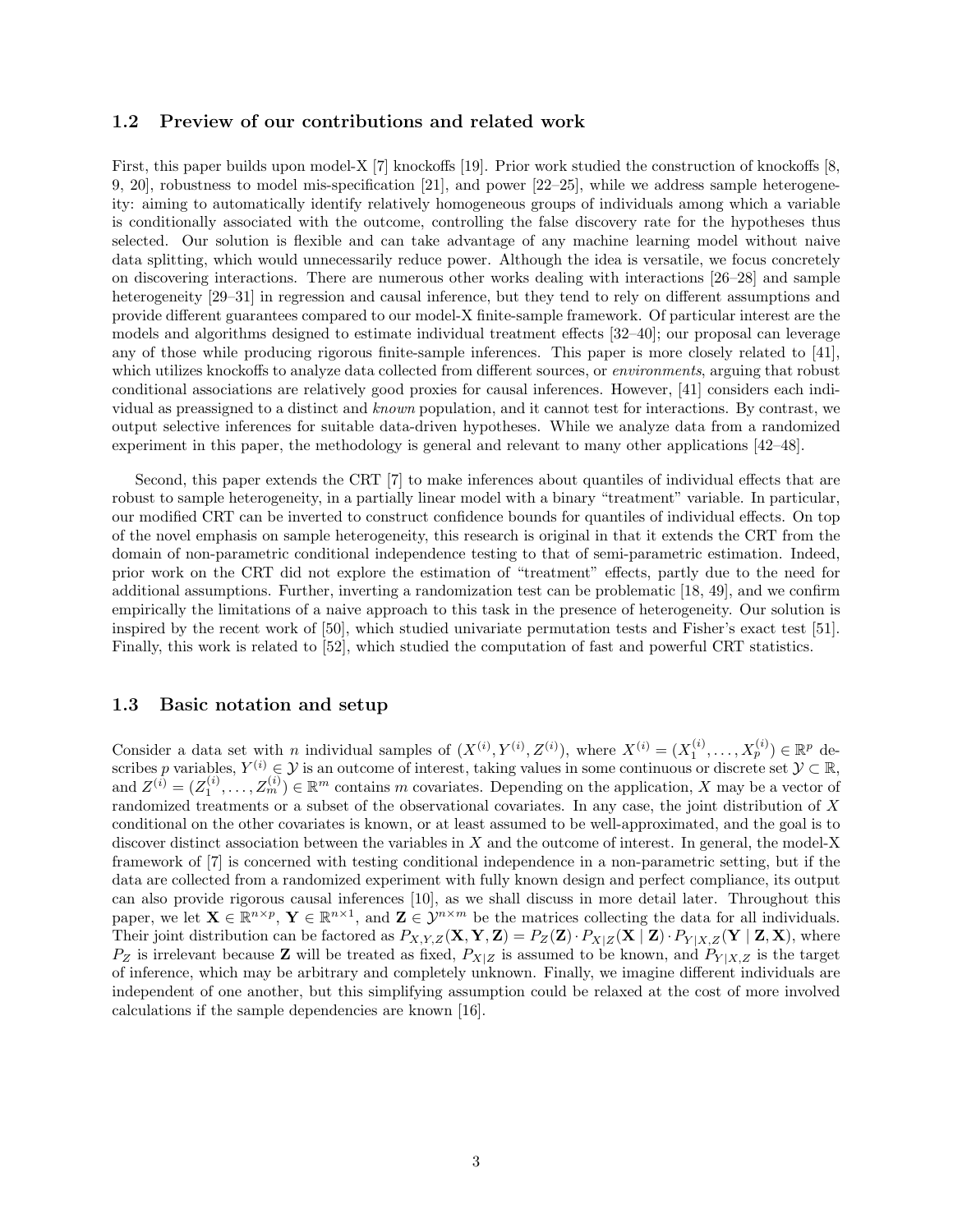## <span id="page-3-5"></span>2 Individualized conditional testing

#### <span id="page-3-2"></span>2.1 A review of conditional testing with knockoffs

The original conditional testing problem in [7] can be thought of as testing, for any  $j \in [p]$ , the hypothesis of no association between Y and  $X_j$  given  $X_{-j}$ , Z, where  $X_{-j}$  denotes all explanatory variables excluding  $X_j$ :

<span id="page-3-4"></span><span id="page-3-0"></span>
$$
\mathcal{H}_{0,j}: Y \perp \!\!\!\perp X_j \mid X_{-j}, Z. \tag{1}
$$

If the values of X and Z are determined before that of Y, and X is a randomized treatment conditionally independent of any relevant unmeasured variables, then rejecting [\(1\)](#page-3-0) is equivalent to making a causal inference; see Appendix [A1.1](#page-27-0) and Figure [A1](#page-6-0) for details. In any case, the rejection of [\(1\)](#page-3-0) can be informative even without causal inferences. For example, if one assumed (which we do not do here) a generalized linear model for  $Y \mid X, Z$ , then [\(1\)](#page-3-0) would essentially amount to stating the linear coefficient for  $X_j$  is zero [7].

The methodology of model-X knockoffs [7] is designed to simultaneously test  $\mathcal{H}_{0,j}$  in [\(1\)](#page-3-0) for all variables  $j \in [p]$  while controlling the false discovery rate [53] below any desired level  $\alpha \in (0,1)$ . Recall that the false discovery rate is the expected proportion of true null hypotheses among those rejected:

$$
\text{FDR} = \mathbb{E}\left[\frac{|\{j \in [p] : \mathcal{H}_{0,j} \text{ is rejected}\}\cap \{j \in [p] : \mathcal{H}_{0,j} \text{ is true}\}|}{|\{j \in [p] : \mathcal{H}_{0,j} \text{ is rejected}\}|\vee 1}\right] \le \alpha,
$$
\n(2)

where  $a \vee b = \max\{a, b\}$ . This is a particularly meaningful error rate if the number of tested variables is large and many of them are expected to be non-null.

Model-X knockoffs, which we denote as  $\tilde{X}$ , are synthetic variables created by the statistician as a function of X and Z, without looking at Y. By design, knockoffs are conditionally independent of Y given  $X, Z$ , but they are exchangeable with X in the joint distribution of  $(X, \tilde{X}) | Z$ . That is, if  $[\mathbf{X}, \tilde{\mathbf{X}}] \in \mathbb{R}^{n \times 2p}$  is the matrix obtained by concatenating  $\mathbf{X} \in \mathbb{R}^{n \times p}$  with the corresponding  $\mathbf{X} \in \mathbb{R}^{n \times p}$  and, for any  $j \in \{1, \ldots, p\}$ , the matrix  $[X, \tilde{X}]_{swap(j)}$  is obtained by swapping the j-th column of X with the j-th column of  $\tilde{X}$ , then

<span id="page-3-1"></span>
$$
\left[\mathbf{X}, \tilde{\mathbf{X}}\right]_{\text{swap}(j)} \mid \mathbf{Z} \stackrel{d}{=} \left[\mathbf{X}, \tilde{\mathbf{X}}\right] \mid \mathbf{Z}, \qquad \forall j \in [p]. \tag{3}
$$

Hence, swapping any  $X_j$  with  $\tilde{X}_j$  does not alter the joint distribution of  $[\mathbf{X}, \mathbf{X}]$  given Z. In fact, the only meaningful difference between  $X_j$  and  $\tilde{X}_j$  may be the lack of conditional association of the latter with Y, and this is what makes knockoffs useful to test [\(1\)](#page-3-0). Constructing knockoffs that satisfy [\(3\)](#page-3-1) requires knowing  $P_{X|Z}$ , but it is a well-studied problem for which exact solutions are available [7–9, 20].

Knockoffs serve as negative control variables within a model predicting Y given  $X, \overline{X}$  and Z, from which one computes importance measures  $T_j$  and  $\tilde{T}_j$  for each  $X_j$  and  $\tilde{X}_j$ , respectively. Any model can be employed for this purpose, as long as swapping  $X_j$  with  $\tilde{X}_j$  only results in  $T_j$  being swapped with  $\tilde{T}_j$  [7]. A popular choice is to fit a sparse generalized linear model (e.g., the lasso [54]) and define the importance measures as the absolute values of the (scaled) regression coefficients for  $X$  and  $X$ , respectively, after tuning the regularization via cross-validation. Then,  $T_j$  and  $\tilde{T}_j$  are combined pairwise for each j into an anti-symmetric statistic  $W_j$ , such as  $W_j = T_j - \tilde{T}_j$ . This ensures the signs of the  $W_j$ 's are mutually independent coin flips for all j corresponding to a true  $\mathcal{H}_{0,j}$ , while larger and positive values provide evidence against the null in [\(1\)](#page-3-0). More precisely, letting  $\epsilon \in \{-1,+1\}^p$  be a random vector such that  $\epsilon_j = +1$  if  $\mathcal{H}_{0,j}$  is false and otherwise  $\mathbb{P}[\epsilon_j = +1] = 1/2$ , independently of everything else, then W satisfies a *coin-flip* property [7]:

<span id="page-3-3"></span>
$$
W \mid \mathbf{Z} \stackrel{d}{=} W \odot \epsilon \mid \mathbf{Z},\tag{4}
$$

where  $\odot$  indicates element-wise multiplication. Intuitively, the sign of each  $W_i$  may be seen as a conservative p-value for  $\mathcal{H}_{0,j}$ :  $p_j = 1/2$  if  $W_j > 0$  and  $p_j = 1$  otherwise [19]. Finally, a rejection rule for the hypotheses in [\(1\)](#page-3-0) can be obtained by applying a sequential testing procedure to these independent p-values, in the order given by the absolute values of  $W$  [19]. As each of these p-values only contains a single bit of information, an appropriate sequential testing procedure is the knockoff filter (or selective SeqStep+ test) of [19], which computes an adaptive significance threshold for  $W_i$  controlling the false discovery rate in finite samples.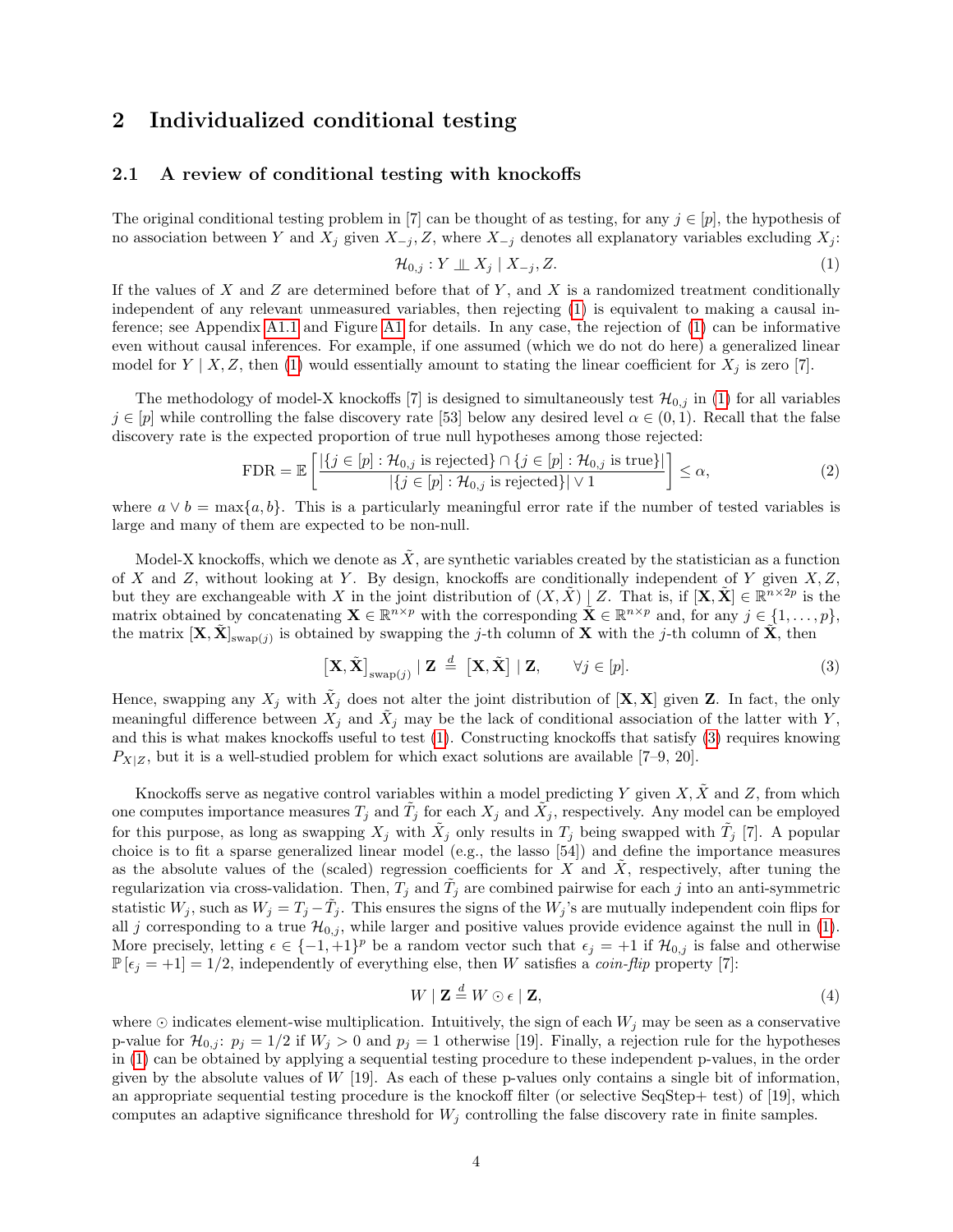#### 2.2 Individualized conditional hypotheses for heterogeneous populations

Conditional testing as described above can be a useful first step to identify interesting variables among a large number of candidates, but it is not fully satisfactory. In fact, rejecting  $\mathcal{H}_{0,j}$  in [\(1\)](#page-3-0) informs us that  $X_j$  may have some conditional association with Y in the population, but it sheds no light on the possible heterogeneity of this relation across different individuals. Consider for example a population following a simple mixture distribution, in which approximately half of the individuals have  $Z_1 = 1$  while the others have  $Z_1 = 0$ . Suppose  $X_1$  has a positive effect  $\beta_1$  on Y, following a linear model with standard Gaussian noise, but only if it interacts with  $Z_1 = 1$ ; otherwise, it has no effect whatsoever. That is,  $Y \sim \mathcal{N}(Z_1 X_1 \beta_1, 1)$ . For simplicity, imagine all other variables are independent standard Gaussian noise. Then, the hypothesis in [\(1\)](#page-3-0) is true if and only if  $\beta_1 = 0$ ; see [7]. Thus, testing  $\mathcal{H}_{0,j}$  may be helpful to distinguish  $X_1$  from the other variables, but it informs us about neither the specific interaction between  $X_1$  and  $Z_1$ , nor the general presence of population heterogeneity. This motivates a more flexible testing methodology that can reliably discover associations holding for more specific subsets of the population. Continuing with the previous example, our method will be able to report that  $X_1$  is associated with Y if  $Z_1 = 1$ , and that no evidence of association is found if  $Z_1 = 0$ . Crucially, there will be no need to know in advance that  $X_1$  interacts with  $Z_1$ .

As in the previous section, let  $X, Y$ , and  $Z$  indicate the data matrices whose rows contain the observations of X, Y, Z, respectively. Let  $\tilde{\mathbf{X}} \in \mathbb{R}^{n \times p}$  indicate a matrix of valid knockoffs for **X**, which we assume to have been generated with existing techniques [7–9, 20]. For convenience, we will sometimes refer to the knockoffaugmented data as  $\mathcal{D} = (\mathbf{X}, \dot{\mathbf{X}}, \mathbf{Y}, \mathbf{Z})$ . Fix any  $j \in [p]$  and take any given partition  $\psi_j$  of the covariate space  $\mathbb{R}^m$  into G disjoint regions, each identifying a distinct group of individuals. Note that the number of regions  $G$  may in principle also depend on j, but for now we ignore that eventuality as it would complicate the notation. Consider testing whether Y is conditionally independent of  $X_j \mid Z, X_{-j}$ , within the sub-population mapped into a specific group  $g_j \in [G]$ . In other words, we will test the conditional hypothesis

<span id="page-4-0"></span>
$$
\mathcal{H}_{0,j}^{(g_j)}: Y^{(g_j)} \perp \!\!\! \perp X_j^{(g_j)} \mid X_{-j}^{(g_j)}, Z^{(g_j)}, \tag{5}
$$

for some  $j \in [p]$  and  $g_j \in [G]$ . Above,  $(X^{(g_j)}, Y^{(g_j)}, Z^{(g_j)})$  denotes a sample from  $P_{X,Y,Z}^{(g_j)}$ : the conditional distribution obtained by restricting  $P_{X,Y,Z}$  on  $\{z \in \mathbb{R}^m : \psi_j(z) = g_j\}$ . If we look at  $(5)$  for all possible  $j \in [p]$ and  $g_i \in [G]$ , we find ourselves with a multiple testing problem with mG hypotheses, for which we wish to control the false discovery rate. If  $G = 1$ , this reduces to the original conditional testing problem in [\(1\)](#page-3-0). In general, however, a rejection of [\(1\)](#page-3-0) is not as informative as one of [\(5\)](#page-4-0), because the latter null hypothesis is implied by the former but the converse is not true. In particular, rejecting [\(5\)](#page-4-0) can narrow down the effect of  $X_i$  to the individuals in group  $g_i$  and, as discussed below, it can help us discover significant interactions.

Before explaining how to utilize knockoffs to test [\(5\)](#page-4-0) with false discovery rate control, we begin by discussing the choice of grouping functions  $\psi_i$ . Note that the hypotheses in [\(5\)](#page-4-0) are more informative than those in [\(1\)](#page-3-0) only if they are based on a partition of the individuals into meaningful groups that internally are sufficiently homogeneous, with respect to their associations with a variable. But it is not clear how to define such partitions a priori if no external information is available about  $P_{Y|X,Z}$ . Therefore,  $\psi_j$  must be allowed to be data-driven, which makes the tested hypotheses in [\(5\)](#page-4-0) random. To address this task, useful information about sample heterogeneity can be extracted from the available data using existing tools, for example by fitting a sufficiently flexible multivariate model for predicting  $Y \mid X, Z$ . However, if the same data were naively used twice, first to define the hypotheses in [\(5\)](#page-4-0) and then to test them, the false discovery rate would not be controlled, as previewed by Figure [1.](#page-6-0) Data splitting would provide a simple patch to retain the test validity after selecting the random hypotheses, but it is a wasteful approach, as also previewed in Figure [1.](#page-6-0) Therefore, we propose a more efficient solution that makes it possible to safely re-use most of the data to first define and then test the individualized hypotheses in [\(5\)](#page-4-0), while provably controlling the false discovery rate in finite samples.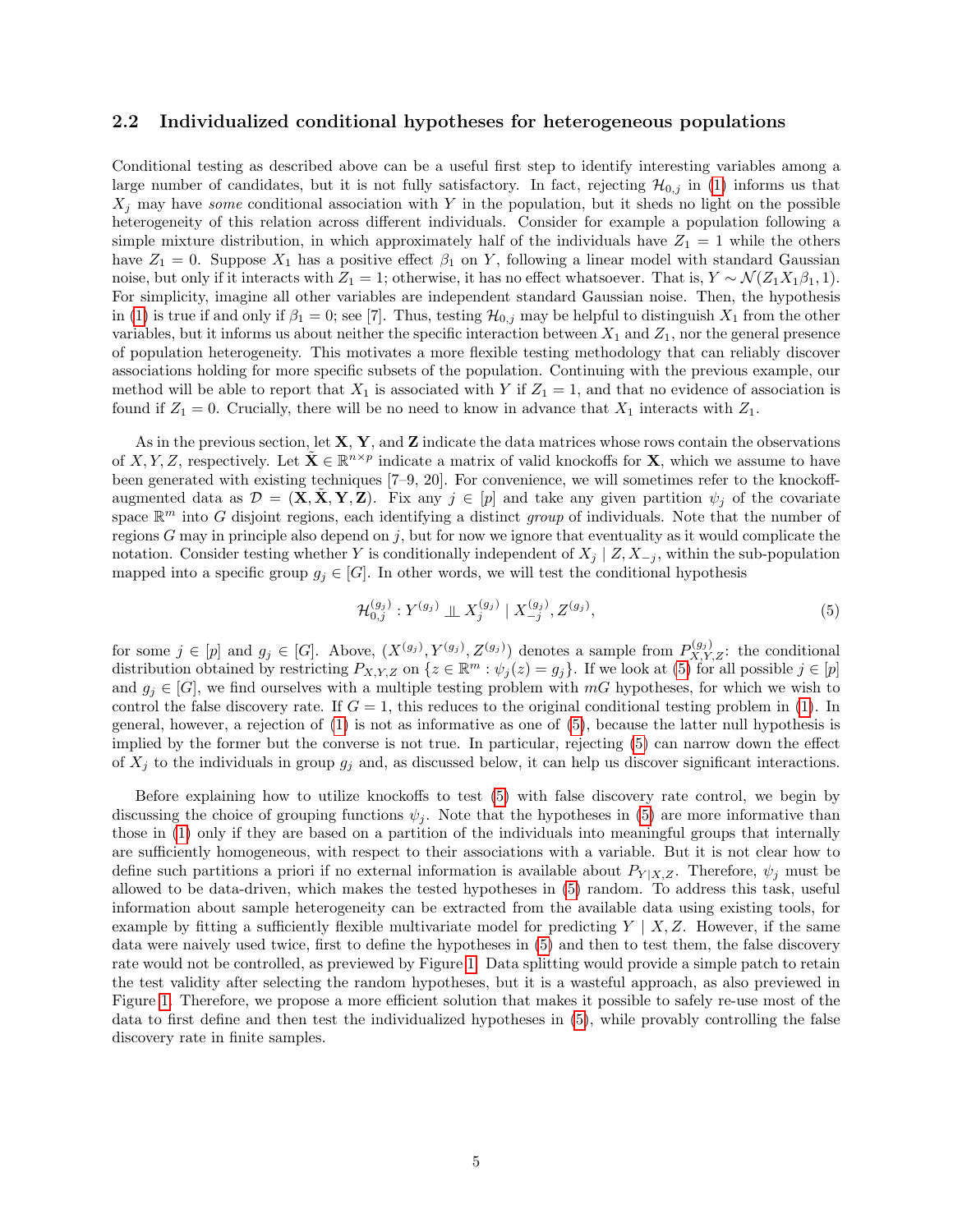#### <span id="page-5-2"></span>2.3 A selective knockoff filter

For any  $j \in [p]$ , let  $\hat{\psi}_j$  be a data-driven partition of the covariate space: a function of  $z \in \mathbb{R}^m$  whose parameters may depend on the knockoff-augmented data  $\mathcal D$  and that can be written as  $\hat\psi_j(z;[\textbf{X},\tilde{\textbf{X}}],\textbf{Y},\textbf{Z})\in\mathbb N.$ Note that  $\hat{\psi}_j$  is random mapping from  $\mathbb{R}^m$  to N because its parameters depend on  $\mathcal{D}$ . In the following, we focus on  $\hat{\psi}_j$  that are invariant under permutations of any variable with its own knockoff.

<span id="page-5-0"></span>**Definition 1** (Knockoff-invariant partition). Let  $V \in \{0,1\}^{n \times p}$  be *i.i.d.* Bernoulli random variables, independent of anything else, and  $[\mathbf{X}, \tilde{\mathbf{X}}]_{swap(\mathbf{V})}$  be the matrix obtained concatenating  $\mathbf{X}$  and  $\tilde{\mathbf{X}}$  column-wise and then swapping the *i*-th observation of  $\overline{X}_j$  with the corresponding knockoffs if and only if  $V_{ij} = 1$ . A random function  $\hat{\psi}(z; [\mathbf{X}, \tilde{\mathbf{X}}], \mathbf{Y}, \mathbf{Z}) : \mathbb{R}^m \to \mathbb{N}^p$  induces knockoff-invariant partitions of  $\mathbb{R}^m$  if

$$
\hat{\psi}_j(z;[\mathbf{X}, \tilde{\mathbf{X}}], \mathbf{Y}, \mathbf{Z}) = \hat{\psi}_j^0(z; [\mathbf{X}, \tilde{\mathbf{X}}]_{\text{swap}(\mathbf{V})}, \mathbf{Y}, \mathbf{Z}),
$$

for all  $j \in [p]$ ,  $z \in \mathbb{R}^m$ , and any fixed function  $\hat{\psi}^0 : \mathbb{R}^m \to \mathbb{N}^p$  whose parametrization may depend on the data with swapped knockoffs in  $\mathcal D$ . Above  $\hat \psi_j$  and  $\hat \psi_j^0$  indicate the j-th components of  $\hat \psi$  and  $\hat \psi^0$ .

In other words, invariant partitions may depend on the data, but they cannot make use of any knowledge about which variables are real and which are knockoffs, as the identities of the latter are masked by random swapping. Consequently, for any  $\hat{\psi}$  satisfying Definition [1,](#page-5-0) the conditional distribution of  $\hat{\psi}(z; [\mathbf{X}, \tilde{\mathbf{X}}], \mathbf{Y}, \mathbf{Z})$ given D is the same as that of  $\hat{\psi}(z; [\mathbf{X}, \tilde{\mathbf{X}}]_{\text{swap}(\mathbf{V}')}$ , Y, Z), for any fixed  $\mathbf{V}' \in \{0, 1\}^{n \times p}$  and any  $z \in \mathbb{R}^m$ :

 $\hat{\psi}(z;[\textbf{X},\tilde{\textbf{X}}],\textbf{Y},\textbf{Z}) \mid [\textbf{X},\tilde{\textbf{X}}],\textbf{Y},\textbf{Z} \; \stackrel{d}{=} \; \hat{\psi}(z;[\textbf{X},\tilde{\textbf{X}}]_{\text{swap}(\textbf{V}')},\textbf{Y},\textbf{Z}) \mid [\textbf{X},\tilde{\textbf{X}}],\textbf{Y},\textbf{Z}.$ 

Despite the random swapping,  $\hat{\psi}$  can capture useful information because the columns of  $[\mathbf{X}, \tilde{\mathbf{X}}]_{\text{swap}(\mathbf{V})}$  contain on average  $n/2$  real variables. Thus, approximately half of the original data remain intact. Any method may be employed to define  $\hat{\psi}^0$ , and an example designed to detect pairwise interactions is discussed in Section [2.4.](#page-7-0) For now, we assume  $\hat{\psi}$  is already available and focus on testing the corresponding random hypotheses in [\(5\)](#page-4-0).

For any  $\hat{\psi}$  and  $j \in [p]$ , let  $\hat{G}_j([\mathbf{X}, \tilde{\mathbf{X}}], \mathbf{Y}, \mathbf{Z}) = \sup_{z \in \mathbb{R}^m} \hat{\psi}_j(z) \in \mathbb{N}$  denote the cardinality of  $\hat{\psi}_j$ ; that is, the number of disjoint regions into which  $\hat{\psi}_j$  partitions the covariate space. Further, let  $\hat{G} = \sum_{j=1}^p \hat{G}_j$ . To lighten the notation, the data dependence of  $\hat{\psi}(x)$ ,  $\hat{G}_j$ , and  $\hat{G}$  will not be shown explicitly hereafter unless needed to avoid ambiguity. Define  $[\mathbf{T}, \tilde{\mathbf{T}}] \in \mathbb{R}^{2\hat{G}}$  as the vector of importance measures for all variables and knockoffs in each region of the covariate space determined by  $\hat{\psi}$ . More precisely, **T** (resp.  $\tilde{\mathbf{T}}$ ) is the concatenation of p sub-vectors  $T_j^{g_j}$  (resp.  $\tilde{T}_j^{g_j}$ ) for all  $j \in [p]$  and  $g_j \in [\hat{G}_j]$ , whose elements quantify the importance of  $X_j$ (resp.  $\tilde{X}_j$ ) in predicting Y conditional on all other variables, looking only at the observations in group  $g_j$ . In general,  $[T, T]$  can be written as the output of a randomized function  $\tau$  applied to the full data set:

<span id="page-5-1"></span>
$$
[\mathbf{T}, \tilde{\mathbf{T}}] = \tau([\mathbf{X}, \tilde{\mathbf{X}}], \mathbf{Y}, \mathbf{Z}) = [t([\mathbf{X}, \tilde{\mathbf{X}}], \mathbf{Y}, \mathbf{Z}), \tilde{t}([\mathbf{X}, \tilde{\mathbf{X}}], \mathbf{Y}, \mathbf{Z})].
$$
\n(6)

Above,  $\boldsymbol{t}$  (resp.  $\tilde{\boldsymbol{t}}$ ) are defined in terms of  $\boldsymbol{\tau}$ , as its first (resp. last)  $\hat{G}$  elements. For any  $\mathcal{S} \subseteq \{1, \ldots, \hat{G}\}$ , whose elements uniquely identify pairs  $(j, g_j)$  for  $j \in [p]$  and  $g_j \in [\hat{G}_j]$ , let  $[\mathbf{X}, \tilde{\mathbf{X}}]_{\text{swap}(\mathcal{S})}$  be the matrix obtained from  $[\mathbf{X}, \tilde{\mathbf{X}}]$  after swapping the sub-column  $\mathbf{X}_{j}^{(g_j)}$ , which contains all observations of  $X_j$  in group  $g_j$ , with the corresponding knockoffs, for all  $(j, g_i) \in S$ . Note the slight change of notation compared to [\(3\)](#page-3-1): there, the swapping was simultaneous for an entire column. The function  $\tau$  may be anything, as long as swapping the true variables and knockoffs in any one group of samples has the only effect of swapping the corresponding importance measures in that group, leaving all other elements of  $\tau$  unchanged:

$$
\tau\big(\mathbf{Y},[\mathbf{X},\tilde{\mathbf{X}}]_{\text{swap}(\mathcal{S})}\big) \mid [\mathbf{X},\tilde{\mathbf{X}}]_{\text{swap}(\mathbf{V})}, \mathbf{Y},\mathbf{Z} \overset{d}{=} \big[t\big(\mathbf{Y},[\mathbf{X},\tilde{\mathbf{X}}]\big),\tilde{t}\big(\mathbf{Y},[\mathbf{X},\tilde{\mathbf{X}}]\big)\big]_{\text{swap}(\mathcal{S})} \mid [\mathbf{X},\tilde{\mathbf{X}}]_{\text{swap}(\mathbf{V})}, \mathbf{Y},\mathbf{Z}. \tag{7}
$$

Importantly, the above equality only needs to hold in distribution, as  $\tau$  may involve additional sources of independent randomness; e.g., it may involve cross-validation to tune some hyper-parameters. A concrete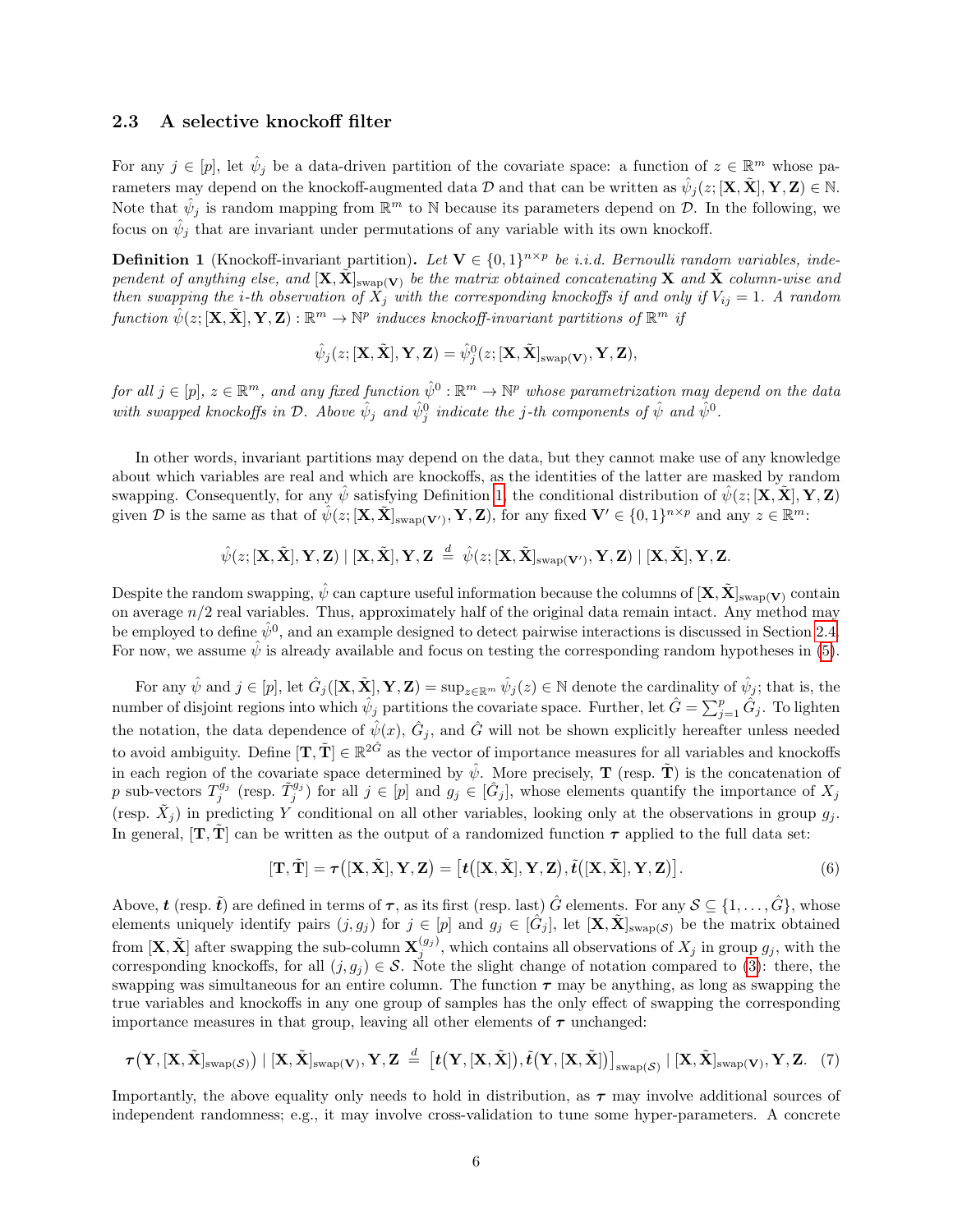example of  $\tau$  satisfying [\(7\)](#page-5-1) is presented in Section [2.5.](#page-8-0) In general, for our method to be powerful,  $\tau$  should be such that a larger value in position  $(j, g_j)$  of **T** indicates evidence from group  $g_j$  that  $Z_j$  is conditionally associated with Y, while a larger value in position  $(j, g_j)$  of  $\tilde{\mathbf{T}}$  points to a corresponding association of  $\tilde{Z}_j$ with  $Y$ , which must be spurious because knockoffs have no conditional association with  $Y$ .

Given any importance measures  $[\mathbf{T}, \tilde{\mathbf{T}}]$  satisfying [\(7\)](#page-5-1), the statistics  $\mathbf{W} \in \mathbb{R}^{\hat{G}}$  are assembled with the standard pairwise anti-symmetric approach reviewed in Section [2.1:](#page-3-2)

<span id="page-6-1"></span>
$$
W_j^{g_j} = T_j^{g_j} - \tilde{T}_j^{g_j}.
$$
\n(8)

This ensures the signs of statistics corresponding to true nulls  $\mathcal{H}_{0,j}^{(g_j)}$  in [\(5\)](#page-4-0) are independent coin flips conditional on the absolute values of all entries in  $W$ , extending the result in [\(4\)](#page-3-3) from [7] and allowing the application of the standard knockoff filter to compute an adaptive significance threshold that controls the false discovery rate. Figure [A2](#page-9-0) in Appendix [A1.2](#page-27-1) provides a schematic representation of this procedure.

<span id="page-6-3"></span>**Theorem 1.** Given **V** and  $[X, \tilde{X}]_{swap(V)}, Y, Z$ , let  $\hat{\psi}$  be a knockoff-invariant partition with total size  $\hat{G} = \sum_{j=1}^p \hat{G}_j$ . Assume  $\mathbf{W}([\mathbf{X}, \tilde{\mathbf{X}}], \mathbf{Y}, \mathbf{Z}) \in \mathbb{R}^{\hat{G}}$  are statistics computed as in [\(8\)](#page-6-1). Suppose  $\mathbf{U} \in \{\pm 1\}^{\hat{G}}$  has random independent entries such that  $U_j^{g_j} = \pm 1$  with probability  $1/2$  if  $\mathcal{H}_{0,j}^{(g_j)}$  in [\(5\)](#page-4-0) is true and  $U_j^{g_j} = +1$ otherwise, for all  $j \in [p]$  and  $g_j \in [\hat{G}_j]$ . Then, the knockoff filter [19] applied to W controls the false discovery rate [\(2\)](#page-3-4) for the hypotheses defined in [\(5\)](#page-4-0), conditional on  $\hat{\psi}$ , because

<span id="page-6-2"></span>
$$
\mathbf{W} \mid \hat{\psi} \stackrel{d}{=} \mathbf{W} \odot \mathbf{U} \mid \hat{\psi}.\tag{9}
$$

Figure [1](#page-6-0) previews the performance of our method—the *selective knockoff filter* (SKF)—on synthetic data from a linear model with heterogeneous coefficients; see Section [4.1](#page-14-0) for details. The performance is measured in terms of false discovery rate, power, and informativeness of the findings. Informativeness is quantified by two metrics: the average homogeneity of the rejected hypotheses, defined as the proportion of individuals in the reported group for which the variable of interest has a non-zero coefficient within the true data-generating model, and the corresponding heterogeneity of individual effects, defined as the standard deviation of the aforementioned coefficients. The first benchmark is the vanilla knockoff filter of [7]; this controls the false discovery rate but can only test population-wide hypotheses. The second one is a data-splitting version of the SKF, utilizing half of the samples to learn the partition and the other half to test the conditional hypotheses; this is not as powerful as our method. The third benchmark is a naive invalid version of the SKF that utilizes all data twice, first to select the partitions and then to test the conditional hypotheses, without randomly masking the identity of the knockoffs; this does not control the false discovery rate.



<span id="page-6-0"></span>Figure 1: Performance of the SKF and benchmark methods for individualized conditional testing on synthetic data. The dashed horizontal line corresponds to the nominal false discovery rate level 0.1. The informativeness of the discoveries is quantified by the homogeneity of the corresponding groups (higher is better) and the heterogeneity of the underlying effects in the data-generating model (lower is better).

Before presenting further implementation details of the SKF, we note that statistics W satisfying [\(9\)](#page-6-2) can also be utilized to test hypotheses different from those in [\(5\)](#page-4-0), by repurposing the multi-environment knockoff filter of [41]. This alternative approach outlined in Appendix [A1.3](#page-30-0) allows testing whether any variables have a robust association across the distinct groups of individuals identified by the adaptive partitions  $\phi$ , which may be useful to find variables whose associations are not driven by interactions.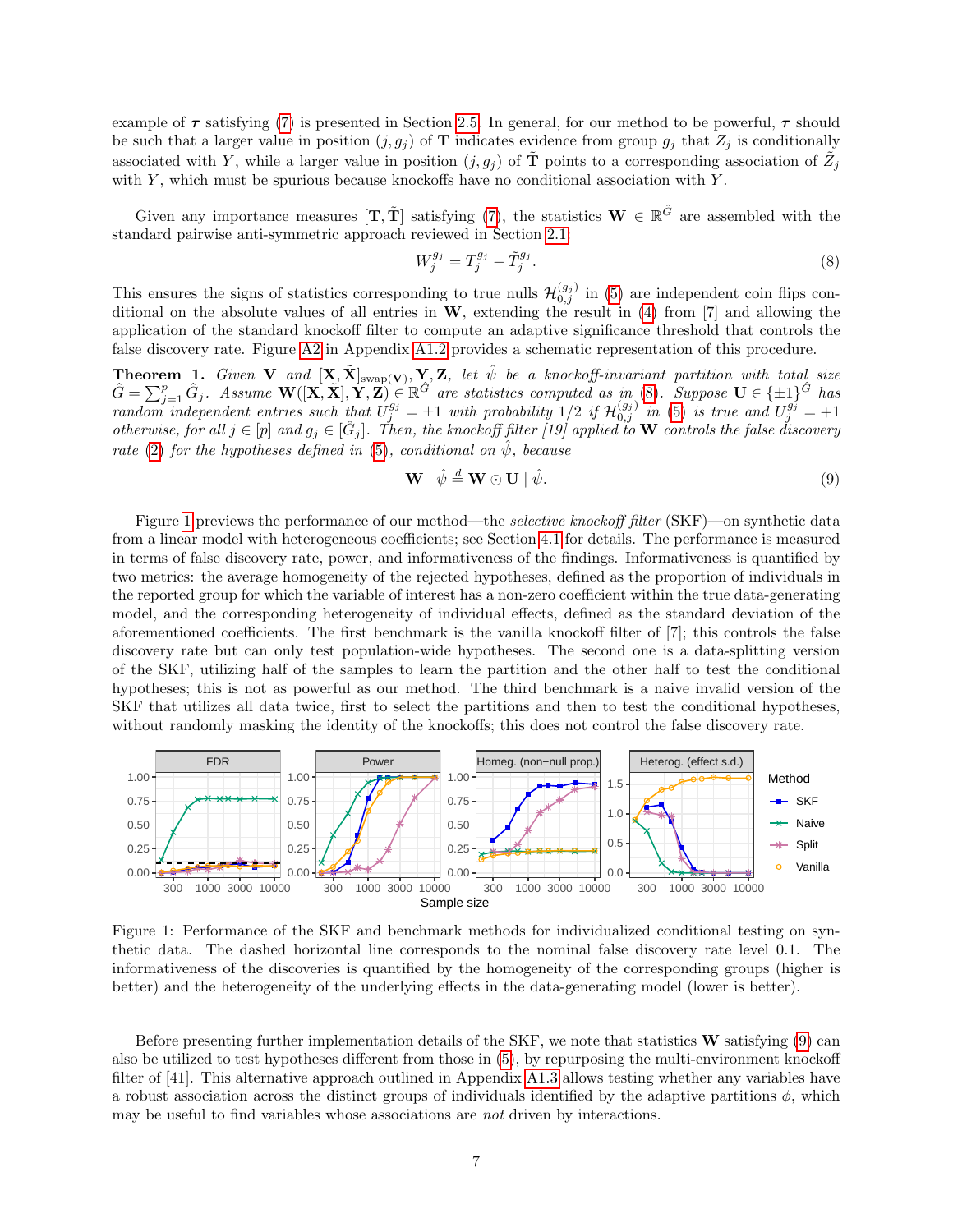#### <span id="page-7-0"></span>2.4 Partitioning the samples to detect pairwise interactions

The flexibility in the choice of data-driven partitions allows any model or machine learning algorithm to be leveraged by the SKF to group the samples. As a concrete example, consider the following approach designed to detect pairwise interactions between variables and covariates. Note that our method is easily extended to test for interactions between different variables in  $X$ , but the notation is simpler if we focus on interactions with the covariates in Z. For simplicity, imagine also that all covariates are binary and the conditional distribution of  $Y \mid X, Z$  can be approximated by a generalized linear model with interactions. In this context, a reasonable approach to construct  $\hat{\psi}^0$  starts by fitting a sparse generalized linear model (i.e., the lasso) to predict Y given  $[[\mathbf{X}, \tilde{\mathbf{X}}]_{\text{swap}(\mathbf{V})}, \mathbf{Z}]$ , after augmenting the data matrix with all possible pairwise interactions between the variables in **Z** and those in  $[X, \tilde{X}]_{swap(V)}$ . Algorithms have been developed to fit such models and variations thereof [26, 28, 55]. After tuning the regularization parameter by cross-validation, let  $\hat{\beta}_j$  and  $\hat{\beta}_{j+p}$  indicate the main effects estimated by this model for the (randomly swapped) variables  $X_j$ and  $\tilde{X}_j$ , for any  $j \in [p]$ . Let also  $\hat{\gamma}_{l,j}$  and  $\hat{\gamma}_{l,j+p}$  indicate the corresponding interaction coefficients involving  $Z_l$  and the (randomly swapped) variables  $X_j$  and  $\tilde{X}_j$ , respectively, for all  $l \in [m]$  and  $j \in [p]$ . Given a constant upper bound  $G_{\text{max}}$  on the number of interactions per variable (e.g.,  $G_{\text{max}} = 2$ ), for all  $j \in [p]$  let  $\hat{\mathcal{I}}_j \subset [m]$  indicate the subset of  $G_{\text{max}}$  covariates displaying the strongest (nonzero) interactions with  $X_j$  or  $\tilde{X}_j$ , with the understanding that ties are broken at random and  $|\hat{\mathcal{I}}_j| < G_{\max}$  if the number of covariates with nonzero interaction coefficients is too small. In other words,

$$
\hat{\mathcal{I}}_j := \left\{ l \in [m] : |\hat{\gamma}_{l,j}| + |\hat{\gamma}_{l,j+p}| > 0, \sum_{l' \neq l} \mathbb{1} \left[ |\hat{\gamma}_{l,j}| + |\hat{\gamma}_{l,j+p}| > |\hat{\gamma}_{l',j}| + |\hat{\gamma}_{l',j+p}| \right] > m - G_{\text{max}} \right\}.
$$

Thus,  $X_j$  is associated with at most  $G_{\text{max}}$  potentially interacting covariates. Each  $\hat{\psi}_j$  is defined as the mapping from the Cartesian space  $\{0,1\}^{\hat{\mathcal{I}}_j}$  to  $\{1,\ldots,2^{|\hat{\mathcal{I}}_j|}\}$ , indexing all possible configurations of the covariates in  $\hat{\mathcal{I}}_j$ . See Table [1](#page-7-1) for a toy example with 3 variables and 3 binary covariates; here, the lasso selects  $Z_1, Z_2$ as potentially interacting with  $X_1$ , and  $Z_3$  for  $X_2$ . No interactions with  $X_3$  are detected. The covariate space is thus partitioned into 4 groups for  $X_1$ , 2 groups for  $X_2$ , and 1 trivial group for  $X_3$ , yielding a total of 7 hypotheses to be tested. The interpretation of the SKF findings is that  $X_1$  is associated with Y for individuals with  $Z_2 = 1$ , while  $X_2$  is associated with Y for individuals with  $Z_3 = 1$ , and  $X_3$  is associated with Y at the aggregate level. No evidence of an association between  $X_1$  and Y is detected among individuals with  $Z_2 = 0$ , and no evidence of association between  $X_2$  and Y is detected among individuals with  $Z_3 = 0$ .

| Variable | Covariates     |                             | Partition                                                      |                             | Findings                                      |
|----------|----------------|-----------------------------|----------------------------------------------------------------|-----------------------------|-----------------------------------------------|
|          |                | Label                       | Definition                                                     | Rejected                    | Interpretation                                |
| $X_1$    | $\{Z_1, Z_2\}$ | $\overline{2}$<br>3         | $Z_1 = 0, Z_2 = 0$<br>$Z_1 = 0, Z_2 = 1$<br>$Z_1 = 1, Z_2 = 0$ | No<br>Yes<br>N <sub>0</sub> | $X_1$ influences Y if $Z_1 = 0$ and $Z_2 = 1$ |
|          |                | 4                           | $Z_1 = 1, Z_2 = 1$                                             | Yes                         | $X_1$ influences Y if $Z_1 = 1$ and $Z_2 = 1$ |
| $X_2$    | $\{Z_3\}$      | $\mathcal{D}_{\mathcal{L}}$ | $Z_3 = 0$<br>$Z_3 = 1$                                         | No<br>Yes                   | $X_2$ influences Y if $Z_3 = 1$               |
| $X_3$    | Ø              |                             | All individuals                                                | Yes                         | $X_3$ influences Y                            |

<span id="page-7-1"></span>Table 1: Sample partition obtained by fitting the lasso with interactions on data with randomly swapped knockoffs, and corresponding SKF discoveries, in a toy example with 3 variables and 3 binary covariates. The term "influences" is utilized loosely here to indicate a (possibly non-causal) conditional association.

The constant  $G_{\text{max}}$  controls an important trade-off between the power of the SKF and the interpretability of its findings. A larger values  $G_{\text{max}}$  tends to lead to more specific hypotheses, as the covariate space is partitioned into increasingly refined groups. Hypotheses defined over finer partitions, however, may be harder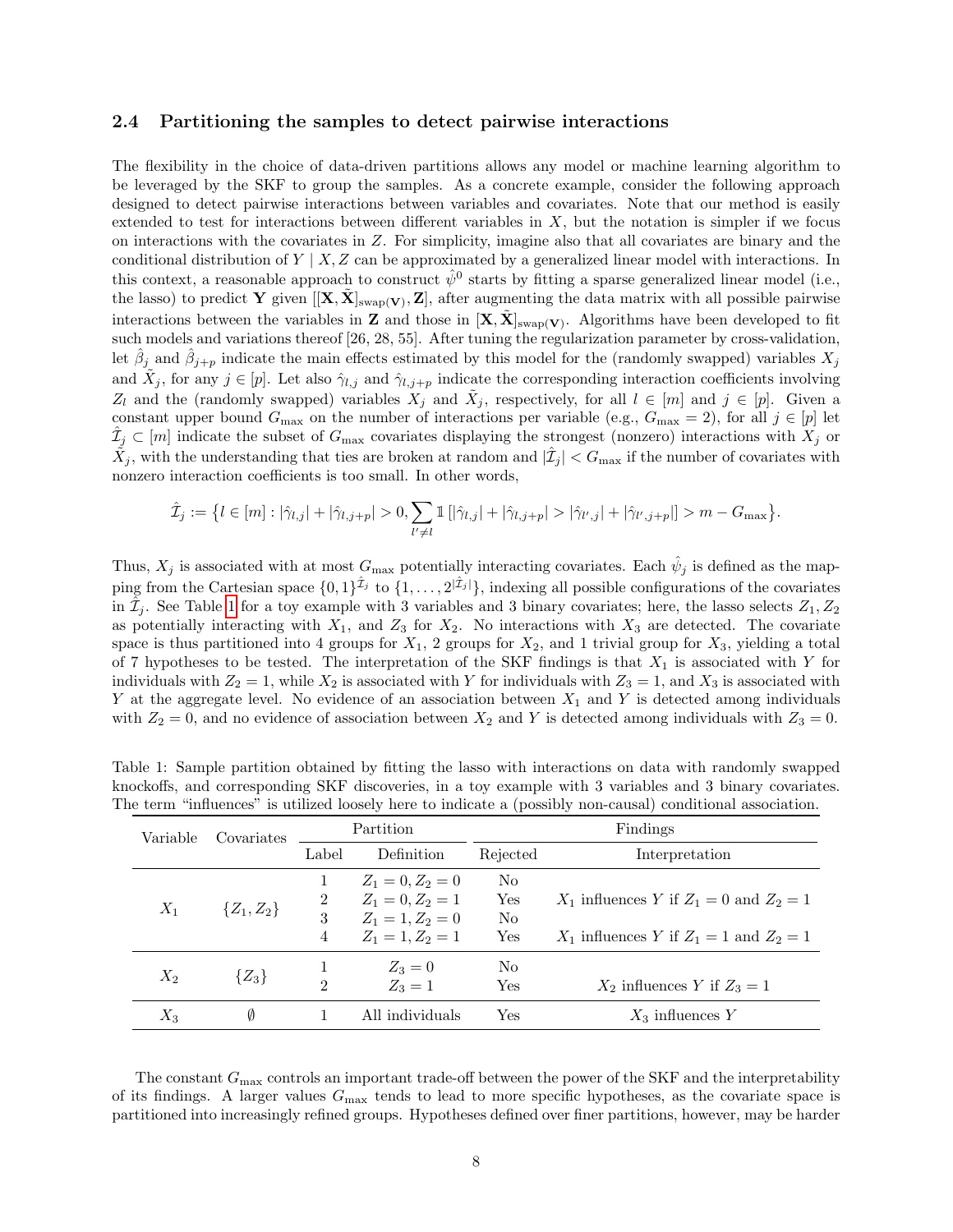to reject because they allow fewer samples to determine the sign of the test statistics, as explained in the next section. In fact, partitioning roughly reduces the effective number of samples by a factor of up to  $2^{G_{\text{max}}}$ , in the case of binary covariates. Concretely, this paper utilizes  $G_{\text{max}} = 1$  or  $G_{\text{max}} = 2$ , but the optimal  $G_{\text{max}}$  may generally depend on the sample size as well as on the expected number of interactions in the data at hand. Finally, note that continuous covariates can be handled similarly after suitable discretization. Of course, the above lasso approach is only one among countless possible ways to define sample partitions satisfying Definition [1.](#page-5-0) Alternatively, one could take advantage of more sophisticated sample partitioning techniques, which may for example be based on Bayesian models [34], random forests [35], or neural networks [36].

#### <span id="page-8-0"></span>2.5 Computing powerful test statistics for the selective knockoff filter

The SKF is flexible with respect to the choice of test statistics, as long as [\(7\)](#page-5-1) is satisfied. Here, we present a relatively simple implementation of this method based on generalized linear models, continuing along the lines of Section [2.4.](#page-7-0) Recall that a popular method for computing model-X importance measures [7] utilizes the (generalized) lasso for predicting Y given X,  $\tilde{X}$ , and Z. Therefore, as [\(7\)](#page-5-1) requires swapping  $X_j$  and  $\tilde{X}_j$  in group  $g_j$  to have the only effect of swapping the corresponding importance measures  $T_j^{g_j}$  and  $\tilde{T}_j^{g_j}$ , an intuitive solution inspired by [41] is the following. First, a sparse generalized linear regression model (e.g., the lasso) is trained to predict  $\mathbf{Y}$  given  $[[\mathbf{X}, \tilde{\mathbf{X}}]_{\text{swap}(\mathbf{V})}, \mathbf{Z}]$ , tuning the regularization parameter by cross-validation. The absolute values of the regression coefficients serve as "prior" importance measures,  $T_j^{\text{prior}}$  and  $\tilde{T}_j^{\text{prior}}$ , for all variables and knockoffs indexed by  $j \in [p]$ . These are combined pairwise into a weight  $\pi_j$  for each j; for example, as  $\pi_j = \zeta(T_j^{\text{prior}} + \tilde{T}_j^{\text{prior}})$ , where  $\zeta$  is a positive and decreasing function such as  $\zeta(t) = 1/(0.05 + t)$ . Note that larger values of  $\pi_j$  suggest the j-th variable is more likely to have a significant effect among some individuals. Similar weights can also be defined for the covariates. Then, separately for each  $(j, g_j)$ , a new sparse generalized linear model is fitted using only the observations in the  $g_j$ -th group to predict  $\mathbf{Y}^{(g_j)}$  given  $[[\mathbf{X}^{(g_j)}, \tilde{\mathbf{X}}^{(g_j)}]_{\text{swap}}(\mathbf{V}), \mathbf{Z}^{(g_j)}]$ , after taking care to restore the true variable and knockoff identities in the j-th and  $(j + p)$ -th data columns. See Figure [A3](#page-15-0) for a schematic visualization of this algorithm.

The above model utilizes feature-specific regularization that depends on two hyper-parameters,  $\lambda^{(j,g_j)} > 0$ and  $\gamma^{(j,g_j)} \in [0,1]$ , both tuned by cross-validation, as well as on the weights  $\pi$ . Specifically, the penalty for the *l*-th variable is  $\lambda_l^{(j,g_j)} = \lambda^{(j,g_j)}(1-\gamma^{(j,g_j)}) + \gamma^{(j,g_j)}\pi_l$ , for all  $l \in [p]$ . If  $\gamma^{(j,g_j)} = 0$ , this reduces to a standard lasso looking only at the samples in group  $g_j$ . But, in general, larger values of  $\gamma^{(j,g_j)}$  can make our approach more powerful, as we gather strength from the data in all groups. In fact, null variables will tend to receive smaller values of  $\pi$  and will thus be less likely to be incorrectly selected by the final model, thereby reducing the noise in the test statistics. Of course, the weights  $\pi$  may not always be informative, hence why  $\gamma^{(j,g_j)}$  is tuned by cross-validation. For that purpose, note that a two-dimensional grid search can be easily avoided by tuning first  $\lambda^{(j,g_j)} > 0$  and then  $\gamma^{(j,g_j)}$ . Finally, the importance measures for the j-th variable and knockoff in group  $g_j$  are defined as the absolute values of the estimated regression coefficients for  $X_j$  and  $\tilde{X}_j$ , respectively. It is easy to prove this procedure satisfies [\(7\)](#page-5-1). In fact, conditional on  $\mathbf{Y}, [\mathbf{X}, \tilde{\mathbf{X}}]_{\text{swap}(\mathbf{V})}, \mathbf{Z},$ swapping all observations of  $X_j$  in group  $g_j$  with the corresponding  $\tilde{X}_j$  for any pair  $(j, g_j)$  simply results in swapping  $T_j^{(g_j)}$  with  $\tilde{T}_j^{(g_j)}$ , as  $\pi$  remains unperturbed because it only depends on the fixed  $[\mathbf{X}, \tilde{\mathbf{X}}]_{\text{swap}(\mathbf{V})}$ .

Although it is convenient to think about the lasso, the main idea of the above procedure is generally applicable with any model. The key to ensuring [\(7\)](#page-5-1) is that the importance measures indexed by  $(j, g_i)$  are computed by a predictive model that sees the other variables and the observations in other groups only through the lenses of the perturbed data set with randomly swapped knockoffs. Note that the weights  $\pi$ must be estimated based on  $[[\mathbf{X}, \tilde{\mathbf{X}}]_{\text{swap}(\mathbf{V})}, \mathbf{Z}]$  to make the final test statistics mutually independent, which is required for false discovery rate control [19]; see the proof of Theorem [1](#page-6-3) in Appendix [A4.](#page-41-0) Further, revealing the identities of  $X_j$  and  $\tilde{X}_j$  within group  $g_j$  is essential to achieve non-trivial power—otherwise, it would be impossible to tell importat variables apart from knockoffs. Of course, this is only one possible implementation of the SKF. A relatively straightforward generalization would involve estimating different sets of empirical prior weights in different groups, as sketched in Figure [A3.](#page-15-0) That would still satisfy [\(7\)](#page-5-1) if the models utilized to compute the priors only look at the randomly swapped data in  $[X, \tilde{X}]_{swap(V)}$ .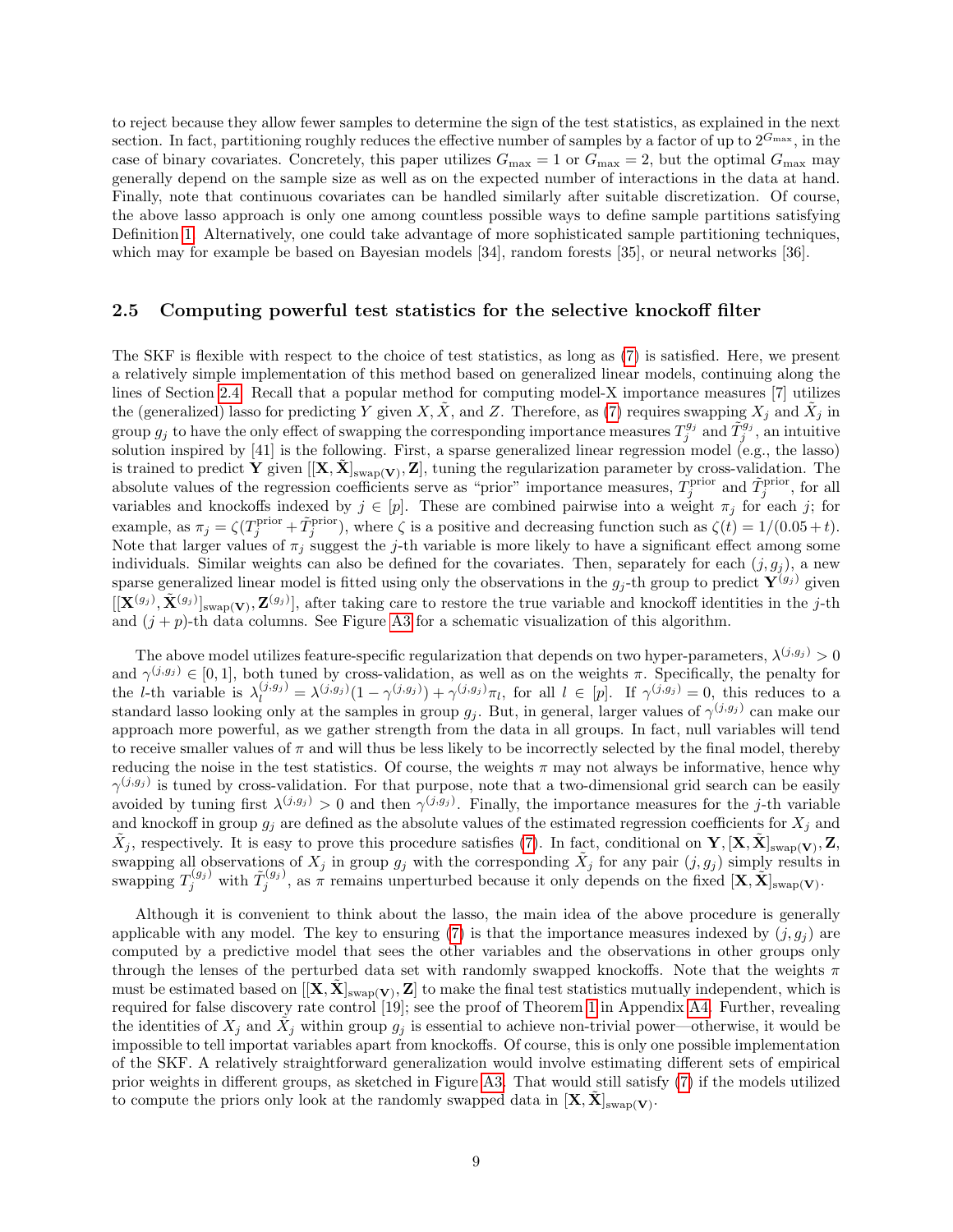# <span id="page-9-4"></span>3 Quantile estimation of individual linear effects

#### 3.1 A partially linear model with heterogeneous effects

This section focuses on the special case of a single *binary* variable,  $X \in \{0,1\}$ , and further assumes the outcomes  $Y^i$ , for  $i \in [n]$ , are determined by a partially linear model [17] with heterogeneous effects:

<span id="page-9-1"></span>
$$
Y^i = g(Z^i, C^i) + \tau^i X^i. \tag{10}
$$

Above, g is an arbitrary unknown nuisance function, which we are not directly interested in estimating, and  $C$  is a vector of *unmeasured* covariates. The object of inference is the distribution of individual effects  $\tau^i \in \mathbb{R}$ . These parameters may be depend on both Z and C through completely unknown mechanisms; see Figure [2](#page-9-0) for a graphical representation of this model. The goal is to estimate quantiles of  $\tau^i$ , leveraging only our knowledge of  $P_{X|Z}$ . Note that the assumption of  $p = 1$  is without loss of generality compared to the previous section, as one can always analyze one variable at a time, conflating the others into Z.

<span id="page-9-0"></span>

Figure 2: Graphical representation of a partially linear model with heterogeneous effects, linking the variable of interest  $(X)$ , the outcome  $(Y)$ , the measured covariates  $(Z)$ , and other unmeasured variables  $(C)$ . The goal is to estimate the individual linear effects of X, namely  $\tau$ , leveraging our knowledge of  $P_{X|Z}$ .

#### <span id="page-9-3"></span>3.2 The CRT for sharp hypotheses

The CRT [7] is a model-X alternative to knockoffs for testing the conditional hypothesis in [\(1\)](#page-3-0). This test has complementary strengths and weaknesses relative to knockoffs. On the one hand, the CRT can compute a precise p-value for a single hypothesis, as opposed to being limited to controlling the false discovery rate over many variables [7]. On the other hand, the CRT tends to be computationally more expensive, but adjustments can be made to mitigate this issue [52]. It also produces p-values for different variables that generally have unknown dependencies with one another, and, without conservative precautions [56, 57], this may in theory invalidate certain multiple testing methods such as the Benjamini-Hochberg procedure [53].

While originally intended for a completely non-parametric model-X setting, the CRT can be easily adapted to work with a partially linear model. In particular, it can be repurposed to test a *sharp null* hypothesis that the individual effects  $\tau$  in [\(10\)](#page-9-1) are equal to an arbitrary fixed vector  $\delta \in \mathbb{R}^n$ :

<span id="page-9-2"></span>
$$
\mathcal{H}_{\delta} : \tau^{i} = \delta^{i}, \qquad \forall i \in [n]. \tag{11}
$$

The most intuitive instance of  $\mathcal{H}_{\delta}$  is that with  $\delta = 0$ , which reduces to the null hypothesis that X is conditionally independent of Y and is the case originally considered by [7]. In general, however, the sharp null hypothesis defined in [\(11\)](#page-9-2) for different values of  $\delta$  can also be useful to *estimate*  $\tau$ , as explained below. Note that in the following we review the CRT of [7] while extending it to the more general case of  $\delta \neq 0$ .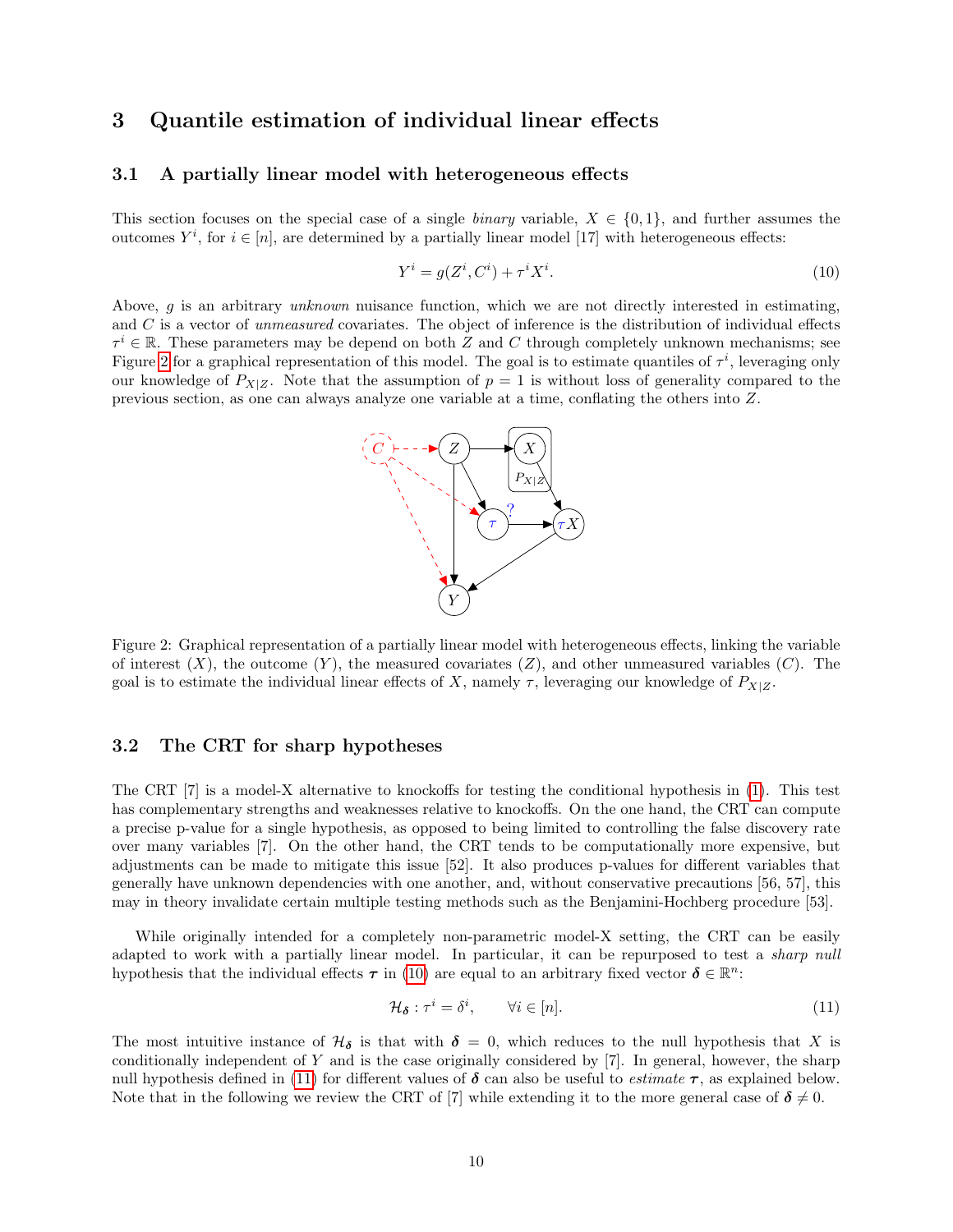As in the previous section, denote by  $\mathbf{X} \in \mathbb{R}^{n \times 1}, \mathbf{Z} \in \mathbb{R}^{n \times m}, \mathbf{Y} \in \mathbb{R}^{n \times 1}$  the data matrices containing all *n* observations. For a fixed  $K \in \mathbb{N}$  and each  $k \in [K]$ , let  $\tilde{\mathbf{X}}^{(k)} \in \mathbb{R}^{n \times 1}$  be a column vector containing n observations of a *virtual* variable sampled by the statistician from  $P_{X|Z}$ , independently of the observed **X**:

<span id="page-10-1"></span><span id="page-10-0"></span>
$$
\tilde{\mathbf{X}}^{(k)} \mid \mathbf{Z} \stackrel{d}{=} \mathbf{X} \mid \mathbf{Z}, \qquad \forall k \in [K]. \tag{12}
$$

These virtual variables are related to knockoffs, but they are simpler to generate because [\(12\)](#page-10-0) is strictly weaker than [\(3\)](#page-3-1) whenever  $p > 1$ . The CRT utilizes K independent realizations of these virtual variables to compute a p-value as follows. Let  $\bar{t} : \mathbb{R}^{n \times (m+2)} \to \mathbb{R}$  be any function taking as input  $X, Y, Z$  and returning a statistic designed to quantify the "importance" of  $X$  in predicting  $Y$  given  $Z$ . As for the knockoff filter, this statistic can take any form, including the absolute value of a regression coefficient for Z in a sparse generalized linear model for predicting Y given  $Z$  and  $X$  [7], for example. Other options for computing the test statistics will be discussed below. For any choice of  $t$ , the CRT p-value is then defined as

$$
\hat{p}_{\boldsymbol{\delta}}^{\text{CRT}}\left(\mathbf{X}, \mathbf{Y}, \mathbf{Z}\right) = \frac{1 + \sum_{k=1}^{K} \mathbb{1}\left[\bar{t}(\tilde{\mathbf{X}}^{(k)}, \mathbf{Y} - \mathbf{X} \odot \boldsymbol{\delta}, \mathbf{Z}) \ge \bar{t}(\mathbf{X}, \mathbf{Y} - \mathbf{X} \odot \boldsymbol{\delta}, \mathbf{Z})\right]}{1 + K}.
$$
\n(13)

Intuitively, this is the empirical fraction of virtual variable realizations leading to larger statistic values compared to the true variable. If  $H_{\delta}$  in [\(11\)](#page-9-2) holds, then **X** is exchangeable with each  $\tilde{\mathbf{X}}^{(k)}$  conditional on **Z** and  $\mathbf{Y} - \mathbf{X} \odot \boldsymbol{\delta}$ , which implies the quantity in [\(13\)](#page-10-1) is uniformly distributed on  $\{1/(1+K), 2/(1+K), \ldots, 1\}$ .

<span id="page-10-2"></span>**Proposition 1.** If the partially linear model in [\(10\)](#page-9-1) holds and  $\mathcal{H}_{\delta}$  in [\(11\)](#page-9-2) is true, the CRT p-value in [\(13\)](#page-10-1) is uniformly distributed on  $\{1/(1 + K), 2/(1 + K), \ldots, 1\}$  conditional on **Z** and **Y**. In particular, for all  $\alpha \in (0,1) , \, \tilde{\mathbb{P}} \left[ \hat{p}^{\text{CRT}}_{\boldsymbol{\delta}} \left( \mathbf{X}, \mathbf{Y}, \mathbf{Z} \right) \leq \alpha \mid \mathbf{Z}, \mathbf{Y} \right] \leq \alpha.$ 

Under the additional assumption of homogeneous effects in [\(10\)](#page-9-1), i.e.,  $\tau^i = \tau$  for some  $\tau \in \mathbb{R}$  and all i, it is possible to invert the CRT to estimate  $\tau$ . More precisely, define the set  $\hat{\mathcal{S}}(\alpha)$  of  $\delta \in \mathbb{R}$  values such that  $\mathcal{H}_{\delta}$  in [\(11\)](#page-9-2) with  $\delta = \delta \mathbf{1}$  is not rejected by the CRT at level  $\alpha$ :

<span id="page-10-3"></span>
$$
\hat{\mathcal{S}}(\alpha) = \left\{ \delta \in \mathbb{R} : \hat{p}_{\delta \mathbf{1}}^{\text{CRT}} \left( \mathbf{X}, \mathbf{Y}, \mathbf{Z} \right) > \alpha \right\}.
$$
\n(14)

This is a random set that depends on  $X, Y$ , and  $Z$ , as well as on the K realizations of  $\hat{X}$ . The finite-sample validity of this confidence set is implied by Proposition [1](#page-10-2) through the classical duality with hypothesis testing,  $\text{as } \mathbb{P}[\tau \notin \hat{\mathcal{S}}(\alpha) \mid \mathbf{Z}, \mathbf{Y}] = \mathbb{P}[\hat{p}_{\delta \mathbf{1}}^{\text{CRT}}(\mathbf{X}, \mathbf{Y}, \mathbf{Z}) \leq \alpha \mid \mathbf{Z}, \mathbf{Y}] \leq \alpha.$ 

Unfortunately, confidence sets in [\(14\)](#page-10-3) have limitations. Firstly,  $\hat{S}(\alpha)$  may be non-convex in general, which makes it difficult to interpret. Fortunately, many choices of statistics  $\bar{t}$  in [\(13\)](#page-10-1) produce a confidence set [\(14\)](#page-10-3) that approximately is an *interval*; see Appendix [A1.4.](#page-31-0) Secondly, and more crucially, the CRT for a partially linear model relies heavily on the assumption of homogeneous effects in [\(10\)](#page-9-1). This is likely an over-simplification of reality in many applications, and it is especially problematic because it may often lead to completely invalid inferences. In particular, if the partially linear model is misspecified, or if the true effects are heterogeneous,  $\hat{S}(\alpha)$  in [\(14\)](#page-10-3) no longer has any guarantees, and it may turn out to be empty; see Figure [4](#page-16-0) in Section [4](#page-14-1) for examples. This is a known issue in causal inference [58], and it helps explain the reluctance of many in that field to adopt randomization testing more broadly [18, 49], at least for purposes other than preliminary discovery [59]. Therefore, we are motivated to extend the CRT as to test composite hypotheses that enable more robust estimates compared to those in [\(11\)](#page-9-2); this work is inspired by [50], as explained next.

#### <span id="page-10-5"></span>3.3 A quantile CRT for inference on individual effects

This section develops a quantile version of the CRT—the QCRT—to test whether the  $q$ -th largest individual effect in the sample is smaller than a constant c, for any fixed  $q \in [n]$  and  $c \in \mathbb{R}$ . In other words, we will test

<span id="page-10-4"></span>
$$
\mathcal{H}_{q,\leq,c}:\tau_{(q)}\leq c,\tag{15}
$$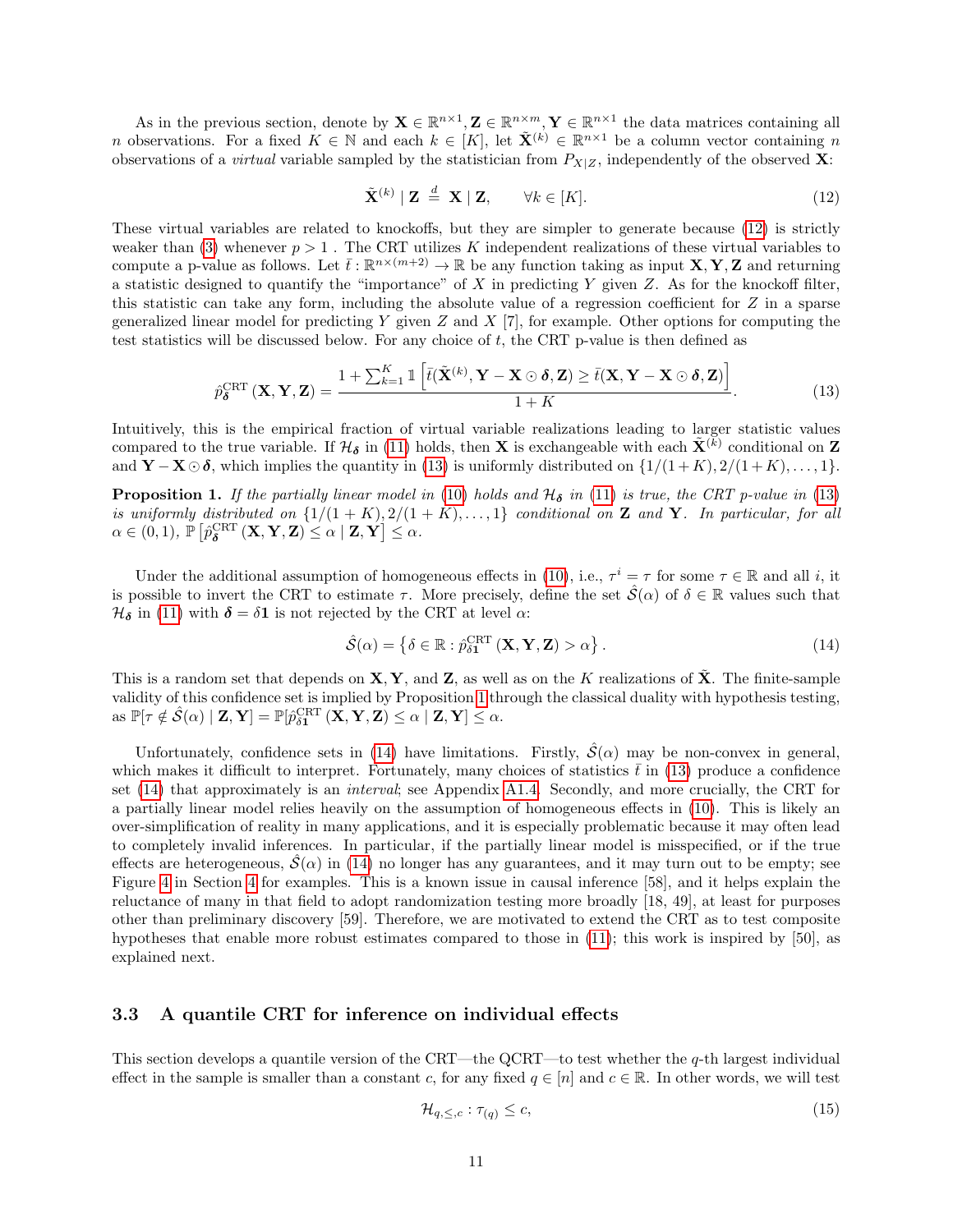where  $\tau_{(q)}$  is the q-th largest element in the vector  $\tau$  of true individual effects [\(10\)](#page-9-1). The hypothesis in [\(15\)](#page-10-4) is interesting because its rejection implies evidence of large effects in at least a certain subset of the observed samples. Further, inverting a test of [\(15\)](#page-10-4) will lead to a one-sided confidence bound for the desired quantile of the individual effects that is naturally robust to heterogeneity, unlike the naive CRT confidence sets from Section [3.2.](#page-9-3) Of course, there is no need in general to focus only on right-tailed tests of the type in  $(15)$ ; in fact, one can also easily carry out left-tailed tests of  $\mathcal{H}_{q,>,c}$ :  $\tau_{(q)} \geq c$ , as explained later.

Before addressing  $\mathcal{H}_{q, directly, it is convenient to consider the simpler but relevant problem of testing$ the null hypothesis  $\mathcal{H}_{\leq \delta}$  of whether  $\tau$  is bounded from above by a fixed vector  $\delta \in \mathbb{R}^n$ :

<span id="page-11-0"></span>
$$
\mathcal{H}_{\leq \delta} : \tau^i \leq \delta^i, \qquad \forall i \in [n]. \tag{16}
$$

If  $\delta = c_1$ , the hypothesis in [\(16\)](#page-11-0) becomes a special case of that in [\(15\)](#page-10-4) with  $q = n$ , although the two problems are generally distinct. The hypothesis  $\mathcal{H}_{\leq \delta}$  in [\(16\)](#page-11-0) can be tested with a modified CRT [\(13\)](#page-10-1) in which the generic statistic  $t$  is replaced by a more structured t that can be written as

$$
\bar{t}(\tilde{\mathbf{X}}, \mathbf{Y} - \mathbf{X} \odot \boldsymbol{\delta}, \mathbf{Z}) = t(\tilde{\mathbf{X}}, \mathbf{Y} - \hat{g}(\mathbf{Z}; \mathbf{Z}, \mathbf{Y}) - (\mathbf{X} - \tilde{\mathbf{X}}) \odot \boldsymbol{\delta}).
$$
\n(17)

Above,  $\hat{g} : \mathbb{R} \to \mathbb{R}$  is a random function applied element-wise to **Z**, whose parametrization may depend on **Z** and Y. Intuitively, one may think of  $\hat{g}$  as a data-driven function designed to approximate the expected value of g in the true underlying partially linear model [\(10\)](#page-9-1). The  $\hat{g}$  is to be fitted on the data in **Z** and **Y** without looking at **X** or  $\tilde{\mathbf{X}}^{(k)}$ . Meanwhile,  $t : \mathbb{R}^{n \times 2} \to \mathbb{R}$  is a fixed function designed to measure the association between **X** and the residuals  $\mathbf{Y} - \hat{g}(\mathbf{Z})$ , in such a way as to satisfy the following monotonicity property.

<span id="page-11-1"></span>**Definition 2.** A statistic  $t : \mathbb{R}^{n \times 2} \to \mathbb{R}$  is said to be effect-increasing if

$$
t(\mathbf{X}, \mathbf{Y} + \mathbf{X} \odot \boldsymbol{\eta} + (\mathbf{1} - \mathbf{X}) \odot \boldsymbol{\xi}) \ge t(\mathbf{X}, \mathbf{Y}),
$$

for all  $X, Y$  and  $\eta, \xi \in \mathbb{R}^{n \times 1}$  such that  $\eta \geq 0 \geq \xi$ .

This states that  $t(\mathbf{X}, \mathbf{Y})$  must not decrease if  $Y^i$  increases for individuals i receiving  $X^i = 1$ , and it must not increase if  $Y^i$  increases for individuals with  $X^i = 0$ . One example of a statistic t satisfying Definition [2](#page-11-1) is  $t(\mathbf{X}, \mathbf{Y}) = \sum_{i=1}^{n} X^i Y^i - \sum_{i=1}^{n} (1 - X^i) Y^i$ , and a particularly interesting alternative will be discussed below. Now, with this setup in place, we are ready to write the modified the CRT p-value

$$
\hat{p}_{\delta}\left(\mathbf{X}, \mathbf{Y}, \mathbf{Z}\right) = \frac{1 + \sum_{k=1}^{K} \mathbb{1}\left[t(\tilde{\mathbf{X}}^{(k)}, \mathbf{Y} - \hat{g}(\mathbf{Z}; \mathbf{Z}, \mathbf{Y}) - (\mathbf{X} - \tilde{\mathbf{X}}^{(k)}) \odot \delta\right) \ge t(\mathbf{X}, \mathbf{Y} - \hat{g}(\mathbf{Z}; \mathbf{Z}, \mathbf{Y}))\right]}{1 + K} \tag{18}
$$

which is valid for testing  $\mathcal{H}_{\leq \delta}$  in [\(16\)](#page-11-0) as long as t is effect-increasing.

<span id="page-11-4"></span>**Theorem 2.** Fix any  $\delta \in \mathbb{R}^{n \times 1}$  and assume the partially linear model in [\(10\)](#page-9-1) holds. If the statistic t in [\(18\)](#page-11-2) is effect-increasing and the bounded null hypothesis  $\mathcal{H}_{\leq \delta}$  in [\(16\)](#page-11-0) is true, then, for any  $\alpha \in (0,1)$ ,

<span id="page-11-2"></span>
$$
\mathbb{P}\left[\hat{p}_{\delta}\left(\mathbf{X}, \mathbf{Y}, \mathbf{Z}\right) \leq \alpha \mid \mathbf{Z}, \mathbf{Y}\right] \leq \alpha,
$$

where  $\hat{p}_{\delta}(\mathbf{X}, \mathbf{Y}, \mathbf{Z})$  is the CRT p-value defined in [\(18\)](#page-11-2).

From here, a p-value for testing  $\mathcal{H}_{q,\leq,c}$  in [\(15\)](#page-10-4) can be obtained quite easily. Define the subset of individuals receiving a positive true variable as  $\mathcal{T} = \{i : X^i = 1\}$ , as well as the corresponding set  $\tilde{\mathcal{T}}^{(k)} = \{i : \tilde{X}^{(k)i} = 1\}$ for any fixed realization  $\tilde{\mathbf{X}}^{(k)}$  of the virtual variable. Let  $\tilde{m}^{(k)} \in [n]$  indicate the size of  $\tilde{\mathcal{T}}^{(k)}$ . Then, denote as  $\tilde{\mathcal{I}}^{(k)} \subseteq [n]$  the set of individuals with the smallest  $l^{(k)} = \min(\tilde{m}^{(k)}, n-q)$  values of  $Y^i$  among those in  $\widetilde{\mathcal{T}}^{(k)}$ , for  $i \in [n]$ . Finally, define the vector  $\boldsymbol{\eta}^{(k)} \in (\mathbb{R} \cup \{+\infty\})^n$  such that, for each  $i \in [n]$ ,

<span id="page-11-3"></span>
$$
\eta^{(k)i} = \begin{cases}\n+\infty, & \text{if } i \in \tilde{\mathcal{I}}^{(k)}, \\
c, & \text{otherwise.} \n\end{cases}
$$
\n(19)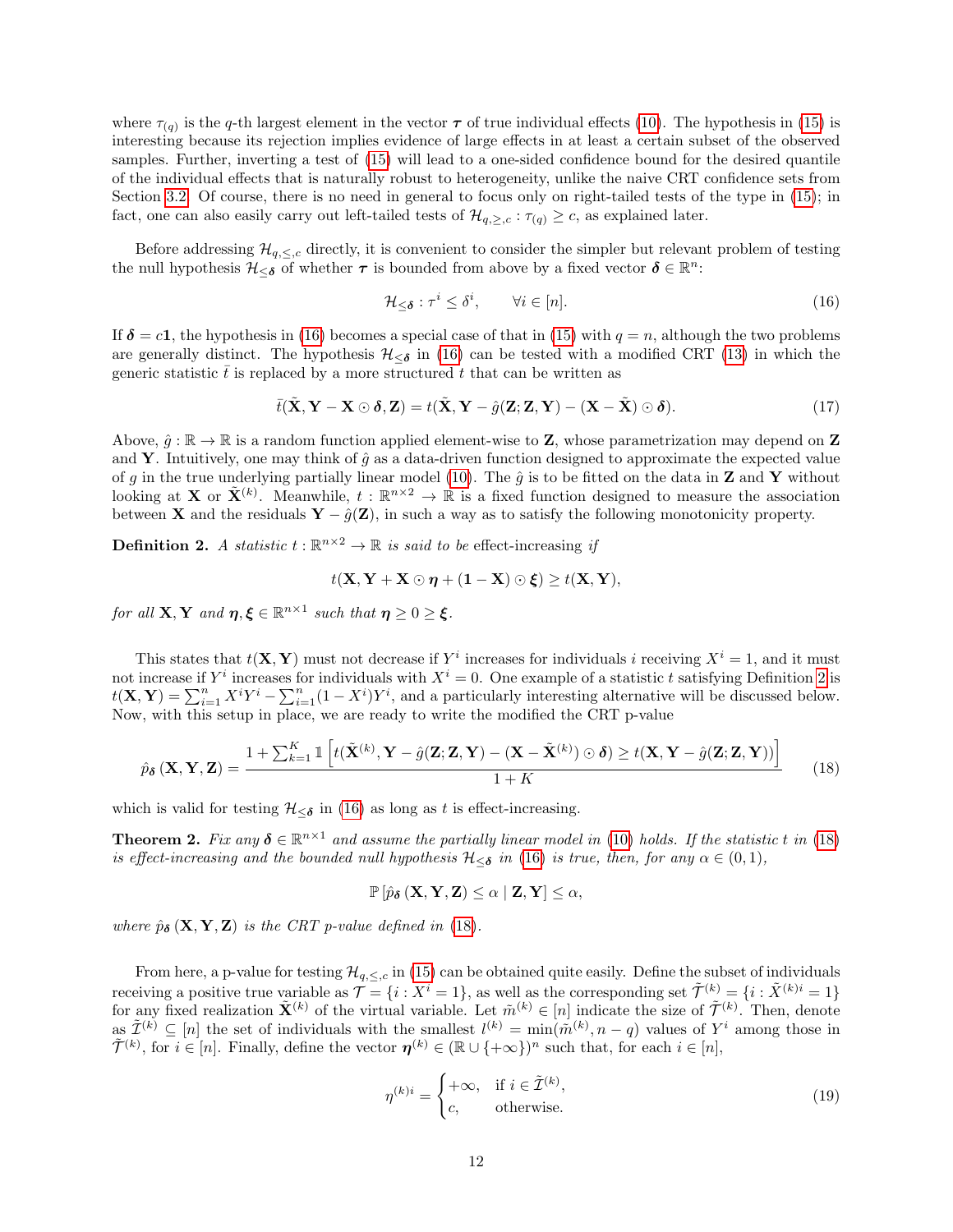With this notation in place, let us define the QCRT p-value  $\hat{p}_{q,c}(\mathbf{X}, \mathbf{Y}, \mathbf{Z})$  as

$$
\hat{p}_{q,c}\left(\mathbf{X},\mathbf{Y},\mathbf{Z}\right) = \frac{1 + \sum_{k=1}^{K} \mathbb{1}\left[t(\tilde{\mathbf{X}}^{(k)},\mathbf{Y} - \hat{g}(\mathbf{Z};\mathbf{Z},\mathbf{Y}) - (\mathbf{X} - \tilde{\mathbf{X}}^{(k)}) \odot \boldsymbol{\eta}^{(k)}\right] \ge t(\mathbf{X},\mathbf{Y} - \hat{g}(\mathbf{Z};\mathbf{Z},\mathbf{Y}))\right]}{1 + K}.
$$
 (20)

Note that, above, the *i*-th element of the column vector  $(\mathbf{X} - \tilde{\mathbf{X}}^{(k)}) \odot \boldsymbol{\eta}^{(k)}$  is understood to be equal to  $+\infty$ if  $(\mathbf{X} - \tilde{\mathbf{X}}^{(k)})^i = 0$  and  $\eta^{(k)i} = +\infty$ . If t is a mononotone rank statistic, a property defined below that is stronger than Definition [2,](#page-11-1) then  $\hat{p}_{q,c}$  is a valid p-value for testing the quantile null hypothesis  $\mathcal{H}_{q,\leq,c}$  in [\(15\)](#page-10-4).

**Definition 3.** A statistic  $t : \mathbb{R}^{n \times 1} \times \mathbb{R}^{n \times 1} \to \mathbb{R}$  is a mononotone rank statistic if

<span id="page-12-2"></span><span id="page-12-0"></span>
$$
t(\mathbf{X}, \mathbf{Y}) = \sum_{i=1}^{n} X^i \phi(r^i(\mathbf{Y})),
$$
\n(21)

for some increasing function  $\phi : \mathbb{R} \to \mathbb{R}$ , where  $r^i(\mathbf{Y})$  is the rank of the *i*-th element of Y.

<span id="page-12-4"></span>**Theorem 3.** Fix any  $q \in [n], c \in \mathbb{R}$ , and assume the partially linear model in [\(10\)](#page-9-1) holds. If t in [\(20\)](#page-12-0) is a monotone rank statistic and the quantile null hypothesis  $\mathcal{H}_{q,\leq,c}$  in [\(15\)](#page-10-4) is true, then, for any  $\alpha \in (0,1)$ ,

$$
\mathbb{P}\left[\hat{p}_{q,c}\left(\mathbf{X},\mathbf{Y},\mathbf{Z}\right)\leq\alpha\mid\mathbf{Z},\mathbf{Y}\right]\leq\alpha,
$$

where  $\hat{p}_{q,c}(\mathbf{X}, \mathbf{Y}, \mathbf{Z})$  is the QCRT p-value defined in [\(20\)](#page-12-0).

The QCRT p-values based on monotone rank statistics can be repurposed to make lower-bound inferences on the quantiles of individual effects in [\(10\)](#page-9-1), specifically by testing the following hypothesis instead of  $\mathcal{H}_{q,\leq,c}$ :

<span id="page-12-1"></span>
$$
\mathcal{H}_{q,\ge,c}:\tau_{(q)}\ge c.\tag{22}
$$

<span id="page-12-3"></span>**Proposition 2.** Fix any  $q \in [n], c \in \mathbb{R}$ , and assume the partially linear model in [\(10\)](#page-9-1) holds. If t in [\(20\)](#page-12-0) is a monotone rank statistic and the quantile null hypothesis  $\mathcal{H}_{q,\geq,c}$  in [\(22\)](#page-12-1) is true, then, for any  $\alpha \in (0,1)$ ,

$$
\mathbb{P}\left[\hat{p}_{n-q,-c}\left(\mathbf{X},\mathbf{Z},-\mathbf{Y}\right)\leq\alpha\mid\mathbf{Z},\mathbf{Y}\right]\leq\alpha,
$$

where  $\hat{p}_{n-q,-c}(\mathbf{X}, \mathbf{Z}, -\mathbf{Y})$  is defined as in [\(20\)](#page-12-0).

#### <span id="page-12-5"></span>3.4 Change of treatment reference in the QCRT

The monotone rank statistics defined in [\(21\)](#page-12-2) introduce some asymmetry into the testing procedure, as they only weigh the outcomes of "treated" individuals i with  $X<sup>i</sup> = 1$ . Alternatively, one can compute the p-values in [\(20\)](#page-12-0) after swapping all  $X^i = 0$  with  $X^i = 1$  for all  $i \in [n]$  and flipping the signs of the corresponding outcomes  $Y^i$ . This still yields a valid QCRT p-value for testing  $\mathcal{H}_{q,\leq,c}$  in [\(15\)](#page-10-4), and it may be more powerful than the original approach if the individuals with  $X = 0$  outnumber those with  $X = 1$ .

<span id="page-12-6"></span>**Proposition 3.** Fix any  $q \in [n]$ ,  $c \in \mathbb{R}$ , and assume the partially linear model in [\(10\)](#page-9-1) holds. If t in [\(20\)](#page-12-0) is a monotone rank statistic and the quantile null hypothesis  $\mathcal{H}_{q,\leq,c}$  in [\(15\)](#page-10-4) is true, then, for any  $\alpha \in (0,1)$ ,

$$
\mathbb{P}\left[\hat{p}_{q,c}\left(\mathbf{1}-\mathbf{X},\mathbf{Z},-\mathbf{Y}\right)\leq\alpha\mid \mathbf{Z},\mathbf{Y}\right]\leq\alpha,
$$

where  $\hat{p}_{q,c}$  (1 – **X**, **Z**, –**Y**) is defined as in [\(20\)](#page-12-0).

In practice, one can decide whether to carry out this change of reference prior to applying the QCRT, based on whether the expected proportion of individuals with  $X = 1$  is larger than 1/2; and this how we proceed in this paper. The reference change does not invalidate the QCRT as long as the choice of whether to carry it out only depends on the conditional distribution of  $X \mid Z$ , not on the observed X. Of course, the same argument can also be extended to the QCRT p-value of Proposition [2](#page-12-3) for testing  $\mathcal{H}_{q,>,c}$  in [\(22\)](#page-12-1).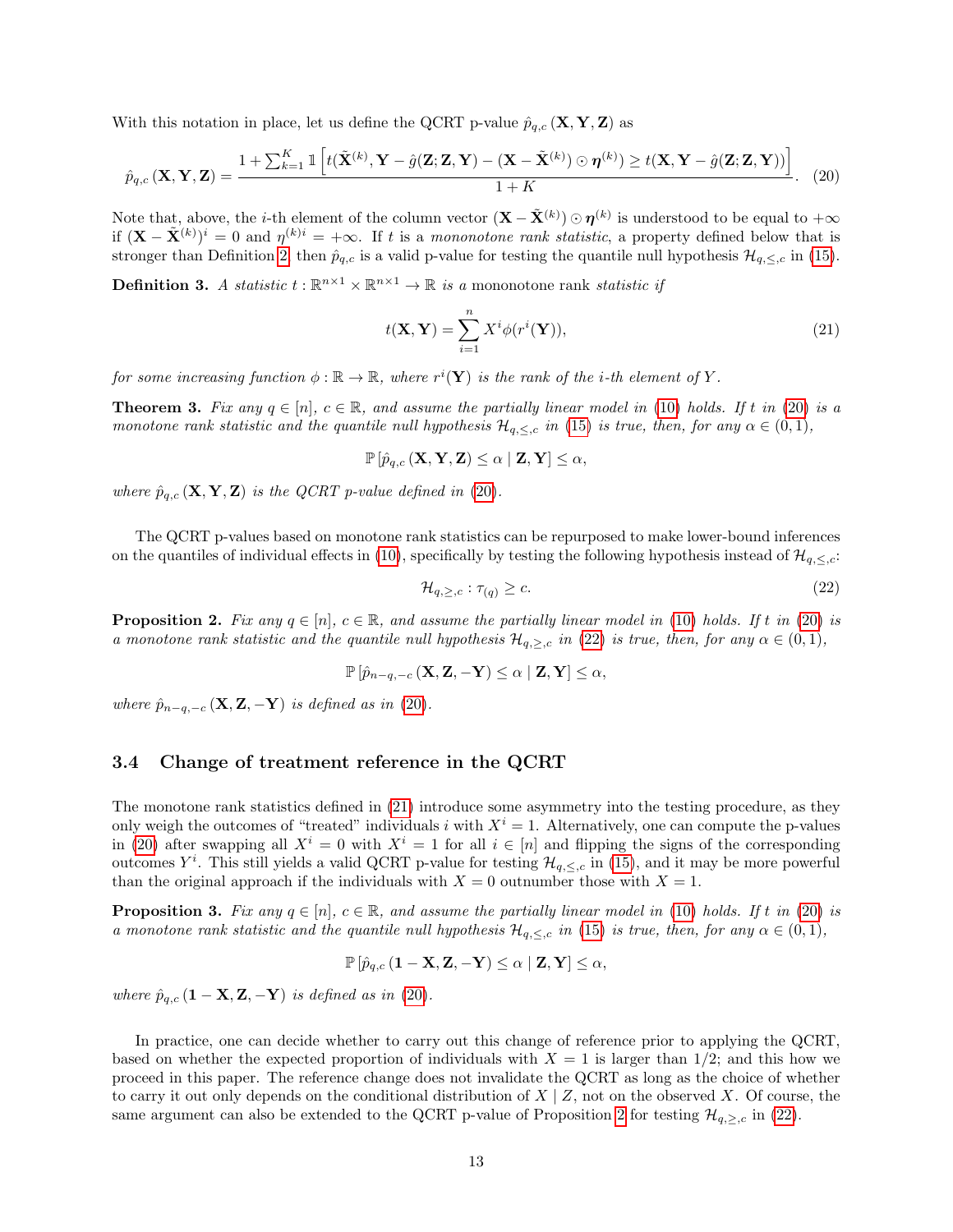#### <span id="page-13-2"></span>3.5 Computationally efficient inversion of the QCRT

The monotonicity of t implies the p-values  $\hat{p}_{q,c}$  in [\(20\)](#page-12-0) are monotone increasing in c, for any  $\{X^{(k)}\}_{k=1}^K$ . This enables a computationally efficient inversion of the QCRT to construct one-sided confidence bounds for any quantile  $\tau_{(q)}$  of the individual effects. For this purpose, consider the one-sided interval  $[\hat{L}_q(\alpha), \infty)$  with

<span id="page-13-1"></span>
$$
\hat{L}_q(\alpha) = \inf \left\{ c \in \mathbb{R} : \hat{p}_{q,c} > \alpha \right\}.
$$
\n(23)

This is a valid confidence interval for  $\tau_{(q)}$  conditional on **Z** and **Y** because, by Theorem [3,](#page-12-4)

$$
\mathbb{P}\left[\tau_{(q)}\notin[\hat{L}_q(\alpha),\infty)\mid \mathbf{Z},\mathbf{Y}\right]\leq \mathbb{P}\left[\hat{p}_{q,c}\leq \alpha\mid \tau_{(q)}\leq c\mid \mathbf{Z},\mathbf{Y}\right]\leq \alpha.
$$

Note that it could be very expensive to compute  $\hat{L}_q(\alpha)$  by brute force, evaluating  $\hat{p}_{q,c}$  separately for each possible c, if K is large. However,  $\hat{L}_q(\alpha)$  can be approximated using a Markov chain Monte Carlo procedure whose updates involve a single realization of  $\tilde{\mathbf{X}}$ , as in [60, 61]. This Markov chain is initialized at a sufficiently small starting point (a fixed known lower bound) and then it is updated until it converges to  $\hat{L}_q(\alpha)$ . The procedure is outlined in Algorithm [1.](#page-13-0) As explained in Section [3.4,](#page-12-5) this method is applied after swapping the X labels if the individuals with  $X = 0$  are expected to outnumber those with  $X = 1$ .

#### Algorithm 1: QCRT lower confidence bounds for a quantile of individual linear effects

**Input:** data **X**, **Y**, **Z**, distribution of  $P_{X|Z}$ , target quantile level q, decreasing sequence  $\{\lambda_k\}_{k=1}^K$ , confidence level  $\alpha \in (0,1);$ Compute  $E = \sum_{i=1}^{n} \mathbb{P}\left[X^{i} = 1 \mid Z^{i}\right];$ if  $E < n/2$  then Define  $X' = 1 - X$ ,  $Y' = -Y$ ; else Define  $X' = X$ ,  $Y' = Y$ ; end Fit an estimate  $\hat{g}$  of g in [\(10\)](#page-9-1), using the data in  $\mathbf{Y}', \mathbf{Z}'$ ; Initialize  $L^{(1)}$  to a sufficiently small value ensuring  $L^{(1)} < \tau_{(q)}$ ; Compute  $T = t(\mathbf{X}', \mathbf{Y} - \hat{g}(\mathbf{Z}; \mathbf{Z}, \mathbf{Y}'))$ ; for  $k = 1, \ldots, K - 1$  do Define  $\boldsymbol{\eta}^{(k)}$  as in [\(19\)](#page-11-3), using  $c = L^{(k)}$ ; Sample the knockoffs  $\tilde{\mathbf{X}}^{\prime(k)}$  given the observed **Z** based on  $P_{X^{\prime}|Z}$ ; Compute  $\tilde{T}^{(k)} = t(\tilde{\mathbf{X}}'^{(k)}, \mathbf{Y} - \hat{g}(\mathbf{Z}; \mathbf{Z}, \mathbf{Y}') - (\mathbf{X}' - \tilde{\mathbf{X}}^{(k)}) \odot \boldsymbol{\eta}^{(k)});$ if  $\tilde T^{(k)} \leq T$  then Update  $L^{(k+1)} \leftarrow L^{(k)} + \lambda_k \alpha;$ else Update  $L^{(k+1)} \leftarrow L^{(k)} - \lambda_k (1 - \alpha);$ end end Output:  $\hat{L}_q(\alpha) = L^{(K+1)}$ .

Under weak regularity conditions, standard arguments [61, 62] establish the output of Algorithm [1](#page-13-0) converges in probability to the desired lower confidence limit  $\hat{L}_q(\alpha)$ . The idea is that  $\hat{L}_q(\alpha)$  is a stationary point because the expected increment at the  $k + 1$ -th step is:

<span id="page-13-0"></span>
$$
\mathbb{E}\left[L^{(k+1)} - L^{(k)} | \mathbf{Z}, \mathbf{Y}\right] = \lambda_k \left[\alpha \left(1 - \mathbb{P}\left[\tilde{T}^{(k)} \ge T | \mathbf{Z}, \mathbf{Y}\right]\right) - (1 - \alpha)\mathbb{P}\left[\tilde{T}^{(k)} \ge T | \mathbf{Z}, \mathbf{Y}\right]\right]
$$

$$
= \lambda_k \left[\alpha - \mathbb{P}\left[\tilde{T}^{(k)} \ge T | \mathbf{Z}, \mathbf{Y}\right]\right]
$$

$$
= \lambda_k \left[\alpha - \hat{p}_{q, L^{(k)}}^{\infty}(\mathbf{X}, \mathbf{Y}, \mathbf{Z})\right],
$$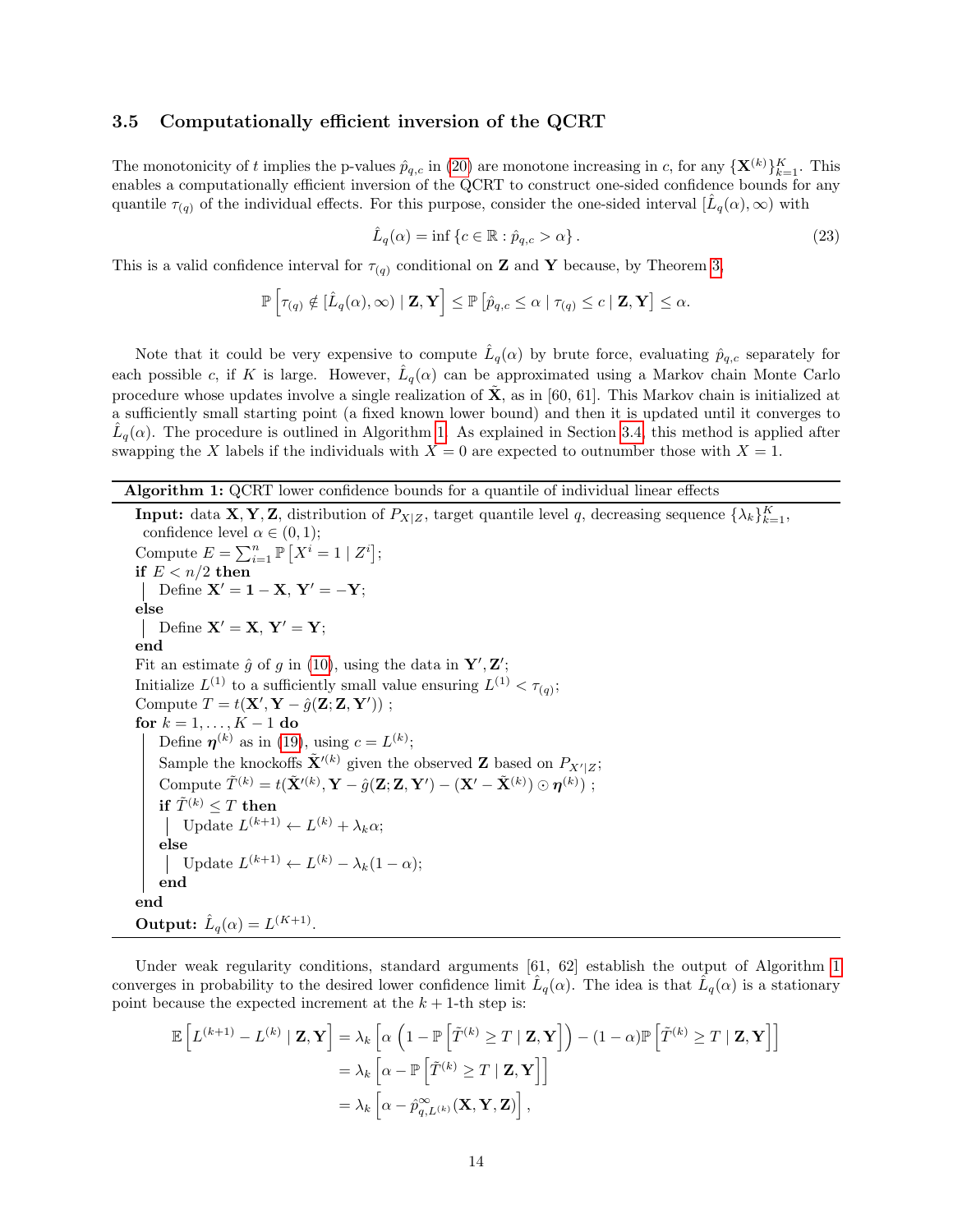where  $\hat{p}_{q,L^{(k)}}^{\infty}(\mathbf{X}, \mathbf{Y}, \mathbf{Z})$  is the ideal QCRT p-value given by [\(20\)](#page-12-0) in the limit of  $K \to \infty$ . Therefore, the expected increment is zero if and only if the current estimate  $L^{(k)}$  is the target lower confidence bound  $\hat{L}_q(\alpha)$  in [\(23\)](#page-13-1). If  $L^{(1)} < \tau_{(q)}$  and  $\lambda_k$  decay sufficiently fast (i.e.,  $\lambda_k \sim k^{-1}$ ), standard Markov chain Monte Carlo arguments guarantee the convergence of  $L^{(k)}$  to  $\hat{L}_q(\alpha)$  as  $k \to \infty$ ; see [61, 62]. The same convergence also holds with the analogous Algorithm [A2](#page-32-0) for computing upper confidence bounds, in Appendix [A1.5.](#page-32-1)

### <span id="page-14-1"></span>4 Numerical experiments with synthetic data

#### <span id="page-14-0"></span>4.1 Individualized conditional testing

The empirical performance of the SKF from Section [2](#page-3-5) is investigated here through numerical experiments. For this purpose we generate synthetic data with 20 binary variables and 80 covariates. The first 20 covariates are sampled from independent Bernoulli distributions with success probability equal to 0.5. The remaining 60 covariates follow a Gaussian autoregressive model of order one with correlation parameter 0.5. The outcome is generated from a linear model with heterogeneous effects and homoscedastic standard Gaussian noise. The linear coefficients in this model are zero for half of the variables, for all of the binary covariates, and for half of the 60 continuous covariates. That is, the expected outcome for the i-th individual is

<span id="page-14-2"></span>
$$
\mathbb{E}\left[Y^{(i)} \mid X^{(i)}, Z^{(i)}\right] = \sum_{j=1}^{p} X_j^{(i)} \beta_j^{(i)} + \sum_{j=21}^{m} Z_j^{(i)} \gamma_j, \qquad \beta_j^{(i)} = \bar{\beta}_j Z_{l_{j,1}}^{(i)} Z_{l_{j,2}}^{(i)},\tag{24}
$$

for  $p = 20$  and  $m = 80$ . Above, the β coefficients are individual-specific, while the  $\gamma$  are constant. The constant non-zero  $\bar{\beta}$  and  $\gamma$  are initialized with absolute value equal to 4 and independent random signs. Then, separately for each variable j and individual i, the individualized coefficient  $\beta_j^{(i)}$  is set equal to the product of  $\bar{\beta}_j$  and the two binary covariates  $Z_{l_{j,1}}$  and  $Z_{l_{j,2}}$ , for some  $l_{j,1}, l_{j,2} \in [20]$ . Thus, each variable  $X_j$  has an effect on Y only within the sub-population with  $Z_{l_{j,1}} = 1$  and  $Z_{l_{j,2}} = 1$ , which contains approximately 1/4 of all individuals if  $l_{j,1} \neq l_{j,2}$ . The indices  $l_{j,1}, l_{j,2}$  are sampled with replacement from  $\{1, \ldots, 20\}$ , independently for each j. Our goal is to discover which variables are non-null within which sub-populations, as powerfully (more numerous findings) and precisely (smaller sub-populations) as possible. Figure [1,](#page-6-0) previewed in Section [2.3,](#page-5-2) reports the performance of the SKF applied to these data over 100 independent experiments. The results confirm empirically the validity of our method and demonstrate its competitive performance compared to the naive, data-splitting, and vanilla knockoff filter benchmarks.

Next, we investigate the performance of the SKF in a "transfer learning" setting inspired by [41, 63]. The goal is complementary to that of the previous experiments: we wish to detect variables with a robust association across sub-populations with different covariate distributions. In other words, we want to find which variables maintain their association with  $Y$  within a future data set with covariate shift, in which the distribution of Z differs from the current one but the true model for  $Y \mid X, Z$  is the same [63]. To simulate this scenario, we generate data from a model similar to that in [\(24\)](#page-14-2), but now only half of the non-null variables interact with the covariates; i.e.,  $\beta_j^{(i)} = \bar{\beta}$  for half of the variables. Further, the data dimensions are increased to ensure sufficiently many discoveries can be made. Specifically, the number of variables is  $p = 40$ , while the number of covariates is  $m = 160$ , of which 120 are continuous. The covariate shift is imagined to be such that the 40 binary covariates are always equal to zero instead of following a symmetric Bernoulli distribution. Therefore, the goal is to identify the 20 variables whose association does not involve interactions, as the covariate shift would make the others irrelevant. These data are analyzed as in the previous experiments, with the only difference that the SKF from Section [2](#page-3-5) is replaced by its robust version outlined in Appendix [A1.3,](#page-30-0) which is designed to test partial conjunctions [64, 65] of the random conditional independence hypotheses in [\(5\)](#page-4-0).

Figure [3](#page-15-0) shows the results of 100 independent experiments in the transfer learning setup described above, as a function of the sample size. The performance of the robust version of the SKF is quantified in terms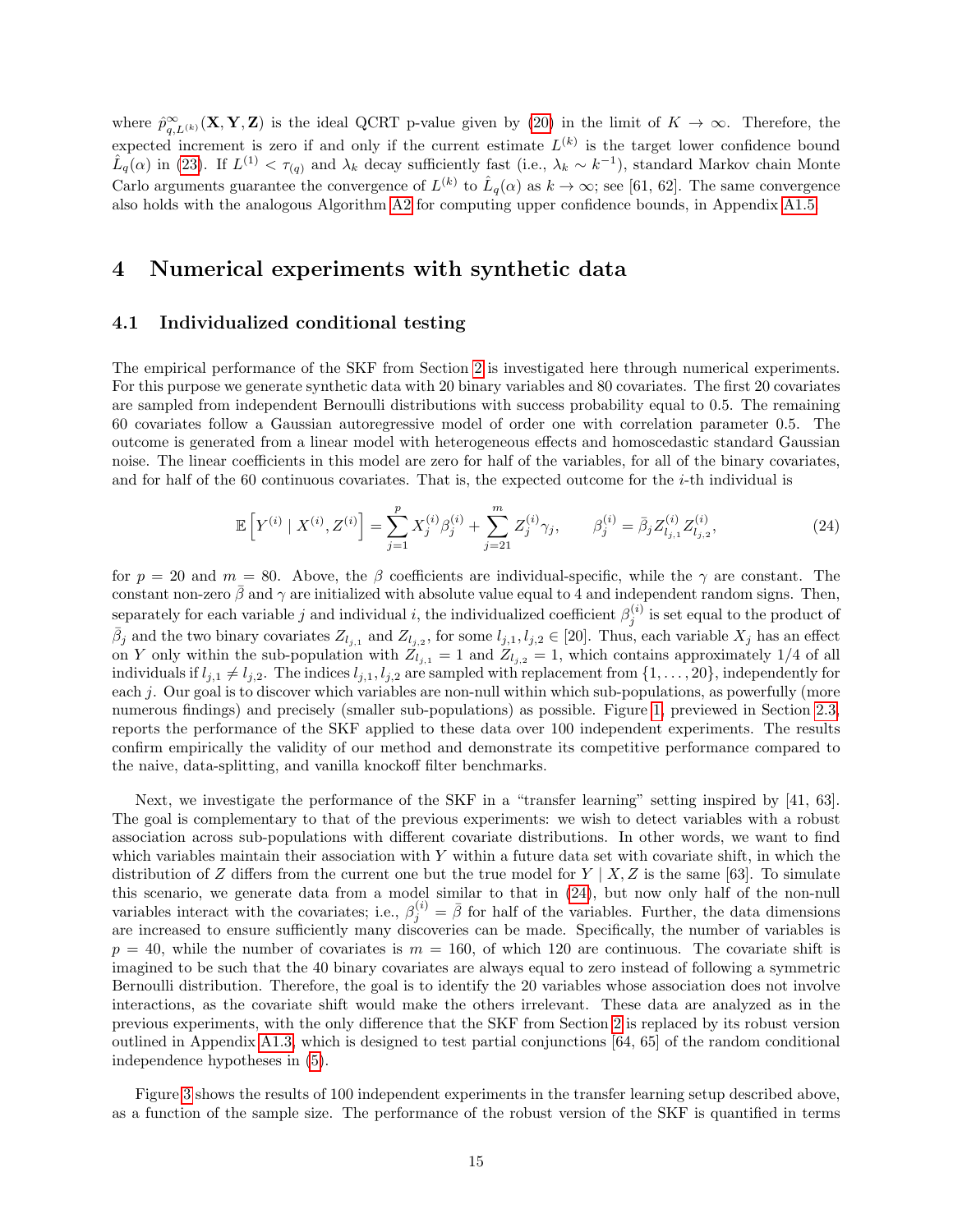of the empirical false discovery rate, the power, and the homogeneity of the reported findings, separately within the training population and under covariate shift. In the latter case, only the discoveries of variables with a direct conditional association with the outcome (i.e., not mediated by any covariate interactions) are counted as true, while the others are considered false positives. Therefore, neither the naive benchmark nor the vanilla knockoff filter control this notion of false discovery rate under covariate shift because they tend to report all associated variables, including those that are non-null only thanks to interactions. By contrast, our method empirically controls the false discovery rate even under covariate shift. The data-splitting benchmark here is a modified version of our robust SKF in which half of the observations are used for partitioning the covariate space, without randomly swapping the knockoffs, and the remaining half are utilized for testing the selected hypotheses. The results demonstrate data-splitting is valid under covariate shift but it is not as powerful as our method, especially if the sample size is moderately large.



<span id="page-15-0"></span>Figure 3: Performance of the robust SKF and alternative benchmarks for individualized conditional testing under covariate shift, in simulations with synthetic data. The findings summarized in the bottom panel are counted as true if and only if they report a variable whose conditional association with the outcome is robust to changes in the covariate distribution. Other details are as in Figure [1.](#page-6-0)

### 4.2 Lack of robustness of sharp CRT inferences

In this section, we demonstrate empirically that inverting the standard CRT for sharp hypotheses does not lead to reliable confidence intervals. In fact, these inferences are not robust to individual heterogeneity in the partially linear model effects. For this purpose, synthetic data with a continuous outcome, 2 binary variables, and 8 covariates are generated as follows. The first 2 covariates are sampled from independent Bernoulli distributions with success probability equal to 0.5. The remaining 6 covariates are independent standard Gaussian. The outcome is generated from a linear model with heterogeneous effects and homoscedastic standard Gaussian errors, as in the previous section. The linear coefficients in this model are zero for the one treatment variable, for all of the binary covariates, and for 3 of the 6 continuous covariates. Thus, the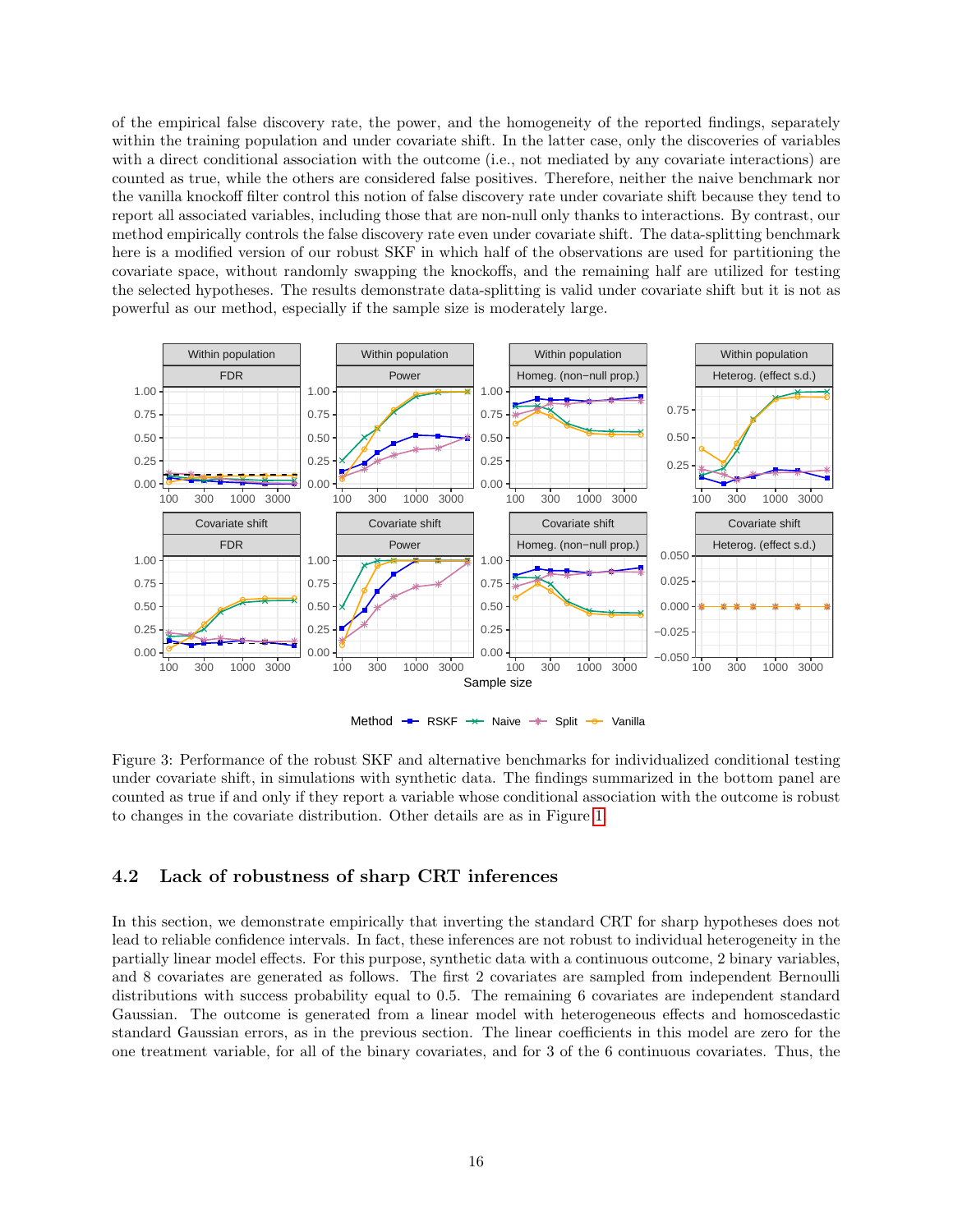expected value of the outcome for the i-th individual is

$$
\mathbb{E}\left[Y^{(i)} \mid X^{(i)}, Z^{(i)}\right] = X_1^{(i)}\beta_1^{(i)} + \sum_{j=5}^{10} Z_j^{(i)}\gamma_j, \qquad \beta_j^{(i)} = \bar{\beta}_1 Z_{l_1}^{(i)} Z_{l_2}^{(i)}.
$$
\n(25)

Above, the  $\beta_1$  coefficients are individual-specific, while the  $\gamma$  coefficients for the covariates are constant. The constant non-zero coefficients  $\bar{\beta}_1$  and  $\gamma_j$  are initialized with absolute value equal to 2 and independent random signs. Then, separately for each individual i, the individualized coefficients  $\beta_1^{(i)}$  is set equal to the product of  $\bar{\beta}_1$  and the two binary covariates  $Z_{l_1}$  and  $Z_{l_2}$ , for some  $l_1, l_2 \in [4]$ . Thus,  $X_1$  is effective within the sub-population with  $Z_{l_1} = 1$  and  $Z_{l_2} = 1$  (which contains approximately 1/4 of all individuals if  $l_1 \neq l_2$ ), and only within it. The indices  $l_1, l_2$  are sampled with replacement from  $\{1, \ldots, 4\}$ . The goal is to construct a confidence interval for the average effect size,  $\bar{\beta}_1 \cdot (1/n) \sum_{i=1}^n Z_{l_1}^{(i)}$  $\frac{d}{l_1}Z_{l_2}^{(i)}$  $\frac{d}{dz}$  by inverting the sharp CRT.

Figure [4](#page-16-0) reports the performance of the confidence intervals thus obtained in terms of empirical coverage and length, as a function of the sample size, averaging over 100 experiments. The results show inverting the sharp CRT yields confidence intervals with lower coverage than expected. In fact, their coverage may even be zero, depending on the choice of statistics. Statistics based on three alternative models are considered here: a standard lasso fitted on all variables [7]; a fast leave-one-out version of the latter inspired by [52], as detailed in Appendix [A1.4;](#page-31-0) and a standard lasso as in [7] but fitted on all variables and all pairwise interaction terms with the covariates. The first two statistics lead to empirical coverage that steadily decreases as the sample size grows. Indeed, these statistics rely on models that cannot explain the underlying heterogeneity in the data, while the CRT becomes more and more likely to reject the false sharp null in [\(11\)](#page-9-2) as the number of observations grows, thus leading to empty confidence intervals. By contrast, the coverage of intervals calculated based on the lasso model with interactions does not monotonically decrease with n; instead, a sufficiently large sample size allows this model to partly explain away the effect size heterogeneity, thereby mitigating the implicit mis-specification in the tested sharp hypotheses [\(11\)](#page-9-2). Nonetheless, the procedure remains generally invalid. The following additional results can be found in Appendix [A2.1.](#page-33-0) Figure [A4](#page-16-0) reports on analogous simulations in which each variable interacts with only one covariate instead of two. Figure [A5](#page-17-0) shows the naive randomization confidence intervals are valid if the data follow a homogeneous partially linear model without interactions. Finally, Figure [A6](#page-18-0) confirms empirically the validity in this setting of the confidence bounds obtained with our proposed QCRT from Section [3,](#page-9-4) as anticipated by the theory.

<span id="page-16-0"></span>

Figure 4: Performance of naive confidence intervals obtained by inverting the standard sharp CRT, on synthetic data following a partially linear model with interactions. The horizontal dashed line indicates the nominal 90% coverage level. Left: intervals for a non-null variable. Right: intervals for a null variable.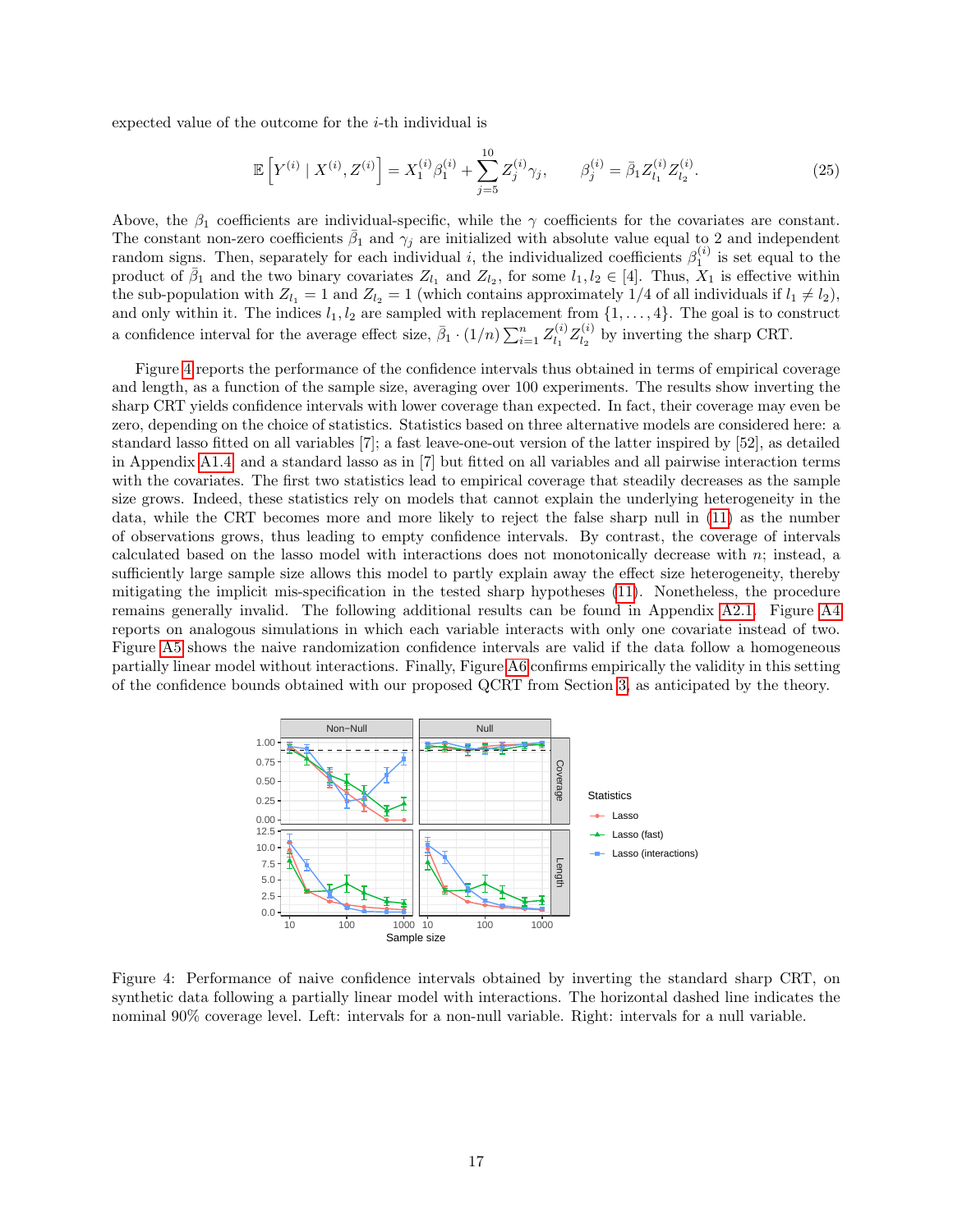#### 4.3 Quantile conditional randomization inferences

In this section, we investigate the performance of the QCRT and of its corresponding confidence bounds on synthetic data with a continuous outcome,  $p$  binary variables, and  $m$  covariates. The first  $p$  covariates are sampled from independent Bernoulli distributions with success probability equal to 0.5, while the remaining  $m - p$  ones are from a Gaussian autoregressive model of order one with correlation parameter 0.5. The outcome is generated from a linear model with heterogeneous effects and homoscedastic standard Gaussian errors. The linear effects are zero for half of the variables, for the binary covariates, and for half of the  $m-p$ continuous covariates. Thus, the expected outcome for the *i*-th individual is similar to  $(24)$ :

<span id="page-17-1"></span>
$$
\mathbb{E}\left[Y^{(i)} \mid X^{(i)}, Z^{(i)}\right] = \sum_{j=1}^{p} X_j^{(i)} \beta_j^{(i)} + \sum_{j=p+1}^{m} Z_j^{(i)} \gamma_j, \qquad \beta_j^{(i)} = \bar{\beta}_j^{(i)} Z_{l_{j,1}}^{(i)} Z_{l_{j,2}}^{(i)},\tag{26}
$$

with the difference that  $\bar{\beta}_j^{(i)}$  now depends on i. The  $\bar{\beta}_j^{(i)}$  coefficients are independent Gaussian with mean  $\pm 4$ and unit variance for each individual and non-null variable. The signs of the Gaussian means are determined by independent coin flips for each j. As in Section [4.1,](#page-14-0) each  $\beta_j^{(i)}$  is the product of  $\bar{\beta}_j^{(i)}$  and two randomly chosen binary covariates  $Z_{l_{j,1}}$  and  $Z_{l_{j,2}}$ , for some  $l_{j,1}, l_{j,2} \in [20]$ . Thus,  $X_j$  has a non-zero individual effect only within the sub-population with  $Z_{l_{j,1}} = 1$  and  $Z_{l_{j,2}} = 1$ , which contains approximately 1/4 of all individuals if  $l_{j,1} \neq l_{j,2}$ . Our goal is to make inferences about quantiles of the distribution of  $\beta_j^{(i)}$ .

Figure [5](#page-17-0) reports on 100 independent experiments in which the QCRT p-values from Section [3.3](#page-10-5) are computed for the null hypothesis in [\(15\)](#page-10-4) that the 90% quantile of individual effects is below 2. The performance of our method is quantified in terms of the probability of rejection at level  $\alpha = 0.05$ , separately for a null and a non-null variable; note that in the former case the type-I error rate is shown, while in the latter the power is shown. Here,  $p = 2$ ,  $m = 6$ , and the sample size is varied from 10 to 5000. Two variations of the QCRT p-values are computed: with (multivariate approach) and without (univariate approach) estimating the nuisance function q in  $(10)$  through a cross-validated lasso fitted on all variables except the one currently tested. The results demonstrate the multivariate approach is more powerful, especially if the sample size is moderate. Both approaches control the type-I errors, as anticipated by the theory.

<span id="page-17-0"></span>

Figure 5: Rejection probability for the univariate and multivariate QCRT in simulations with synthetic data, as a function of the sample size. The tested hypothesis is that the 90% quantile of individuals effects is below 2. Left: true null. Right: false null. The significance level is 5% (horizontal dashed line).

Figure [A7](#page-21-0) in Appendix [A2.2](#page-35-0) demonstrates the advantage of adaptively flipping the reference labels in the QCRT, as discussed in Section [3.4.](#page-12-5) Here, the experiments of Figure [5](#page-17-0) are repeated with 1000 samples, varying the proportion of individuals with  $X = 1$ . The results demonstrate the QCRT always controls the type-I errors but its power is affected by the choice of reference labels. In particular, the power is maximized if the reference is set to the majority label ("treated" or "control"), as anticipated in Section [3.4.](#page-12-5) Figure [A8](#page-22-0) reports on experiments analogous to those in Figure [5,](#page-17-0) with the difference that the tested quantile  $q$  in  $\mathcal{H}_{q,\leq,c} : \tau_{(q)} \leq c$ , from [\(15\)](#page-10-4), is now varied as a control parameter, for different target constant bounds c.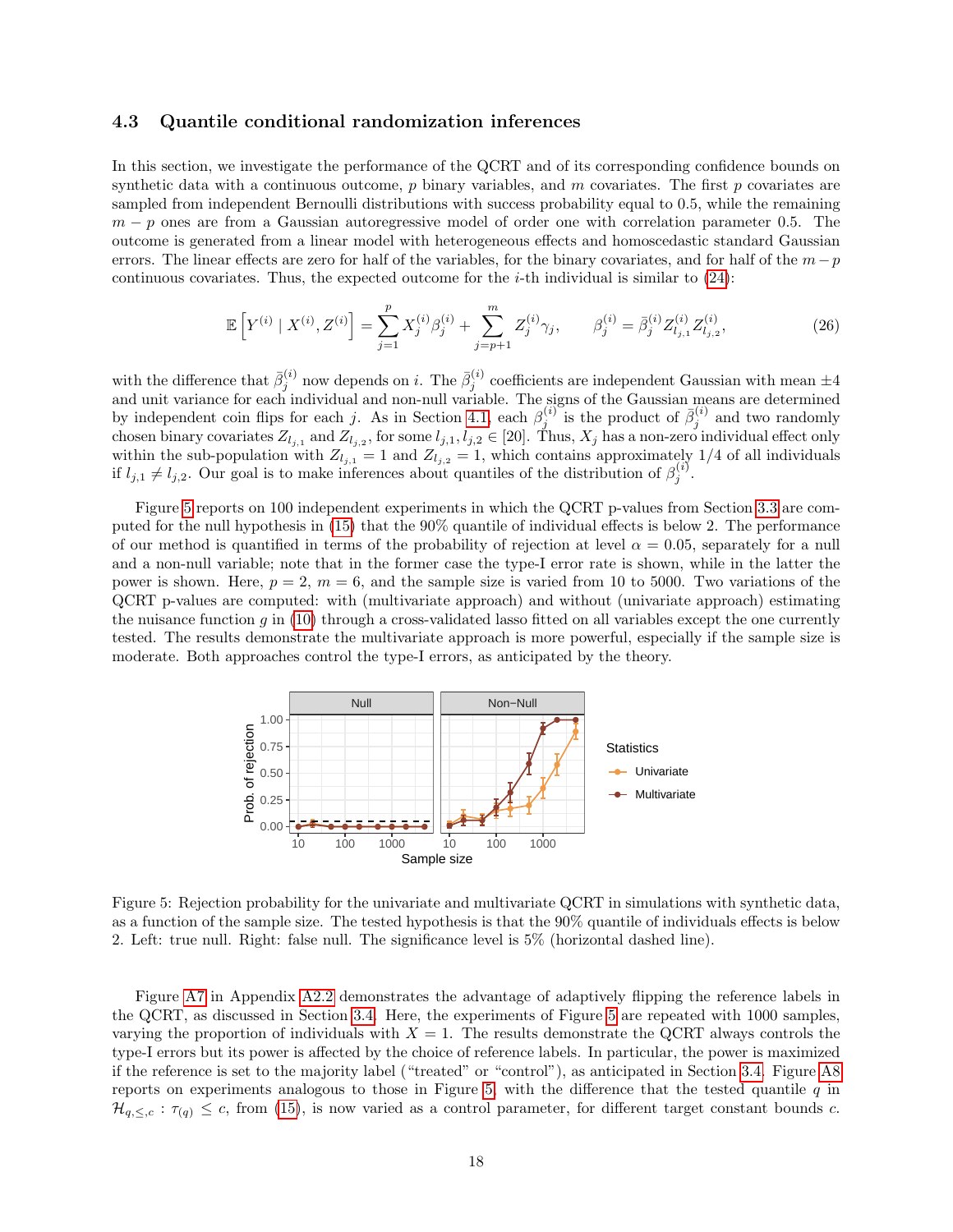Again, the results confirm empirically the multivariate implementation of the QCRT is more powerful than its univariate version. This can also be seen in Figure [A9,](#page-36-0) where the experiments are performed by varying the target constant bound  $c$  for the 90-th quantile of the individual effects, with different sample sizes.

Figure [6](#page-18-0) visualizes confidence bounds obtained by inverting the QCRT as explained in Section [3.5.](#page-13-2) In these experiments,  $p = 4$ ,  $m = 16$ , and the sample size is varied as a control parameter. The values of  $\bar{\beta}_j^{(i)}$ in [\(26\)](#page-17-1) for the non-null variables are sampled independently for each individual from a Gaussian distribution with mean  $\pm 2$  and unit variance; the signs of these means are determined as independent coin flips for each j. The confidence bounds are plotted separately for a null variable whose true quantile of interest is 0, and for a non-null one whose true quantile is positive. The results show our calculated lower and upper bounds approach the true target quantiles as the sample size increases, and the multivariate statistics are more powerful. Note that here the proportion of samples receiving  $X = 1$  is 0.24; see Figure [A10](#page-36-1) in Appendix [A2.2](#page-35-0) for similar results from experiments in which the proportion of samples receiving  $X = 1$  is 0.76. Finally, Figures [A11–](#page-37-0)[A12](#page-38-0) visualize the empirical coverage and average distance from the true target quantile of the above lower bounds for the 90% quantile of individual effects in the partially linear model, as a function of the sample size. These results show the theoretical coverage holds in practice and the multivariate QCRT yields tighter bounds, regardless of the proportion of  $X = 1$ . Figures [A13–](#page-38-1)[A14](#page-39-0) report analogous results separately for variables with positive and negative average effects.

<span id="page-18-0"></span>

Figure 6: Bounds at confidence level 90% for quantiles of individual effects computed by inverting the QCRT in simulations with synthetic data. Left: lower bounds for the 90% quantile of individual linear effects (ILE) equal to 0. Center: upper bounds for the 90% quantile of individual linear effects equal to 0. Right: 90% lower bounds for the 10% quantile of individual linear effects following a normal distribution with mean 2 and variance 1. The dashed horizontal lines indicate the true quantiles. Other details are as in Figure [5.](#page-17-0)

# 5 Application

### 5.1 Data description

We consider a data set from a 2-week long randomized experiment involving 80,000 blood donors in China [13], which was designed to investigate the effectiveness of different interventions to incentivize past donors to make a new donation. At the beginning of the experiment, 80,000 individuals were randomly divided into 7 groups: a control group of size 14,000 and 6 treated groups of size 11,000 each. The treated groups received a text message with a reminder to donate, while the control group received nothing. The messages for treated groups 2–5 also contained further encouragement to donate: the promise of an individual monetary reward (equivalent to \$5.00–\$8.30, depending on the amount of blood donated) for group 2; a suggestion to bring a friend for group 3, both the individual monetary reward and the friend suggestion for group 4; a suggestion to bring a friend and the promise of a group reward (equivalent to the individual reward) for group 5; a suggestion to bring a friend, the promise of a group reward (as for the previous group), and the promise of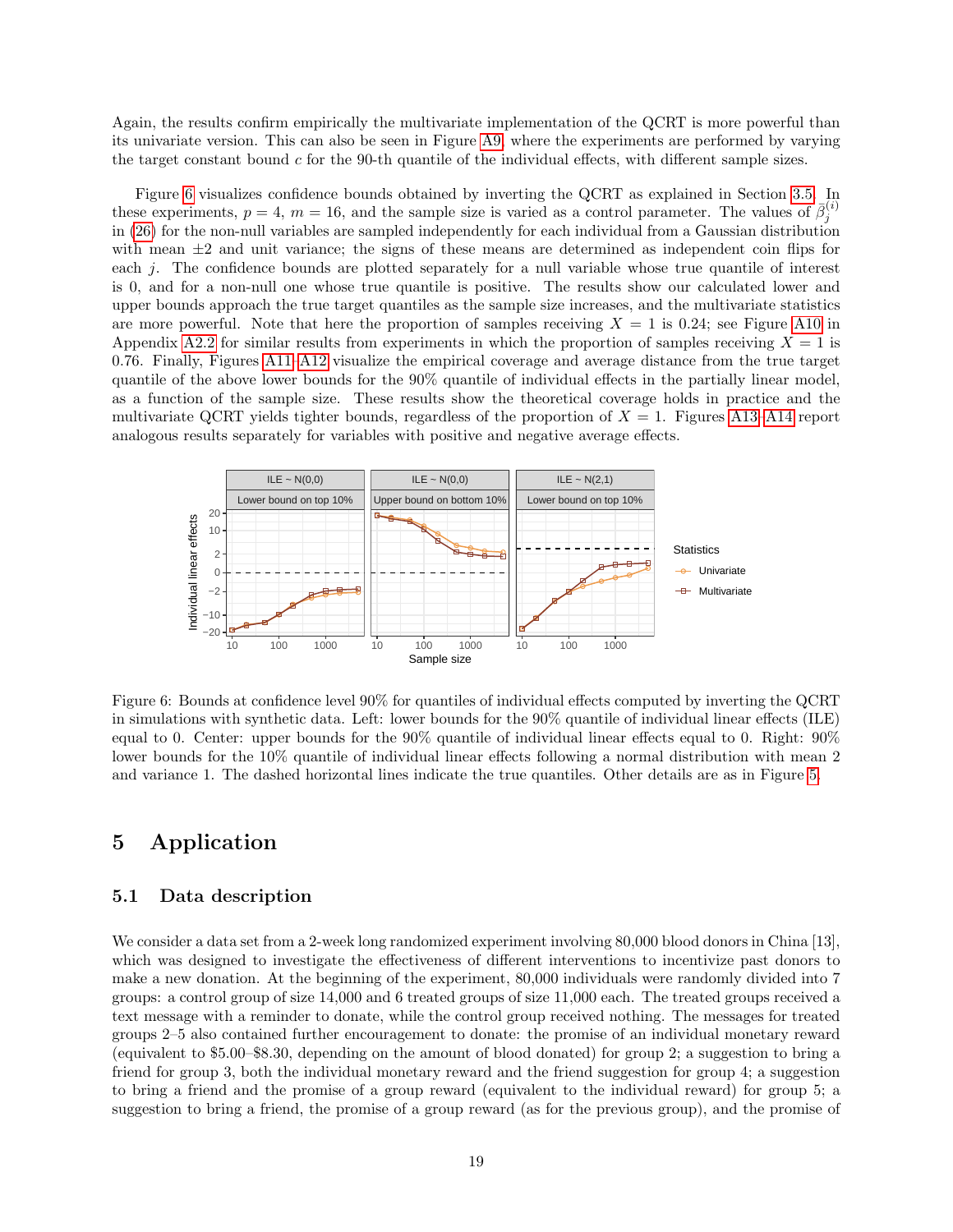a small extra gift for group 6. See Table [2](#page-19-0) for a summary of this experimental design. By the end of the experiment, 797 individuals donated blood (approximately 1%). In addition to the treatment assignments and observed binary outcomes (donate or not donate), this data set contains individual covariates including age, sex, weight, blood type, marital status, education level, occupation, residency status (local or nonlocal), and time since the last blood donation. Missing covariate values (less than 4%) are imputed with the corresponding sample median (or mode, for categorical covariates).

<span id="page-19-0"></span>Table 2: Randomized treatment-control assignments in a field experiment conducted by [13] to investigate the effectiveness of different incentives for blood donors.

| Assignment      | Size   |          | Treatments $(X_1, \ldots, X_5)$       |  |            |
|-----------------|--------|----------|---------------------------------------|--|------------|
|                 |        | Reminder | Individual reward Friend Group reward |  | Group gift |
| Control group   | - 14k  |          |                                       |  |            |
| Treated group 1 | – 11k  |          |                                       |  |            |
| Treated group 2 | 11k    |          |                                       |  |            |
| Treated group 3 | - 11k  |          |                                       |  |            |
| Treated group 3 | - 11k  |          |                                       |  |            |
| Treated group 4 | - 11k  |          |                                       |  |            |
| Treated group 5 | 11k    |          |                                       |  |            |
| Treated group 6 | - 11 k |          |                                       |  |            |

#### 5.2 Data analysis

We begin by testing the conditional independence hypotheses that each treatment in Table [2](#page-19-0) has no effect on the outcome, across the whole population, conditional on the other treatments and covariates. The standard model-X knockoff filter and the CRT [7] are applied utilizing synthetic treatments simulated as explained in the next paragraph. As discussed in Section [2.1,](#page-3-2) these methods yield causal inferences for randomized experiments; indeed, there can be no confounding here because the treatments are independent of any unobserved covariates. At the same time, our analysis does take advantage of the observed covariate information through the multivariate predictive model utilized to compute the test statistics. The latter are calculated as in Section [2.5,](#page-8-0) with sparse logistic regression including all pairwise interactions between the treatment and the covariates. Next, the SKF from Section [2](#page-3-5) is applied to investigate possible interactions between the treatments and the covariates. In particular, we proceed as in Section [2.4,](#page-7-0) using sparse logistic regression on data with randomly swapped knockoffs to detect up to two possible interacting covariates for each treatment. For simplicity, we only consider interactions with the following eight binary features: age  $(< 25 \text{ or } \ge 25)$ , sex (male or female), Rh negative (yes or no), married (yes or no), education ( $< 16$  years or  $\geq$  16 years), student (yes or no), resident (local or not), recent donor (within 12 months or not).

To simplify the task of generating synthetic CRT treatments and knockoffs, we approximate the joint distribution of the binary treatment variables  $X_1, \ldots, X_5$  by imagining different individuals were assigned to one of the six possible groups in Table [2](#page-19-0) independently of one another, with probability proportional to the observed group size. This model is not completely accurate since the group sizes were in truth fixed a priori, but the simplification is useful because it leads to a manageable joint treatment distribution for which exact knockoffs can be generated by the Metropolized algorithm of [20]. For example, note that our model implies  $\mathbb{P}[(X_1,\ldots,X_5)=(0,0,0,0,0)] = 14/80$ , while other joint probabilities can be similarly computed from Table [2.](#page-19-0) Goodness-of-fit diagnostics for the knockoffs thus obtained are reported in Tables [A1–](#page-7-1)[A2,](#page-19-0) Appendix [A3.1.](#page-39-1) Synthetic CRT treatments can be easily sampled based on analogous conditional prob-abilities computed from Table [2;](#page-19-0) e.g.,  $\mathbb{P}[X_1 = 1 | X_2, \ldots, X_5] = 11/25$  if  $(X_2, \ldots, X_5) = (0, \ldots, 0)$  and  $\mathbb{P}[X_1 = 1 | X_2, \ldots, X_5] = 1$  otherwise. In principle, it would also be possible to generate synthetic CRT treatments and knockoffs without the above independence assumption, as in [16], but that would require ad-hoc techniques which we do not discuss here for lack of space. In any case, the independence assumption should have little impact on the practical validity of our tests given that the sample size is quite large.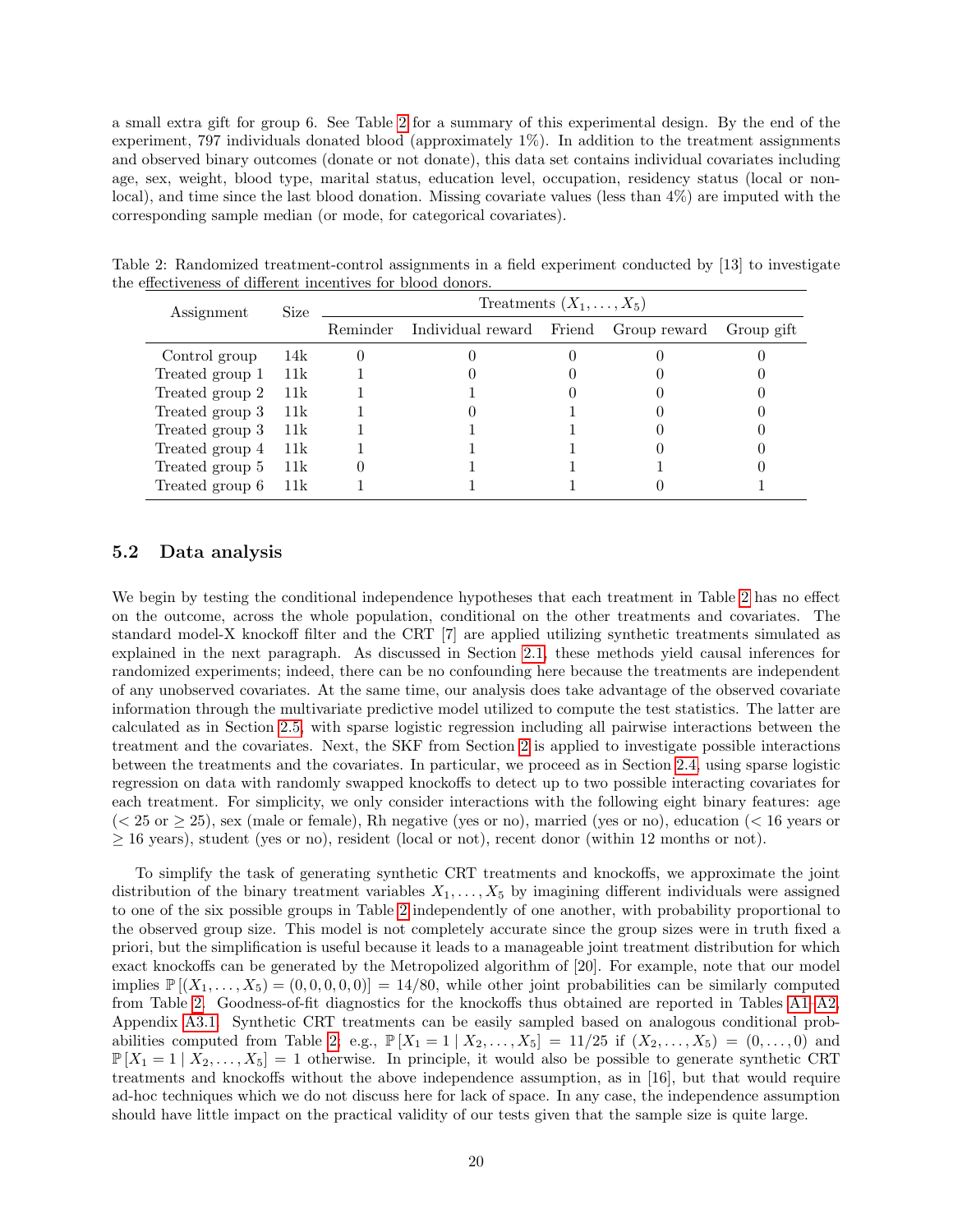Table [3](#page-20-0) summarises the results of our analyses. The vanilla knockoff filter is applied at the 10% level, without the conservative "+1" correction needed for theoretical false discovery rate control because the total number of tests is small [19]. As the findings are randomized, the analysis is repeated 100 times with independent realizations of the knockoff treatments, as in [7, 9]. Three treatments are consistently selected by the knockoff filter: the reminder, the individual reward, and the group reward. These are also selected by the Benjamini-Hochberg procedure applied to the CRT p-values based on 10,000 realizations of the synthetic treatments. Note that the CRT p-values for different treatments are not independent of one another, but the Benjamini-Hochberg procedure is practically quite robust to p-value dependencies [53, 56]. It is interesting to compare these findings to those obtained with classical multivariate logistic regression based on the same covariates but without interactions: in this case, only the reminder and the group reward are significant. This suggests our randomization methods are more powerful than the parametric approach despite the stronger assumptions of the latter, likely due to the relatively high dimensions. Unfortunately, including pairwise interactions in the logistic regression model would yield uninformative results due to perfect data separation. Table [3](#page-20-0) also reports marginal p-values computed with Fisher's exact test for each treatment. It must be emphasized that marginal p-values test completely different hypotheses than ours because they do not account for possible confounding across the mutually dependent treatment variables. In particular, the significance of the marginal p-value for the "friends request" may be solely due to that treatment being often applied in combination with the individual reward, and it does not imply that the "friends request" by itself has any effect whatsoever on the donation outcome. By contrast, conditional independence hypotheses speak directly as to the causal effectiveness of each distinct treatment, either at the population-wide level or within a specific sub-population. The SKF reports on average three such conditional associations involving the interaction of a treatments and a binary covariate; of these, one is consistent across most realizations of the knockoffs, while the other two are reported at least 20% of the time.

| Treatment                                        |                           | Discovered with knockoffs         |                                                      | P-value                                          |                                                                           |
|--------------------------------------------------|---------------------------|-----------------------------------|------------------------------------------------------|--------------------------------------------------|---------------------------------------------------------------------------|
|                                                  | Vanilla                   | <b>SKF</b>                        | $\operatorname{CRT}$                                 | Logistic regression                              | Marginal                                                                  |
| Reminder<br>Individual reward<br>Friends request | $80\%$<br>$59\%$<br>$1\%$ | $70\%$ (Married)<br>$31\%$ (Male) | $0.011~(0.032)*$<br>$0.031~(0.052)*$<br>0.701(0.701) | $0.026~(0.075)*$<br>0.063(0.106)<br>0.600(0.700) | $< 0.001$ $(< 0.001$ <sup>*</sup><br>$0.007~(0.019)*$<br>$0.024~(0.040)*$ |
| Group reward<br>Small group gift                 | 74%<br>$5\%$              | 38\% (Married)                    | $0.013~(0.033)*$<br>0.455(0.568)                     | $0.030~(0.075)*$<br>0.680(0.680)                 | $0.049~(0.062)*$<br>0.134(0.134)                                          |

<span id="page-20-0"></span>Table 3: Analysis of the blood donation randomized experiment data in Table [2.](#page-19-0) The percentages in the second and third columns indicate the frequency with which findings are reported over 100 sets of knockoffs. For the SKF, the parentheses indicate the sub-population in which the treatment is discovered. The p-values in parentheses are adjusted with the Benjamini-Hochberg procedure; asterisks mark those below 0.1.

Unfortunately, positive outcomes in this randomized experiment are relatively rare (fewer than 800) and this paucity of data constrains the number of discoveries that can be made. This limitation motivates additional semi-synthetic analyses in which the blood donations are replaced by artificial outcomes simulated from an imaginary causal model conditional on the treatments and covariates. This setup remains quite realistic, as it involves real explanatory variables, but it reduces the outcome imbalance and thus increases the effective sample size. Consequently, the analysis will provide a more informative demonstration of the potential effectiveness of the proposed methodology applied to large data sets. This is especially advantageous for knockoff-based methods, which perform best when applied to data for which more discoveries can be made [7, 48]. Further, as the ground truth is known exactly in such a controlled setting, we will have access to useful diagnostics such as the type-I errors.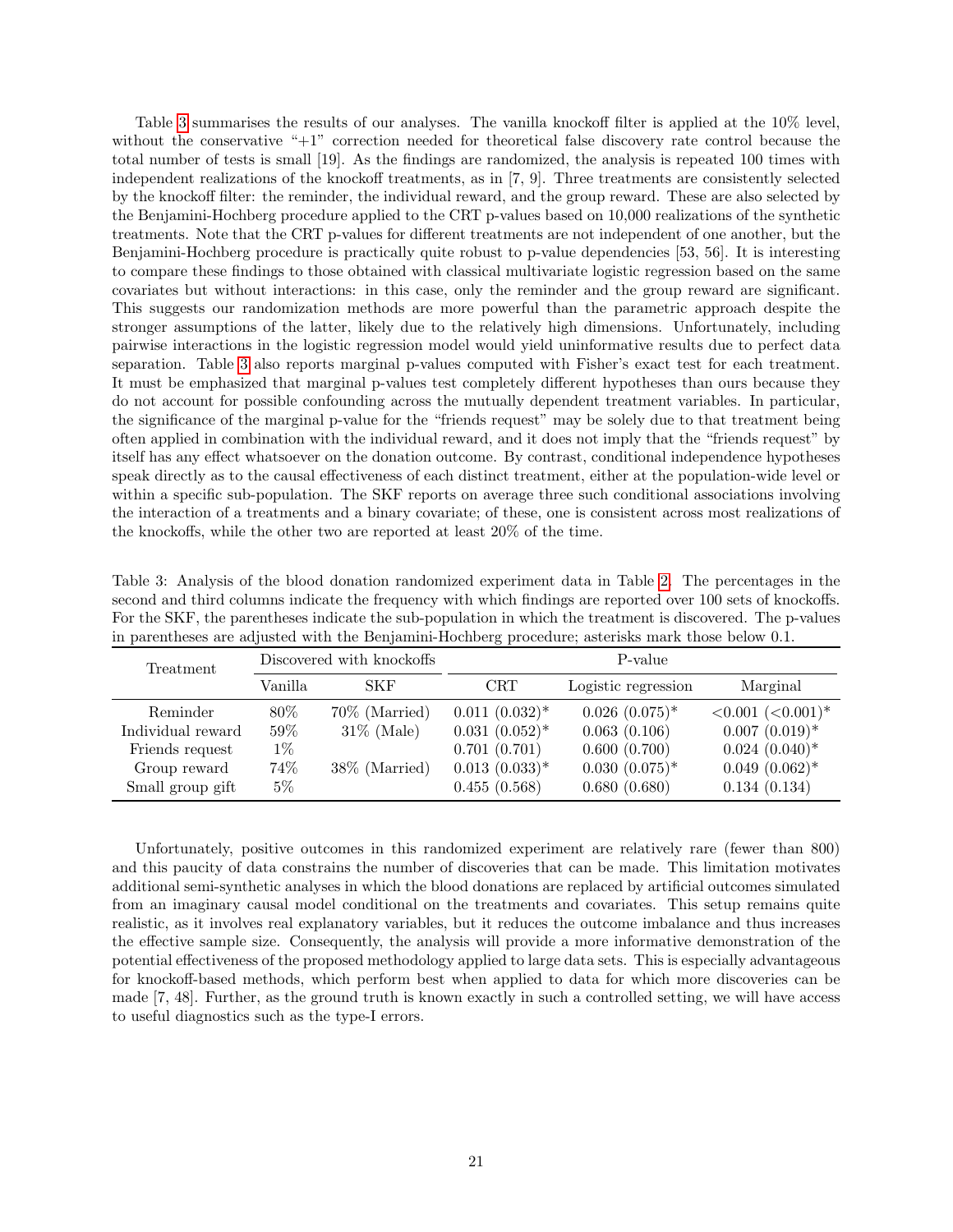#### <span id="page-21-2"></span>5.3 Numerical experiments with synthetic outcomes

For each of the 80,000 individuals in the blood donation data, an imaginary binary outcome is simulated from a logistic model based on the m real covariates  $Z \in \mathbb{R}^m$  and the treatment variables  $X \in \mathbb{R}^5$ :

<span id="page-21-1"></span>
$$
logit (\mathbb{P}[Y=1 | X, Z]) = -c + \sum_{j=1}^{m} Z_j b_j + a \sum_{j=1}^{5} X_j \cdot g_j(Z), \qquad (27)
$$

where  $c \in \mathbb{R}$  is an intercept,  $b_1, \ldots, b_m \in \mathbb{R}$  are linear coefficients for the m covariates, and each  $g_j$  is a binary-valued non-linear function of  $Z$ ; see Appendix [A3.2](#page-40-0) for details. The first treatment (text reminder) is effective for individuals who did not donate in the past 12 months and for those who are non-residents. The individual reward is effective for students, and twice as much for those who are male. The friends request is effective for female or unmarried individuals. The group reward is effective for males or students. The small gift is effective for individuals with fewer than 16 years of education. The goal is to discover which treatments are effective within which sub-populations, as powerfully and precisely as possible. The SKF is applied as in the previous section, but defining the selective hypotheses based on the top two (instead of one) candidate covariates selected by the lasso model fitted on the data with randomly swapped knockoffs.

Figure [7](#page-21-0) summarizes the results of 100 experiments with independent knockoffs and imaginary outcomes, as a function of the sample size. An independent random subset of all 80,000 individuals is analyzed in each experiment. The performance of the SKF is quantified in terms of false discovery rate and power, as well as in terms of the relative homogeneity of the selected hypotheses, measured as in Section [4.1.](#page-14-0) The same benchmarks as in Section [4.1](#page-14-0) are considered. The results confirm the SKF controls the false discovery rate, as predicted by the theory, while achieving higher power compared to data splitting. As expected, the naive benchmark does not control the false discovery rate, while the vanilla knockoff filter can only discover population-wide associations that completely ignore the underlying heterogeneity of the causal effects. The full list of discoveries obtained by the SKF in the first numerical experiment with sample size 80,000 is reported in Table [4.](#page-22-1) Among the 11 findings, that of the friends request among unmarried females has the largest test statistic; indeed, this treatment has a causal effect for all those individuals. Although no type-I errors are made in this case, not all findings are equally informative. For example, the reminder can be effective among both male and female residents, but the SKF does not tell us it is only causal for the 60% of them who are married. In fact, this interaction is not discovered by the SKF because the initial model fitted on the data with randomly swapped knockoffs did not select the corresponding covariate.



<span id="page-21-0"></span>Figure 7: Performance of the SKF and benchmarks in simulations based on real covariates and treatment variables from the randomized blood donation experiment in Table [2.](#page-19-0) Other details are as in Figure [1.](#page-6-0)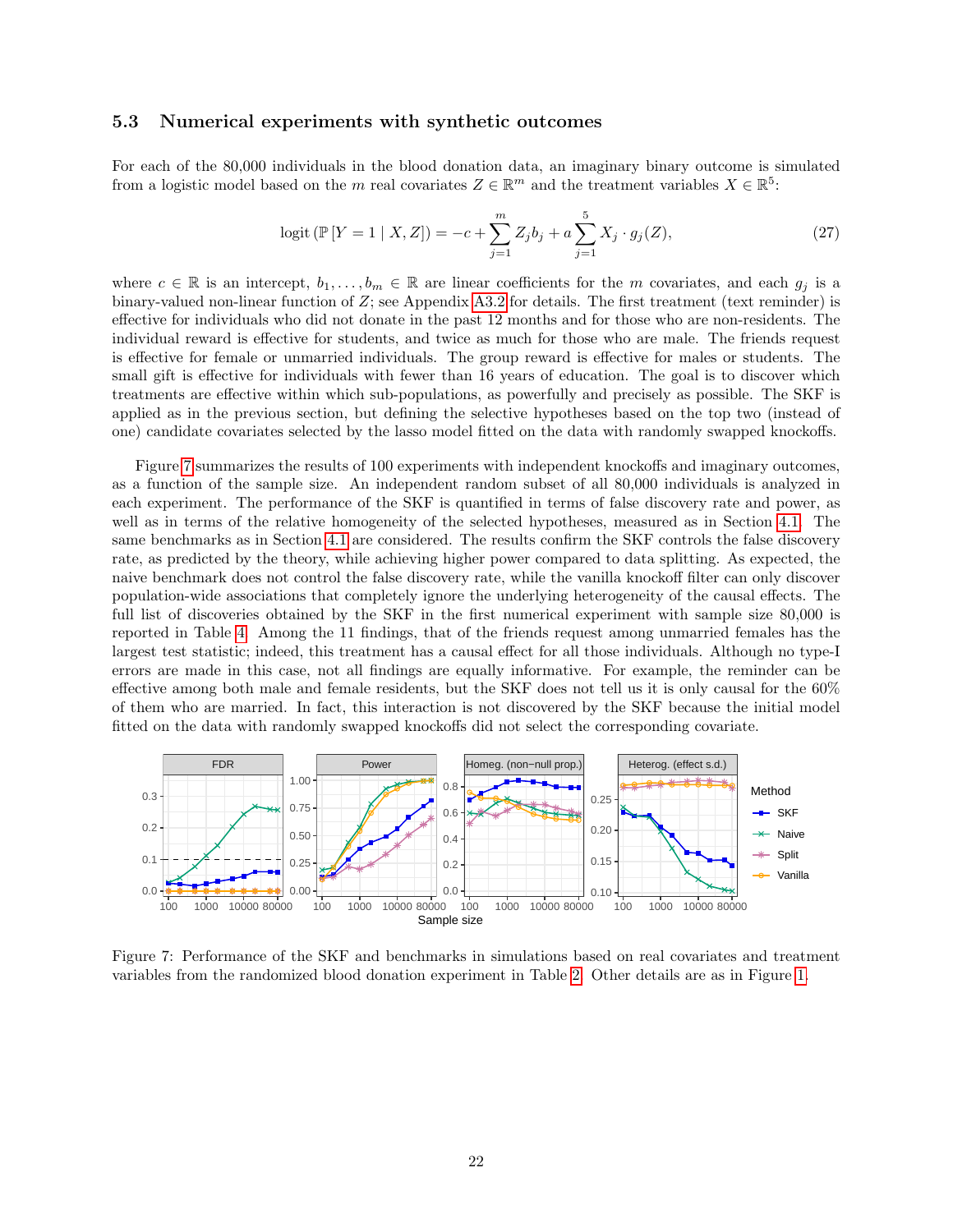| Treatment         | Sub-population                     | Truth    | W    | Homeg. | Heterog. | Samples |
|-------------------|------------------------------------|----------|------|--------|----------|---------|
|                   | Resident: 0 and Male: 1            | Non-null | 5.94 | 1.00   | 0.19     | 32,550  |
| Reminder          | Resident : $0$ and Male : $0$      | Non-mill | 5.47 | 1.00   | 0.19     | 19,866  |
|                   | Resident : 1 and Male : 1          | Non-null | 2.55 | 0.63   | 0.19     | 16,037  |
|                   | Resident: 1 and Male: 0            | Non-null | 2.24 | 0.64   | 0.19     | 11,547  |
| Individual reward | $Rh$ -negative : 1 and Student : 1 | Non-null | 7.81 | 1.00   | 0.20     | 142     |
|                   | $Rh$ -negative : 0 and Student : 1 | Non-null | 7.12 | 1.00   | 0.20     | 26,043  |
|                   | Married : $0$ and Male : $0$       | Non-mill | 8.54 | 1.00   | 0.00     | 22.547  |
| Friends request   | Married : $0$ and Male : 1         | Non-null | 4.37 | 1.00   | 0.00     | 34,240  |
|                   | Married : 1 and Male : $0$         | Non-mill | 3.83 | 1.00   | 0.00     | 8,866   |
| Group reward      | Student : 1 and Married : 0        | Non-mill | 4.43 | 1.00   | 0.20     | 25,915  |

<span id="page-22-1"></span>Table 4: Discoveries reported by the SKF in the analysis of semi-synthetic blood donation data, as in Figure [7.](#page-21-0) The sample size here is equal to 80,000 and the nominal false discovery rate is 10%.

Finally, we turn to estimating the distribution of individual treatment effects. As the QCRT from Section [3](#page-9-4) is limited to continuous outcomes, we replace the logit link in the data generating model [\(27\)](#page-21-1) with a linear link, and we simulate continuous outcomes with Gaussian errors; see Appendix [A3.2](#page-40-0) for details. This setup is appropriate for the QCRT because the right-hand-side of [\(27\)](#page-21-1) is a partially linear model with respect to each treatment. Figure [8](#page-22-0) reports the results of 100 independent experiments as a function of the sample size. The QCRT is separately applied in its univariate version and in its multivariate version leveraging a lasso model as  $\hat{g}$ , with and without interactions. The goal is to estimate a lower bound for the 90-th quantile of the individual treatment effects of the reminder, at the 90% confidence level. The performance is quantified in terms of empirical coverage and mean absolute distance from the true quantile of interest. The results confirm the coverage is valid, while the distance of the calculated bound from the true quantile decreases as the sample size increases. Note that this problem is not easy because the CQRT makes no parametric assumptions beyond the relatively mild partially linear model. Yet, it discovers with relatively moderate sample sizes that at least 10% of the individuals have a quite large and positive response to the reminder. The ground truth here is the following: approximately 10,000 individuals have no response to this treatment, 35,000 have an individual treatment effect equal to 1, and 35,000 have an individual treatment effect equal to 2. Therefore, the true 90-th quantile is 2, while our lower bound is approximately 1 when the sample size is above 1000 and the test statistics are based on the lasso with interactions. Analogous results for the group reward treatment are reported in Figure [A15,](#page-41-1) Appendix [A3.3.](#page-41-2)



<span id="page-22-0"></span>Figure 8: Confidence bounds for the 90% quantile of individual treatment effects in a simulation based on real covariates and treatments from the randomized blood donation experiment in Table [2.](#page-19-0) The QCRT is applied with three alternative test statistics. The dashed horizontal line marks the nominal 90% coverage level. The dotted horizontal line indicates the true quantile of interest.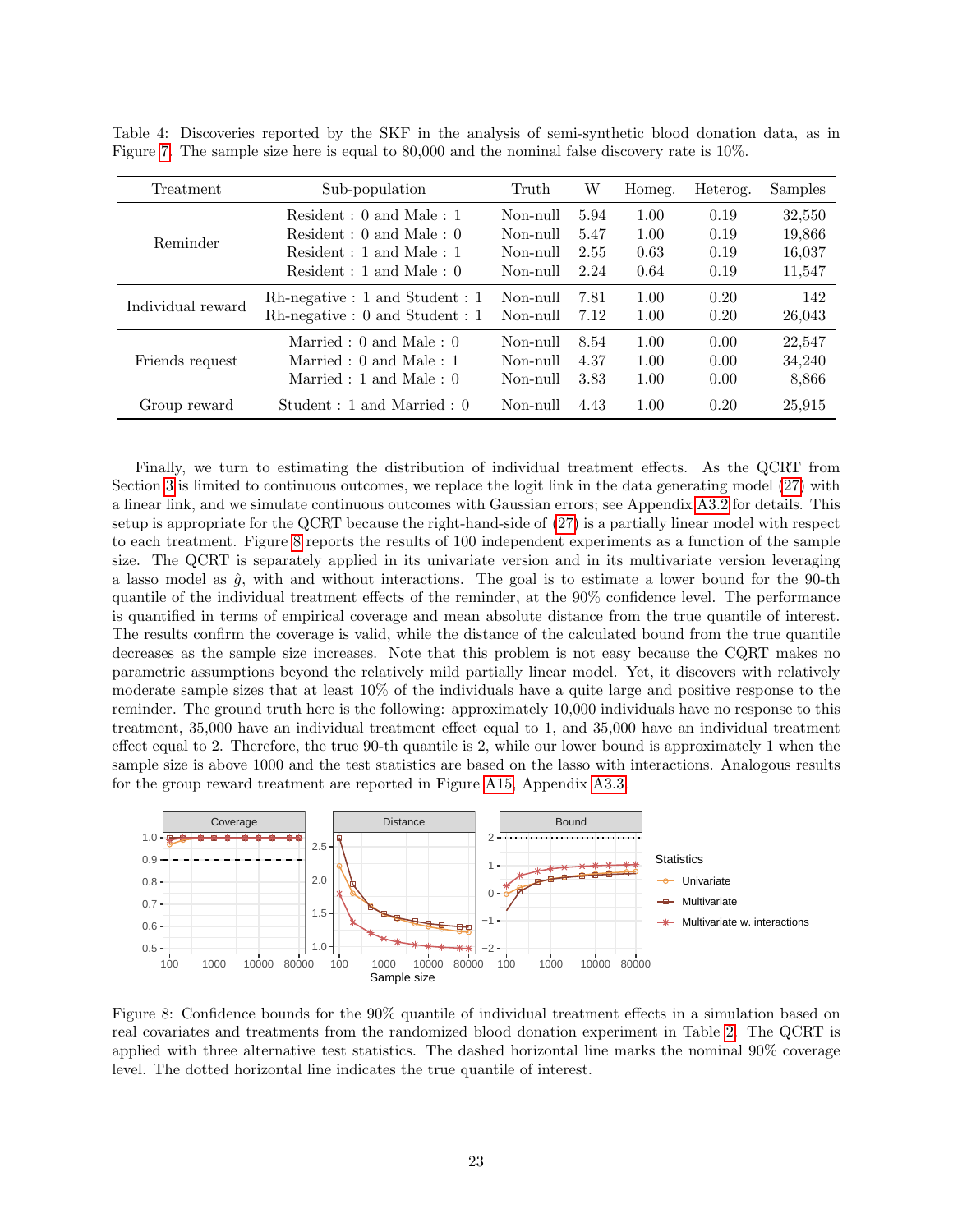# 6 Discussion

This paper has extended the model-X methodology of [7] to produce more informative inferences in the presence of unknown sample heterogeneity. This methodology is relevant within many applications in which data are gathered from mixture populations or involve unknown interaction effects. Flexibility is the key strength of our proposed SKF and QCRT: these methods can borrow strength from powerful multivariate models and sophisticated machine learning algorithms without having to rely on the validity of their assumptions about the unknown distribution of the outcome, or on the appropriateness of any asymptotic approximations. Instead, provably valid finite-sample inferences are derived under the sole assumption that the joint distribution of the explanatory variables is known. This model-X framework may not be well suited to all applications, but at least its assumptions are placed on measurable quantities and can sometimes be practically disproved [8, 66]. Further, the model-X framework is especially well-suited to the analysis of data from high-dimensional randomized experiments and genome-wide association studies [9].

Future research projects may investigate extensions of the QCRT beyond partially linear models with a continuous outcome and a binary treatment variable, or apply the methods developed in this paper to genomewide association data, such as those collected by the UK Biobank [67] or the Million Veteran Program [68]. The populations sampled by modern genetic studies can be very heterogeneous [2], and the SKF may be particularly helpful to detect gene-gene and gene-environment interactions [69–73]. Further, the abundance of variables and observations in those studies will translate into further advantages for our methodology, which generally tends to perform better when applied to larger-scale data sets. Of course, computing powerful test statistics based on extremely big data sets raises additional computational challenges, but the model-X framework has already been demonstrated to be quite scalable [16, 48, 52, 74].

## Software availability

A software implementation of the methods presented in this paper is available online at [https://github.](https://github.com/msesia/i-modelx) [com/msesia/i-modelx](https://github.com/msesia/i-modelx), along with the code needed to reproduce our data analyses and simulations.

# References

- [1] V. Tam, N. Patel, M. Turcotte, Y. Bossé, G. Paré, and D. Meyre. "Benefits and limitations of genomewide association studies". In: *Nat. Rev. Genet.* 20.8 (2019), pp. 467–484.
- [2] R. E. Peterson, K. Kuchenbaecker, R. K. Walters, C.-Y. Chen, A. B. Popejoy, S. Periyasamy, M. Lam, C. Iyegbe, R. J. Strawbridge, L. Brick, et al. "Genome-wide association studies in ancestrally diverse populations: opportunities, methods, pitfalls, and recommendations". In: Cell 179.3 (2019), pp. 589– 603.
- [3] D. Brzyski, C. B. Peterson, P. Sobczyk, E. J. Cand`es, M. Bogdan, and C. Sabatti. "Controlling the rate of GWAS false discoveries". In: Genetics 205.1 (2017), pp. 61–75.
- [4] G. George, M. R. Haas, and A. Pentland. Big data and management. 2014.
- [5] R. Bapna and A. Umyarov. "Do your online friends make you pay? A randomized field experiment on peer influence in online social networks". In: Manag. Science 61.8 (2015), pp. 1902–1920.
- [6] S. Aral and D. Walker. "Creating social contagion through viral product design: A randomized trial of peer influence in networks". In: Manag. Science 57.9 (2011), pp. 1623–1639.
- [7] E. Candès, Y. Fan, L. Janson, and J. Lv. "Panning for Gold: Model-X Knockoffs for High-dimensional Controlled Variable Selection". In: J. R. Stat. Soc. B. 80 (2018), pp. 551–577.
- [8] Y. Romano, M. Sesia, and E. Candès. "Deep Knockoffs". In: J. Am. Stat. Assoc. 0.ja (2019), pp. 1–27.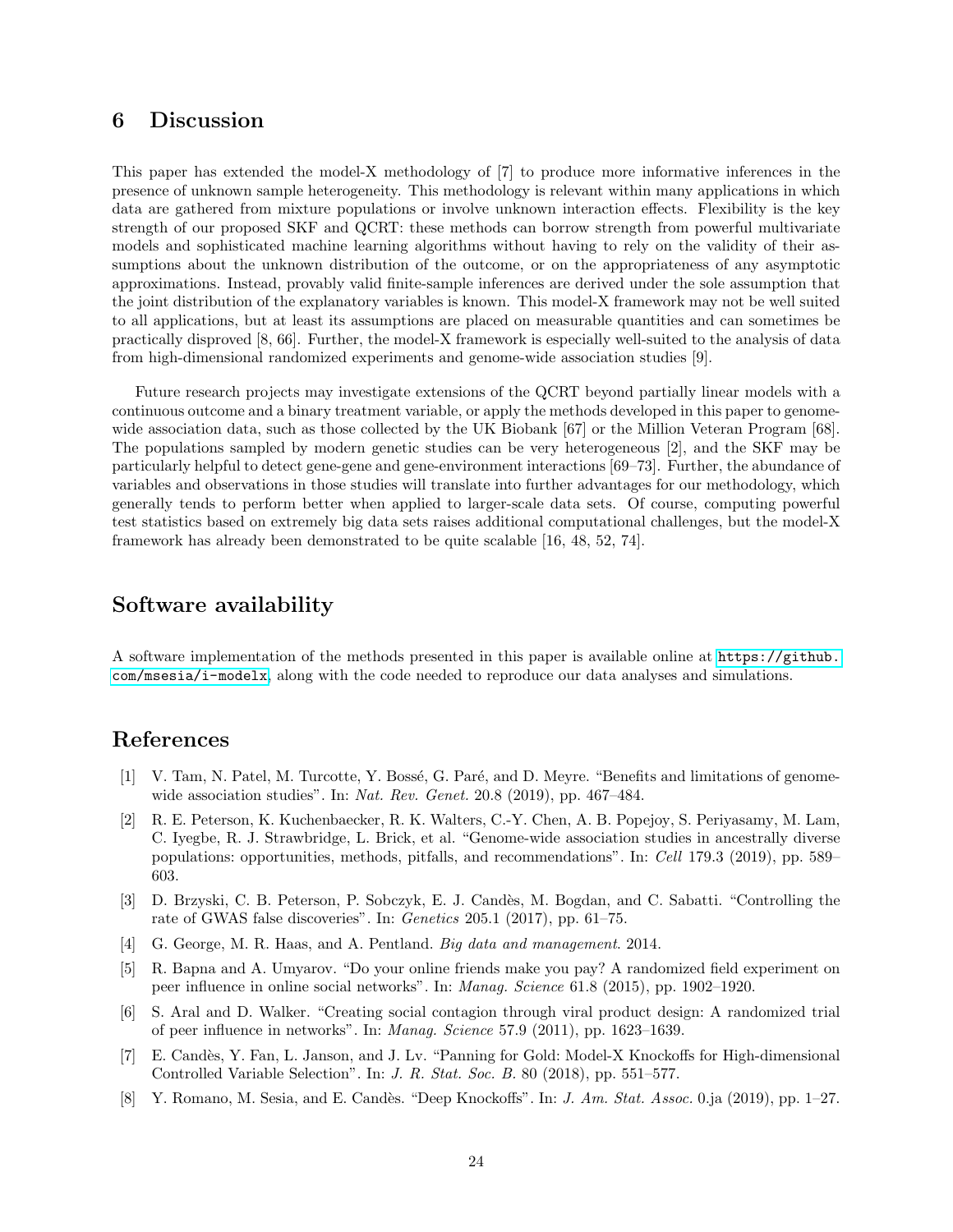- [9] M. Sesia, C. Sabatti, and E. Cand`es. "Gene hunting with hidden Markov model knockoffs". In: Biometrika 106 (2019), pp. 1–18.
- [10] S. Bates, M. Sesia, C. Sabatti, and E. Candès. "Causal inference in genetic trio studies". In: Proc. Natl. Acad. Sci. U.S.A. 117.39 (2020), pp. 24117–24126.
- [11] S. Aral and D. Walker. "Identifying influential and susceptible members of social networks". In: Science 337.6092 (2012), pp. 337–341.
- [12] E. Bakshy, D. Eckles, R. Yan, and I. Rosenn. "Social influence in social advertising: evidence from field experiments". In: Proceedings of the 13th ACM conference on electronic commerce. 2012, pp. 146–161.
- [13] T. Sun, G. Gao, and G. Z. Jin. "Mobile messaging for offline group formation in prosocial activities: A large field experiment". In: Manag. Science 65.6 (2019), pp. 2717–2736.
- [14] T. Sun, S. Viswanathan, and E. Zheleva. "Creating social contagion through firm-mediated message design: Evidence from a randomized field experiment". In: Manag. Science (2020).
- [15] T. Sun and S. J. Taylor. "Displaying things in common to encourage friendship formation: A large randomized field experiment". In: Quantitative Marketing and Economics 18 (2020), pp. 237–271.
- [16] M. Sesia, S. Bates, E. Candès, J. Marchini, and C. Sabatti. "False discovery rate control in genome-wide association studies with population structure". In: Proc. Natl. Acad. Sci. U.S.A. 118.40 (2021).
- [17] P. M. Robinson. "Root-N-consistent semiparametric regression". In: Econometrica (1988), pp. 931– 954.
- [18] A. Gelman. "Why it doesn't make sense in general to form confidence intervals by inverting hypothesis tests". In: Statistical Modeling, Causal Inference, and Social Science (blog), August 25 (2011).
- [19] R. F. Barber and E. Cand`es. "Controlling the false discovery rate via knockoffs". In: Ann. Stat. 43.5 (2015), pp. 2055–2085.
- [20] S. Bates, E. Candès, L. Janson, and W. Wang. "Metropolized knockoff sampling". In: J. Am. Stat. Assoc. (2020), pp. 1-15.
- [21] R. F. Barber, E. Candè, and R. J. Samworth. "Robust inference with knockoffs". In: Ann. Stat. 48.3 (2020), pp. 1409–1431.
- [22] J. Liu and P. Rigollet. "Power analysis of knockoff filters for correlated designs". In: Adv. Neural Inf. Process. Syst. (2019).
- [23] E. Katsevich and A. Ramdas. "On the power of conditional independence testing under model-X". In: preprint at arXiv 2005.05506 (2020).
- [24] W. Wang and L. Janson. "A High-Dimensional Power Analysis of the Conditional Randomization Test and Knockoffs". In: Biometrika (2021).
- [25] A. Spector and L. Janson. "Powerful knockoffs via minimizing reconstructability". In: Ann. Stat. 50.1 (2022), pp. 252–276.
- [26] J. Bien, J. Taylor, and R. Tibshirani. "A lasso for hierarchical interactions". In: Ann. Stat. 41.3 (2013), p. 1111.
- [27] X. Wen and M. Stephens. "Bayesian methods for genetic association analysis with heterogeneous subgroups: from meta-analyses to gene-environment interactions". In: Ann. Appl. Stat. 8.1 (2014), p. 176.
- [28] M. Lim and T. Hastie. "Learning interactions via hierarchical group-lasso regularization". In: J. Comput. Graph. Stat. 24.3 (2015), pp. 627–654.
- [29] G. Verbeke and E. Lesaffre. "A linear mixed-effects model with heterogeneity in the random-effects population". In: J. Am. Stat. Assoc. 91.433 (1996), pp. 217–221.
- [30] R. Moore, F. P. Casale, M. Jan Bonder, D. Horta, L. Franke, I. Barroso, and O. Stegle. "A linear mixed-model approach to study multivariate gene–environment interactions". In: Nat. Genet. 51.1 (2019), pp. 180–186.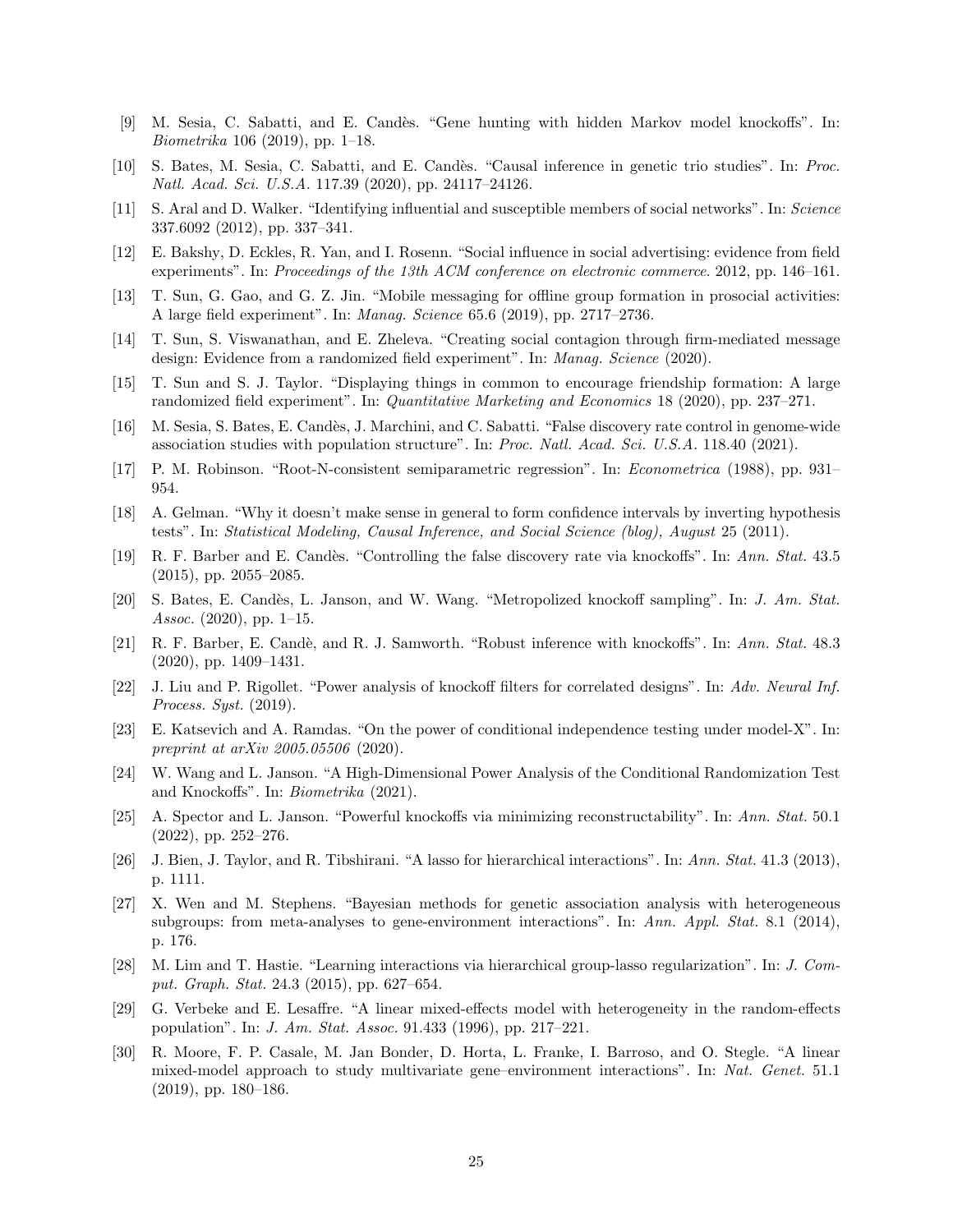- [31] P. R. Hahn, J. S. Murray, and C. M. Carvalho. "Bayesian regression tree models for causal inference: Regularization, confounding, and heterogeneous effects (with discussion)". In: Bayesian Analysis 15.3  $(2020)$ , pp. 965–1056.
- [32] U. Shalit, F. D. Johansson, and D. Sontag. "Estimating individual treatment effect: generalization bounds and algorithms". In: Int. Conf. Mach. Learn. PMLR. 2017, pp. 3076–3085.
- [33] C. Louizos, U. Shalit, J. M. Mooij, D. Sontag, R. Zemel, and M. Welling. "Causal effect inference with deep latent-variable models". In: Adv. Neural Inf. Process. Syst. 30 (2017).
- [34] A. M. Alaa and M. van der Schaar. "Bayesian inference of individualized treatment effects using multitask gaussian processes". In: Adv. Neural Inf. Process. Syst. 30 (2017).
- [35] S. Wager and S. Athey. "Estimation and inference of heterogeneous treatment effects using random forests". In: J. Am. Stat. Assoc 113.523 (2018), pp. 1228–1242.
- [36] L. Yao, S. Li, Y. Li, M. Huai, J. Gao, and A. Zhang. "Representation learning for treatment effect estimation from observational data". In: Adv. Neural Inf. Process. Syst. 31 (2018).
- [37] J. Yoon, J. Jordon, and M. Van Der Schaar. "GANITE: Estimation of individualized treatment effects using generative adversarial nets". In: Int. Conf. Learn. Represent. 2018.
- [38] R. Guo, L. Cheng, J. Li, P. R. Hahn, and H. Liu. "A survey of learning causality with data: Problems and methods". In:  $ACM$  Computing Surveys (CSUR) 53.4 (2020), pp. 1–37.
- [39] X. Nie and S. Wager. "Quasi-oracle estimation of heterogeneous treatment effects". In: Biometrika 108.2 (2021), pp. 299–319.
- [40] I. Bica, A. M. Alaa, C. Lambert, and M. Van Der Schaar. "From real-world patient data to individualized treatment effects using machine learning: current and future methods to address underlying challenges". In: *Clinical Pharmacology & Therapeutics* 109.1 (2021), pp. 87–100.
- [41] S. Li, M. Sesia, Y. Romano, E. Candès, and C. Sabatti. "Searching for robust associations with a multi-environment knockoff filter". In: Biometrika (2021).
- [42] J. R. Gimenez, A. Ghorbani, and J. Zou. "Knockoffs for the mass: new feature importance statistics with false discovery guarantees". In: 22nd International Conference on Artificial Intelligence and Statistics. PMLR. 2019, pp. 2125–2133.
- [43] C. Chia, M. Sesia, C.-S. Ho, S. S. Jeffrey, J. A. Dionne, E. Candes, and R. T. Howe. "Interpretable classification of bacterial Raman spectra with knockoff wavelets". In: IEEE J. Biomed. Health Inform. (2021).
- [44] Y. Fan, J. Lv, M. Sharifvaghefi, and Y. Uematsu. "IPAD: stable interpretable forecasting with knockoffs inference". In: J. Am. Stat. Assoc. (2019), pp. 1–13.
- [45] C.-M. Chi, Y. Fan, J. Lv, et al. "High-Dimensional Knockoffs Inference for Time Series Data". In: preprint at arXiv 2112.09851 (2021).
- [46] E. Katsevich and C. Sabatti. "Multilayer knockoff filter: Controlled variable selection at multiple resolutions". In: Ann. Appl. Stat. 13.1 (2019), p. 1.
- [47] A. Shen, H. Fu, K. He, and H. Jiang. "False discovery rate control in cancer biomarker selection using knockoffs". In: Cancers 11.6 (2019), p. 744.
- [48] M. Sesia, E. Katsevich, S. Bates, E. Candès, and C. Sabatti. "Multi-resolution localization of causal variants across the genome". In: Nat. Commun. 11.1 (2020), pp. 1–10.
- [49] J. Neyman and K. Iwaszkiewicz. "Statistical problems in agricultural experimentation". In: Supplement to to J. R. Stat. Soc. 2.2 (1935), pp. 107–180.
- [50] D. Caughey, A. Dafoe, X. Li, and L. Miratrix. "Randomization Inference beyond the Sharp Null: Bounded Null Hypotheses and Quantiles of Individual Treatment Effects". In: preprint at arXiv 2101.09195 (2021).
- [51] R. Fisher. "Statistical methods for research workers, 13e". In: London: Oliver and Loyd, Ltd (1925), pp. 99–101.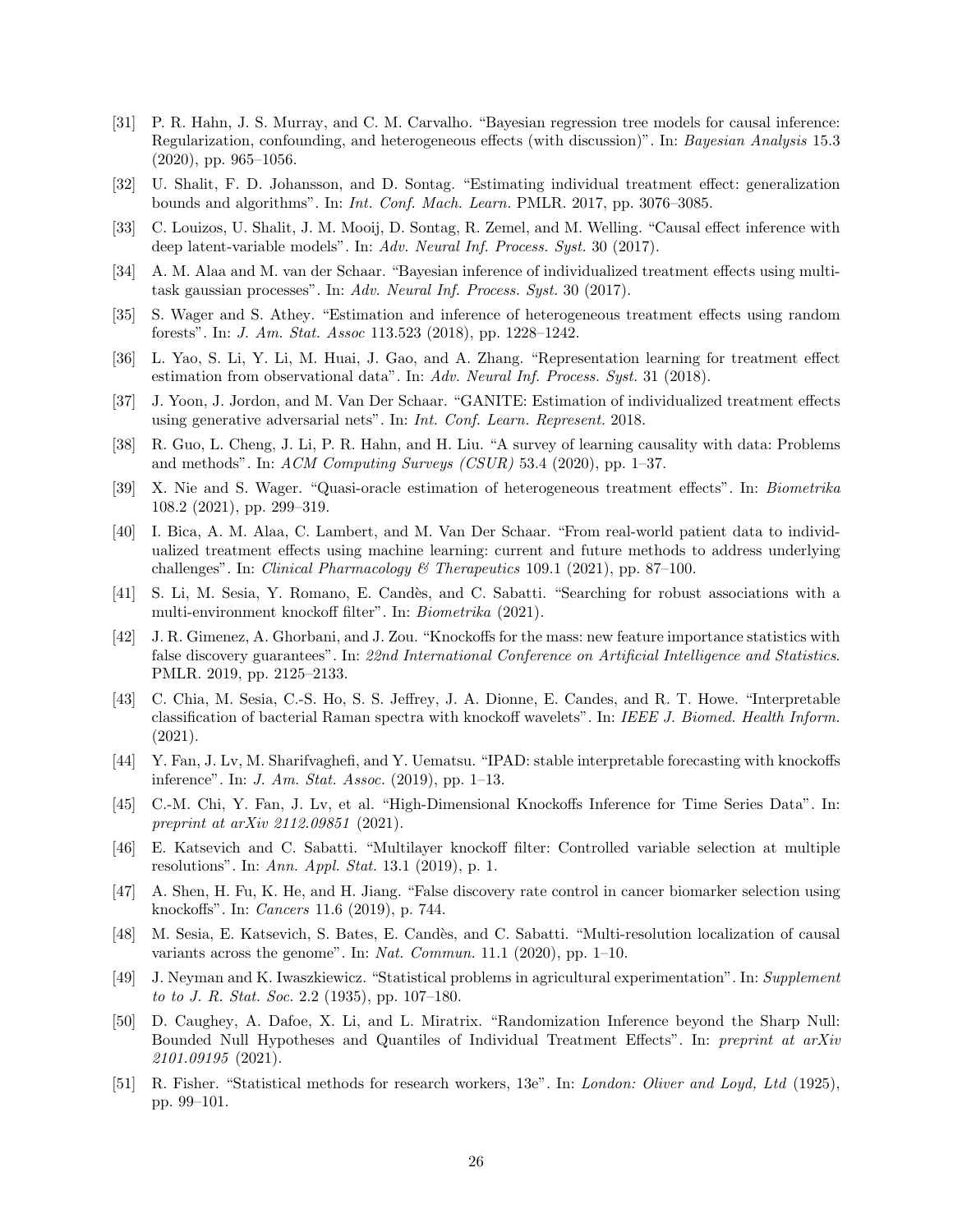- [52] M. Liu, E. Katsevich, L. Janson, and A. Ramdas. "Fast and powerful conditional randomization testing via distillation". In: Biometrika (July 2021).
- [53] Y. Benjamini and Y. Hochberg. "Controlling the false discovery rate: a practical and powerful approach to multiple testing". In: J. R. Stat. Soc. B. 57 (1995), pp. 289–300.
- [54] R. Tibshirani. "Regression shrinkage and selection via the lasso". In: J. R. Stat. Soc. Series B Stat. Methodol. 58.1 (1996), pp. 267–288.
- [55] R. Tibshirani and J. Friedman. "A pliable lasso". In: J. Comput. Graph. Stat. 29.1 (2020), pp. 215–225.
- [56] Y. Benjamini and D. Yekutieli. "The control of the false discovery rate in multiple testing under dependency". In: Ann. Stat. (2001), pp. 1165–1188.
- [57] W. Fithian and L. Lei. "Conditional calibration for false discovery rate control under dependence". In: preprint at arXiv 2007.10438 (2020).
- [58] P. Ding. "A paradox from randomization-based causal inference". In: Stat. science (2017), pp. 331–345.
- [59] G. W. Imbens and D. B. Rubin. Causal inference in statistics, social, and biomedical sciences. Cambridge University Press, 2015.
- [60] P. H. Garthwaite and S. T. Buckland. "Generating Monte Carlo confidence intervals by the Robbins– Monro process". In: J. R. Stat. Soc. Series C Appl. Stat. 41.1 (1992), pp. 159–171.
- [61] P. H. Garthwaite. "Confidence intervals from randomization tests". In: Biometrics (1996), pp. 1387– 1393.
- [62] J. R. Blum et al. "Approximation methods which converge with probability one". In: Ann. Math. Stat. 25.2 (1954), pp. 382–386.
- [63] S. Li, Z. Ren, C. Sabatti, and M. Sesia. "Transfer learning in genome-wide association studies with knockoffs". In: preprint at arXiv 2108.08813 (2021).
- [64] K. J. Friston, W. D. Penny, and D. E. Glaser. "Conjunction revisited". In: Neuroimage 25.3 (2005), pp. 661–667.
- [65] Y. Benjamini and R. Heller. "Screening for partial conjunction hypotheses". In: Biometrics 64.4 (2008), pp. 1215–1222.
- [66] L. B. Janson. "A model-free approach to high-dimensional inference". PhD thesis. Stanford University, 2017.
- [67] C. Bycroft, C. Freeman, D. Petkova, G. Band, L. T. Elliott, K. Sharp, A. Motyer, D. Vukcevic, O. Delaneau, J. O'Connell, A. Cortes, S. Welsh, A. Young, M. Effingham, G. McVean, S. Leslie, N. Allen, P. Donnelly, and J. Marchini. "The UK Biobank resource with deep phenotyping and genomic data". In: Nature 562 (2018), pp. 203–209.
- [68] J. M. Gaziano, J. Concato, M. Brophy, L. Fiore, S. Pyarajan, J. Breeling, S. Whitbourne, J. Deen, C. Shannon, D. Humphries, et al. "Million Veteran Program: A mega-biobank to study genetic influences on health and disease". In: J. Clin. Epidemiol. 70 (2016), pp. 214–223.
- [69] J. H. Moore, J. C. Gilbert, C.-T. Tsai, F.-T. Chiang, T. Holden, N. Barney, and B. C. White. "A flexible computational framework for detecting, characterizing, and interpreting statistical patterns of epistasis in genetic studies of human disease susceptibility". In: J. Theor. Biol. 241.2 (2006), pp. 252– 261.
- [70] T. A. Manolio, F. S. Collins, N. J. Cox, D. B. Goldstein, L. A. Hindorff, D. J. Hunter, M. I. McCarthy, E. M. Ramos, L. R. Cardon, A. Chakravarti, et al. "Finding the missing heritability of complex diseases". In: Nature 461.7265 (2009), pp. 747–753.
- [71] M. D. Ritchie. "Using biological knowledge to uncover the mystery in the search for epistasis in genomewide association studies". In: Ann. Hum. Genet. 75.1 (2011), pp. 172–182.
- [72] C. Niel, C. Sinoquet, C. Dina, and G. Rocheleau. "A survey about methods dedicated to epistasis detection". In: Frontiers in genetics 6 (2015), p. 285.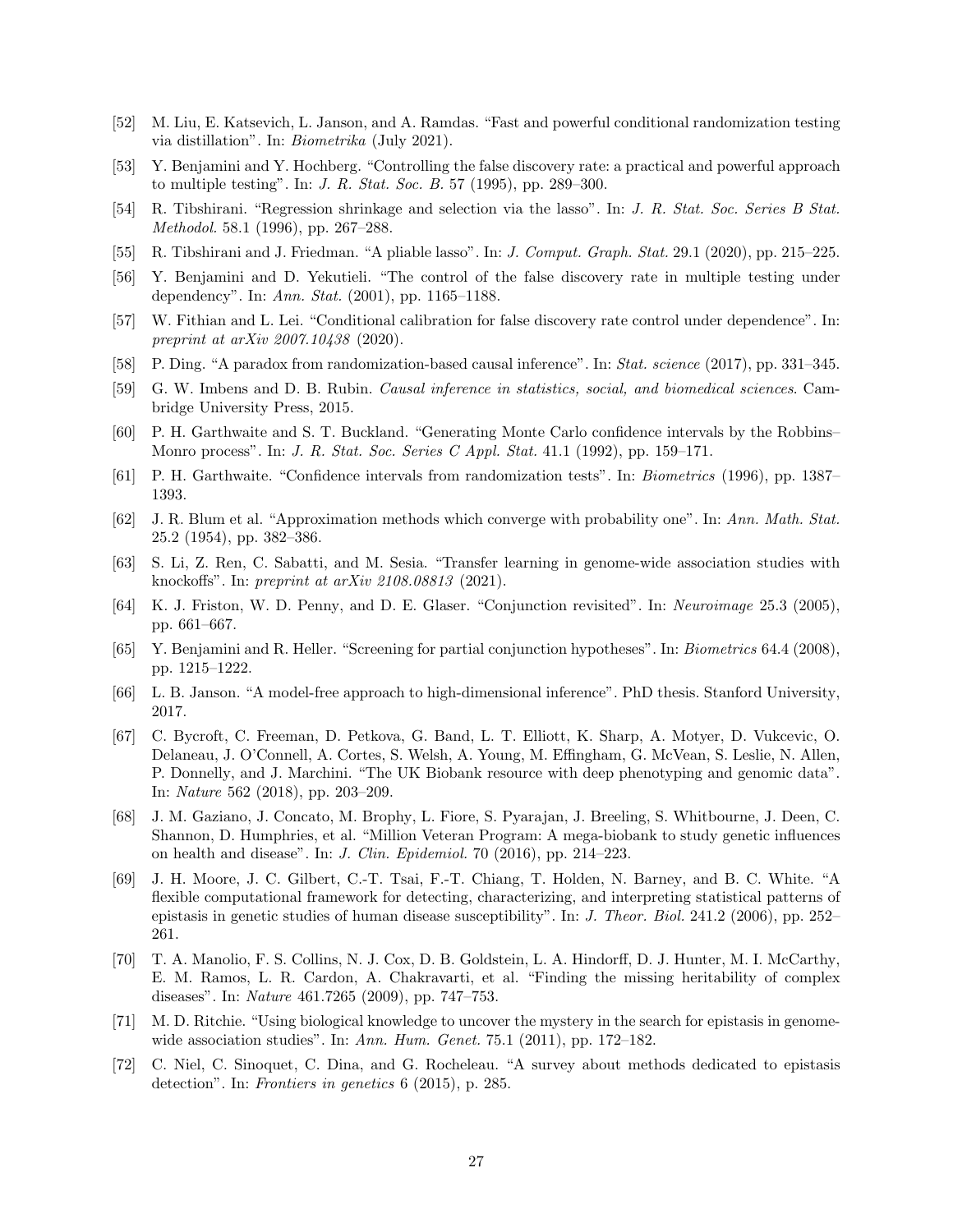- [73] D. S. Park, I. Eskin, E. Y. Kang, E. R. Gamazon, C. Eng, C. R. Gignoux, J. M. Galanter, E. Burchard, C. J. Ye, H. Aschard, et al. "An ancestry-based approach for detecting interactions". In: Genetic epidemiology 42.1 (2018), pp. 49–63.
- [74] S. Li and E. J. Candès. "Deploying the Conditional Randomization Test in High Multiplicity Problems". In: arXiv preprint arXiv:2110.02422 (2021).
- [75] K. A. Bollen. Structural Equations with Latent Variables. Vol. 210. John Wiley & Sons, 2014.
- [76] J. Pearl. *Causality*. Cambridge University Press, 2009.
- [77] A. Li and R. F. Barber. "Accumulation tests for FDR control in ordered hypothesis testing". In: J. Am. Stat. Assoc 112.518 (2017), pp. 837–849.
- [78] V. Chernozhukov, D. Chetverikov, M. Demirer, E. Duflo, C. Hansen, W. Newey, and J. Robins. "Double/debiased machine learning for treatment and structural parameters". In: J. Econom. 21.1 (2018), pp. C1–C68.

# A1 Additional methodological details

#### <span id="page-27-0"></span>A1.1 From conditional testing to causal inference

In addition to the basic setup of Section [1.3,](#page-2-0) imagine the variables  $X$  are randomized treatments that may depend on the observed Z but are independent of anything else. Further, suppose the data distribution takes the form of a structural equation model [75, 76] in which  $Z$  and  $X$  may cause  $Y$ , but not the other way around, as visualized by the directed acyclic graph in Figure [A1.](#page-6-0) It is easy to see this setup implicitly rules out confounding in a test of conditional independence between X and Z because the treatments are conditionally independent of any other unmeasured covariate C. Therefore, to test whether  $X_j$  has a causal effect on  $Y$ , it suffices to test whether the conditional independence hypothesis in  $(1)$ .

**Proposition A1** (From [10]). Let C be any unmeasured covariate. If  $X \perp\!\!\!\perp C \mid Z$ , a valid test of the conditional independence null hypothesis  $\mathcal{H}_{0,j}$  in [\(1\)](#page-3-0) is also a valid test of the stronger null hypothesis

$$
\mathcal{H}_{0,j}^* : Y \perp \!\!\!\perp X_j \mid Z, X_{-j}, C. \tag{A28}
$$



Figure A1: Graphical representation of a non-parametric causal model linking the treatment  $(X)$ , the outcome  $(Y)$ , the measured covariates  $(Z)$ , and possibly also other unmeasured covariate  $(C)$ . Our goal is to test whether a particular treatment  $X_j$  has any causal effect on the outcome. The joint distribution of  $X \mid Z, C$  is assumed to be known and may depend only on Z, so that  $X \perp\!\!\!\perp C \mid Z$ .

#### <span id="page-27-1"></span>A1.2 Schematics of the selective knockoff filter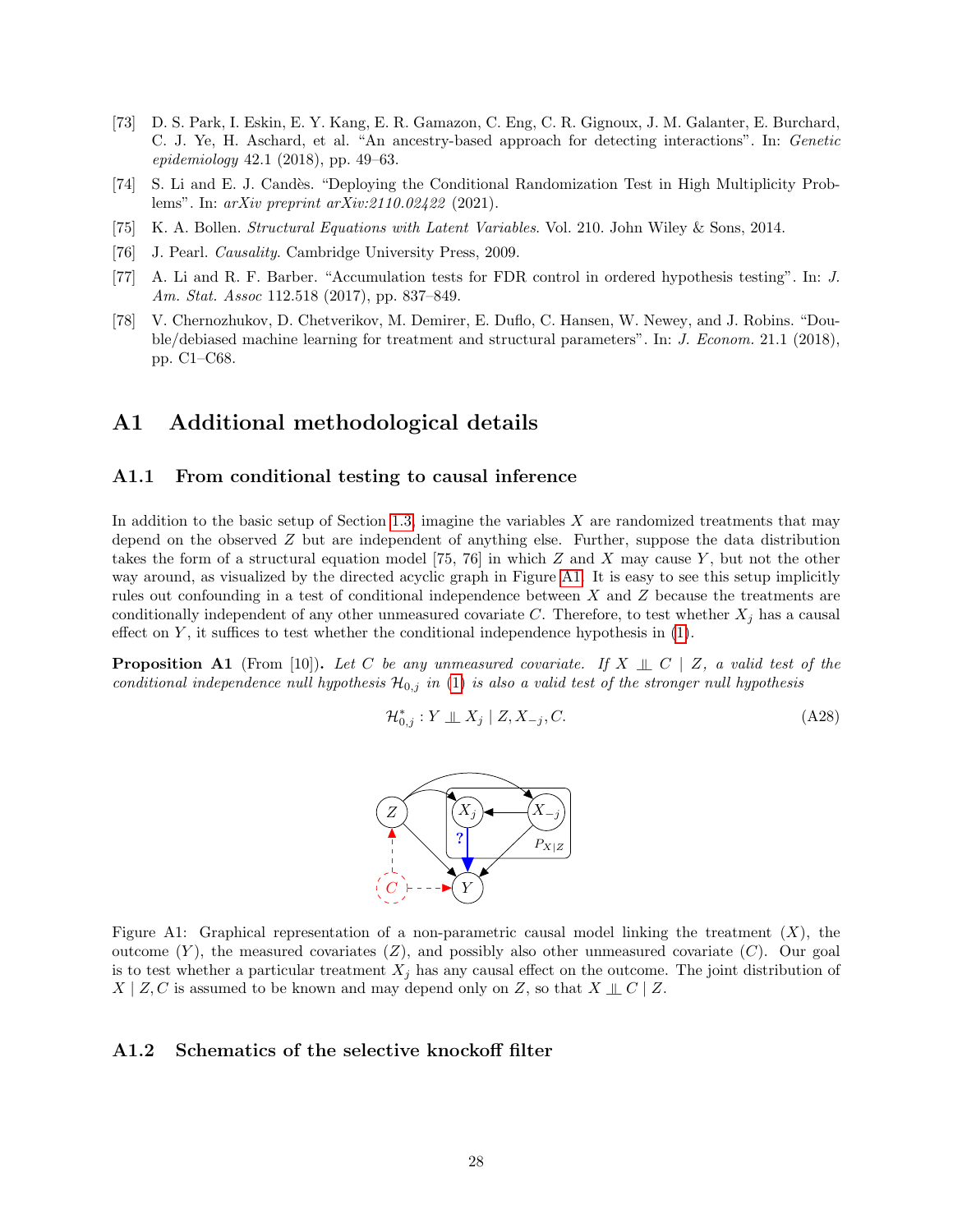

Figure A2: Schematic of the SKF for individualized conditional independence testing. The statistics for distinct combinations of variables and Figure A2: Schematic of the SKF for individualized conditional independence testing. The statistics for distinct combinations of variables and individual groups are shown in different colors. individual groups are shown in different colors.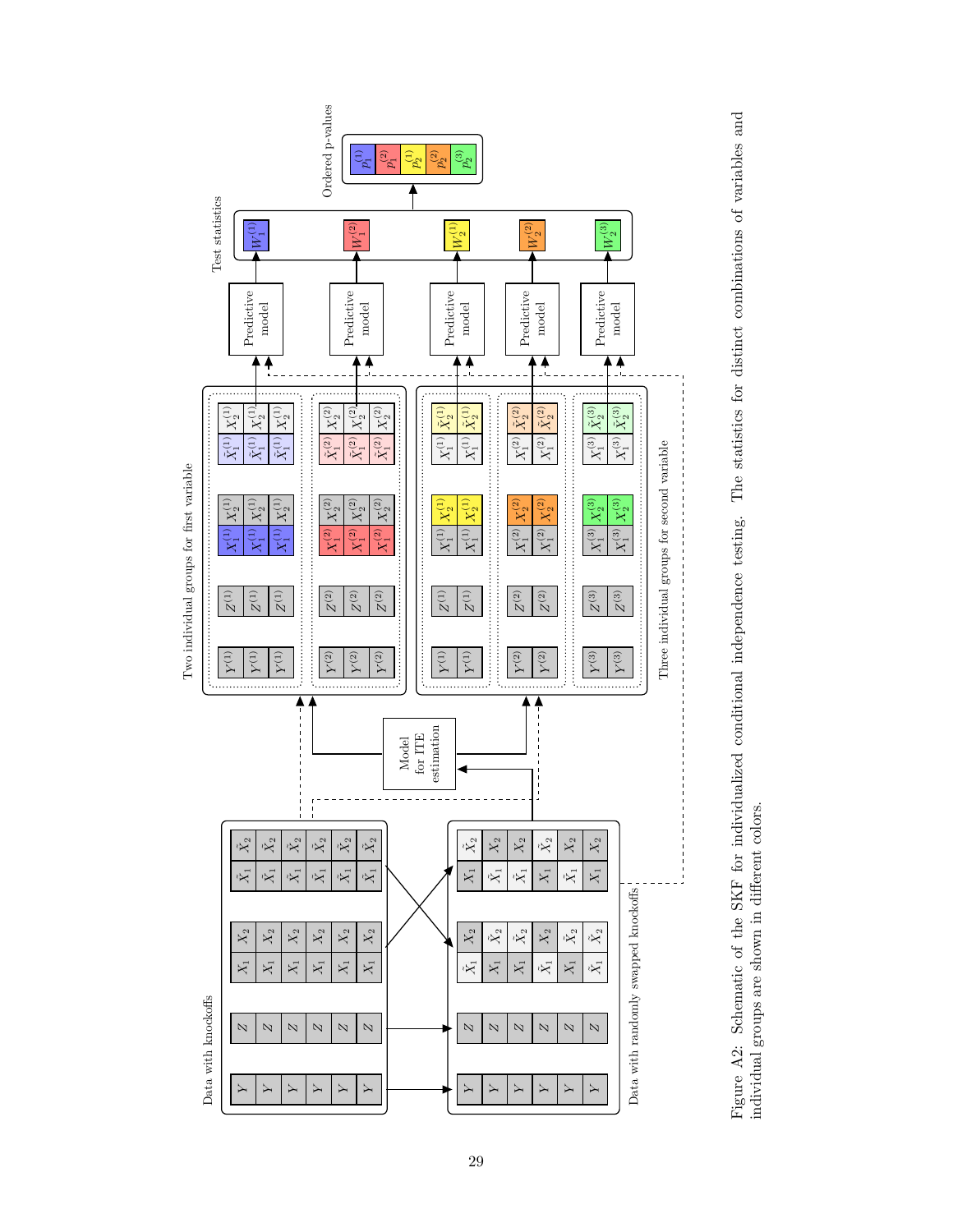

variable in group 1 (blue) and for the second variable in group 3 (green). The test statistics are based on a simple empirical prior for the two variables Figure A3: Schematic of the SKF for individualized conditional independence testing, focusing on the computation of the statistics for the first variable in group 1 (blue) and for the second variable in group 3 (green). The test statistics are based on a simple empirical prior for the two variables Figure A3: Schematic of the SKF for individualized conditional independence testing, focusing on the computation of the statistics for the first that is learnt from the full data set with randomly swapped knockoffs. Other details are as in Figure A2. that is learnt from the full data set with randomly swapped knockoffs. Other details are as in Figure [A2.](#page-9-0)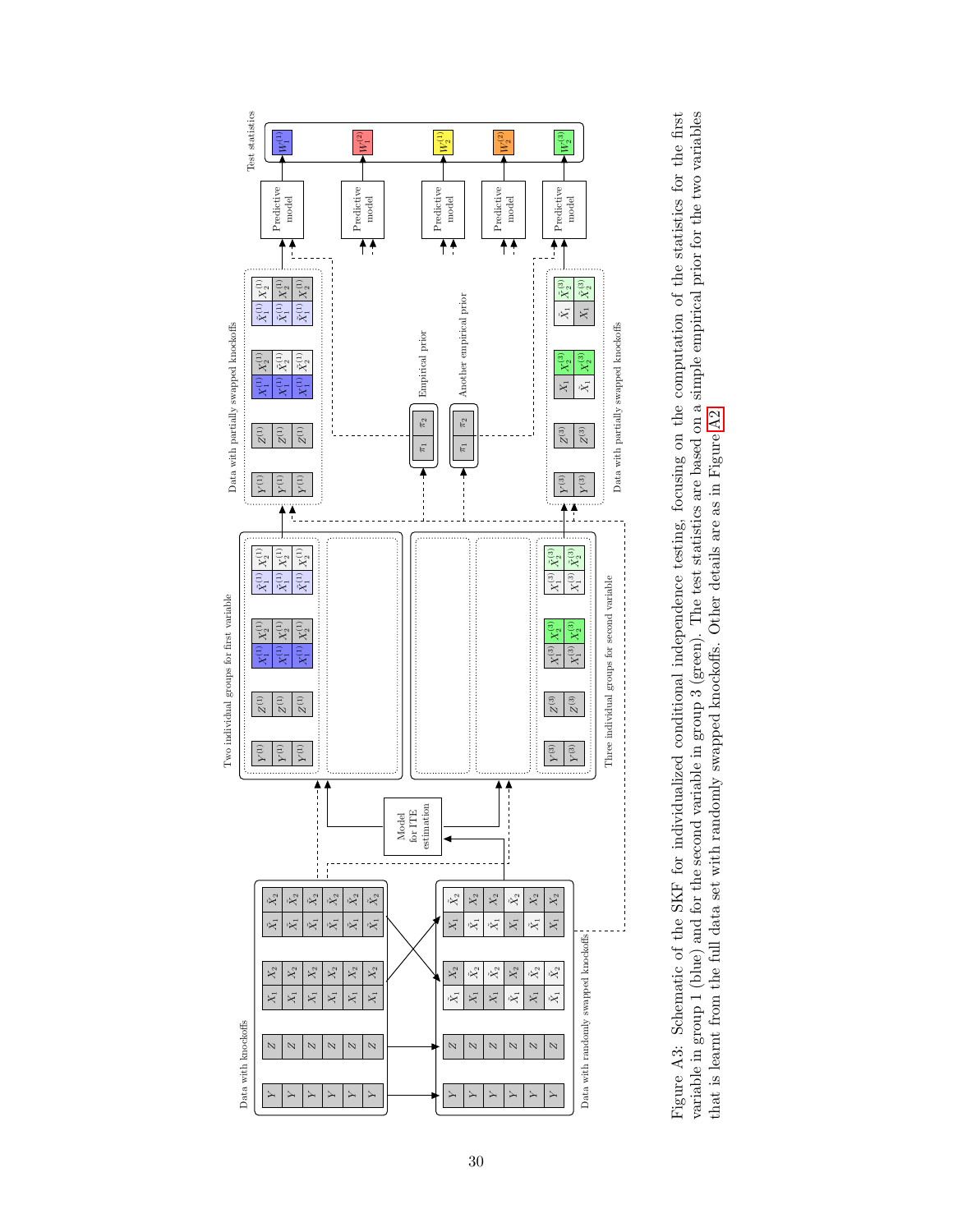#### <span id="page-30-0"></span>A1.3 The robust selective knockoff filter

The SKF was presented in Section [2](#page-3-5) for the purpose of testing the hypotheses defined in [\(5\)](#page-4-0), namely

<span id="page-30-1"></span>
$$
\mathcal{H}_{0,j}^{(g_j)}: Y^{(g_j)} \perp \!\!\! \perp X_j^{(g_j)} | X_{-j}^{(g_j)}, Z^{(g_j)},
$$

for all variables j and individual groups  $g_i$  conditional on a random partition  $\hat{\psi}$  based on the data with randomly swapped knockoffs. Here, we present an extension of the SKF that is inspired by the work of [41] and makes it possible to test the following partial conjunction [64, 65] hypotheses:

$$
\mathcal{H}_{0,j}^{\text{pc},r}: \left| \left\{ g_j \in [G] : \mathcal{H}_{0,j}^{(g_j)} \text{ is true} \right\} \right| > G - r,\tag{A29}
$$

for any fixed  $r \in \{1, \ldots, G\}$ . Intuitively, the partial conjunction hypothesis states that the number of groups for variable j in which  $\mathcal{H}_{0,j}^{(g_j)}$  [\(5\)](#page-4-0) is false is strictly smaller than r. Therefore, rejecting this null suggests  $X_j$ is associated with Y in at least r distinct groups of individuals. If  $r = 1$ , the partial conjunction hypothesis reduces to the original population-wide hypothesis of [7], in [\(1\)](#page-3-0); in that case, rejecting  $\mathcal{H}_{0,j}^{\text{pc},r}$  suggests the existence of least one sub-population in which  $X_j$  is conditionally associated with Y. By contrast, rejecting the hypothesis in [\(A29\)](#page-30-1) for  $r = G$  requires evidence of a conditional association between  $X_j$  and Y across all sub-populations. It can be interesting to test  $\mathcal{H}_{0,j}^{\text{pc},r}$  because this hypothesis points towards the discovery of variables whose association with  $Y$  is *robust* to changes in the covariate distribution [41]. Intuitively, testing  $\mathcal{H}_{0,j}^{\text{pc},r}$  can be seen as a way for discovering conditional associations that do not involve interactions, thus complementing the opposite point of view taken in Section [2.](#page-3-5) The  $p$  partial conjunction hypotheses defined in [\(A29\)](#page-30-1) are relatively straightforward to test while provably controlling the false discovery rate, if one starts with a collection  $W$  of SKF statistics satisfying [\(9\)](#page-6-2). In fact, it suffices to apply the multi-environment knockoff filter of [41] to these statistics, as explained below.

For each  $j \in \{1, \ldots, p\}$ , let  $n_j^-$  count the negative signs among the  $W_j^{(g_j)}$  statistics for all groups  $g_j$ , and let  $n_j^0$  be the number of zeros among them. For simplicity, assume  $\hat{\psi}$  partitions the covariate space into G groups for each variable; this is without loss of generality, as it is otherwise sufficient to set the remaining undefined statistics to zero if  $\hat{G}_j < G$  for some  $j \in [p]$ . Then, compute

$$
p_j^{\text{pc},r} = \Psi\left(n_j^- - 1, (G - r + 1 - n_j^0) \vee 0, \frac{1}{2}\right) + U_j \cdot \Psi'\left(n_j^-, (G - r + 1 - n_j^0) \vee 0, \frac{1}{2}\right),\tag{A30}
$$

where  $\Psi(\cdot,m,\pi)$  is the binomial cumulative distribution function,  $\Psi'(\cdot,m,\pi)$  is the corresponding probability mass, and  $U_i$  is a uniform random variable on [0, 1] independent of everything else. Further, define

<span id="page-30-3"></span><span id="page-30-2"></span>
$$
|W_j^{\text{pc},r}| = \bar{w}\left(|W_j^{(1)}|, \dots, |W_j^{G}|\right),\tag{A31}
$$

for some symmetric function  $\bar{w}$ , such as that which multiplies the top r largest entries by absolute value:

$$
w\left(|W_j^{(1)}|, \ldots, |W_j^{(G)}|\right) = \prod_{g=1}^r |\bar{W}|_j^{(G-g+1)}.
$$

Above,  $|\bar{W}|_i^{(g)}$  $j_j^{(g)}$  are the order statistics for  $\{ |W_j^{(1)}|, \ldots, |W_j^{(G)}|\}$ . Then, the false discovery rate for [\(A29\)](#page-30-1) can be controlled by applying the usual selective SeqStep+ sequential testing procedure of [19], thanks to a relatively simple extension of Theorem 1 in [41].

**Theorem A1.** Selective SeqStep+ applied to the p-values [\(A30\)](#page-30-2) ordered by [\(A31\)](#page-30-3) controls the false discovery rate for  $(A29)$  if the statistics W satisfy the flip-sign property in  $(9)$ .

Alternatively, the false discovery rate for [\(A29\)](#page-30-1) could be (approximately) controlled by applying to the p-values [\(A30\)](#page-30-2) ordered by [\(A31\)](#page-30-3) the accumulation test [77] instead of SeqStep+; this can be proved with an analogous extension of Theorem 2 in [41], which we do not state explicitly here in the interest of space.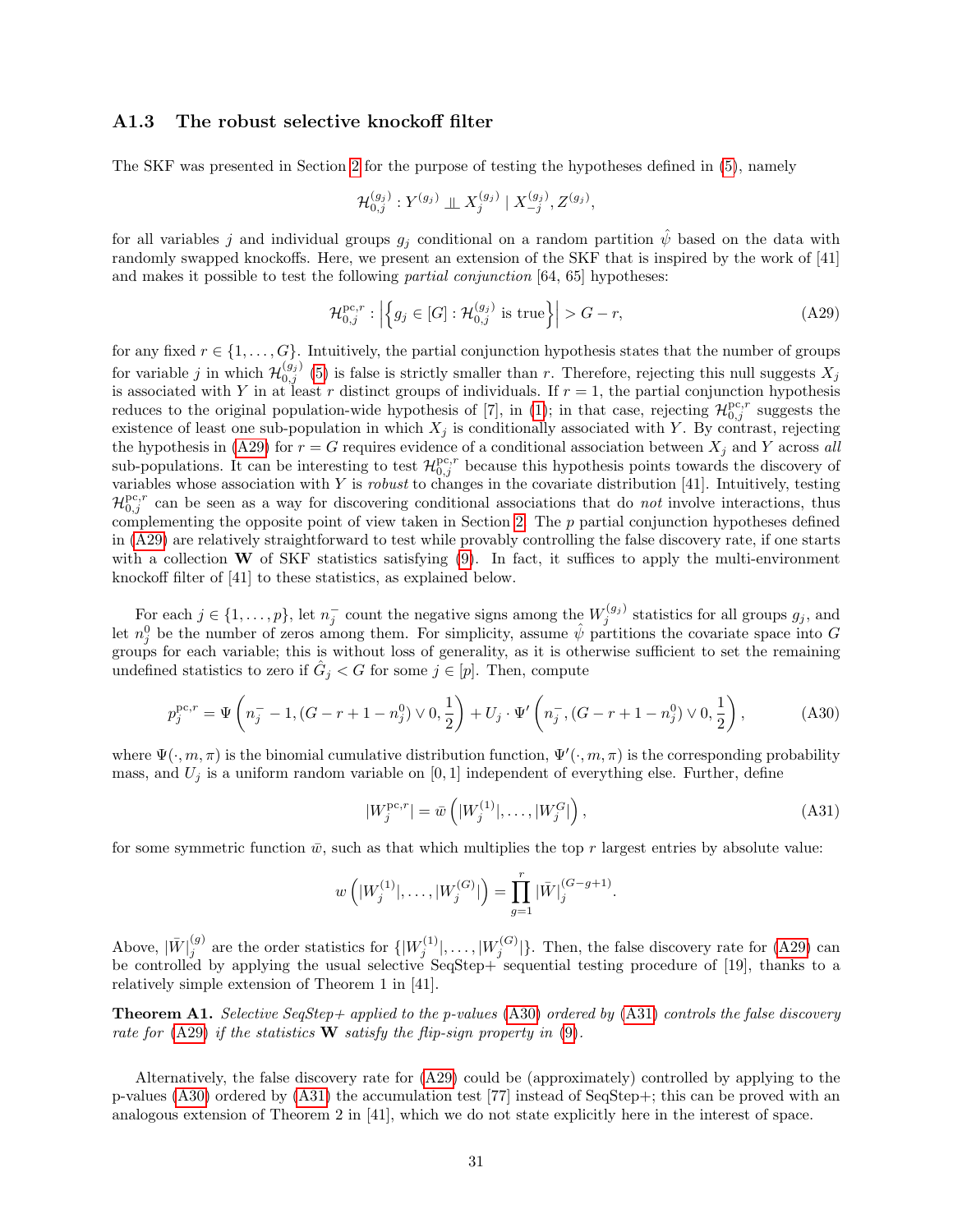#### <span id="page-31-0"></span>A1.4 Sharp confidence intervals from a specialized CRT

We discuss here a special case of the CRT [7] from Section [3.2](#page-9-3) that can be inverted to give approximately convex confidence sets. The intervals thus obtained still do not explicitly account for sample heterogeneity, but at least they tend to be relatively more robust compared to their general counterparts. Further, these intervals can be useful to gain more understanding of the QCRT developed in Section [3.3.](#page-10-5)

Let  $\hat{g}$  be any data-dependent function of Z which can be utilized to predict Y; ideally, we would like  $\hat{g}(Z) \approx \mathbb{E}[g(Z, C) | Z]$ , where g is the nuisance function in the partially linear model [\(10\)](#page-9-1), although no assumptions are needed about the accuracy of this estimate. In fact,  $\hat{q}$  may be obtained by fitting on Z, Y any machine learning model, which we treat as a black box without statistical guarantees. Then, for  $Y' = \overline{Y} - \overline{X} \odot \delta$  and any  $X' \in \mathbb{R}^n$ , define the statistic  $\bar{t}(X', Z, Y')$  as the estimated regression coefficient obtained by regressing the residuals  $\mathbf{Y}' - \hat{g}(\mathbf{Z})$  on  $\mathbf{X}'$ , where  $\hat{g}(\mathbf{Z})$  denotes the column vector obtained by applying  $\hat{g}$  to each row of **Z**. Concretely, this takes the form:

$$
\bar{t}(\mathbf{X}', \mathbf{Z}, \mathbf{Y}') = \frac{1}{\sum_{i} (X'^{(i)} - \bar{X}')^2} \sum_{i} (X'^{(i)} - \bar{X}') \left[ Y'^{(i)} - \hat{g}(Z^{(i)}) - \left( \bar{Y}' - \frac{1}{n} \sum_{i} \hat{g}(Z^{(i)}) \right) \right],\tag{A32}
$$

where  $\bar{Z}' = (1/n) \sum_{i=1}^n Z'^{(i)}$  and  $\bar{Y}' = (1/n) \sum_{i=1}^n Y'^{(i)}$ . These statistics allow computing the CRT p-values without having to re-fit  $\hat{g}$  for each of the K realizations of the virtual variables  $\tilde{X}^{(k)}$ , which would be timeconsuming; see [52] for a more general discussion of computationally efficient implementations of the CRT. Further, inverting the CRT p-values based on the above statistics approximately yields confidence intervals.

**Theorem A2.** Assume the partially linear model in [\(10\)](#page-9-1) holds and  $H_{\delta}$  in [\(11\)](#page-9-2) is true, for some fixed  $\delta = \tau = \tau_* \mathbf{1}$  and  $\tau_* \in \mathbb{R}$ . For any  $\alpha \in (0,1)$ , let  $\hat{S}_n(\alpha)$  be the set in [\(14\)](#page-10-3) calculated with the statistics in [\(A32\)](#page-31-1). Suppose this is evaluated from n samples, in the limit of  $K \to \infty$ ; i.e.,  $\hat{p}_{\delta}^{\text{CRT}}$  in [\(13\)](#page-10-1) is replaced by

$$
\hat{p}_{\delta}^{\mathrm{CRT},\infty} = \mathbb{P}\left[\bar{t}(\tilde{\mathbf{X}}^{(k)}, \mathbf{Z}, \mathbf{Y} - \mathbf{X} \odot \boldsymbol{\delta}) \ge \bar{t}(\mathbf{X}, \mathbf{Y}, \mathbf{Z} - \mathbf{X} \odot \boldsymbol{\delta}) \mid \mathbf{Z}, \mathbf{Y}, \mathbf{X}\right]
$$

<span id="page-31-1"></span>.

Assume also X is a.s. bounded and  $\rho_j^2 = \mathbb{E} [\text{Var}[X_j | X_{-j}]] > 0$ . Then,  $\exists c > 0$  such that, for any  $\epsilon > 0$ ,

$$
\mathbb{P}\left[\hat{S}_n^{\text{int}}\left(\alpha + \frac{\epsilon}{n}\right) \subseteq \hat{S}_n(\alpha) \subseteq \hat{S}_n^{\text{int}}\left(\alpha - \frac{\epsilon}{n}\right)\right] \ge 1 - 24\frac{n}{\epsilon}\exp\left\{-\frac{n(\rho_j^4 \wedge \rho_j^8)}{c}\right\},\
$$

where  $\hat{S}_n^{\text{int}}(\alpha + \epsilon/n)$  and  $\hat{S}_n^{\text{int}}(\alpha - \epsilon/n)$  are random intervals containing the true  $\tau_*$  with probability at least  $1 - (\alpha + \epsilon/n)$  and  $1 - (\alpha - \epsilon/n)$ , respectively.

In other words, inverting the CRT based on the statistics in [\(A32\)](#page-31-1) leads to valid confidence sets that can be made convex (by expanding or shrinking them) with only a very small change in coverage, as long as K and the sample size  $n$  are sufficiently large. It is worth emphasizing the result is informative in a high-dimensional setting because the sample size only needs to be large with respect to constant one (as well as to  $1/\alpha$  and  $1/\rho_j^2$ ), not relative to the number of covariates in Z, which may be arbitrary. The above confidence intervals can also be proved to be consistent under some mild additional assumptions, in the sense that they will asymptotically shrink at rate  $n^{-1/2}$  around the true parameter  $\tau$  as n increases.

**Theorem A3.** Assume partially linear model in [\(10\)](#page-9-1) and suppose  $\mathcal{H}_{\delta}$  in [\(11\)](#page-9-2) is true, for some fixed  $\delta$  =  $\tau = \tau_* 1$  and  $\tau_* \in \mathbb{R}$ . For any  $\alpha \in (0,1)$ , let  $\hat{S}_n(\alpha)$  denote the confidence set in [\(14\)](#page-10-3) with the statistics in [\(A32\)](#page-31-1), evaluated after letting  $K \to \infty$ , as in Theorem [A2](#page-11-4) (making the dependence on n explicit). Assume X is almost surely bounded within an interval of width  $c_1 > 0$ , and Y,  $\hat{g}$  in [\(10\)](#page-9-1) are a.s. bounded within an interval of width  $c_2 > 0$ . Assume also  $\rho_j^2 = \mathbb{E} \left[ \text{Var} \left[ X_j \mid X_{-j} \right] \right] > 0$ . Then, for any real-valued sequence  $\tau_n$ such that  $|\tau_* - \tau_n| \geq n^{-1/2} (\log n)^{3/2}$ , if n is large enough, then

$$
\mathbb{P}\left[\tau_n \in \hat{\mathcal{S}}_n(\alpha)\right] \lesssim \frac{14}{\alpha} \exp\left\{-\frac{\rho_j^2 \log n}{4c_1^2 c_2^2}\right\}.
$$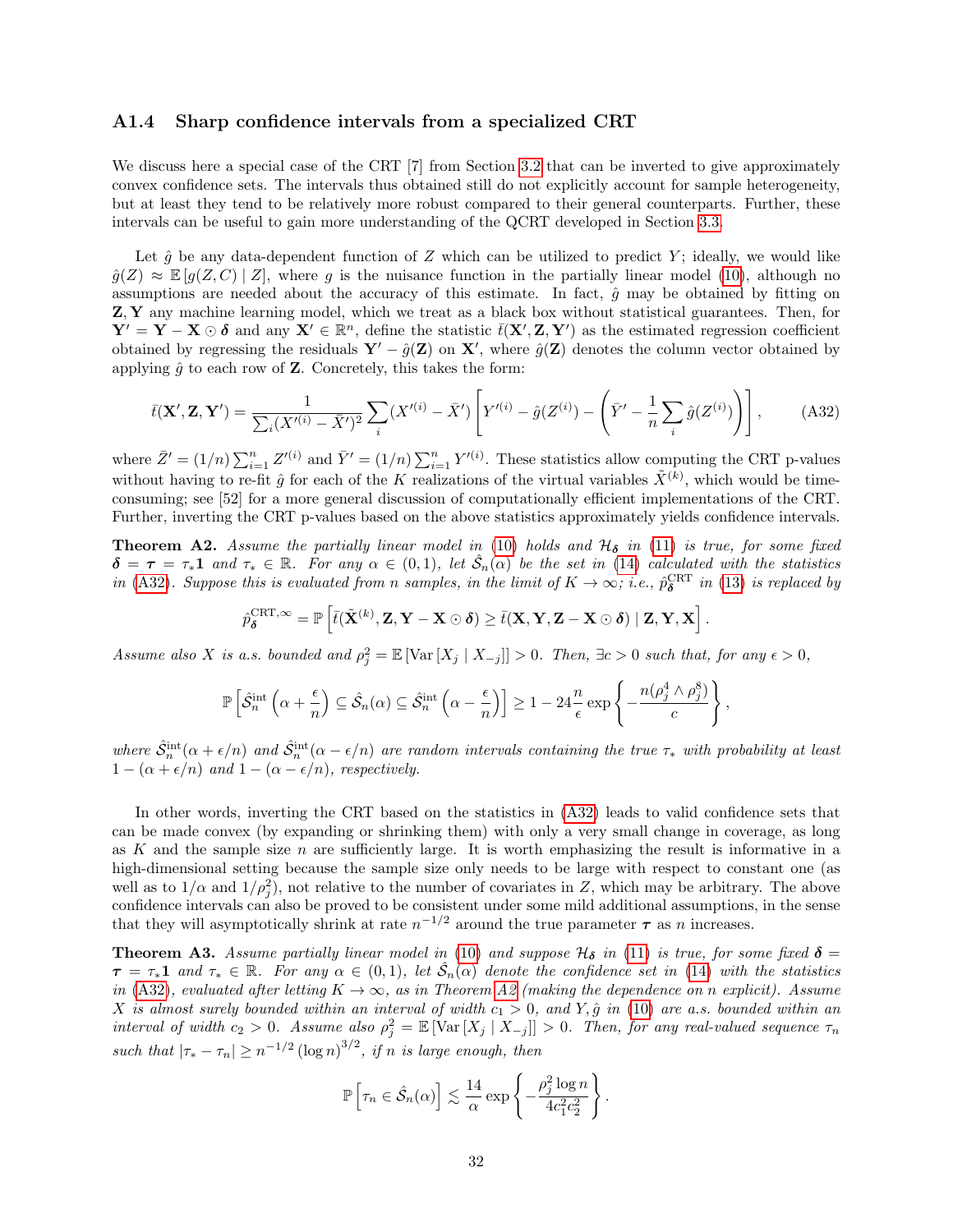Above, the symbol  $\leq$  is defined such that  $x_n \leq y_n$  means  $x_n < y_n + o(y_n)$ . In particular, this means the Above, the symbol  $\lesssim$  is defined such that  $x_n \lesssim y_n$  means  $x_n \leq y_n + o(y_n)$ . In particular, this means the confidence intervals are approximately  $\sqrt{n}$ -consistent, in the sense that, for any real-valued sequence  $\tau_n$  that  $|\tau_* - \tau_n| \geq n^{-1/2} (\log n)^{3/2}$ ,

$$
\lim_{n \to \infty} \mathbb{P}\left[\tau_n \in \hat{\mathcal{S}}_n(\alpha)\right] = 0.
$$

In other words, this establishes the asymptotic consistency of the CRT confidence intervals under no assumptions about the data-generating process other than the partially linear model in [\(10\)](#page-9-1) with homogeneous effects. In particular, this result holds regardless of the unknown form of the nuisance function g or of the consistency (or lack thereof) of the machine-learning estimator  $\hat{q}$ . In fact, q and  $\hat{q}$  are only assumed to be bounded within some finite range (it may be possible to replace this last assumption with suitable tail bounds, e.g., sub-Gaussian tails, although we did not explore that direction). Thus, this consistency result is stronger than the double robustness property enjoyed by other methods for estimating individual effects in partially linear models, such as double machine learning [78]. Of course, such relative strength is unsurprising given that our model-X framework assumes  $P_{X|Z}$  is known, unlike [78].

#### <span id="page-32-1"></span>A1.5 Upper confidence bound for a quantile of individual linear effects

Algorithm A2: QCRT upper confidence bounds for a quantile of individual linear effects

<span id="page-32-0"></span>**Input:** data **X**, **Y**, **Z**, distribution of  $P_{X|Z}$ , target quantile level q, decreasing sequence  $\{\lambda_k\}_{k=1}^K$ , confidence level  $\alpha \in (0,1);$ Compute  $E = \sum_{i=1}^{n} \mathbb{P}\left[X^{i} = 1 \mid Z^{i}\right];$ if  $E < n/2$  then | Define  $X' = 1 - X$ ,  $Y' = Y$ ; else | Define  $X' = X$ ,  $Y' = -Y$ ; end Fit an estimate  $\hat{g}$  of g in [\(10\)](#page-9-1), using the data in  $\mathbf{Y}', \mathbf{Z}'$ ; Initialize  $U^{(1)}$  to a sufficiently small value ensuring  $U^{(1)} > \tau_{(q)}$ ; Compute  $T = t(\mathbf{X}', \mathbf{Y} - \hat{g}(\mathbf{Z}; \mathbf{Z}, \mathbf{Y}'))$ ; for  $k = 1, ..., K - 1$  do Define  $\boldsymbol{\eta}^{(k)}$  as in [\(19\)](#page-11-3), using  $c = -U^{(k)}$ ; Sample the knockoffs  $\tilde{\mathbf{X}}^{\prime(k)}$  given the observed **Z** based on  $P_{X^{\prime}|Z}$ ; Compute  $\tilde{T}^{(k)} = t(\tilde{\mathbf{X}}^{\prime (k)}, \mathbf{Y}^{\prime} - \hat{g}(\mathbf{Z}; \mathbf{Z}, \mathbf{Y}^{\prime}) - (\mathbf{X}^{\prime} - \tilde{\mathbf{X}}^{\prime (k)}) \odot \boldsymbol{\eta}^{(k)})$ ; if  $\tilde{T}^{(k)} \leq T$  then Update  $U^{(k+1)} \leftarrow U^{(k)} - \lambda_k \alpha;$ else Update  $U^{(k+1)} \leftarrow U^{(k)} + \lambda_k (1-\alpha);$ end end Output:  $\hat{U}_q(\alpha) = -U^{(K+1)}$ .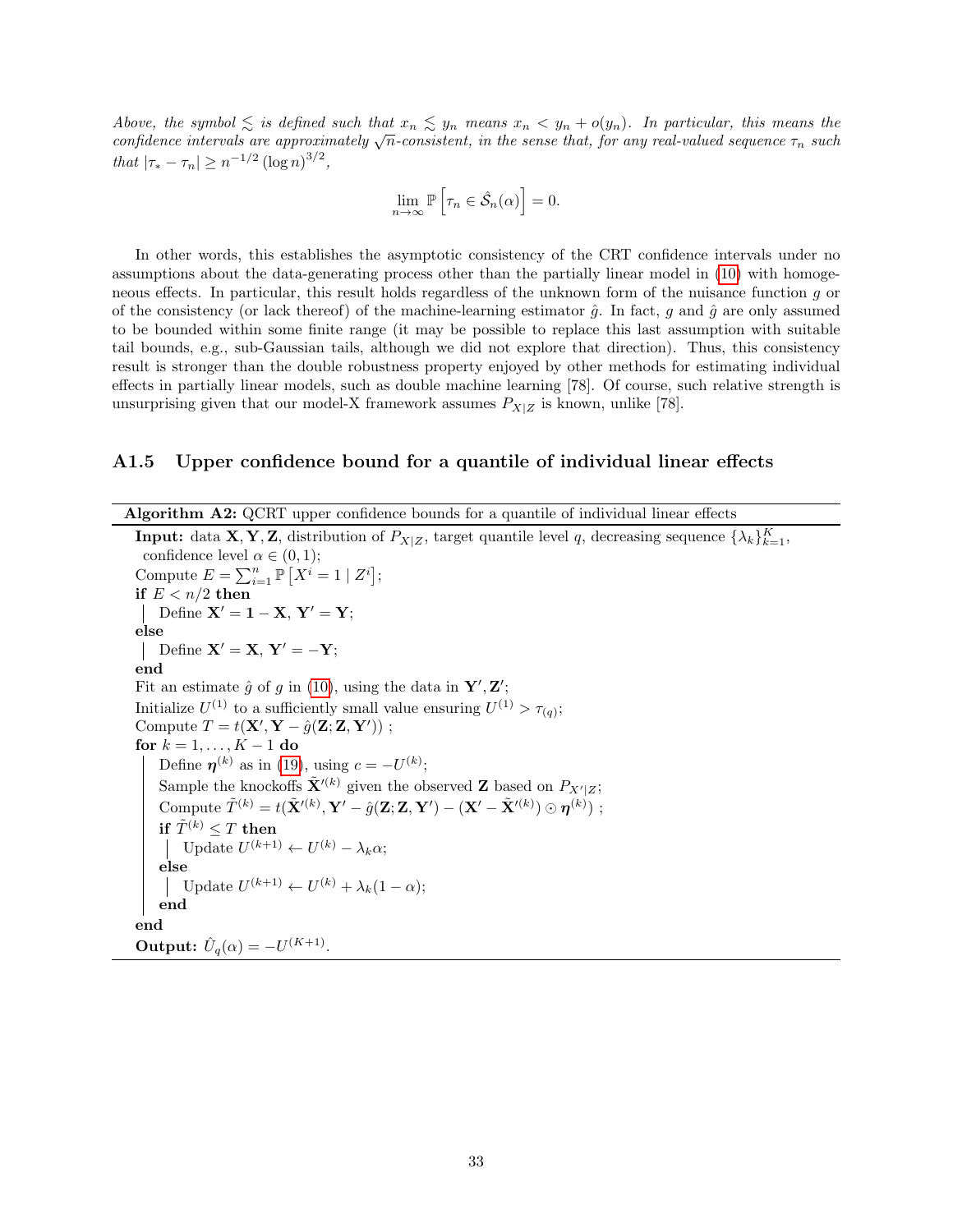# A2 Additional results from numerical experiments

### <span id="page-33-0"></span>A2.1 Lack of robustness of sharp randomization confidence intervals



Figure A4: Performance of naive confidence intervals for average linear effects obtained by inverting the standard CRT for sharp hypotheses, on synthetic data following a partially linear model with one interaction per variable. Other details are as in Figure [4.](#page-16-0)



Figure A5: Performance of naive confidence intervals for average linear effects obtained by inverting the standard CRT for sharp hypotheses, on synthetic data following a partially linear model without interactions. Other details are as in Figure [4.](#page-16-0)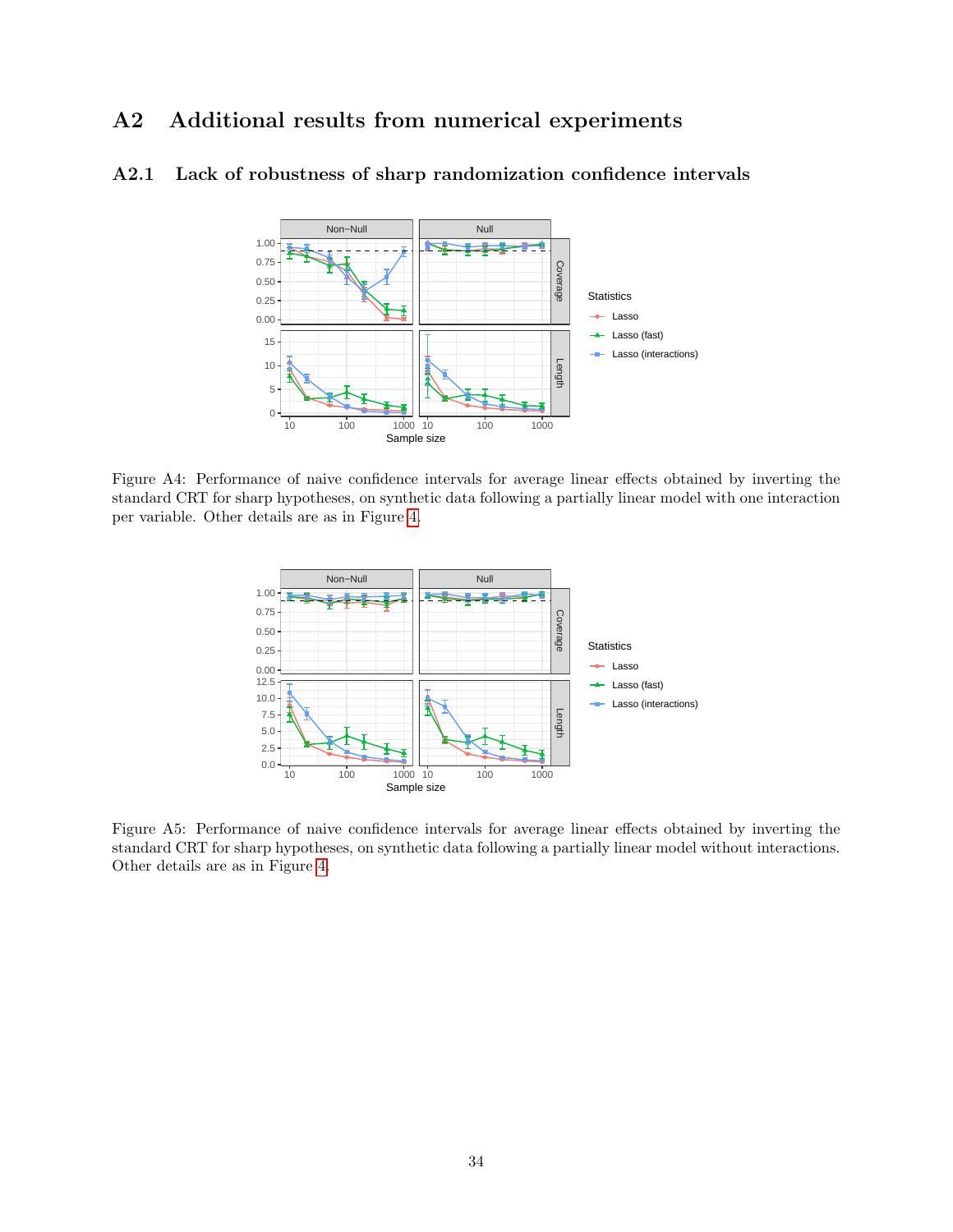

Figure A6: Performance of the confidence bounds for the quantiles of the individual effects obtained with the QCRT from Section [3,](#page-9-4) in the same numerical experiments as in Figures [4](#page-16-0) and [A4–](#page-16-0)[A5.](#page-17-0) (a): Lower confidence bound for the 90% quantile of the individual effects for a non-null variable. (b): Upper confidence bound for the 10% quantile of the individual effects for a null variable. The performance of our method is quantified in terms of average coverage and absolute distance from the true quantile of interest. Other details are as in Figure [4.](#page-16-0)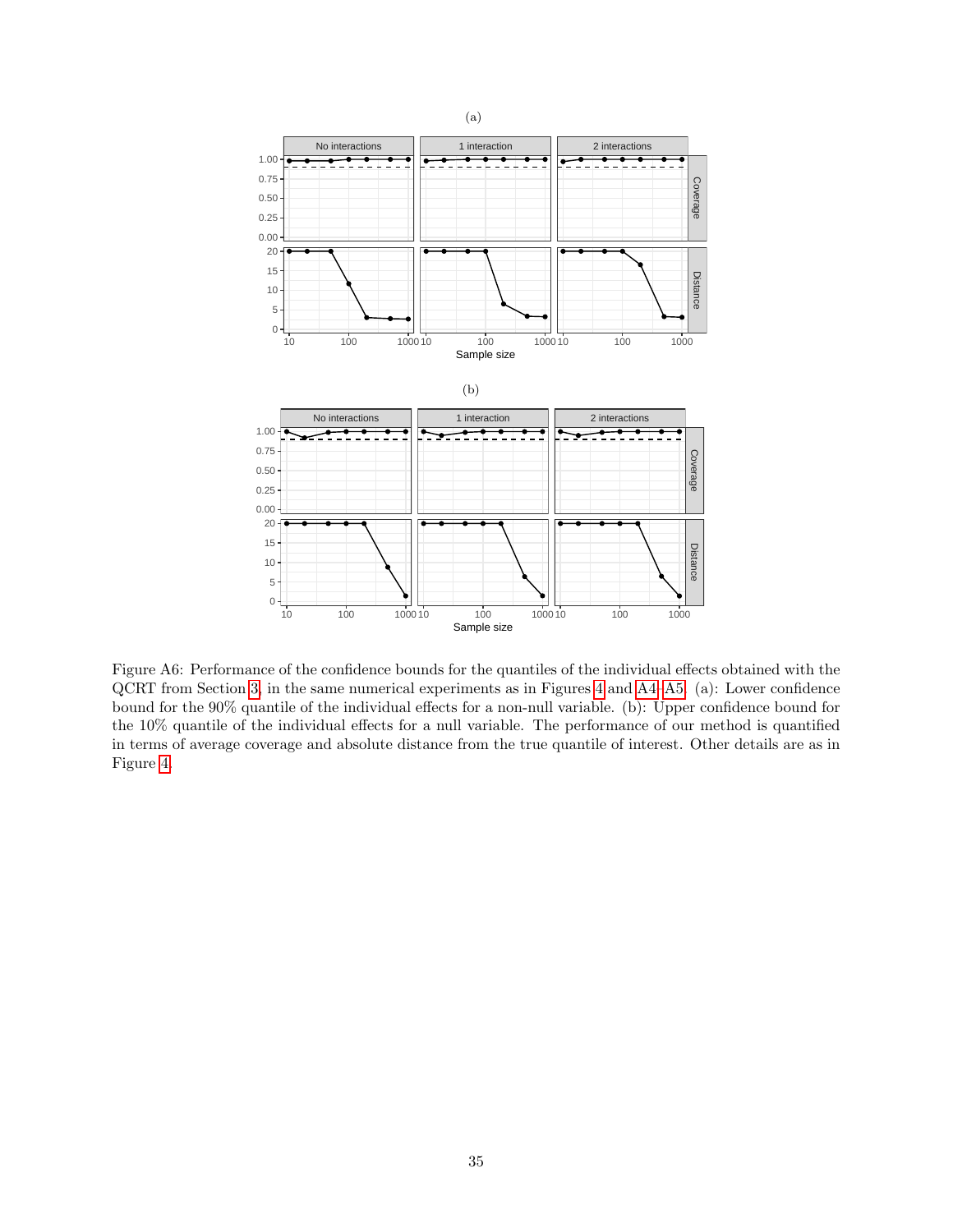### <span id="page-35-0"></span>A2.2 Inferences about quantiles of individual linear effects



Figure A7: Rejection probability for the univariate and multivariate QCRT in simulations with synthetic data, as a function of the proportion of samples with  $X = 1$ . The tested hypothesis is that the 90% quantile of individuals effects is below 2. The sample size is 1000. Other details are as in Figure [5.](#page-17-0)



Figure A8: Rejection probability for the QCRT in simulations with synthetic data, as a function of the tested quantile  $q$ , for different values of the target constant bound  $c$  in [\(15\)](#page-10-4). Other details are as in Figure [A7.](#page-21-0)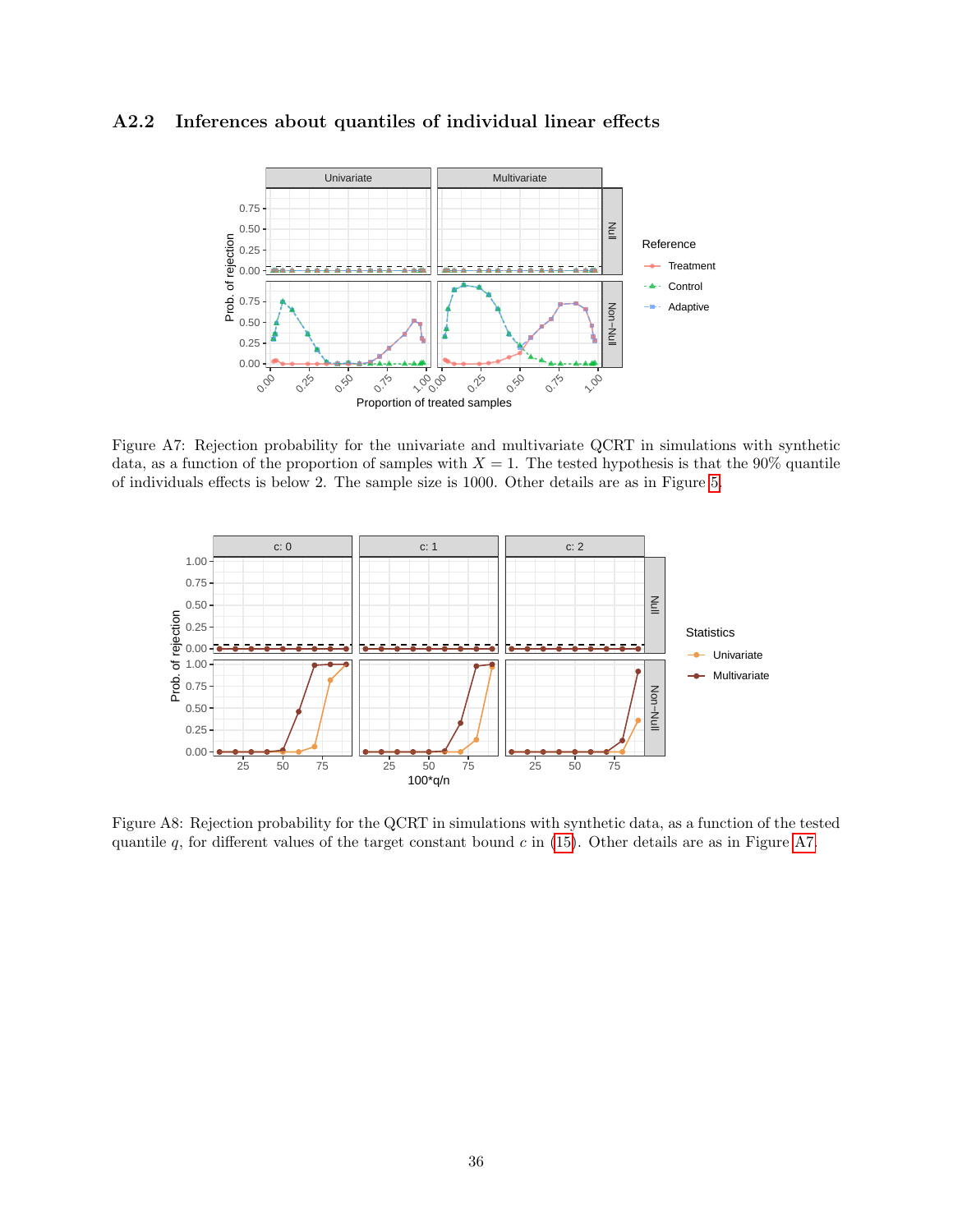

Figure A9: Rejection probability for the QCRT in simulations with synthetic data, as a function of the target constant bound  $c$  in [\(15\)](#page-10-4), for different sample sizes. The tested quantile is the  $90\%$  one. Other details are as in Figure [A7.](#page-21-0)

<span id="page-36-1"></span><span id="page-36-0"></span>

Figure A10: Bounds at confidence level 90% for quantiles of individual effects computed by inverting the QCRT in simulations with synthetic data. The proportion of samples with  $X = 1$  is 0.76. Other details are as in Figure [6.](#page-18-0)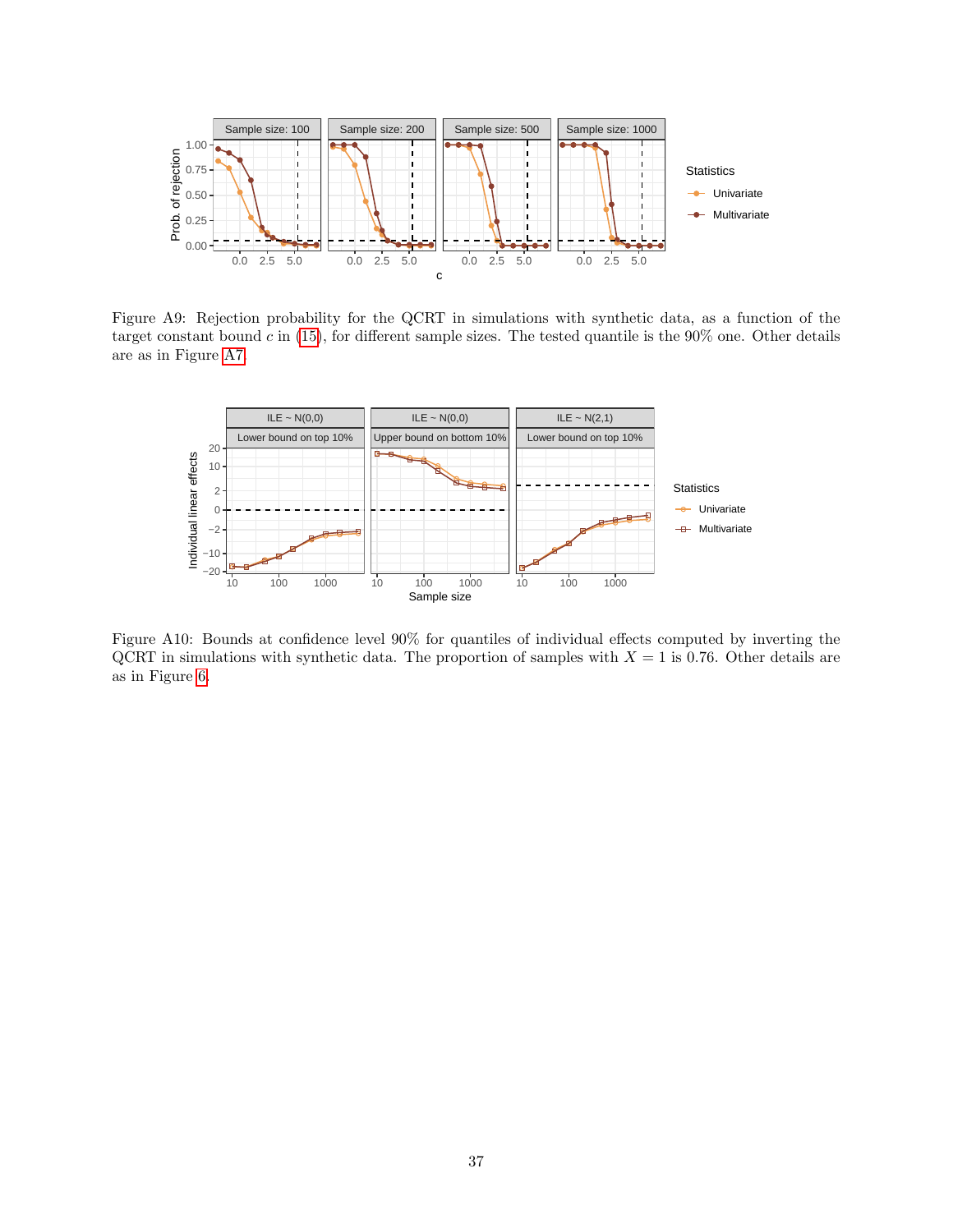

<span id="page-37-0"></span>Figure A11: Performance of confidence bounds for quantiles of individual linear effects computed by inverting the QCRT in simulations with synthetic data. The target of inference is a lower bound for the 90% quantile of individual effects. The performance is measured in terms of the empirical coverage and average distance from the true target quantile. Left: null variable. Right: non-null variable. The dashed horizontal lines indicate the nominal 90% coverage level. The proportion of individuals with  $X = 1$  is 24%. Other details are as in Figure [6.](#page-18-0)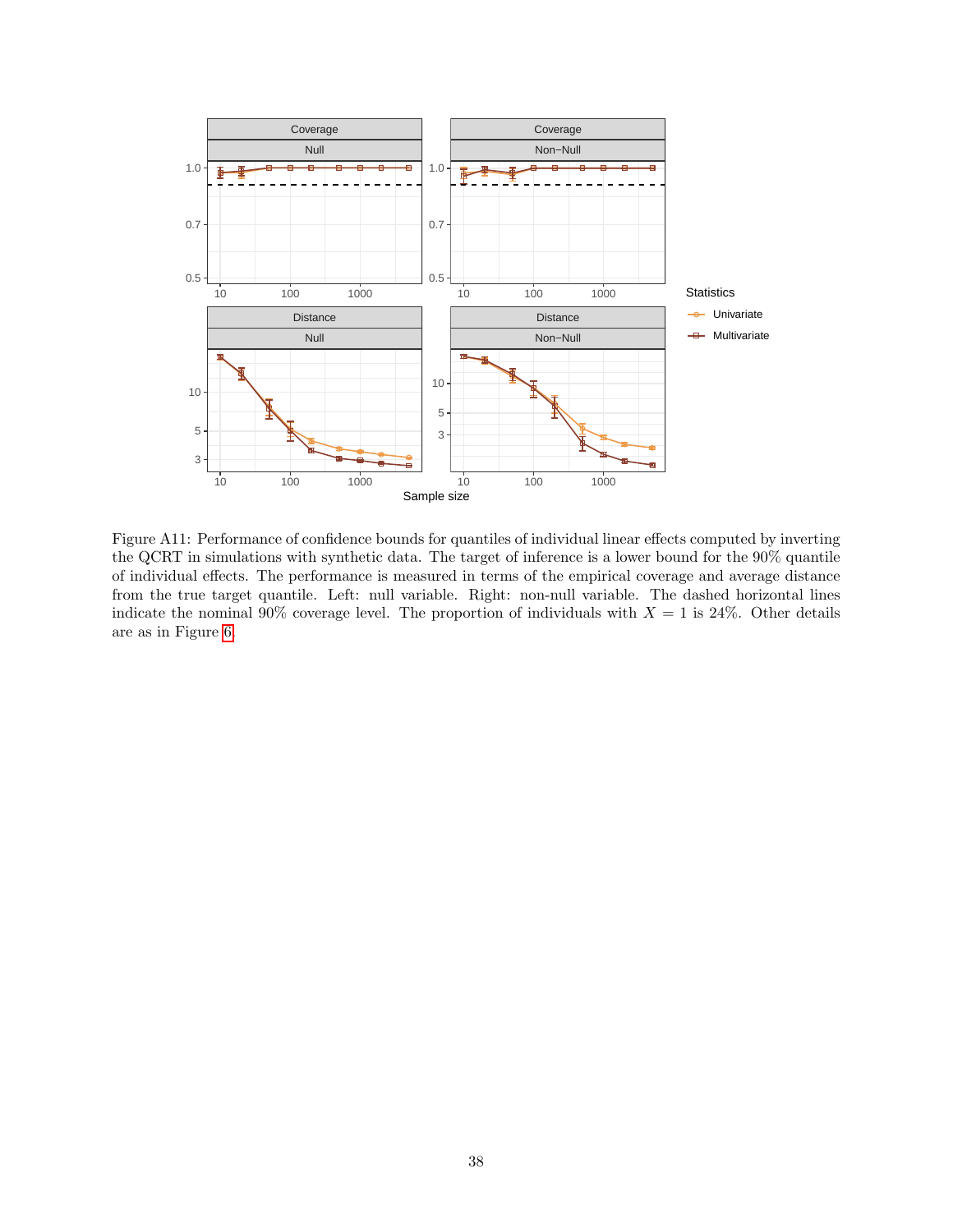

Figure A12: Performance of confidence bounds for quantiles of individual linear effects computed by inverting the QCRT in simulations with synthetic data. The proportion of individuals with  $X = 1$  is 76%. Other details are as in Figure [A11.](#page-37-0)

<span id="page-38-0"></span>

<span id="page-38-1"></span>Figure A13: Performance of confidence bounds for quantiles of individual linear effects computed by inverting the QCRT in simulations with synthetic data. The target of inference is a lower bound for the 90% quantile of individual effects. Left: non-null variable with average linear effect equal to -2. Right: non-null variable with average linear effect equal to  $+2$ . The proportion of individuals with  $X = 1$  is 24%. Other details are as in Figure [6.](#page-18-0)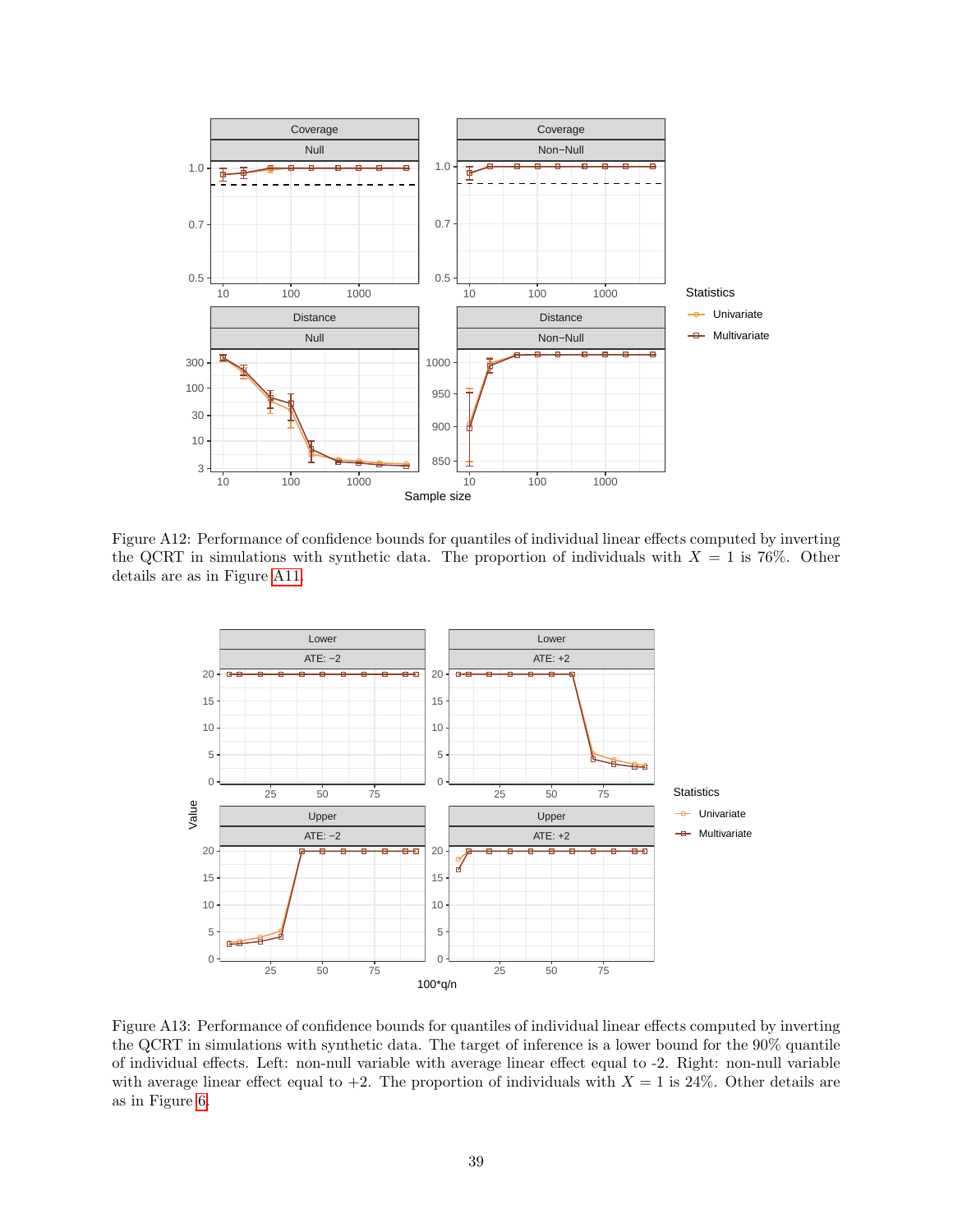

<span id="page-39-0"></span>Figure A14: Performance of confidence bounds for quantiles of individual linear effects computed by inverting the QCRT in simulations with synthetic data. The proportion of individuals with  $X = 1$  is 76%. Other details are as in Figure [A13.](#page-38-1)

# A3 Additional data analysis details

## <span id="page-39-1"></span>A3.1 Knockoffs for blood donation treatments

Table A1: Goodness-of-fit-diagnostics for knockoff treatments, for the blood donation data. The means and standard deviations of the knockoffs approximately match those of the corresponding true treatments.

|                                                                                | <b>Treatments</b> |  |  |  | Knockoffs |                                                                  |       |
|--------------------------------------------------------------------------------|-------------------|--|--|--|-----------|------------------------------------------------------------------|-------|
|                                                                                |                   |  |  |  |           | $X_2$ $X_3$ $X_4$ $X_5$ $X_1$ $X_2$ $X_3$ $X_4$                  | $X_5$ |
|                                                                                |                   |  |  |  |           | Mean 0.825 0.412 0.550 0.138 0.138 0.822 0.411 0.549 0.139 0.140 |       |
| Standard deviation 0.380 0.492 0.497 0.344 0.344 0.382 0.492 0.498 0.346 0.347 |                   |  |  |  |           |                                                                  |       |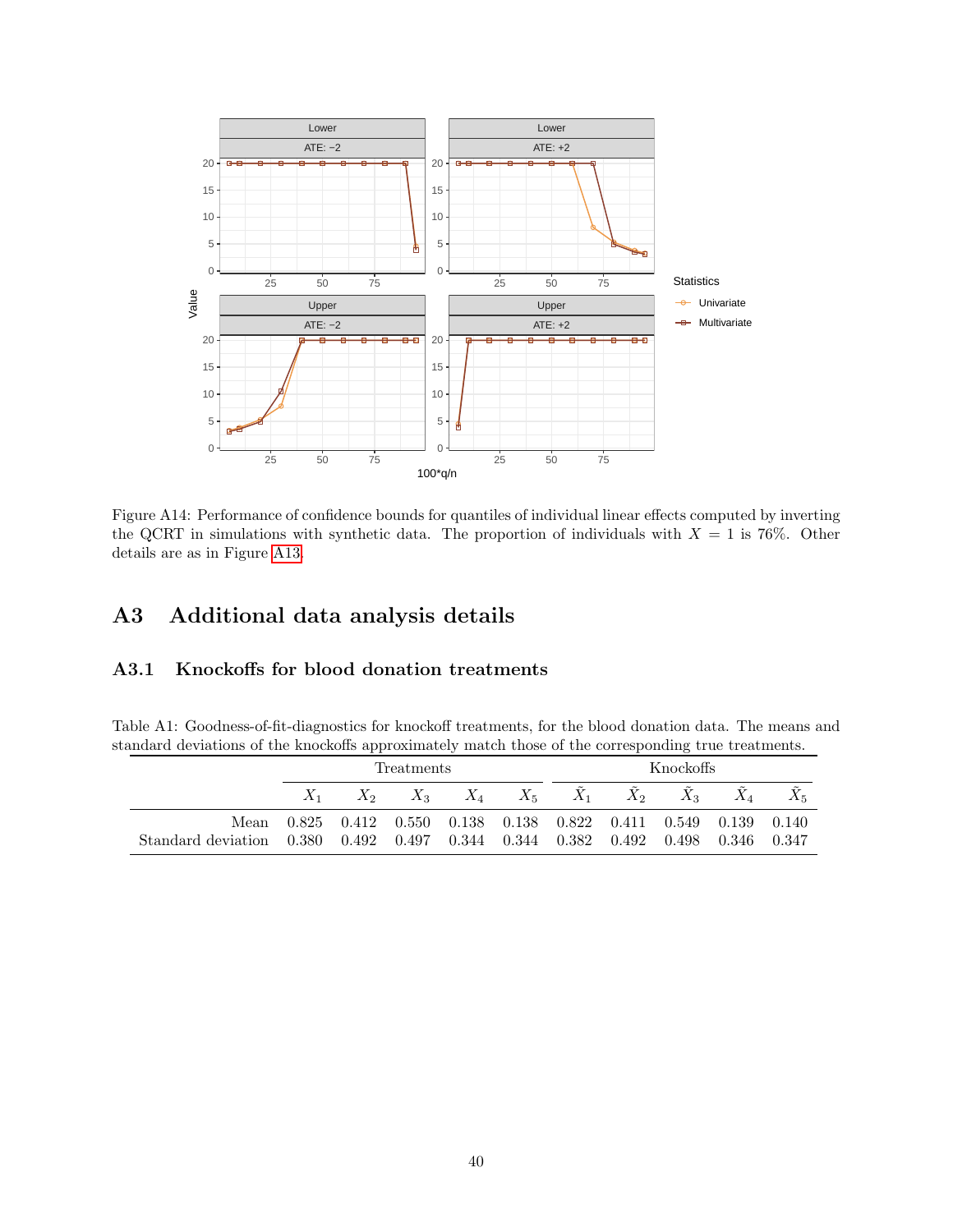Table A2: Goodness-of-fit-diagnostics for knockoff treatments, for the blood donation data. The pairwise correlations between different treatments approximately match those of the corresponding knockoffs, as well as those between treatments and knockoffs. Smaller values of the diagonal correlation terms in the upperright block of the correlation matrix (in red) tend to correspond to higher power for the knockoff filter.

|                                             |       |          | Treatments |          |          |       |          | Knockoffs |          |          |
|---------------------------------------------|-------|----------|------------|----------|----------|-------|----------|-----------|----------|----------|
|                                             | $X_1$ | $X_2$    | $X_3$      | $X_4$    | $X_5$    | $X_1$ | $X_2$    | $X_3$     | $X_4$    | $X_5$    |
| $X_1$                                       | 1     | 0.386    | 0.509      | 0.184    | 0.184    | 0.701 | 0.385    | 0.508     | 0.185    | 0.186    |
| $X_2$                                       | 0.386 | 1        | 0.197      | $-0.335$ | 0.477    | 0.389 | 0.607    | 0.197     | $-0.337$ | 0.481    |
| $X_3$                                       | 0.509 | 0.197    | 1          | 0.361    | 0.361    | 0.514 | 0.197    | 0.612     | 0.364    | 0.365    |
| $X_4$                                       | 0.184 | $-0.335$ | 0.361      | 1        | $-0.159$ | 0.186 | $-0.334$ | 0.362     | 0.622    | $-0.161$ |
| $X_5$                                       | 0.184 | 0.477    | 0.361      | $-0.159$ | 1        | 0.186 | 0.478    | 0.362     | $-0.161$ | 0.639    |
| $\tilde{X}_1$                               |       |          |            |          |          | 1     | 0.371    | 0.496     | 0.187    | 0.187    |
| $\tilde{X_2}$                               |       |          |            |          |          | 0.371 | 1        | 0.189     | $-0.319$ | 0.464    |
| $\tilde{\tilde{X}_3} \ \tilde{\tilde{X}_4}$ |       |          |            |          |          | 0.496 | 0.189    | 1         | 0.347    | 0.347    |
|                                             |       |          |            |          |          | 0.187 | $-0.319$ | 0.347     | 1        | $-0.162$ |
| $\tilde{X_5}$                               |       |          |            |          |          | 0.187 | 0.464    | 0.347     | $-0.162$ | 1        |

### <span id="page-40-0"></span>A3.2 Design of semi-synthetic experiments with blood donation data

The logistic model used to generate the imaginary binary outcomes in Section [5.3](#page-21-2) is:

<span id="page-40-1"></span>
$$
logit (\mathbb{P}[Y=1 | X,Z]) = \varphi(X,Z),
$$

with

 $\varphi(X,Z) = -c +$  $- b \cdot 1$  [male]  $+ b \cdot 1$  [married]  $+ b \cdot 1$  [resident]  $- b \cdot 1$  [age  $< 25$ ]  $+$  $- b \cdot 1$  [student]  $- b \cdot 1$  [education  $< 16$ ] +  $b \cdot 1$  [Rh<sup>-</sup>]  $- b \cdot 1$  [blood type  $\neq$  O] +  $+a \cdot X_1 \left[ (1 - 1 \left[ \text{resident} \right]) + (1 - 1 \left[ \text{donation within 12 months} \right]) \right] +$  $+a \cdot X_2$  [1 [student] + 1 [student]  $\cdot$  1 [male]] +  $+a \cdot X_3 [(1-1 \text{[male]}) + (1-1 \text{[student]})] +$  $+a \cdot X_4$  [1 [student]) + 1 [male]] + +  $a \cdot X_5 [(1 - 1]$  [education < 16])]. (A33)

Above, the coefficients are set as  $a = 0.4$ ,  $b = 0.2$ , while c is such that half of the individuals in the data set on average receive a simulated  $Y = 1$ .

The linear model used to generate the imaginary continuous outcomes in Section [5.3](#page-21-2) has Gaussian errors with standard deviation 0.2 and conditional mean equal to:

$$
\mathbb{E}[Y \mid X, Z] = \varphi(X, Z),
$$

with the same  $\varphi(X, Z)$  as in [\(A33\)](#page-40-1). Here,  $a = 1$  and  $b = 0.5$ , while c is such that the sample mean of Y is 0.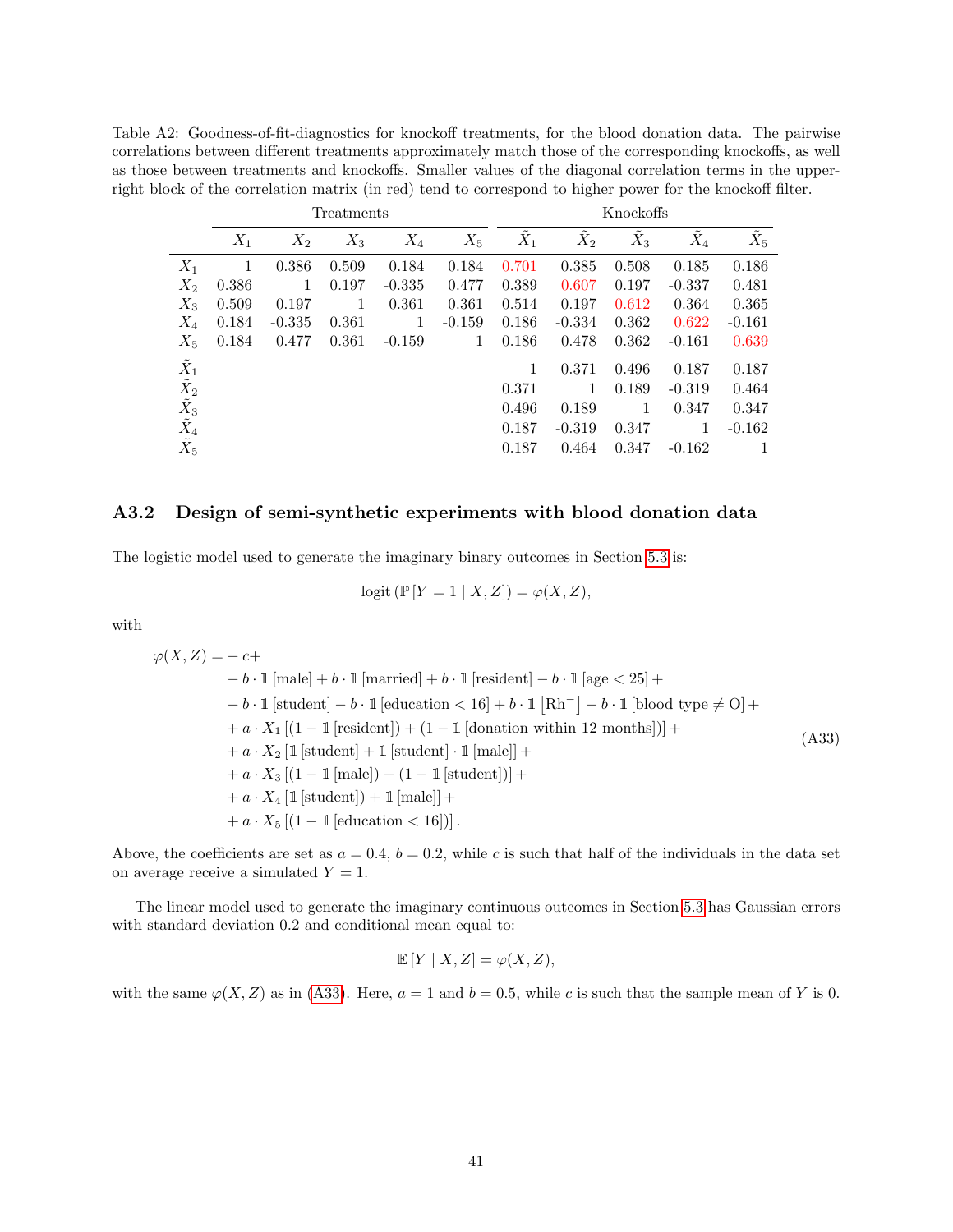#### <span id="page-41-2"></span>A3.3 Additional figures from semi-synthetic experiments



Figure A15: Quantile estimation of individual linear effects with the QCRT in a simulation based on real covariates and treatments from the randomized blood donation field experiment in Table [2.](#page-19-0) The fifth treatment from Table [3](#page-20-0) is analyzed here. Other details are as in Figure [8.](#page-22-0)

# <span id="page-41-0"></span>A4 Mathematical proofs

#### A4.1 Individualized conditional testing with the SKF

*Proof of Proposition A1*. The proof is analogous to that of Proposition 1 in [10]. Suppose  $\mathcal{H}_{0,j}^* : Y \perp \!\!\!\! \perp X_j$  $Z, X_{-j}, C$  is true. Then, it follows from  $C \perp\!\!\!\perp X_j \mid Z, X_{-j}$  that  $(Y, C) \perp\!\!\!\perp X_j \mid Z, X_{-j}$ . Therefore,  $\mathcal{H}_{0,j}$  must also be true.

<span id="page-41-3"></span>**Lemma A1.** For any subset  $S \subseteq \{1, ..., \hat{G}\}$  of true null hypotheses  $\mathcal{H}_{0,j}^{(g_j)}$  in [\(5\)](#page-4-0),

<span id="page-41-1"></span>
$$
[\mathbf{X}, \tilde{\mathbf{X}}]_{\text{swap}(\mathcal{S})} \mid [\mathbf{X}, \tilde{\mathbf{X}}]_{\text{swap}(\mathbf{V})}, \mathbf{Y}, \mathbf{Z} \stackrel{d}{=} [\mathbf{X}, \tilde{\mathbf{X}}] \mid [\mathbf{X}, \tilde{\mathbf{X}}]_{\text{swap}(\mathbf{V})}, \mathbf{Y}, \mathbf{Z},
$$

where **V** is the random matrix used to define  $\hat{\psi}$ .

Proof of Theorem [1.](#page-6-3) It suffices to prove the "flip-sign" property in [\(9\)](#page-6-2), as the subsequent result about false discovery rate control follows from there immediately as in [7]. In fact, the sign-flip property in [\(9\)](#page-6-2) is analogous to the standard one from [7] and it holds conditional on  $\hat{\psi}$ , which fully defines the hypotheses.

Conditional on any  $[\mathbf{X}, \tilde{\mathbf{X}}]_{\text{swap}(\mathbf{V})}, \mathbf{Y}, \mathbf{Z}, \hat{\phi}$  and  $\hat{G}$  are fixed. By construction, **W** must satisfies [\(7\)](#page-5-1), and therefore for any  $\mathbf{U} \in {\{\pm 1\}}^{\hat{G} \times p}$ 

$$
\mathbf{W}([X,\tilde{X}]_{\text{swap}(U)},\mathbf{Y},\mathbf{Z})\mid [X,\tilde{X}]_{\text{swap}(V)},\mathbf{Y},\mathbf{Z}\overset{d}{=}U\odot\mathbf{W}([X,\tilde{X}],\mathbf{Y},\mathbf{Z})\mid [X,\tilde{X}]_{\text{swap}(V)},\mathbf{Y},\mathbf{Z}.
$$

Note that, above,  $\hat{\psi}$  is fixed by  $[\mathbf{X}, \tilde{\mathbf{X}}]_{\text{swap}(\mathbf{V})}, \mathbf{Y}, \mathbf{Z}$ , and so is the number of rows  $\hat{G}$  of  $\mathbf{W}$ . Further, it follows from Lemma [A1](#page-41-3) that

$$
\mathbf{W}([\mathbf{X}, \tilde{\mathbf{X}}]_{\text{swap}(\mathbf{U})}, \mathbf{Y}, \mathbf{Z}) \mid [\mathbf{X}, \tilde{\mathbf{X}}]_{\text{swap}(\mathbf{V})}, \mathbf{Y}, \mathbf{Z} \stackrel{\mathrm{d}}{=} \mathbf{W}([\mathbf{X}, \tilde{\mathbf{X}}], \mathbf{Y}, \mathbf{Z}) \mid [\mathbf{X}, \tilde{\mathbf{X}}]_{\text{swap}(\mathbf{V})}, \mathbf{Y}, \mathbf{Z},
$$

which, combined with the previous result, gives:

$$
\mathbf{W}\odot\mathbf{U}\mid[\mathbf{X},\tilde{\mathbf{X}}]_{\text{swap}(\mathbf{V})},\mathbf{Y},\mathbf{Z}\overset{d}{=}\mathbf{W}\mid[\mathbf{X},\tilde{\mathbf{X}}]_{\text{swap}(\mathbf{V})},\mathbf{Y},\mathbf{Z}.
$$

This implies the desired result because  $\hat{\psi}$  is a function of  $[\mathbf{X}, \tilde{\mathbf{X}}]_{\text{swap}(\mathbf{V})}, \mathbf{Y}, \mathbf{Z}$ .

 $\Box$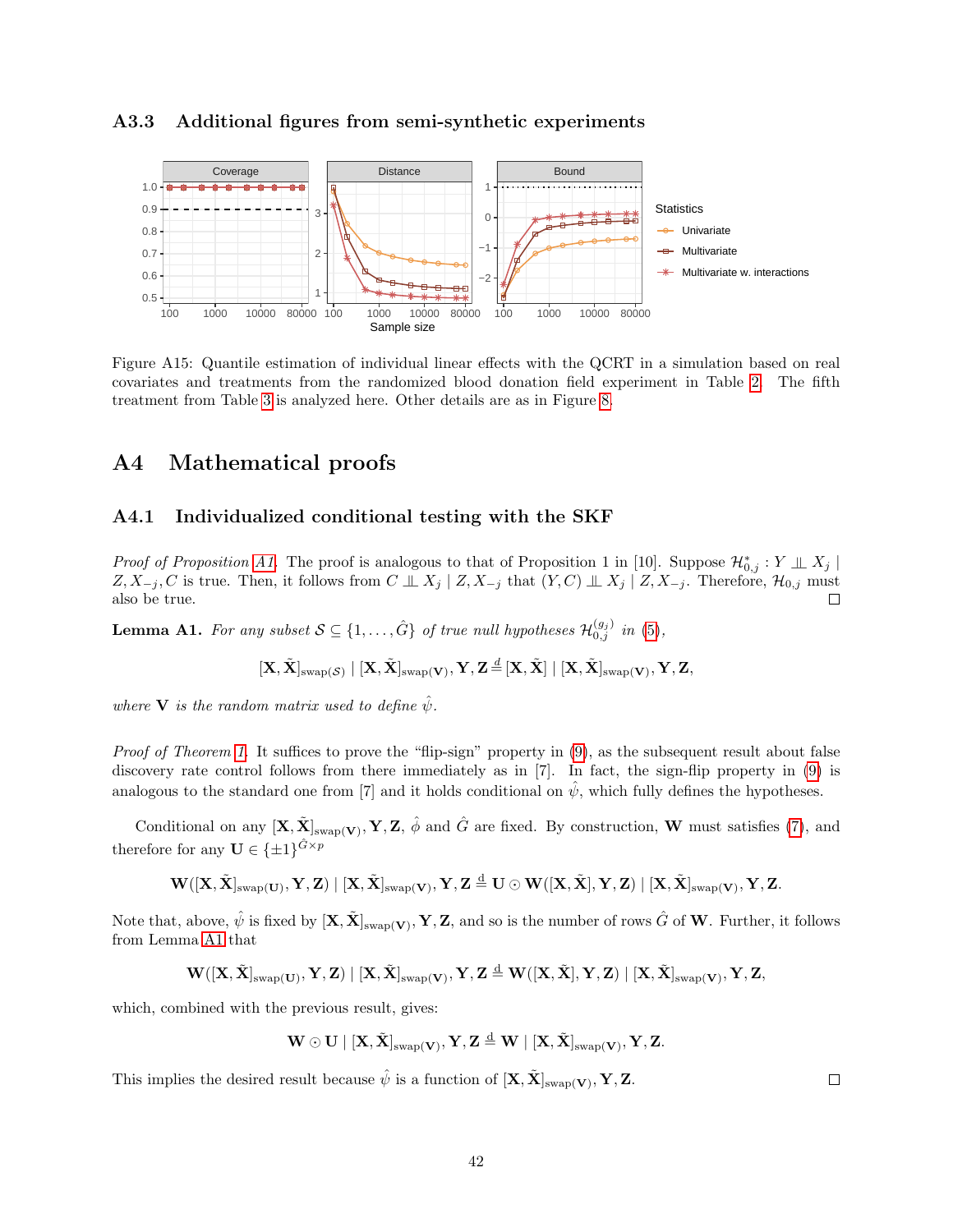Proof of Lemma [A1.](#page-41-3) We prove the following stronger equality in joint distribution:

$$
\left([X,\tilde{X}]_{\mathrm{swap}(\mathcal{S})},[X,\tilde{X}]_{\mathrm{swap}(V)},Y,Z\right)\overset{d}=\left([X,\tilde{X}],[X,\tilde{X}]_{\mathrm{swap}(V)},Y,Z\right).
$$

By independence, it suffices to establish the above result for a single row of the data matrices:

$$
\left( (X, \tilde{X})_{\text{swap}(s)}, Z, Y, (X, \tilde{X})_{\text{swap}(v)} \right) \stackrel{\text{d}}{=} \left( (X, \tilde{X}), Z, Y, (X, \tilde{X})_{\text{swap}(v)} \right).
$$

By construction of the knockoffs  $\tilde{X}$ , we know that

$$
(X, \tilde{X})_{\text{swap}(s)} \mid Z \stackrel{\text{d}}{=} (X, \tilde{X}) \mid Z. \tag{A34}
$$

Further, for any fixed swap s and random swap v it holds that  $v \odot s \stackrel{d}{=} v$ , which implies

$$
(X, \tilde{X})_{\text{swap}(s)} \mid (X, \tilde{X})_{\text{swap}(v)}, Z \stackrel{\text{d}}{=} (X, \tilde{X}) \mid (X, \tilde{X})_{\text{swap}(v)}, Z. \tag{A35}
$$

Combining [\(A34\)](#page-42-0) and [\(A35\)](#page-42-1) yields:

$$
\left( (X, \tilde{X})_{\text{swap}(s)}, (X, \tilde{X})_{\text{swap}(v)}, Z \right) \stackrel{\text{d}}{=} \left( (X, \tilde{X}), (X, \tilde{X})_{\text{swap}(v)}, Z \right). \tag{A36}
$$

Now, recall that  $Y \perp \tilde{X} \mid Z, X$ . Further,  $Y \perp \!\!\! \perp X_s \mid Z, X_{-s}$  for all  $X_s$  swapped by s because the latter only involves null variables. Therefore, by the same argument as in the proof of Lemma 3.2 in [7],

$$
Y \mid Z, (X, \tilde{X})_{\text{swap}(s)}, (X, \tilde{X})_{\text{swap}(v)} \stackrel{\text{d}}{=} Y \mid Z, (X, \tilde{X}), (X, \tilde{X})_{\text{swap}(v)}.
$$
 (A37)

Finally, combining [\(A36\)](#page-42-2) with [\(A37\)](#page-42-3) gives the desired result.

Proof of Theorem [A1.](#page-6-3) This result follows immediately from Theorem 1 in [41] with a simple extension of Proposition 5 therein. The original statement of Proposition 5 in [41] assumed the statistics  $W$  to be computed using data collected from separate and a-priori fixed experimental settings (or environments), but it is easy to see that their proof only requires the flip-sign property [\(9\)](#page-6-2) established by our Theorem [1.](#page-6-3)  $\Box$ 

#### A4.2 Quantile estimation of individual linear effects

Proof of Proposition [1.](#page-10-2) The proof is similar to that of the original CRT result from [7]. Under the null hypothesis  $\mathcal{H}_{\delta}$ , we know  $\mathbf{Y} - \mathbf{X} \odot \delta = g(\mathbf{Z}, \mathbf{C})$ , and hence the CRT p-value in [\(13\)](#page-10-1) becomes:

$$
\hat{p}_{\delta}^{\text{CRT}}(\mathbf{X}, \mathbf{Y}, \mathbf{Z} - \mathbf{X} \odot \delta) = \frac{1 + \sum_{k=1}^{K} \mathbb{1} \left[ \bar{t}(\tilde{\mathbf{X}}^{(k)}, \mathbf{Z}, \mathbf{Y} - \mathbf{X} \odot \delta) \ge \bar{t}(\mathbf{X}, \mathbf{Y}, \mathbf{Z} - \mathbf{X} \odot \delta) \right]}{1 + K}
$$

$$
= \frac{1 + \sum_{k=1}^{K} \mathbb{1} \left[ \bar{t}(\tilde{\mathbf{X}}^{(k)}, \mathbf{Z}, g(\mathbf{Z}, \mathbf{C})) \ge \bar{t}(\mathbf{X}, \mathbf{Z}, g(\mathbf{Z}, \mathbf{C})) \right]}{1 + K}.
$$

Now, note that, conditional on Y, Z and C (which is assumed to be independent of  $X \mid Z$ ), the  $K + 1$ vectors in  ${\{\tilde{\mathbf{X}}^{(k)}\}}_{k=1}^K \cup {\{\mathbf{X}\}}$  are exchangeable with one another, as they are independent and identically distributed random samples from  $P_{X|Z}$ . Therefore,  $\hat{p}_{\delta}^{\text{CRT}}(\mathbf{X}, \mathbf{Y}, \mathbf{Z})$  is uniformly distributed on  $\{1/(K +$ 1),  $2/(K + 1), \ldots, 1$ , by the same argument as in [7].  $\Box$ 

**Proposition A2.** Fix any  $\delta \in \mathbb{R}^n$  and assume the partially linear model in [\(10\)](#page-9-1) holds. If the sharp null hypothesis  $\mathcal{H}_{\delta}$  in [\(11\)](#page-9-2) is true, then, for any  $\alpha \in (0,1)$ , the CRT p-value  $\hat{p}_{\delta}$  (**X**, **Y**, **Z**) in [\(18\)](#page-11-2) satisfies

$$
\mathbb{P}\left[\hat{p}_{\delta}\left(\mathbf{X}, \mathbf{Y}, \mathbf{Z}\right) \leq \alpha \mid \mathbf{Z}, \mathbf{Y}\right] \leq \alpha.
$$

<span id="page-42-3"></span><span id="page-42-2"></span><span id="page-42-1"></span><span id="page-42-0"></span> $\Box$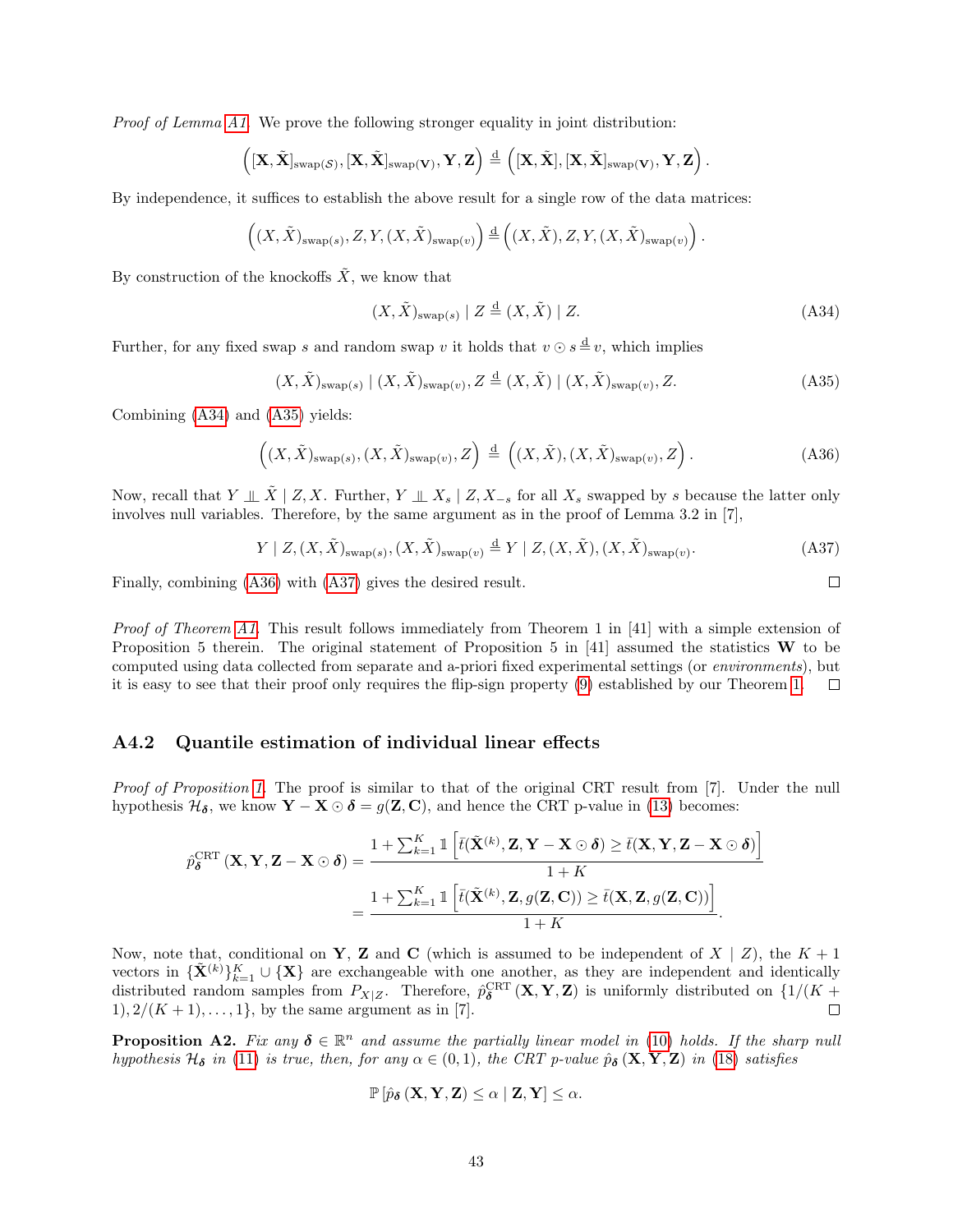*Proof of Proposition [A2.](#page-12-3)* This proof is very similar to that of Proposition [1.](#page-10-2) We begin by establishing the result for the special case in which  $\hat{g}(z; \mathbf{Z}, \mathbf{Y}) = 0$  for all z. In this case, the CRT p-value can be written as:

$$
\hat{p}_{\delta}\left(\mathbf{X}, \mathbf{Y}, \mathbf{Z}\right) = \frac{1 + \sum_{k=1}^{K} \mathbb{1}\left[t(\tilde{\mathbf{X}}^{(k)}, \mathbf{Y} - (\mathbf{X} - \tilde{\mathbf{X}}^{(k)}) \odot \delta) \ge t(\mathbf{X}, \mathbf{Y})\right]}{1 + K} \n= \frac{1 + \sum_{k=1}^{K} \mathbb{1}\left[t(\tilde{\mathbf{X}}^{(k)}, g(\mathbf{Z}, \mathbf{V}) + \tilde{\mathbf{X}}^{(k)} \odot \delta) \ge t(\mathbf{X}, g(\mathbf{Z}, \mathbf{V}) + \mathbf{X} \odot \delta)\right]}{1 + K},
$$

because  $Y = g(Z, V) + X \odot \delta$ . Now, note that, conditional on Z, Y, and V, the  $K + 1$  random vectors in  ${\{\tilde{\mathbf{Z}}^{(k)}\}}_{k=1}^K \cup {\{\mathbf{Z}\}}$  are exchangeable with one another (they are independent and identically distributed), and therefore  $\hat{p}_{\delta}(\mathbf{X}, \mathbf{Y}, \mathbf{Z})$  is uniformly distributed on  $\{1/(K+1), 2/(K+1), \ldots, 1\}$ , as in the proof of Proposition [1.](#page-10-2)

For the second part of the proof, note that the residuals  $Y^i - \hat{g}(Z^i; \mathbf{Z}, \mathbf{Y})$  can be written as:

$$
Y^{i} - \hat{g}(Z^{i}; \mathbf{Z}, \mathbf{Y}) = g(Z^{i}, V^{i}) - \hat{g}(Z^{i}; \mathbf{Z}, \mathbf{Y}) + \tau^{i} X^{i}
$$
  
=  $\Delta g(Z^{i}, V^{i}; \mathbf{Z}, \mathbf{Y}) + \tau^{i} X^{i}$ .

Therefore, the residuals still obey a partially linear model in the form of [\(10\)](#page-9-1) with the same variables and effects as in the original model, and with the only difference that the function  $g(Z^i, V^i)$  is replaced by  $\Delta g(Z^i, V^i; \mathbf{Z}, \mathbf{Y}) = g(Z^i, V^i) - \hat{g}(Z^i; \mathbf{Z}, \mathbf{Y})$ . Given that the first part of the result proved above treats  $\mathbf{Z}, \mathbf{V}$ and Y as fixed, while making no assumptions about the functional form of  $g$ , the remaining part of the proof follows immediately.  $\Box$ 

*Proof of Theorem [2.](#page-11-4)* We already know from Proposition [A2](#page-12-3) that, for any  $\alpha \in (0,1)$ ,

 $\mathbb{P}\left[\hat{p}_{\boldsymbol{\tau}}\left(\mathbf{X}, \mathbf{Y}, \mathbf{Z}\right) \leq \alpha \mid \mathbf{Z}, \mathbf{Y}\right] \leq \alpha.$ 

Therefore, it suffices to show that  $\hat{p}_{\delta}(\mathbf{X}, \mathbf{Y}, \mathbf{Z}) \geq \hat{p}_{\tau}(\mathbf{X}, \mathbf{Y}, \mathbf{Z})$  almost surely, which can be established by noting that  $\mathcal{H}_{\leq \delta}$  implies  $\delta \geq \tau$  and  $\hat{p}_{\delta}(\mathbf{X}, \mathbf{Y}, \mathbf{Z})$  is element-wise monotone increasing in  $\delta$  (Lemma [A2\)](#page-43-0).

<span id="page-43-0"></span>**Lemma A2.** The CRT p-value  $\hat{p}_{\delta}$  (**X**, **Y**, **Z**) defined in [\(18\)](#page-11-2) is monotone increasing in  $\delta$  (element-wise) if the statistic  $t$  in  $(18)$  is effect-increasing.

*Proof of Lemma [A2.](#page-43-0)* To simplify the notation, for any  $\mathbf{a} \in \mathbb{R}^{n \times 1}$ , define  $\mathbf{Y}_{\mathbf{Z},\delta}(\mathbf{a})$  as

$$
\mathbf{Y}_{\mathbf{X},\boldsymbol{\delta}}(\mathbf{a})=\mathbf{Y}-\mathbf{X}\odot\boldsymbol{\delta}+\mathbf{a}\odot\boldsymbol{\delta}.
$$

For any  $\tilde{\mathbf{X}} \in \mathbb{R}^{n \times 1}$  and  $\bar{\boldsymbol{\delta}} \geq \boldsymbol{\delta}$ , we can write

$$
t(\tilde{\mathbf{X}}, \mathbf{Y} - \mathbf{X} \odot \bar{\boldsymbol{\delta}} + \tilde{\mathbf{X}} \odot \bar{\boldsymbol{\delta}}) = t(\tilde{\mathbf{X}}, \mathbf{Y}_{\mathbf{X}, \bar{\boldsymbol{\delta}}}(\tilde{\mathbf{X}}))
$$
  
=  $t(\tilde{\mathbf{X}}, \mathbf{Y}_{\mathbf{X}, \boldsymbol{\delta}}(\tilde{\mathbf{X}}) + \mathbf{Y}_{\mathbf{X}, \bar{\boldsymbol{\delta}}}(\tilde{\mathbf{X}}) - \mathbf{Y}_{\mathbf{X}, \boldsymbol{\delta}}(\tilde{\mathbf{X}})).$ 

Then, note that

$$
\begin{aligned} \mathbf{Y}_{\mathbf{X},\bar{\boldsymbol{\delta}}}(\mathbf{a})-\mathbf{Y}_{\mathbf{X},\boldsymbol{\delta}}(\mathbf{a})&=\mathbf{a}\odot\mathbf{Y}_{\mathbf{X},\bar{\boldsymbol{\delta}}}(1)+(1-\mathbf{a})\odot\mathbf{Y}_{\mathbf{X},\bar{\boldsymbol{\delta}}}(0)-[\mathbf{a}\odot\mathbf{Y}_{\mathbf{X},\boldsymbol{\delta}}(1)+(1-\mathbf{a})\odot\mathbf{Y}_{\mathbf{X},\boldsymbol{\delta}}(0)]\\ &=\mathbf{a}\odot\left[\mathbf{Y}_{\mathbf{X},\bar{\boldsymbol{\delta}}}(1)-\mathbf{Y}_{\mathbf{X},\boldsymbol{\delta}}(1)\right]+(1-\mathbf{a})\odot\left[\mathbf{Y}_{\mathbf{X},\bar{\boldsymbol{\delta}}}(0)-\mathbf{Y}_{\mathbf{X},\boldsymbol{\delta}}(0)\right]\\ &=\mathbf{a}\odot\boldsymbol{\eta}+(1-\mathbf{a})\odot\boldsymbol{\xi}, \end{aligned}
$$

for some  $\eta \geq 0 \geq \xi$ . Therefore, by the effect-increasing property of t,

$$
t(\tilde{\mathbf{X}}, \mathbf{Y} - \mathbf{X} \odot \bar{\boldsymbol{\delta}} + \tilde{\mathbf{X}} \odot \bar{\boldsymbol{\delta}}) = t(\tilde{\mathbf{X}}, \mathbf{Y}_{\mathbf{X}, \bar{\boldsymbol{\delta}}}(\tilde{\mathbf{X}}))
$$
  
\n
$$
= t(\tilde{\mathbf{X}}, \mathbf{Y}_{\mathbf{X}, \delta}(\tilde{\mathbf{X}}) + \mathbf{Y}_{\mathbf{X}, \bar{\boldsymbol{\delta}}}(\tilde{\mathbf{X}}) - \mathbf{Y}_{\mathbf{X}, \delta}(\tilde{\mathbf{X}}))
$$
  
\n
$$
= t(\tilde{\mathbf{X}}, \mathbf{Y}_{\mathbf{X}, \delta}(\tilde{\mathbf{X}}) + \tilde{\mathbf{X}} \odot \boldsymbol{\eta} + (1 - \tilde{\mathbf{X}}) \odot \boldsymbol{\xi})
$$
  
\n
$$
\geq t(\tilde{\mathbf{X}}, \mathbf{Y}_{\mathbf{X}, \delta}(\tilde{\mathbf{X}}))
$$
  
\n
$$
= t(\tilde{\mathbf{X}}, \mathbf{Y} - \mathbf{X} \odot \boldsymbol{\delta} + \tilde{\mathbf{X}} \odot \boldsymbol{\delta}),
$$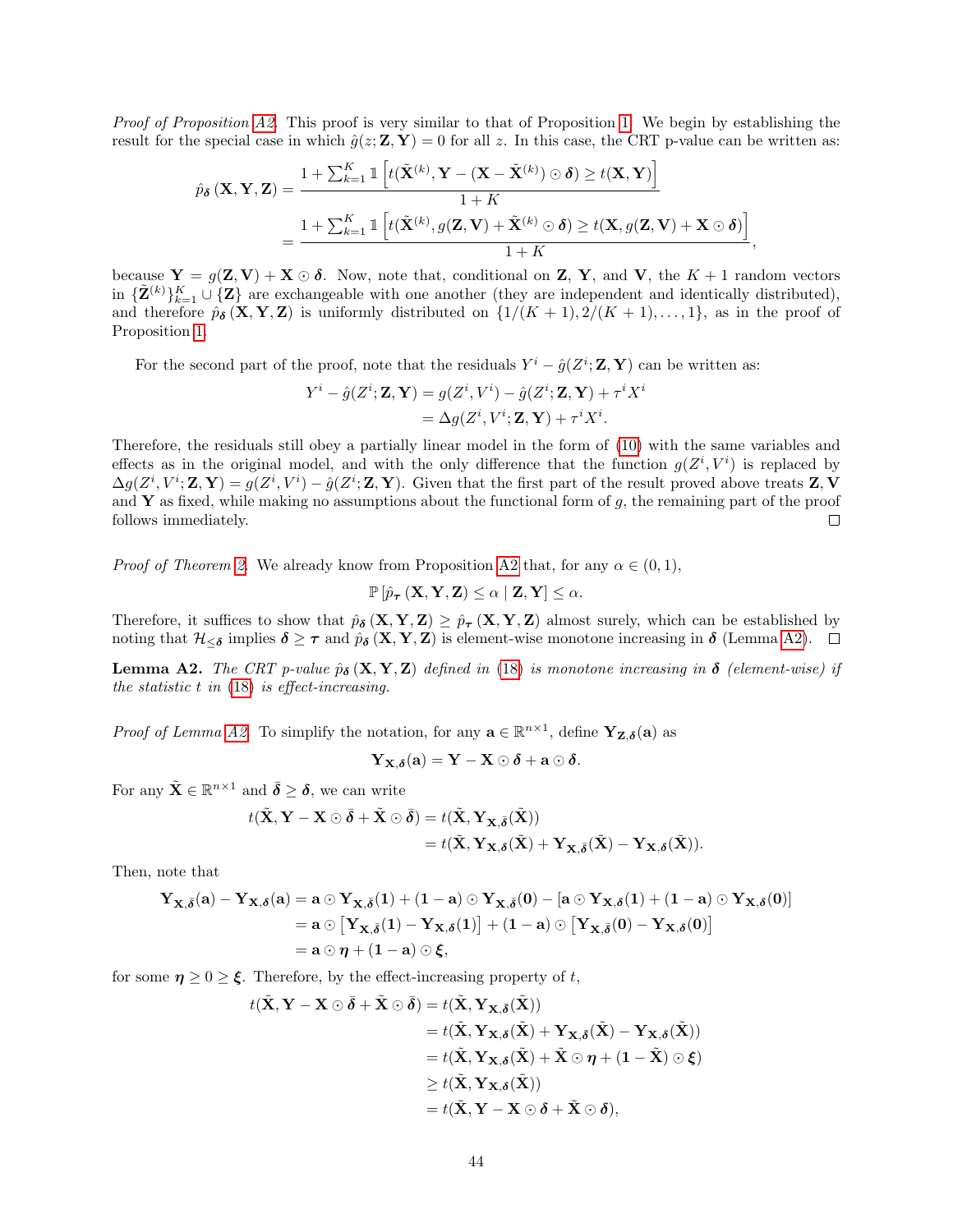since  $\delta \geq \delta$ . And therefore  $\hat{p}_{\bar{\delta}}(\mathbf{X}, \mathbf{Y}, \mathbf{Z}) \geq \hat{p}_{\delta}(\mathbf{X}, \mathbf{Y}, \mathbf{Z})$ , by the definition of the CRT p-values in [\(18\)](#page-11-2).

 $\Box$ 

<span id="page-44-3"></span><span id="page-44-2"></span><span id="page-44-1"></span> $\Box$ 

Proof of Theorem [3.](#page-12-4) By the same argument used in the proof of Proposition [A2,](#page-12-3) it suffices to prove the result for the special case of  $\hat{g} = 0$  in [\(20\)](#page-12-0), because  $\mathbf{Y} - \hat{g}(\mathbf{Z}; \mathbf{Z}, \mathbf{Y})$  still obeys a partially linear model in the form of [\(10\)](#page-9-1) with the same variables and effects as in the original model. Therefore, we will simply assume  $\hat{g} = 0$  hereafter. For any column vector  $\delta \in \mathbb{R}^n$ , with a slight abuse of notation, we will write that  $\delta \in \mathcal{H}_{q,\leq,c}$ if and only if the q-th largest element of  $\delta$  is no greater than c. If the quantile null hypothesis  $\mathcal{H}_{q,\leq,c}$  in [\(15\)](#page-10-4) is true, then the vector  $\tau$  of true effects satisfies  $\tau \in \mathcal{H}_{q,\leq,c}$ . Therefore,

$$
\sup_{\boldsymbol{\delta} \in \mathcal{H}_{q,\leq,c}} \hat{p}_{\boldsymbol{\delta}}\left(\mathbf{X}, \mathbf{Y}, \mathbf{Z}\right) \geq \hat{p}_{\boldsymbol{\tau}}\left(\mathbf{X}, \mathbf{Y}, \mathbf{Z}\right),
$$

and, for any  $\alpha \in [0, 1]$ ,

$$
\mathbb{P}\left[\sup_{\boldsymbol{\delta} \in \mathcal{H}_{q,\leq,c}} \hat{p}_{\boldsymbol{\delta}}\left(\mathbf{X},\mathbf{Y},\mathbf{Z}\right) \leq \alpha \mid \mathbf{Z},\mathbf{Y}\right] \leq \mathbb{P}\left[\hat{p}_{\boldsymbol{\tau}}\left(\mathbf{X},\mathbf{Y},\mathbf{Z}\right) \leq \alpha \mid \mathbf{Z},\mathbf{Y}\right] \leq \alpha,
$$

where the second inequality follows from Proposition [A2.](#page-12-3) This implies that  $\sup_{\delta \in \mathcal{H}_{q,\leq,c}} \hat{p}_{\delta}(\mathbf{X}, \mathbf{Y}, \mathbf{Z})$  is a valid p-value for testing the quantile null hypothesis  $\mathcal{H}_{q,\leq,c}$  in [\(15\)](#page-10-4). The proof is then completed by applying Lemma [A3,](#page-44-0) as that implies

$$
\hat{p}_{q,c}\left(\mathbf{X}, \mathbf{Y}, \mathbf{Z}\right) \geq \sup_{\boldsymbol{\delta} \in \mathcal{H}_{q,\leq,c}} \hat{p}_{\boldsymbol{\delta}}\left(\mathbf{X}, \mathbf{Y}, \mathbf{Z}\right),
$$

and therefore

$$
\mathbb{P}\left[\hat{p}_{q,c}\left(\mathbf{X},\mathbf{Y},\mathbf{Z}\right)\leq\alpha\mid\mathbf{Z},\mathbf{Y}\right]\leq\mathbb{P}\left[\sup_{\boldsymbol{\delta}\in\mathcal{H}_{q,\leq,c}}\hat{p}_{\boldsymbol{\delta}}\left(\mathbf{X},\mathbf{Y},\mathbf{Z}\right)\leq\alpha\mid\mathbf{Z},\mathbf{Y}\right]\leq\alpha.
$$

<span id="page-44-0"></span>**Lemma A3.** For any  $Y, X, \tilde{X}^{(k)} \in \mathbb{R}^n$  and  $\mathbf{Z} \in \mathbb{R}^{n \times m}$ , if  $\boldsymbol{\eta}^{(k)}$  is defined as in [\(19\)](#page-11-3) and t is an effectincreasing statistic, then

$$
\sup_{\boldsymbol{\delta}\in\mathcal{H}_{q,\leq,c}}t(\tilde{\mathbf{X}}^{(k)},\mathbf{Y}-(\mathbf{X}-\tilde{\mathbf{X}}^{(k)})\odot\boldsymbol{\delta})\leq t(\tilde{\mathbf{X}}^{(k)},\mathbf{Y}-(\mathbf{X}-\tilde{\mathbf{X}}^{(k)})\odot\boldsymbol{\eta}^{(k)}).
$$

*Proof of Lemma [A3.](#page-44-0)* We begin by considering the case of  $c = 0$ ; then, the proof for  $c \neq 0$  will follow easily.

**Part I.** Define the set  $\tilde{\mathcal{T}}^{(k)} = \{i : \tilde{X}^{(k)i} = 1\}$ , and let  $\tilde{m}^{(k)} = |\tilde{\mathcal{T}}^{(k)}|$ . Define  $\tilde{l}^{(k)} = \min(\tilde{m}^{(k)}, n - q)$ . For any  $\delta \in \mathcal{H}_{q,\leq,0}$ , let  $\tilde{\mathcal{J}}^{(k)}$  be the set of indices for the  $l^{(k)}$  largest coordinates of  $\delta$  among those in  $\tilde{\mathcal{T}}^{(k)}$ . Then, define a vector  $\xi^{(k)} \in \mathbb{R}^n$  such that

$$
\xi^{(k)i} = \begin{cases}\n+\infty, & \text{if } i \in \tilde{\mathcal{J}}^{(k)}, \\
0, & \text{otherwise.} \n\end{cases}
$$
\n(A38)

The first part of the proof consists of establishing that

$$
t(\tilde{\mathbf{X}}, \mathbf{Y} + (\tilde{\mathbf{X}}^{(k)} - \mathbf{X}) \odot \boldsymbol{\delta}) \le t(\tilde{\mathbf{X}}, \mathbf{Y} + (\tilde{\mathbf{X}}^{(k)} - \mathbf{X}) \odot \boldsymbol{\xi}^{(k)}).
$$
 (A39)

Part II. The second part of the proof consists of establishing that

$$
t(\tilde{\mathbf{X}}, \mathbf{Y} + (\tilde{\mathbf{X}}^{(k)} - \mathbf{X}) \odot \boldsymbol{\xi}^{(k)}) \leq t(\tilde{\mathbf{X}}, \mathbf{Y} + (\tilde{\mathbf{X}}^{(k)} - \mathbf{X}) \odot \boldsymbol{\eta}^{(k)}).
$$
 (A40)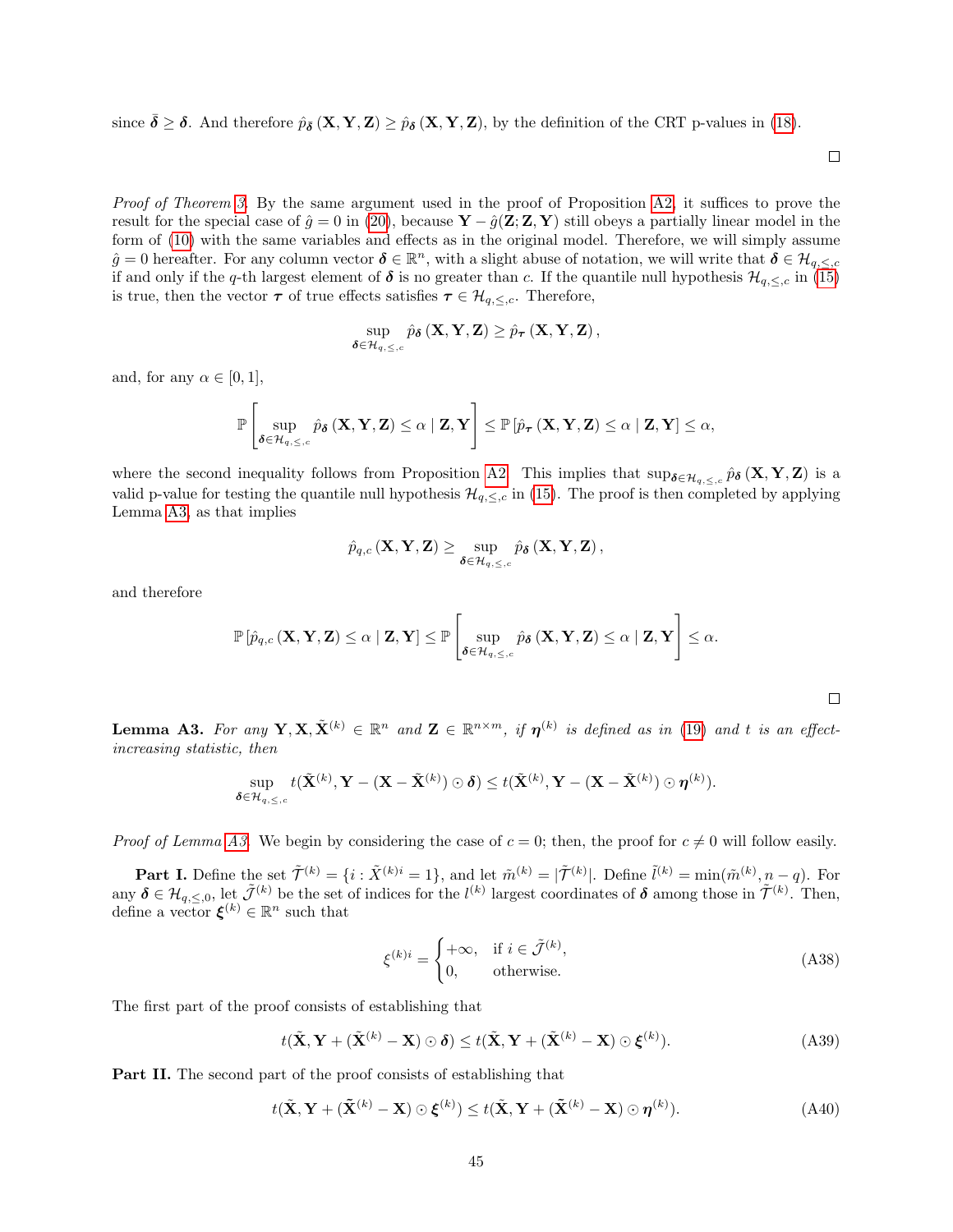Wrapping up. Combining the results in [\(A39\)](#page-44-1) and [\(A40\)](#page-44-2), which are separately proved below, gives

$$
t(\tilde{\mathbf{X}}, \mathbf{Y} + (\tilde{\mathbf{X}}^{(k)} - \mathbf{X}) \odot \boldsymbol{\delta}) \leq t(\tilde{\mathbf{X}}, \mathbf{Y} + (\tilde{\mathbf{X}}^{(k)} - \mathbf{X}) \odot \boldsymbol{\eta}^{(k)}),
$$

which completes the proof for the special case of  $c = 0$  because it implies

$$
\sup_{\boldsymbol{\delta}\in\mathcal{H}_{q,\leq,0}} t(\tilde{\mathbf{X}}^{(k)}, \mathbf{Y} - (\mathbf{X} - \tilde{\mathbf{X}}^{(k)}) \odot \boldsymbol{\delta}) \leq t(\tilde{\mathbf{X}}^{(k)}, \mathbf{Y} - (\mathbf{X} - \tilde{\mathbf{X}}^{(k)}) \odot \boldsymbol{\eta}^{(k)}).
$$
(A41)

In order to extend this result to the more general case of  $c \neq 0$ , note that  $\mathcal{H}_{k,c} = \mathcal{H}_{k,0} + c1$ . Therefore,

$$
\sup_{\boldsymbol{\delta} \in \mathcal{H}_{k,c}} t(\tilde{\mathbf{X}}^{(k)}, \mathbf{Y} + (\tilde{\mathbf{X}}^{(k)} - \mathbf{X}) \odot \boldsymbol{\delta})
$$
\n
$$
= \sup_{\boldsymbol{\delta} \in \mathcal{H}_{k,0}} t(\tilde{\mathbf{X}}^{(k)}, \mathbf{Y} + (\tilde{\mathbf{X}}^{(k)} - \mathbf{X}) \odot (\boldsymbol{\delta} + c\mathbf{1}))
$$
\n
$$
= \sup_{\boldsymbol{\delta} \in \mathcal{H}_{k,0}} t(\tilde{\mathbf{X}}^{(k)}, [\mathbf{Y} + (\tilde{\mathbf{X}}^{(k)} - \mathbf{X}) \odot c\mathbf{1}] + (\tilde{\mathbf{X}}^{(k)} - \mathbf{X}) \odot \boldsymbol{\delta}))
$$
\n
$$
\leq t(\tilde{\mathbf{X}}^{(k)}, \mathbf{Y} + (\tilde{\mathbf{X}}^{(k)} - \mathbf{X}) \odot (\boldsymbol{\eta}^{(0)} + c\mathbf{1})),
$$

where the inequality follows by applying [\(A41\)](#page-45-0) with the modified outcome vector  $\mathbf{Y} + (\tilde{\mathbf{X}}^{(k)} - \mathbf{X}) \odot (\boldsymbol{\eta} + c\mathbf{1})$ instead of **Y** (this is allowed because [\(A41\)](#page-45-0) holds for any **Y**), and  $\eta^{(0)}$  is defined as:

<span id="page-45-0"></span>
$$
\eta^i = \begin{cases} +\infty, & \text{if } i \in \tilde{\mathcal{I}}^{(k)}, \\ 0, & \text{otherwise.} \end{cases}
$$

This completes the proof because the vector  $\eta$  defined in [\(19\)](#page-11-3) is exactly given by  $\eta = \eta^{(0)} + c1$ .

Part I: proof of  $(A39)$ . Note that

$$
t(\tilde{\mathbf{X}}, \mathbf{Y} + (\tilde{\mathbf{X}}^{(k)} - \mathbf{X}) \odot \boldsymbol{\xi}^{(k)}) = t(\tilde{\mathbf{X}}, \mathbf{Y} + (\tilde{\mathbf{X}}^{(k)} - \mathbf{X}) \odot \boldsymbol{\delta} + (\tilde{\mathbf{X}}^{(k)} - \mathbf{X}) \odot (\boldsymbol{\xi}^{(k)} - \boldsymbol{\delta}))
$$
  
=  $t(\tilde{\mathbf{X}}, \mathbf{Y}_{\mathbf{X}, \boldsymbol{\delta}}(\tilde{\mathbf{X}}^{(k)}) + (\tilde{\mathbf{X}}^{(k)} - \mathbf{X}) \odot (\boldsymbol{\xi}^{(k)} - \boldsymbol{\delta})),$ 

where

$$
\mathbf{Y}_{\mathbf{X},\boldsymbol{\delta}}(\tilde{\mathbf{X}}^{(k)})=\mathbf{Y}-\mathbf{X}\odot\boldsymbol{\delta}+\tilde{\mathbf{X}}^{(k)}\odot\boldsymbol{\delta}.
$$

Let's look more closely at the  $(\tilde{\mathbf{X}}^{(k)} - \mathbf{X}) \odot (\boldsymbol{\xi}^{(k)} - \boldsymbol{\delta})$  term. This can be written as:

$$
(\tilde{\mathbf{X}}^{(k)} - \mathbf{X}) \odot (\boldsymbol{\xi}^{(k)} - \boldsymbol{\delta}) = \tilde{\mathbf{X}}^{(k)} \odot (\tilde{\mathbf{X}}^{(k)} - \mathbf{X}) \odot (\boldsymbol{\xi}^{(k)} - \boldsymbol{\delta}) + (1 - \tilde{\mathbf{X}}^{(k)}) \odot (\tilde{\mathbf{X}}^{(k)} - \mathbf{X}) \odot (\boldsymbol{\xi}^{(k)} - \boldsymbol{\delta})
$$
  
=  $\tilde{\mathbf{X}}^{(k)} \odot (1 - \mathbf{X}) \odot (\boldsymbol{\xi}^{(k)} - \boldsymbol{\delta}) + (1 - \tilde{\mathbf{X}}^{(k)}) \odot (-\mathbf{X}) \odot (\boldsymbol{\xi}^{(k)} - \boldsymbol{\delta})$   
=  $\tilde{\mathbf{X}}^{(k)} \odot \boldsymbol{\psi} + (1 - \tilde{\mathbf{X}}^{(k)}) \odot \boldsymbol{\omega},$ 

for  $\psi = \tilde{\mathbf{X}}^{(k)} \odot (\mathbf{1} - \mathbf{X}) \odot (\boldsymbol{\xi}^{(k)} - \boldsymbol{\delta})$  and  $\boldsymbol{\omega} = (\mathbf{1} - \tilde{\mathbf{X}}^{(k)}) \odot (-\mathbf{X}) \odot (\boldsymbol{\xi}^{(k)} - \boldsymbol{\delta})$ . Recall that, by definition of  $\mathcal{H}_{q,\leq,0}$ , it must be the case that  $\delta^i \leq 0$  for all  $i \in \tilde{\mathcal{T}}^{(k)} \setminus \tilde{\mathcal{J}}^{(k)}$ . This implies  $\delta^i \leq \xi^i = 0$  for all  $i \in \tilde{\mathcal{T}}^{(k)} \setminus \tilde{\mathcal{J}}^{(k)}$ . Further,  $\delta^i \leq \xi^i = +\infty$  for all  $i \in \tilde{\mathcal{J}}^{(k)}$ . This means that  $\delta^i \leq \xi^i$  for all  $i \in \tilde{\mathcal{T}}^{(k)}$ , and hence  $\psi \geq 0$ . Further, it follows from the assumption that  $t$  is a monotone rank statistic that

$$
t(\tilde{\mathbf{X}}, \mathbf{Y} + (\tilde{\mathbf{X}}^{(k)} - \mathbf{X}) \odot \boldsymbol{\xi}^{(k)}) = t(\tilde{\mathbf{X}}, \mathbf{Y}_{\mathbf{X}, \boldsymbol{\delta}}(\tilde{\mathbf{X}}^{(k)}) + \tilde{\mathbf{X}}^{(k)} \odot \boldsymbol{\psi} + (1 - \tilde{\mathbf{X}}^{(k)}) \odot \boldsymbol{\omega})
$$
  
=  $t(\tilde{\mathbf{X}}, \mathbf{Y}_{\mathbf{X}, \boldsymbol{\delta}}(\tilde{\mathbf{X}}^{(k)}) + \tilde{\mathbf{X}}^{(k)} \odot \boldsymbol{\psi}).$ 

Therefore, by the effect-increasing property of  $t$ ,

$$
t(\tilde{\mathbf{X}}, \mathbf{Y} + (\tilde{\mathbf{X}}^{(k)} - \mathbf{X}) \odot \boldsymbol{\xi}^{(k)}) = t(\tilde{\mathbf{X}}, \mathbf{Y}_{\mathbf{X}, \boldsymbol{\delta}}(\tilde{\mathbf{X}}^{(k)}) + \tilde{\mathbf{X}}^{(k)} \odot \boldsymbol{\psi})
$$
  
\n
$$
\geq t(\tilde{\mathbf{X}}, \mathbf{Y}_{\mathbf{X}, \boldsymbol{\delta}}(\tilde{\mathbf{X}}^{(k)}))
$$
  
\n
$$
= t(\tilde{\mathbf{X}}, \mathbf{Y} + (\tilde{\mathbf{X}}^{(k)} - \mathbf{X}) \odot \boldsymbol{\delta}).
$$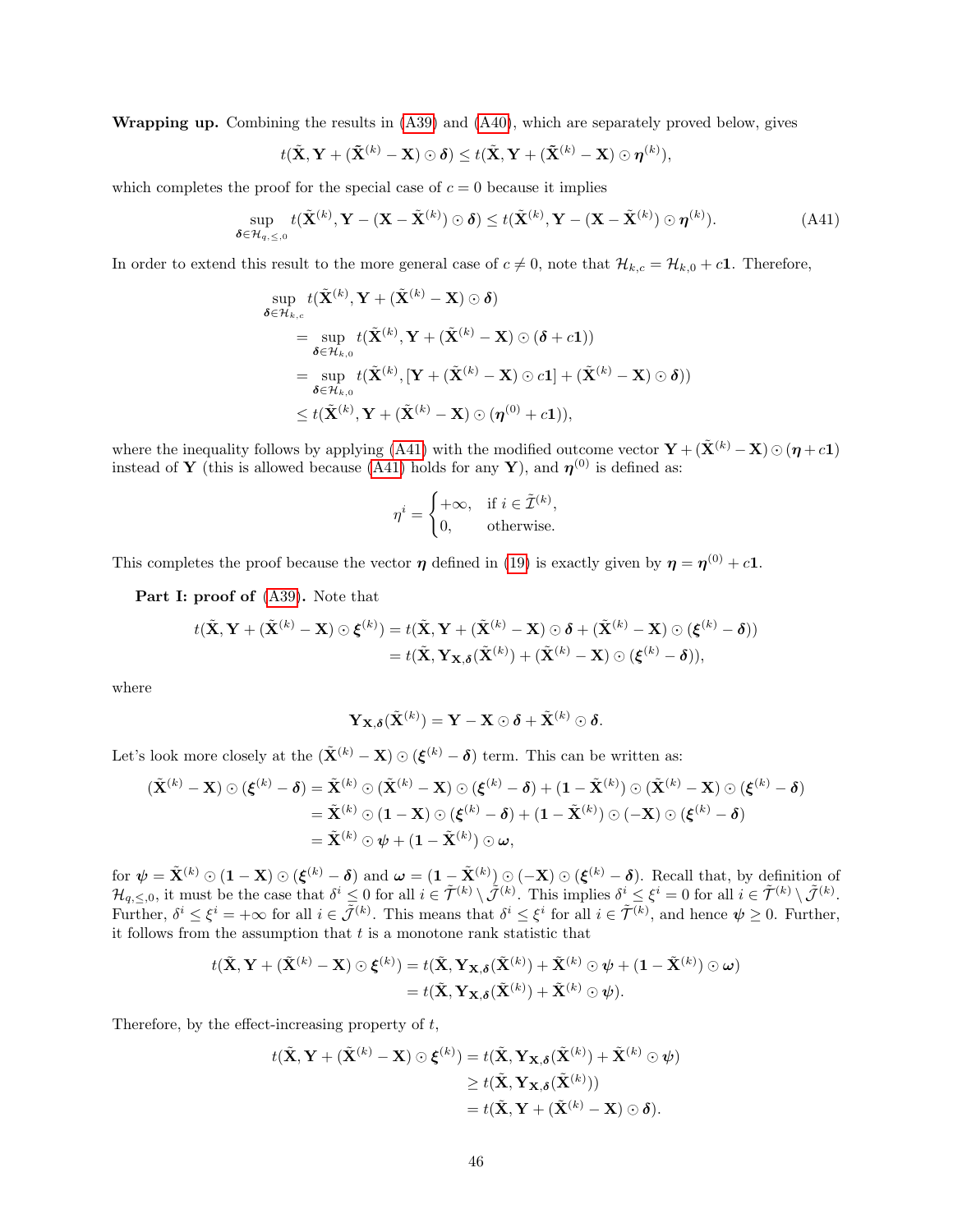This completes the proof of [\(A39\)](#page-44-1).

**Part II: proof of** [\(A40\)](#page-44-2). As in the proof of [\(A39\)](#page-44-1), recall that  $\tilde{\mathcal{T}}^{(k)} = \{i : \tilde{X}^{(k)i} = 1\}$ , and  $\tilde{m}^{(k)} = |\tilde{\mathcal{T}}^{(k)}|$ . Define  $\tilde{l}^{(k)} = \min(\tilde{m}^{(k)}, n - q)$ . In order to simplify the notation hereafter we will omit the superscripts  $(k)$ and write m, l instead of  $\tilde{m}^{(k)}$ ,  $\tilde{l}^{(k)}$ , whenever it does not create ambiguity. For any set  $\mathcal{L} \subseteq \tilde{\mathcal{T}}$  of size l, i.e.,  $|\mathcal{L}| = l$ , define a vector  $\gamma = \gamma(\mathcal{L}) \in \mathbb{R}^n$  such that

<span id="page-46-0"></span>
$$
\gamma^{i} = \begin{cases} +\infty, & \text{if } i \in \mathcal{L}, \\ 0, & \text{otherwise.} \end{cases}
$$
 (A42)

In the following, we will study the value of  $t(\tilde{\mathbf{X}}, \mathbf{Y} + (\tilde{\mathbf{X}} - \mathbf{X}) \odot \boldsymbol{\gamma})$ .

Define  $r_1 < r_2 < \ldots < r_m$  as the ranks of  $Y^i$  for all  $i \in \tilde{\mathcal{T}}$ . Suppose  $\{j_1, \ldots, j_m\}$  is some permutation of  $\{1,\ldots,m\}$ . Then, we can write as  $r_{j_1} < r_{j_2} < \ldots < r_{j_{m-1}}$  the ranks (in increasing order) of the outcomes  $Y^i$  with indices in  $\tilde{\mathcal{T}} \setminus \mathcal{L}$ , among those in  $\tilde{\mathcal{T}}$ , and  $r_{j_{m-l+1}} < r_{j_{m-l+2}} < \ldots < r_{j_m}$  be the analogous ranks of the outcomes  $Y^i$  with indices in  $\mathcal{L}$ . By definition of  $\mathcal{L}$  and  $\gamma$ , we know that  $Y^i + (\tilde{X}^i - X^i)\gamma^i = +\infty$  for  $i \in \mathcal{L}$ , and thus the ranks of  $Y^i + (\tilde{X}^i - X^i)\gamma^i$  with  $i \in \mathcal{L}$  must be  $\{m - l + 1, n - l + 2, \ldots, m\}$ ; that is,

$$
\left\{r^{i}(\mathbf{Y} + (\tilde{\mathbf{X}} - \mathbf{X}) \odot \boldsymbol{\gamma}) : i \in \mathcal{L}\right\} = \{m - l + 1, m - l + 2, \dots, m\}.
$$
 (A43)

For each  $i \in \tilde{\mathcal{T}} \setminus \mathcal{L}$ , there are  $m - j_a$  indices i within  $\tilde{\mathcal{T}}$  whose  $Y^i$  has larger rank than  $Y^i$ , because the rank of  $Y^i$  is  $r_{j_a}$ , for some appropriate  $a: 1 \le a \le m - l$ .

Given that  $Y^i + (\tilde{X}^i - X^i)\gamma^i = Y^i$  for all  $i \in \tilde{\mathcal{T}} \setminus \mathcal{L}$  because  $\gamma^i = 0$  by definition, this also implies there are  $l + (m - l - j_a) = m - j_a$  elements of  $\mathbf{Y} + (\mathbf{\tilde{X}} - \mathbf{X}) \odot \boldsymbol{\gamma}$  with indices in  $\tilde{\mathcal{T}} \setminus \mathcal{L}$  that are ranked higher than  $Y^i + (\tilde{X}^i - \tilde{X}^i)\gamma^i = Y^i$ . Therefore, the rank of  $Y^i + (\tilde{X}^i - X^i)\gamma^i$  among  $\mathbf{Y} + (\mathbf{\tilde{X}} - \mathbf{X}) \odot \gamma$  is simply  $j_a$ . That is,

$$
\left\{ r^{i}(\mathbf{Y} + (\tilde{\mathbf{X}} - \mathbf{X}) \odot \boldsymbol{\gamma}) : i \in \tilde{\mathcal{T}} \setminus \mathcal{L} \right\} = \{j_{1}, j_{2}, \dots, j_{m-l} \}.
$$
 (A44)

Combing  $(A43)$  and  $(A44)$  with the assumption that t is a monotone rank statistic, we find that the value of  $t(\tilde{\mathbf{X}}, \mathbf{Y} + (\tilde{\mathbf{X}} - \mathbf{X}) \odot \boldsymbol{\gamma})$  can be written as:

$$
t(\tilde{\mathbf{X}}, \mathbf{Y} + (\tilde{\mathbf{X}} - \mathbf{X}) \odot \boldsymbol{\gamma}) = \sum_{i \in \tilde{\mathcal{T}}} \phi[r^i(\mathbf{Y} + (\tilde{\mathbf{X}} - \mathbf{X}) \odot \boldsymbol{\gamma})]
$$
  
= 
$$
\sum_{i \in \mathcal{L}} \phi[r^i(\mathbf{Y} + (\tilde{\mathbf{X}} - \mathbf{X}) \odot \boldsymbol{\gamma})] + \sum_{i \in \tilde{\mathcal{T}} \setminus \mathcal{L}} \phi[r^i(\mathbf{Y} + (\tilde{\mathbf{X}} - \mathbf{X}) \odot \boldsymbol{\gamma})]
$$
  
= 
$$
\sum_{i=1}^{l} \phi(m - l + i) + \sum_{a=1}^{m-l} \phi(j_a).
$$

We turn now to calculating  $t(\tilde{\mathbf{X}}, \mathbf{Y} + (\tilde{\mathbf{X}} - \mathbf{X}) \odot \boldsymbol{\eta})$ , which is a special case of the above with the generic  $\boldsymbol{\gamma}$ replaced by the  $\eta$  defined as in [\(19\)](#page-11-3) with  $c = 0$ ; i.e.,

<span id="page-46-1"></span>
$$
\eta^i = \begin{cases} +\infty, & \text{if } i \in \tilde{\mathcal{I}}, \\ 0, & \text{otherwise.} \end{cases}
$$

Recall that  $\tilde{\mathcal{I}}$  is the set of individuals with the smallest  $l = \min(m, n - k)$  values of  $Y^i$  among those in  $\tilde{\mathcal{T}}$ , where m is the size of  $\tilde{\mathcal{T}}$ : the total number of individuals receiving a  $\tilde{X} = 1$ . Therefore, we know that in this case  $j_a = l + a$  in [\(A44\)](#page-46-1) and we can write

$$
t(\tilde{\mathbf{X}}, \mathbf{Y} + (\tilde{\mathbf{X}} - \mathbf{X}) \odot \boldsymbol{\eta}) = \sum_{i=1}^{l} \phi(m - l + i) + \sum_{a=1}^{m-l} \phi(l + a).
$$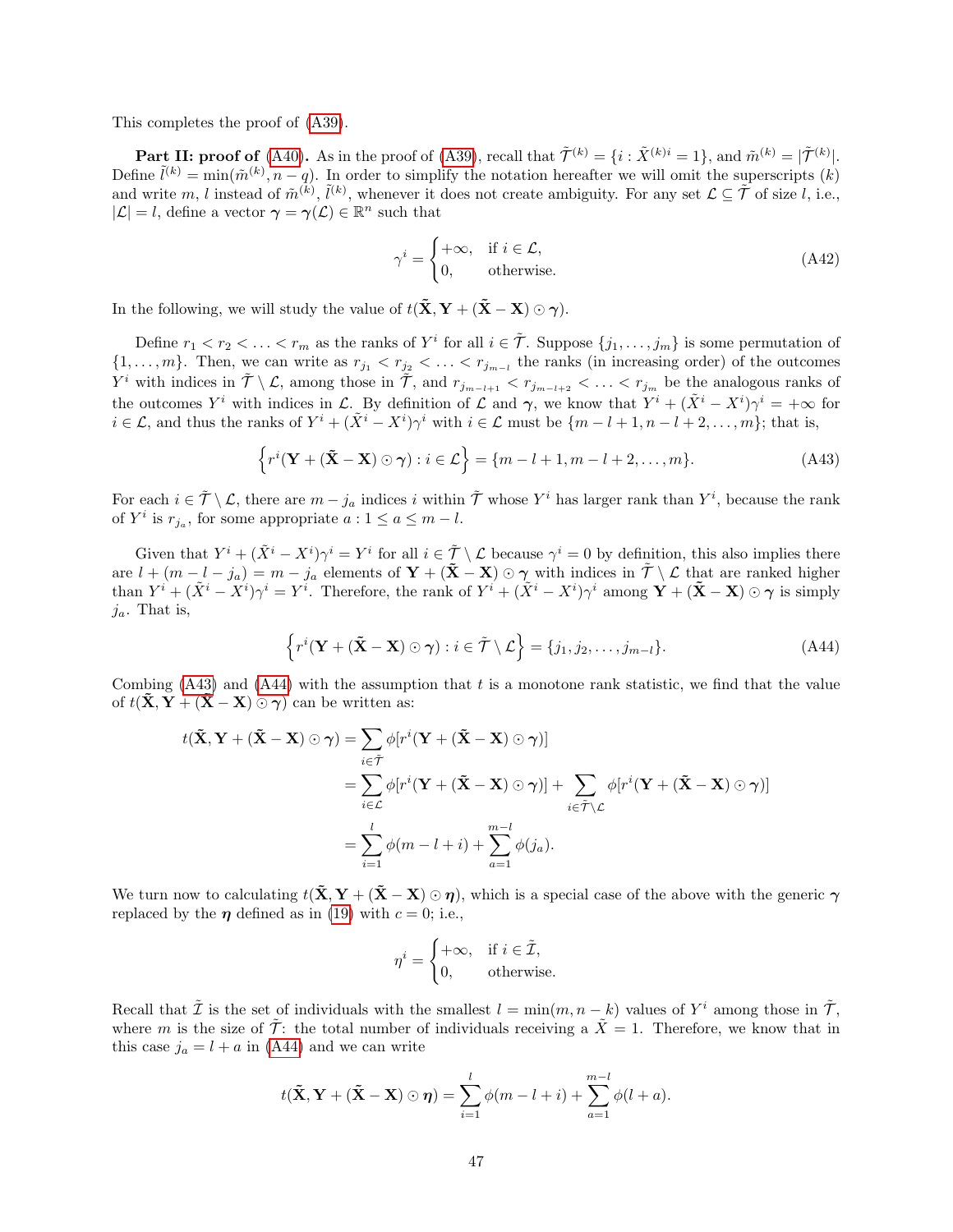By contrast, if  $\gamma$  is instead replaced by the  $\xi$  defined in [\(A38\)](#page-44-3),

$$
t(\tilde{\mathbf{X}}, \mathbf{Y} + (\tilde{\mathbf{X}} - \mathbf{X}) \odot \boldsymbol{\xi}) = \sum_{i=1}^{l} \phi(m - l + i) + \sum_{a=1}^{m-l} \phi(j_a),
$$

for some  $j_a \leq l + a$ . Therefore, we can conclude from the monotonicity of  $\phi$  that

$$
t(\tilde{\mathbf{X}}, \mathbf{Y} + (\tilde{\mathbf{X}} - \mathbf{X}) \odot \boldsymbol{\eta}) - t(\tilde{\mathbf{X}}, \mathbf{Y} + (\tilde{\mathbf{X}} - \mathbf{X}) \odot \boldsymbol{\xi}) = \sum_{a=1}^{m-l} \phi(l+a) - \sum_{a=1}^{m-l} \phi(j_a) \geq 0.
$$

This completes the proof of [\(A40\)](#page-44-2).

Proof of Proposition [2.](#page-12-3) Define  $Y' = -Y$ ,  $g' = -g$ , and  $c' = -c$ . The assumption in [\(10\)](#page-9-1) implies that Y' follows a partially linear model in which the individual effects are  $\tau' = -\tau$ :

$$
Y'^{i} = g'(Z^{i}, C^{i}, V^{i}) + \tau'^{i} X'^{i}.
$$
\n(A45)

Therefore, it Theorem [3](#page-12-4) implies that the CRT p-value  $\hat{p}_{q,c'}$  in [\(20\)](#page-12-0), evaluated using the data in  $(\mathbf{X}, \mathbf{Z}, \mathbf{Y}')$ , is a valid p-value for testing whether  $\tau'_{(q)} \leq c'$ . The proof is completed by noting that  $\tau'_{(q)} \leq c'$  is equivalent  $\Box$ to  $\tau_{(n-q)} \geq c$ .

Proof of Proposition [3.](#page-12-6) Define  $X' = 1 - X$ ,  $Y' = -Y$ , and  $g'(Z^i, C^i, V^i) = -g(Z^i, C^i, V^i) - \tau^i$ . The assumption in [\(10\)](#page-9-1) implies that  $\mathbf{Y}'$  also follows a partially linear model in which the X labels are swapped:

$$
Y'^{i} = -g(Z^{i}, C^{i}, V^{i}) - \tau^{i} X^{i}
$$
  
=  $-g(Z^{i}, C^{i}, V^{i}) + \tau^{i} (1 - X^{i}) - \tau^{i}$   
=  $g'(Z^{i}, C^{i}, V^{i}) + \tau^{i} (1 - X^{i})$   
=  $g'(Z^{i}, C^{i}, V^{i}) + \tau^{i} X'^{i}$ .

Therefore, it Theorem [3](#page-12-4) implies that the CRT p-value  $\hat{p}_{q,c'}$  in [\(20\)](#page-12-0), evaluated using the data in  $(\mathbf{X}', \mathbf{Z}, \mathbf{Y}')$ , is a valid p-value for testing whether  $\tau_{(q)} \leq c$ .  $\Box$ 

 $\Box$ 

#### A4.3 Sharp confidence intervals from a specialized CRT

*Proof of Theorem [A2.](#page-11-4)* Recall that  $Y' = Y - X \odot \delta$ , where  $\delta = \delta \mathbf{1}$  for some  $\delta \in \mathbb{R}$ . By the partially linear model [\(10\)](#page-9-1), the statistics in [\(A32\)](#page-31-1) can be written as

$$
\bar{t}(\mathbf{X}', \mathbf{Z}, \mathbf{Y}') = (\tau - \delta) \frac{\sum_{i} (X^{(i)} - \bar{X})(X'^{(i)} - \bar{X}')}{\sum_{i} (X^{(i)} - \bar{X})^2} + \frac{1}{\sum_{i} (X^{(i)} - \bar{X})^2} \sum_{i} (X^{(i)} - \bar{X}) \left( g(Z^{(i)}, C^{(i)}) - \hat{g}(Z^{(i)}) \right).
$$

When evaluated with the true variables (i.e.,  $X' = X$ ), these simplify to

$$
\bar{t}(\mathbf{X}, \mathbf{Y}', \mathbf{Z}) = (\tau - \delta) + W_n,
$$

where  $W_n$  is

$$
W_n = \frac{1}{\sum_i (X^{(i)} - \bar{X})^2} \sum_i (X^{(i)} - \bar{X}) \left( g(Z^{(i)}, C^{(i)}) - \hat{g}(Z^{(i)}) \right).
$$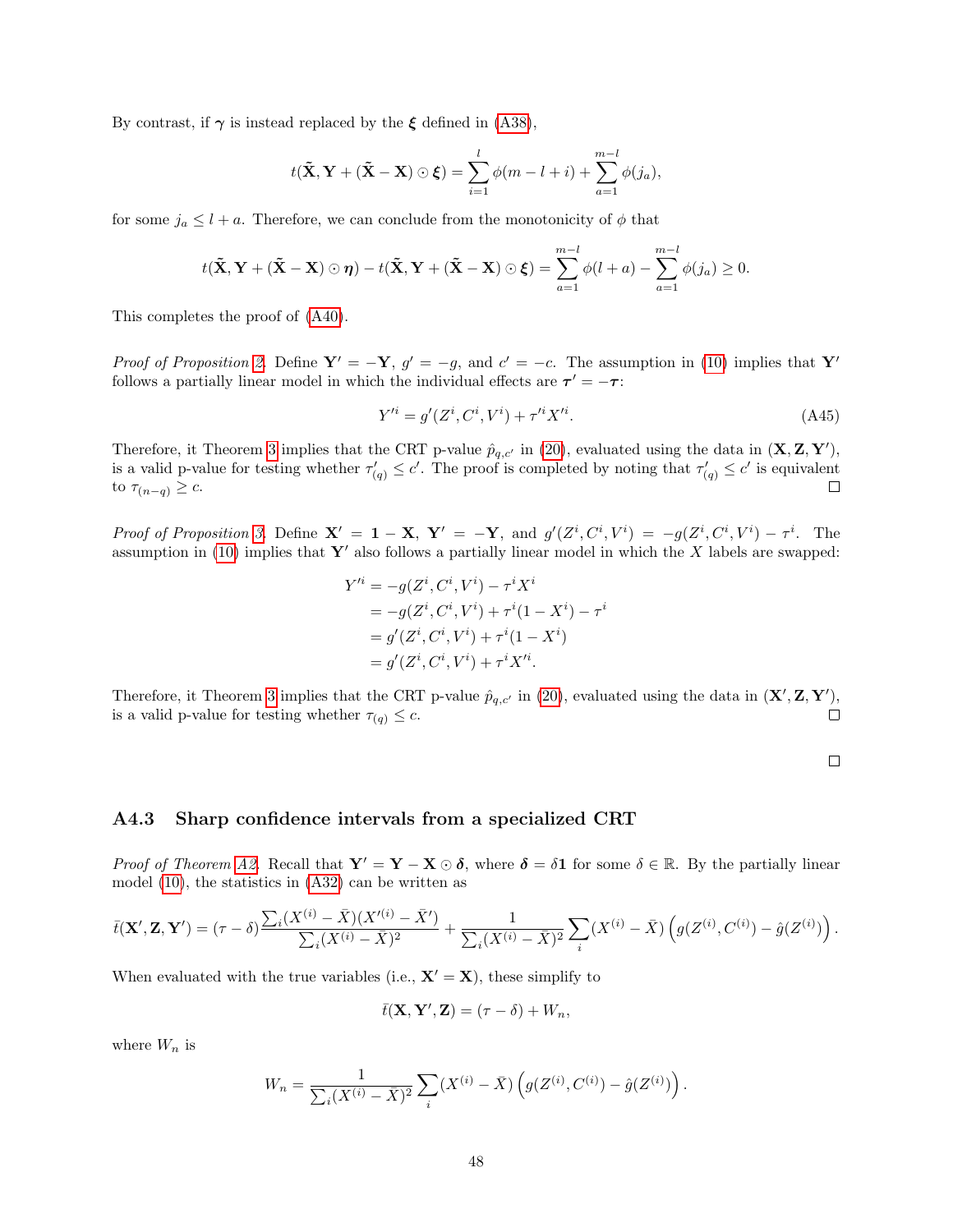When evaluated with the virtual variables (i.e.,  $\mathbf{X}' = \tilde{\mathbf{X}}$ , omitting the superscript (k) which usually indicates the replicate number for the virtual variables), the statistics simplify to

$$
\bar{t}(\tilde{\mathbf{X}}, \mathbf{Z}, \mathbf{Y}') = (\tau - \delta)A_n + \tilde{W}_n,
$$

where we have defined

$$
A_n = \frac{\Sigma_n}{\tilde{S}_n}, \qquad \Sigma_n = \frac{1}{n} \sum_i (\tilde{X}^{(i)} - \bar{\tilde{X}})(X'^{(i)} - \bar{X}'), \qquad \tilde{S}_n = \frac{1}{n} \sum_i (\tilde{X}^{(i)} - \bar{\tilde{X}})^2,
$$

and

$$
\tilde{W}_n = \frac{1}{\tilde{S}_n} \frac{1}{n} \sum_i (\tilde{X}^{(i)} - \bar{\tilde{X}}) \left( g(Z^{(i)}, C^{(i)}) - \hat{g}(Z^{(i)}) \right).
$$

Now, define the filtration  $\mathcal{F}_n$  as:

$$
\mathcal{F}_n = \sigma\left(\left\{X_j^{(i)}, Z^{(i)}, g(Z^{(i)}, C^{(i)}), \hat{g}(Z^{(i)})\right\}_{i=1}^n\right),\,
$$

which summarizes all available data and the random noise in Y, excluding only the virtual variables  $\tilde{X}$ . It is clear that, as  $K \to \infty$ , the CRT p-value  $\hat{p}_{\delta}^{\text{CRT}}$  in [\(13\)](#page-10-1) converges almost surely to

$$
\hat{p}_{\boldsymbol{\delta}}^{\text{CRT},\infty} = \mathbb{P}\left[|\bar{t}(\tilde{\mathbf{X}}, \mathbf{Z}, \mathbf{Y}')| \geq |\bar{t}(\mathbf{X}, \mathbf{Y}', \mathbf{Z})| \mid \mathcal{F}_n\right].
$$

Therefore, we will now focus on  $\hat{p}_{\delta}^{\text{CRT}, \infty}$ , sometimes referring to it simply as  $\hat{p}(\delta)$  to lighten the notation. The specific form of the special CRT statistics derived above allows  $\hat{p}(\delta)$  to be written more explicitly as

$$
\hat{p}_n(\delta) = \mathbb{E}\left[\psi(\tau-\delta;W_n,\tilde{W}_n,A_n) \mid \mathcal{F}_n\right],
$$

where, for any  $\gamma \in \mathbb{R}$ ,  $\psi(\gamma; W_n, \tilde{W}_n, A_n)$  is the indicator function of a set  $\mathbb{R}^m$  defined as follows:

$$
\psi(\gamma; W_n, \tilde{W}_n, A_n) = \mathbb{1}\left[\gamma \in \mathbb{R}^m(W_n, \tilde{W}_n, A_n)\right],
$$
  

$$
\mathbb{R}^m(W_n, \tilde{W}_n, A_n) = \left\{\gamma \in \mathbb{R} : (\gamma + W_n)^2 \leq (\gamma A_n + \tilde{W}_n)^2\right\}
$$
  

$$
= \left\{\gamma \in \mathbb{R} : \gamma^2(1 - A_n^2) + 2\gamma \left(W_n - A_n \tilde{W}_n\right) + W_n^2 - \tilde{W}_n^2 \leq 0\right\}.
$$

Let us now define

$$
\hat{p}_n^{\text{int}}(\delta) = \mathbb{E}\left[\psi(\tau - \delta; W_n, \tilde{W}_n, A_n) \mathbb{1}\left[|A_n| < 1\right] | \mathcal{F}_n\right],
$$
\n
$$
\hat{S}_n^{\text{int}}(\alpha) = \left\{\delta : \hat{p}_n^{\text{int}}(\delta) \ge \alpha\right\}.
$$

The set  $\hat{S}_n^{\text{int}}(\alpha)$  is convex because  $\hat{p}_n^{\text{int}}(\delta)$  is a concave function of  $\delta$ . To prove the last statement, it suffices to note that, for any  $\omega > 0$  and  $\delta_1, \delta_2 \in \mathbb{R}$ ,

$$
\hat{p}_n^{\text{int}}(\omega \delta_1 + (1 - \omega)\delta_2) = \mathbb{E}\left[\psi\left(\omega\gamma_1 + (1 - \omega)\gamma_2; W_n, \tilde{W}_n, A_n\right) \mathbb{1}\left[|A_n| < 1\right] | \mathcal{F}_n\right]
$$
\n
$$
\geq \mathbb{E}\left[\left[\omega\psi\left(\gamma_1; W_n, \tilde{W}_n, A_n\right) + (1 - \omega)\psi\left(\gamma_2; W_n, \tilde{W}_n, A_n\right)\right] \mathbb{1}\left[|A_n| < 1\right] | \mathcal{F}_n\right]
$$
\n
$$
= \omega \cdot \hat{p}_n^{\text{int}}(\delta_1) + (1 - \omega) \cdot \hat{p}_n^{\text{int}}(\delta_2),
$$

where  $\gamma_1 = \tau - \delta_1$  and  $\gamma_2 = \tau - \delta_2$ . Above, the inequality simply follows from the fact that  $\psi$  is almost surely concave if  $|A_n| < 1$ . Therefore, the only thing that remains to be shown is that  $\hat{S}_n(\alpha)$  and  $\hat{S}_n^{\text{int}}(\alpha)$  are not too different from each other. The following lemma (proved below) helps us achieve this.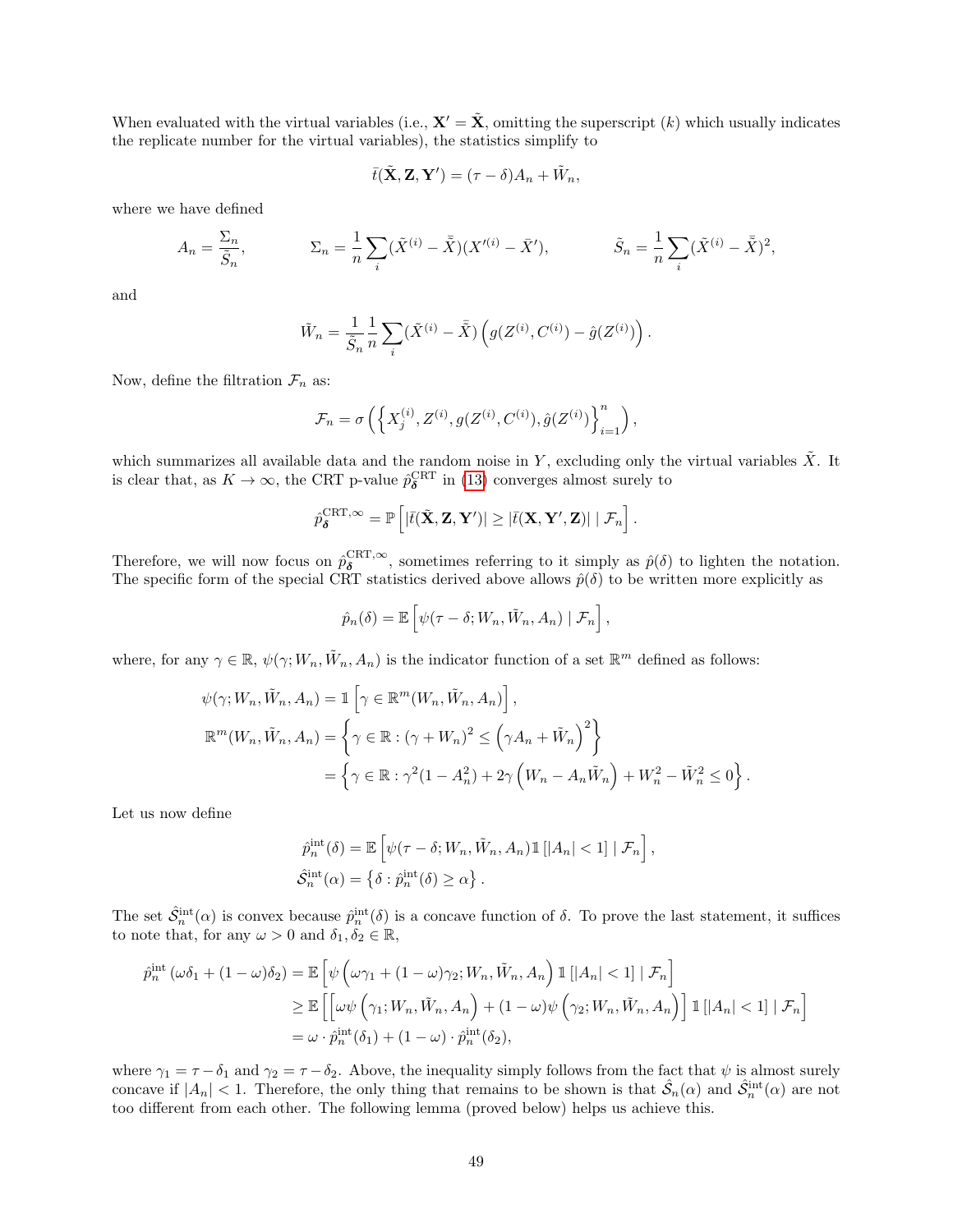<span id="page-49-0"></span>**Lemma A4.** Under the assumptions of Theorem [A2,](#page-11-4) there exist a constant  $c > 0$  such that

$$
\mathbb{P}\left[|A_n| \geq 1\right] \leq 12 \exp\left\{-\frac{n(\rho^4 \wedge \rho^8)}{c}\right\}.
$$

Combining Lemma [A4](#page-49-0) with Markov's inequality gives us that, for any  $\delta \in \mathbb{R}$  and  $\epsilon > 0$ ,

$$
\mathbb{P}\left[|\hat{p}_n(\delta) - \hat{p}_n^{\text{int}}(\delta)| \geq \frac{\epsilon}{2n}\right] \leq \frac{n}{2\epsilon} \mathbb{E}\left[|\hat{p}_n(\delta) - \hat{p}_n^{\text{int}}(\delta)|\right] \leq \frac{n}{2\epsilon} \mathbb{P}\left[|A_n| \geq 1\right] \leq \frac{n}{\epsilon} 24 \exp\left\{-\frac{n(\rho^4 \wedge \rho^8)}{c}\right\}.
$$

At this point the proof is almost complete. Note that, for any  $\delta \notin \hat{S}_n(\alpha)$ , we have  $\hat{p}_n(\delta) \leq \alpha$ . Therefore, with high probability  $\hat{p}_n^{\text{int}}(\delta) \leq \alpha + \epsilon/(2n)$ , and hence  $\delta \notin \hat{\mathcal{S}}_n^{\text{int}}(\alpha + \epsilon/(2n))$ , which proves  $\hat{\mathcal{S}}_n^{\text{int}}(\alpha + \epsilon/(2n)) \subseteq \hat{\mathcal{S}}_n(\alpha)$ . The same argument also allows one to show that  $\hat{S}_n(\alpha + \epsilon/n) \subseteq \hat{S}_n^{\text{int}}(\alpha - \epsilon/(2n))$ . This completes the proof, as the inequalities on the other side are analogous.  $\Box$ 

*Proof of Lemma [A4.](#page-49-0)* As  $|A_n| = |\Sigma_n| / \tilde{S}_n$ , we proceed by upper bounding the numerator and lower bounding the denominator. Define  $\sigma^2 = \text{Var}[X]$  and  $\xi = \sigma^2 - \rho^2 = \text{Var}[\mathbb{E}[X|Z]]$ . Then, the following two lemmas will be useful.

<span id="page-49-1"></span>**Lemma A5.** Under the assumptions of Theorem [A2,](#page-11-4) there exist a constant  $c > 0$  such that, for any  $\delta > 0$ ,

$$
\mathbb{P}\left[|\Sigma_n - \xi| \ge \delta\right] \le 2 \exp\left\{-\frac{2n\delta^4}{c^4}\right\} + 4 \exp\left\{-\frac{2n\delta^2}{c^2}\right\}.
$$

<span id="page-49-2"></span>**Lemma A6.** Under the assumptions of Theorem [A2,](#page-11-4) if X is a.s. bounded within a finite interval of width  $c > 0$ , then for any  $\delta > 0$ ,

$$
\mathbb{P}\left[\tilde{S}_n \leq \sigma^2 - (\delta + c\sqrt{\delta})\right] \leq 3\exp\left\{-\frac{2n\delta}{c^2}\right\}.
$$

Armed with Lemmas [A5](#page-49-1) and [A6,](#page-49-2) we proceed as follows:

$$
\mathbb{P}\left[|A_n| \geq 1\right] = \mathbb{P}\left[|\Sigma_n| \geq \tilde{S}_n\right]
$$
\n
$$
\leq \mathbb{P}\left[|\Sigma_n| \geq \tilde{S}_n, \tilde{S}_n > \sigma^2 - (\delta + c\sqrt{\delta})\right] + \mathbb{P}\left[\tilde{S}_n \leq \sigma^2 - (\delta + c\sqrt{\delta})\right]
$$
\n
$$
\leq \mathbb{P}\left[|\Sigma_n| \geq \sigma^2 - (\delta + c\sqrt{\delta})\right] + \mathbb{P}\left[\tilde{S}_n \leq \sigma^2 - (\delta + c\sqrt{\delta})\right]
$$
\n
$$
= \mathbb{P}\left[|\Sigma_n| \geq \xi + \sigma^2 - \xi - (\delta + c\sqrt{\delta})\right] + \mathbb{P}\left[\tilde{S}_n \leq \sigma^2 - (\delta + c\sqrt{\delta})\right]
$$
\n
$$
= \mathbb{P}\left[|\Sigma_n| \geq \xi + \rho^2 - (\delta + c\sqrt{\delta})\right] + \mathbb{P}\left[\tilde{S}_n \leq \sigma^2 - (\delta + c\sqrt{\delta})\right]
$$
\n
$$
\leq \mathbb{P}\left[|\Sigma_n - \xi| + \xi \geq \xi + \rho^2 - (\delta + c\sqrt{\delta})\right] + \mathbb{P}\left[\tilde{S}_n \leq \sigma^2 - (\delta + c\sqrt{\delta})\right]
$$
\n
$$
= \mathbb{P}\left[|\Sigma_n - \xi| \geq \rho^2 - (\delta + c\sqrt{\delta})\right] + \mathbb{P}\left[\tilde{S}_n \leq \sigma^2 - (\delta + c\sqrt{\delta})\right].
$$

Choosing the value of  $\delta$  such that  $\delta + c$ √  $\overline{\delta} = \rho^2/2$  leads to

$$
\mathbb{P}\left[|A_n| \geq 1\right] \leq 2\exp\left\{-\frac{2n\left[\rho^2/2\right]^4}{c^4}\right\} + 4\exp\left\{-\frac{2n\left[\rho^2/2\right]^2}{c^2}\right\} + 3\exp\left\{-\frac{2n\delta}{c^2}\right\}.
$$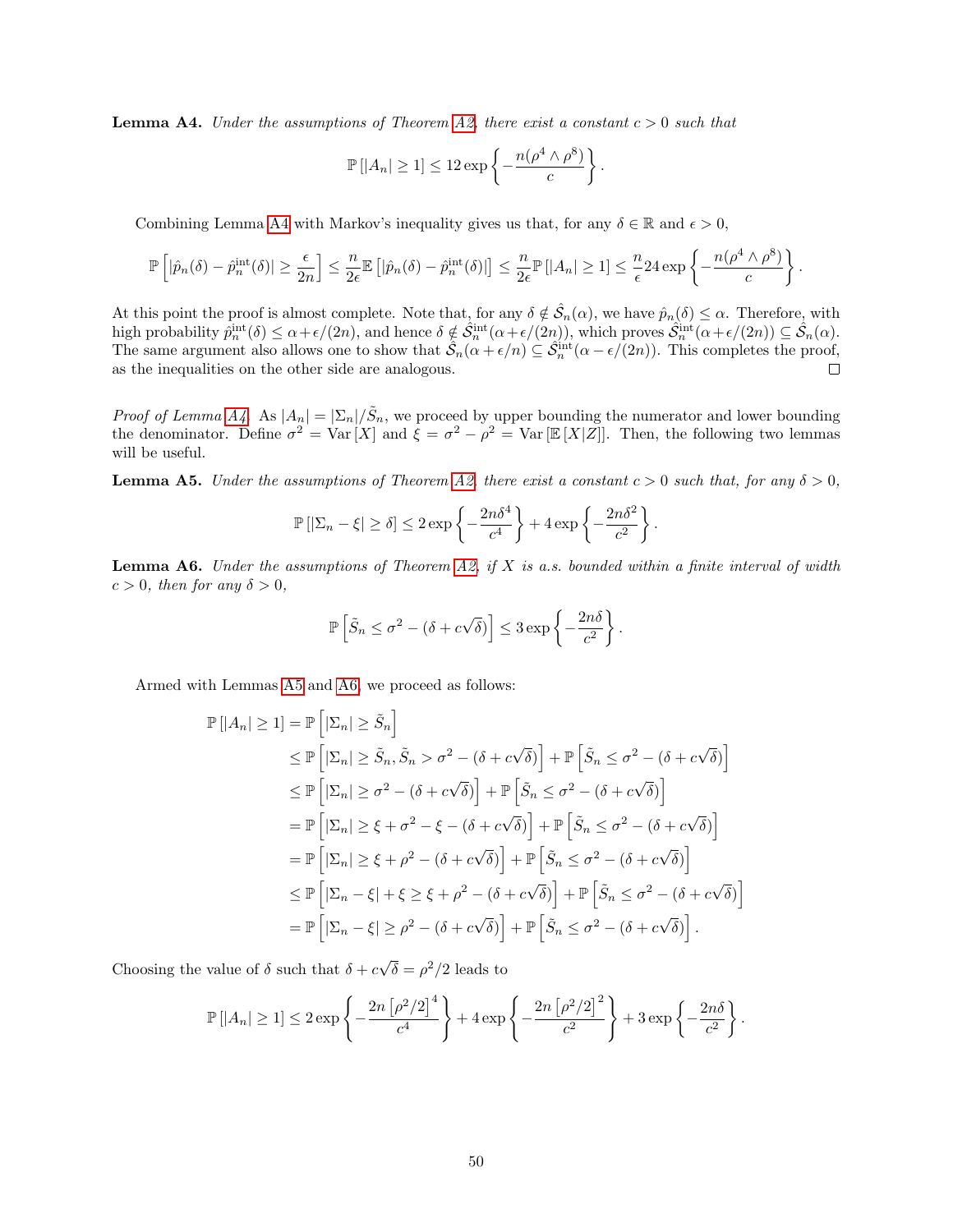Furthermore, as long as the constant  $c$  is sufficiently large,

$$
\mathbb{P}\left[|A_n| \ge 1\right] \le 6 \exp\left\{-\frac{2n\left[\rho^2/2\right]^4}{c^4}\right\} + 3 \exp\left\{-\frac{2n\delta}{c^2}\right\}
$$

$$
\le 6 \exp\left\{-\frac{n\rho^8}{8c^4}\right\} + 6 \exp\left\{-\frac{n\rho^4}{8c^4}\right\}
$$

$$
\le 12 \exp\left\{-\frac{n(\rho^4 \wedge \rho^8)}{8c^4}\right\}.
$$

*Proof of Lemma [A5.](#page-49-1)* Recall that  $\Sigma_n$  is defined as

$$
\Sigma_n = \frac{1}{n} \sum_i (\tilde{X}^{(i)} - \bar{\tilde{X}})(X'^{(i)} - \bar{X}').
$$

Therefore, if we define  $\mu = \mathbb{E}\left[X\right]$  and

$$
\Sigma'_{n} = \frac{1}{n} \sum_{i} (\tilde{X}^{(i)} - \mu)(X'^{(i)} - \mu)
$$
  

$$
\Omega_{n} = \left(\mu - \frac{1}{n} \sum_{i=1}^{n} X^{(i)}\right) \left(\mu - \frac{1}{n} \sum_{i=1}^{n} \tilde{X}^{(i)}\right),
$$

we can write

$$
\Sigma_n = \Sigma_n' - \Omega_n.
$$

This allows us to bound  $\Sigma_n$  by bounding  $\Sigma'_n$  and  $\Omega_n$  separately, which is easier to do. For any  $\delta > 0$ ,

$$
\mathbb{P}\left[|\Sigma_n - \xi| \ge 2\delta^2\right] = \mathbb{P}\left[|\Sigma'_n + \Omega_n - \xi| \ge 2\delta^2\right] \\
\le \mathbb{P}\left[|\Sigma'_n - \xi| + |\Omega_n| \ge 2\delta^2\right] \\
\le \mathbb{P}\left[|\Sigma'_n - \xi| + |\Omega_n| \ge 2\delta^2, |\Omega_n| < 2\delta^2\right] + \mathbb{P}\left[|\Omega_n| \ge \delta^2\right] \\
\le \mathbb{P}\left[|\Sigma'_n - \xi| \ge \delta^2\right] + \mathbb{P}\left[|\Omega_n| \ge \delta^2\right].
$$

To bound the first term above, note that  $\Sigma_n'$  is the sample average of n bounded and independent random variables  $X^{(i)} = (\tilde{X}^{(i)} - \mu)(X^{(i)} - \mu)$  with expected values equal to

$$
\mathbb{E}\left[X^{(i)}\right] = \mathbb{E}\left[\mathbb{E}\left[X^{(i)} \mid \mathcal{F}_n\right]\right] = \mathbb{E}\left[\left(\mathbb{E}\left[X_j \mid Z\right] - \mu\right)^2\right] = \text{Var}\left[\mathbb{E}\left[X \mid Z\right]\right] = \xi.
$$

Therefore, we can apply Hoeffding's inequality:

$$
\mathbb{P}\left[|\Sigma'_n-\xi|\geq \delta^2\right]\leq 2\exp\left\{-\frac{2n\delta^4}{c^4}\right\}.
$$

To bound the second term above, note that

$$
\mathbb{P}\left[|\Omega_n| \ge t^2\right] = \mathbb{P}\left[|\mu - \frac{1}{n}\sum_{i=1}^n X^{(i)}| \cdot |\mu - \frac{1}{n}\sum_{i=1}^n \tilde{X}^{(i)}| \ge \delta^2\right]
$$
  

$$
\le 2 \cdot \mathbb{P}\left[|\mu - \frac{1}{n}\sum_{i=1}^n X^{(i)}| \ge \delta\right]
$$
  

$$
\le 4 \exp\left\{-\frac{2n\delta^2}{c^2}\right\},
$$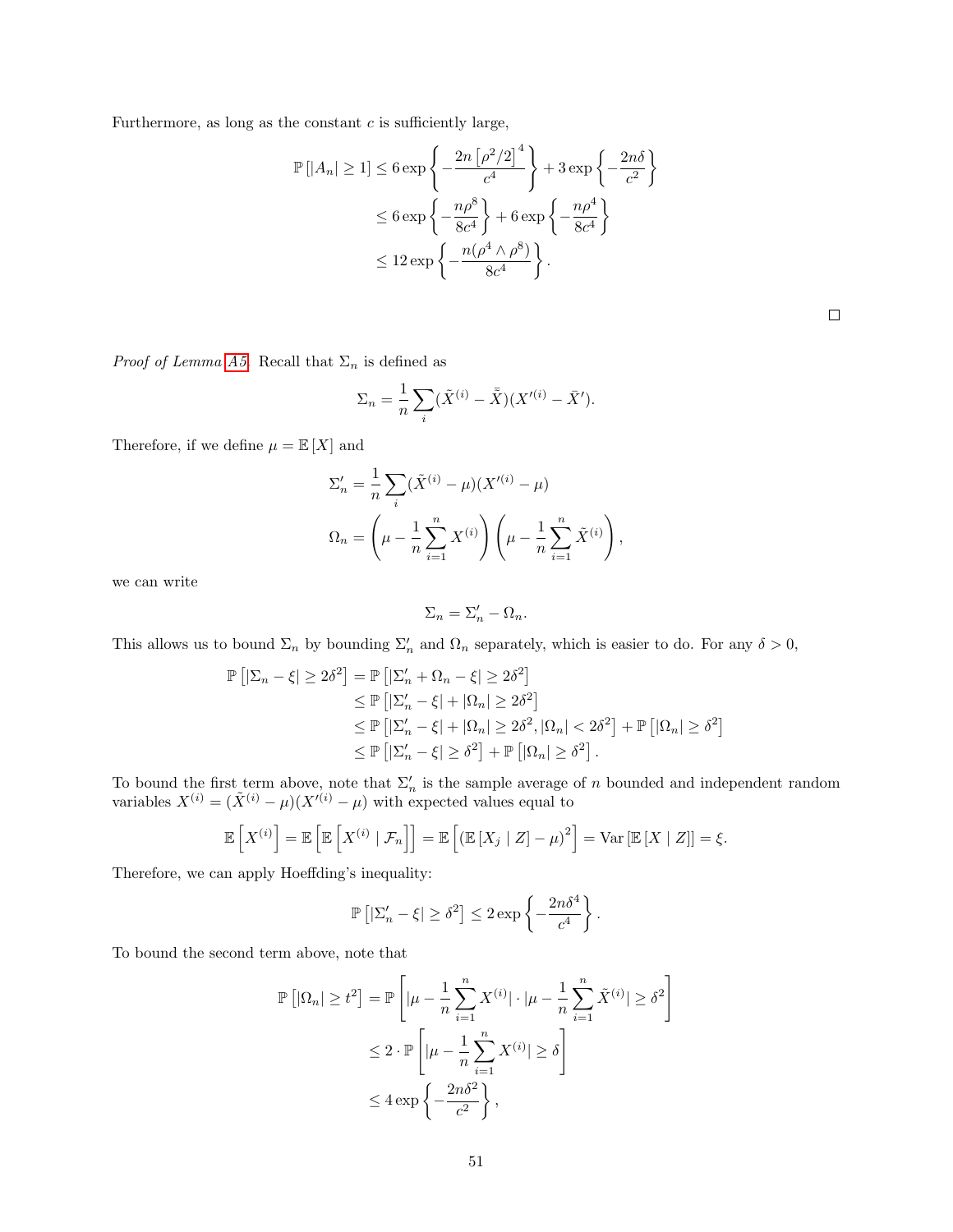where the second step above follows again from Hoeffding's inequality. Hence, we can conclude that

$$
\mathbb{P}\left[|\Sigma_n - \xi| \ge 2\delta^2\right] \le 2 \exp\left\{-\frac{2n\delta^4}{c^4}\right\} + 4 \exp\left\{-\frac{2n\delta^2}{c^2}\right\}.
$$

*Proof of Lemma [A6.](#page-49-2)* To simplify the notation, we prove the analogous bound in which  $S_n$  is replaced by

$$
S_n = \frac{1}{n} \sum_{i=1}^n \left( X'^{(i)} - \bar{X}' \right)^2.
$$

In fact,  $S_n$  and  $\tilde{S}_n$  are identically distributed. After defining  $\mu = \mathbb{E}[X]$ , as before, one can rewrite  $S_n$  as

$$
S_n = \frac{1}{n} \sum_{i=1}^n \left( X'^{(i)} - \bar{X}' \right)^2 = \frac{1}{n} \sum_{i=1}^n \left( X'^{(i)} - \mu + \mu - \bar{X}' \right)^2
$$

$$
= \frac{1}{n} \sum_{i=1}^n \left( X'^{(i)} - \mu \right)^2 - \left( \mu - \bar{X}' \right)^2.
$$

Following the same strategy as before, observe that, for any  $t > 0$  and  $0 < \delta < t$ ,

$$
\mathbb{P}\left[S_n \leq \sigma^2 - t\right] = \mathbb{P}\left[\frac{1}{n}\sum_{i=1}^n \left(X'^{(i)} - \mu\right)^2 - \left(\mu - \bar{X}'\right)^2 \leq \sigma^2 - t\right]
$$
  

$$
\leq \mathbb{P}\left[\frac{1}{n}\sum_{i=1}^n \left(X'^{(i)} - \mu\right)^2 \leq \sigma^2 - t + \delta\right] + \mathbb{P}\left[\left(\mu - \bar{X}'\right)^2 > \delta\right].
$$

To bound the first term above, remember that  $\sigma^2 = \mathbb{E}[(X^{(i)} - \mu)^2]$  and apply Hoeffding's inequality:

$$
\mathbb{P}\left[\frac{1}{n}\sum_{i=1}^n \left(X'^{(i)} - \mu\right)^2 \leq \sigma^2 - (t - \delta)\right] \leq \exp\left\{-\frac{2n(t - \delta)^2}{c^4}\right\}.
$$

To bound the second term above, we can also use Hoeffding's inequality:

$$
\mathbb{P}\left[\left(\mu - \bar{X}'\right)^2 > \delta\right] = \mathbb{P}\left[|\mu - \bar{X}'| > \sqrt{\delta}\right] \le 2 \exp\left\{-\frac{2n\delta}{c^2}\right\},\
$$

Therefore, if we choose  $t = \delta + c$  $\delta$ , we obtain

$$
\mathbb{P}\left[S_n \le \sigma^2 - (\delta + c\sqrt{\delta})\right] \le \exp\left\{-\frac{2n(t-\delta)^2}{c^4}\right\} + 2\exp\left\{-\frac{2n\delta}{c^2}\right\} = 3\exp\left\{-\frac{2n\delta}{c^2}\right\}.
$$

 $\Box$ 

*Proof of Theorem [A3.](#page-12-4)* Let us fix any  $\delta \neq \tau$  and define  $\gamma = \tau - \delta$ . By Markov's inequality,

$$
\mathbb{P}\left[\delta \in \hat{\mathcal{S}}_n(\alpha)\right] = \mathbb{P}\left[\hat{p}_n(\delta) > \alpha\right] \leq \frac{1}{\alpha} \mathbb{E}\left[\hat{p}_n(\delta)\right].
$$

Furthermore, for any  $\epsilon > 0$ ,

$$
\mathbb{E}\left[\hat{p}_n(\delta)\right] = \mathbb{E}\left[\psi(\gamma; W_n, \tilde{W}_n, A_n)\right]
$$
  
\n
$$
\leq \mathbb{E}\left[\psi(\gamma; W_n, \tilde{W}_n, A_n)\mathbb{1}\left[|W_n| < \epsilon, |\tilde{W}_n| < \epsilon, |A_n| < 1\right]\right] +
$$
  
\n
$$
+ \mathbb{P}\left[|W_n| \geq \epsilon\right] + \mathbb{P}\left[|\tilde{W}_n| \geq \epsilon\right] + \mathbb{P}\left[|A_n| \geq 1\right]
$$
  
\n
$$
= \mathbb{E}\left[\psi(\gamma; W_n, \tilde{W}_n, A_n)\mathbb{1}\left[|W_n| < \epsilon, |\tilde{W}_n| < \epsilon, |A_n| < 1\right]\right] + 2\mathbb{P}\left[|W_n| \geq \epsilon\right] + \mathbb{P}\left[|A_n| \geq 1\right],
$$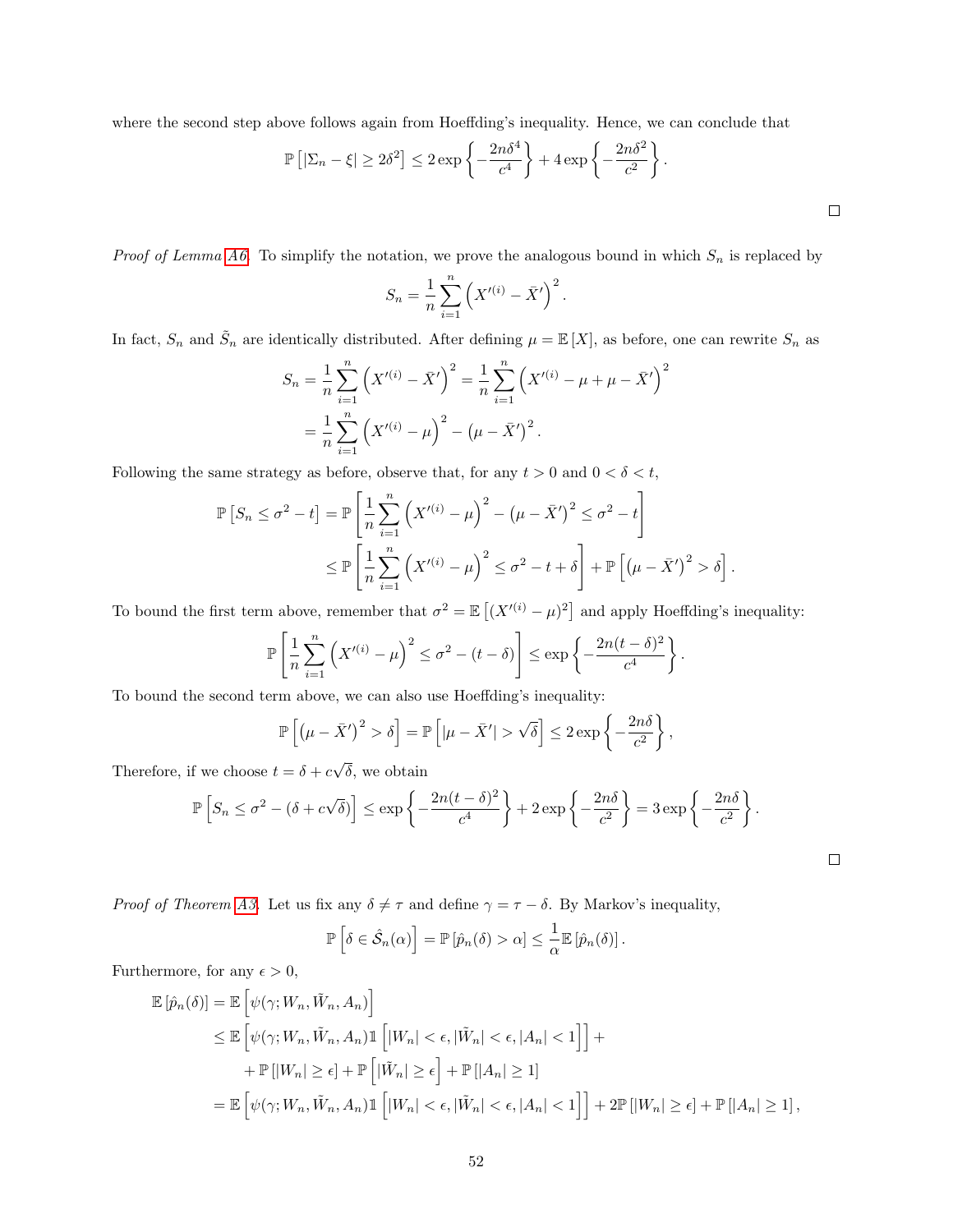where the function  $\psi$  is defined as in the proof of Theorem [A2.](#page-11-4) Our strategy is to separately bound each of the above terms, noting that Lemma [A4](#page-49-0) already takes care of the last one. Let us then look at the first term.

$$
\mathbb{E}\left[\psi(\gamma; W_n, \tilde{W}_n, A_n) \mathbb{1}\left[|W_n| < \epsilon, |\tilde{W}_n| < \epsilon, |A_n| < 1\right]\right]
$$
\n
$$
= \mathbb{E}\left[\mathbb{1}\left[\gamma^2(1-A_n^2) + 2\gamma\left(W_n - A_n\tilde{W}_n\right) + W_n^2 - \tilde{W}_n^2 \le 0\right] \mathbb{1}\left[|W_n| < \epsilon, |\tilde{W}_n| < \epsilon, |A_n| < 1\right]\right]
$$
\n
$$
\le \mathbb{E}\left[\mathbb{1}\left[\gamma^2(1-A_n^2) - 4|\gamma|\epsilon - 2\epsilon^2 \le 0\right] \mathbb{1}\left[|W_n| < \epsilon, |\tilde{W}_n| < \epsilon, |A_n| < 1\right]\right]
$$
\n
$$
= \mathbb{E}\left[\mathbb{1}\left[A_n^2 \ge 1 - \frac{4|\gamma|\epsilon + 2\epsilon^2}{\gamma^2}\right] \mathbb{1}\left[|W_n| < \epsilon, |\tilde{W}_n| < \epsilon, |A_n| < 1\right]\right]
$$
\n
$$
\le \mathbb{P}\left[A_n^2 \ge 1 - \frac{4|\gamma|\epsilon + 2\epsilon^2}{\gamma^2}\right]
$$
\n
$$
\le \mathbb{P}\left[A_n^2 \ge 1 - 2\frac{\epsilon^2}{\gamma^2}\right]
$$
\n
$$
= \mathbb{P}\left[|A_n| \ge \sqrt{1 - 2\frac{\epsilon^2}{\gamma^2}}\right]
$$
\n
$$
\le \mathbb{P}\left[|A_n| \ge 1 - \frac{\epsilon^2}{\gamma^2}\right].
$$

<span id="page-52-0"></span>**Lemma A7.** Let  $\epsilon_n$  be a fixed sequence converging to 0 as  $n \to \infty$ . Under the assumptions of Theorem [A3,](#page-12-4) there exist a constant  $\tilde{c} > 0$  such that

$$
\mathbb{P}\left[|A_n| \geq 1 - \epsilon_n \frac{\rho^2}{\sigma^2}\right] \leq 6 \exp\left\{-\frac{2n}{\tilde{c}}\left[ (\rho^8 \vee \rho^4) - 8\epsilon_n\right] \right\} + 3 \exp\left\{-\frac{n}{2\tilde{c}}\rho^4 \epsilon_n^2\right\},\
$$

for any sufficiently large n.

Applying Lemma [A7](#page-52-0) to the inequality above leads to:

$$
\mathbb{E}\left[\hat{p}_n(\delta)\right] \leq \mathbb{E}\left[\psi(\gamma; W_n, \tilde{W}_n, A_n)\mathbb{1}\left[|W_n| < \epsilon, |\tilde{W}_n| < \epsilon, |A_n| < 1\right]\right] + 2\mathbb{P}\left[|W_n| \geq \epsilon\right] + \mathbb{P}\left[|A_n| \geq 1\right]
$$
\n
$$
\leq 2\mathbb{P}\left[|A_n| \geq 1 - \frac{\epsilon^2}{\gamma^2}\right] + 2\mathbb{P}\left[|W_n| \geq \epsilon\right]
$$
\n
$$
\leq 12\exp\left\{-\frac{2n}{\tilde{c}}\left[(\rho^8 \vee \rho^4) - 8\frac{\epsilon^2}{\gamma^2} \frac{\sigma^2}{\rho^2}\right]\right\} + 6\exp\left\{-\frac{n}{2\tilde{c}}\rho^4 \frac{\epsilon^4}{\gamma^4} \frac{\sigma^4}{\rho^4}\right\} + 2\mathbb{P}\left[|W_n| \geq \epsilon\right]
$$
\n
$$
\leq 12\exp\left\{-\frac{2n}{\tilde{c}}\left[(\rho^8 \vee \rho^4) - 8\frac{\epsilon^2}{\gamma^2} \frac{\sigma^2}{\rho^2}\right]\right\} + 6\exp\left\{-\frac{n}{2\tilde{c}} \frac{\epsilon^4}{\gamma^4} \rho^4\right\} + 2\mathbb{P}\left[|W_n| \geq \epsilon\right],
$$

as long as *n* is large enough and  $\epsilon^2/\gamma^2 = o_n(1)$ . Next, we need to bound  $|W_n|$ .

<span id="page-52-1"></span>**Lemma A8.** Under the assumptions of Theorem [A3,](#page-12-4) if  $X$  is a.s. bounded within a finite interval of width  $c > 0$  and Y,  $\hat{g}$  are a.s. bounded within an interval of width  $d > 0$ , then

$$
\mathbb{P}\left[|W_n| \geq \epsilon\right] \leq 7 \exp\left\{-\frac{n\epsilon^2 \sigma^2}{4c^2 d^2}\right\}.
$$

for any sufficiently large n, if  $\epsilon = o_n(1)$ .

It follows from Lemma [A8](#page-52-1) that

$$
\mathbb{E}\left[\hat{p}_n(\delta)\right] \le 12 \exp\left\{-\frac{2n}{\tilde{c}}\left[ (\rho^8 \vee \rho^4) - 8\frac{\epsilon^2}{\gamma^2} \frac{\sigma^2}{\rho^2} \right] \right\} + 6 \exp\left\{-\frac{n}{2\tilde{c}} \frac{\epsilon^4}{\gamma^4} \rho^4 \right\} + 14 \exp\left\{-\frac{n\epsilon^2 \sigma^2}{4c^2 d^2}\right\}
$$
  

$$
\le 12 \exp\left\{-\frac{2n}{\tilde{c}}\left[ (\rho^8 \vee \rho^4) - 8\frac{\epsilon^2}{\gamma^2} \frac{\sigma^2}{\rho^2} \right] \right\} + 6 \exp\left\{-\frac{n}{2\tilde{c}} \frac{\epsilon^4}{\gamma^4} \rho^4 \right\} + 14 \exp\left\{-\frac{n\epsilon^2 \rho^2}{4c^2 d^2}\right\},
$$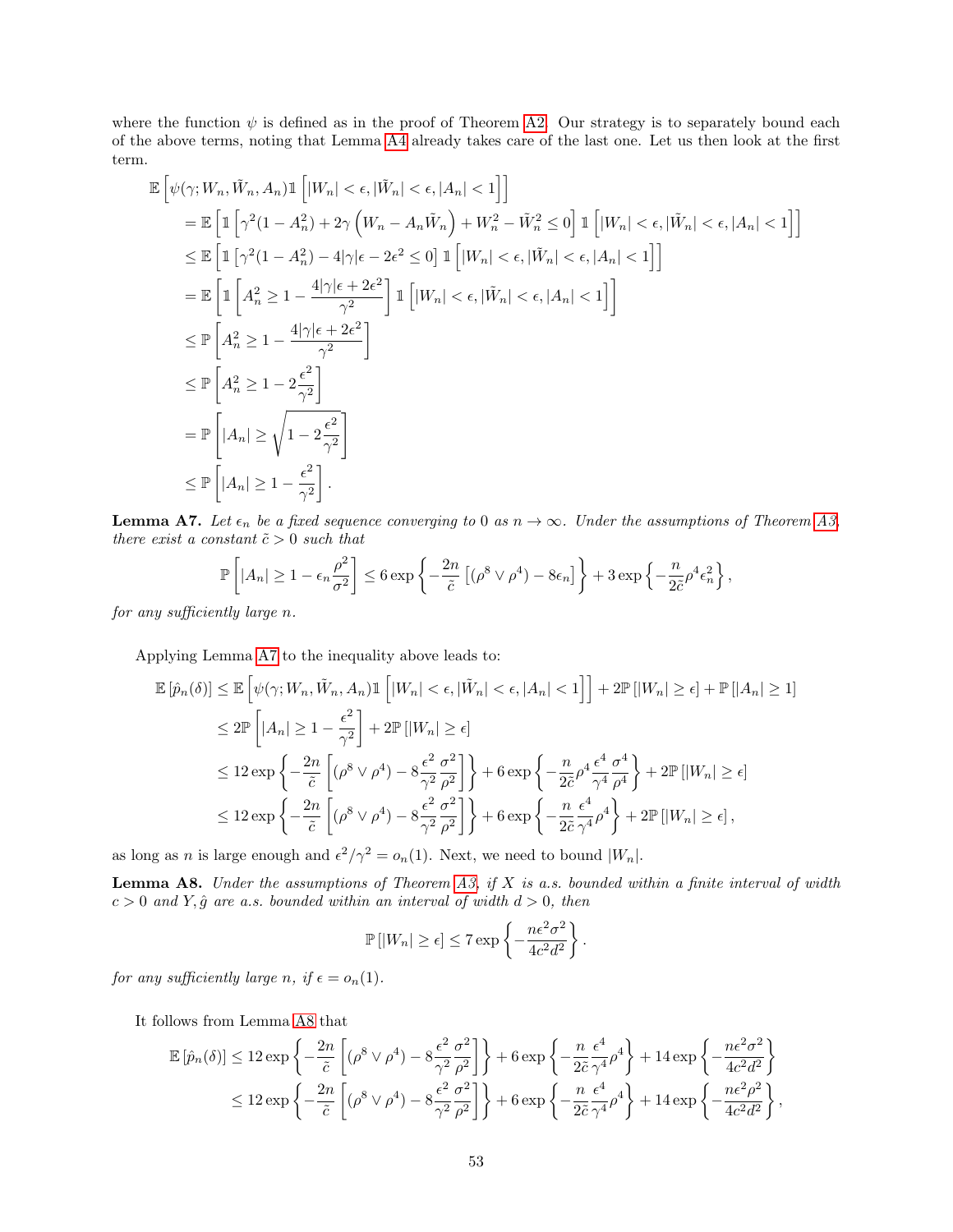for any sufficiently large n, if  $\epsilon = o_n(1)$ . Now, set  $\epsilon = \gamma/(\log n)$ , so that the inequality above becomes

$$
\mathbb{E}\left[\hat{p}_n(\delta)\right] \le 12 \exp\left\{-\frac{2n}{\tilde{c}}\left[(\rho^8 \vee \rho^4) - \frac{8}{(\log n)^2} \frac{\sigma^2}{\rho^2}\right]\right\} + 6 \exp\left\{-\frac{n}{2\tilde{c}(\log n)^4} \rho^4\right\} + 14 \exp\left\{-\frac{n\gamma^2 \rho^2}{4c^2 d^2 (\log n)^2}\right\}
$$
  

$$
\le 12 \exp\left\{-\frac{2n}{\tilde{c}}\left[(\rho^8 \vee \rho^4) - \frac{8}{(\log n)^2} \frac{\sigma^2}{\rho^2}\right]\right\} + 6 \exp\left\{-\frac{n}{2\tilde{c}(\log n)^4} \rho^4\right\} + 14 \exp\left\{-\frac{\rho^2 \log n}{4c^2 d^2}\right\},
$$

where the second inequality above follows from the assumption that  $\gamma = |\tau - \delta| \geq n^{-1/2} (\log n)^{3/2}$ .

$$
\qquad \qquad \Box
$$

*Proof of Lemma [A7.](#page-52-0)* Fix any  $t^2 > 0$  and  $\delta > 0$ . Then,

$$
\mathbb{P}\left[|A_n| \ge 1 - t^2\right] = \mathbb{P}\left[|\Sigma_n| \ge \left(1 - t^2\right) S_n\right] \\
\le \mathbb{P}\left[|\Sigma_n| \ge \left(1 - t^2\right) (\sigma^2 - \delta)\right] + \mathbb{P}\left[S_n \le \sigma^2 - \delta\right] \\
\le \mathbb{P}\left[|\Sigma_n| \ge \sigma^2 - t^2 \sigma^2 - \delta\right] + \mathbb{P}\left[S_n \le \sigma^2 - \delta\right] \\
= \mathbb{P}\left[|\Sigma_n| \ge \xi + \rho^2 - \left(t^2 \sigma^2 + \delta\right)\right] + \mathbb{P}\left[S_n \le \sigma^2 - \delta\right] \\
\le \mathbb{P}\left[|\Sigma_n - \xi| \ge \rho^2 - \left(t^2 \sigma^2 + \delta\right)\right] + \mathbb{P}\left[S_n \le \sigma^2 - \delta\right].
$$

Setting  $\delta = \sigma^2 t^2$  then gives:

$$
\mathbb{P}\left[|A_n| \geq 1 - t^2\right] \leq \mathbb{P}\left[|\Sigma_n - \xi| \geq \rho^2 - 2\sigma^2 t^2\right] + \mathbb{P}\left[S_n \leq \sigma^2 (1 - t^2)\right].
$$

Assuming  $\rho^2 > 2\sigma^2 t^2$ , we can apply Lemmas [A5](#page-49-1) and [A6](#page-49-2) and obtain that there exist a constant  $\tilde{c}$  such that

$$
\mathbb{P}\left[|A_n| \ge 1 - t^2\right] \le 2 \exp\left\{-\frac{2n}{\tilde{c}^4} \left(\rho^2 - 2\sigma^2 t^2\right)^4\right\} + 4 \exp\left\{-\frac{2n}{\tilde{c}^2} \left(\rho^2 - 2\sigma^2 t^2\right)^2\right\} + \exp\left\{-\frac{2n}{\tilde{c}^4} \frac{\sigma^4 t^4}{4}\right\} + 2 \exp\left\{-\frac{2n}{\tilde{c}^2} \frac{\sigma^2 t^2}{2}\right\}
$$
  

$$
\le 2 \exp\left\{-\frac{2n}{\tilde{c}^4} \left[\rho^8 - \frac{8}{\rho^2} t^2 \sigma^2\right]\right\} + 4 \exp\left\{-\frac{2n}{\tilde{c}^2} \left[\rho^4 - \frac{4}{\rho^2} t^2 \sigma^2\right]\right\} + \exp\left\{-\frac{n}{2\tilde{c}^4} \left(t^2 \sigma^2\right)^2\right\} + 2 \exp\left\{-\frac{n}{\tilde{c}^2} t^2 \sigma^2\right\}
$$
  

$$
\le 6 \exp\left\{-\frac{2n}{\tilde{c}^4} \left[\left(\rho^8 \vee \rho^4\right) - \frac{8}{\rho^2} t^2 \sigma^2\right]\right\} + \exp\left\{-\frac{n}{2\tilde{c}^4} \left(t^2 \sigma^2\right)^2\right\} + 2 \exp\left\{-\frac{n}{2\tilde{c}^4} \left(t^2 \sigma^2\right)^2\right\} + 2 \exp\left\{-\frac{n}{\tilde{c}^2} t^2 \sigma^2\right\}.
$$

As long as  $t^2 < 2/\sigma^2$ , it follows that

$$
\mathbb{P}\left[|A_n| \geq 1 - t^2\right] \leq 6 \exp\left\{-\frac{2n}{\tilde{c}^4} \left[ (\rho^8 \vee \rho^4) - \frac{8}{\rho^2} t^2 \sigma^2 \right] \right\} + 3 \exp\left\{-\frac{n}{2\tilde{c}^4} \left(t^2 \sigma^2\right)^2\right\}.
$$

To simplify the expression on the right-hand-side above, we can fix  $\epsilon > 0$  and set  $t^2 = \epsilon \rho^2/\sigma^2$ . Then,

$$
\mathbb{P}\left[|A_n| \geq 1 - \epsilon \frac{\rho^2}{\sigma^2}\right] \leq 6 \exp\left\{-\frac{2n}{\tilde{c}^4}\left[ (\rho^8 \vee \rho^4) - 8\epsilon\right] \right\} + 3 \exp\left\{-\frac{n}{2\tilde{c}^4} \rho^4 \epsilon^2\right\}.
$$

 $\Box$ 

*Proof of Lemma [A8.](#page-52-1)* Recall that  $W_n$  is defined as

$$
W_n = \frac{1}{\sum_i (X^{(i)} - \bar{X})^2} \sum_i (X^{(i)} - \bar{X}) \left( g(Z^{(i)}, C^{(i)}) - \hat{g}(Z^{(i)}) \right) = \frac{W'_n}{S_n},
$$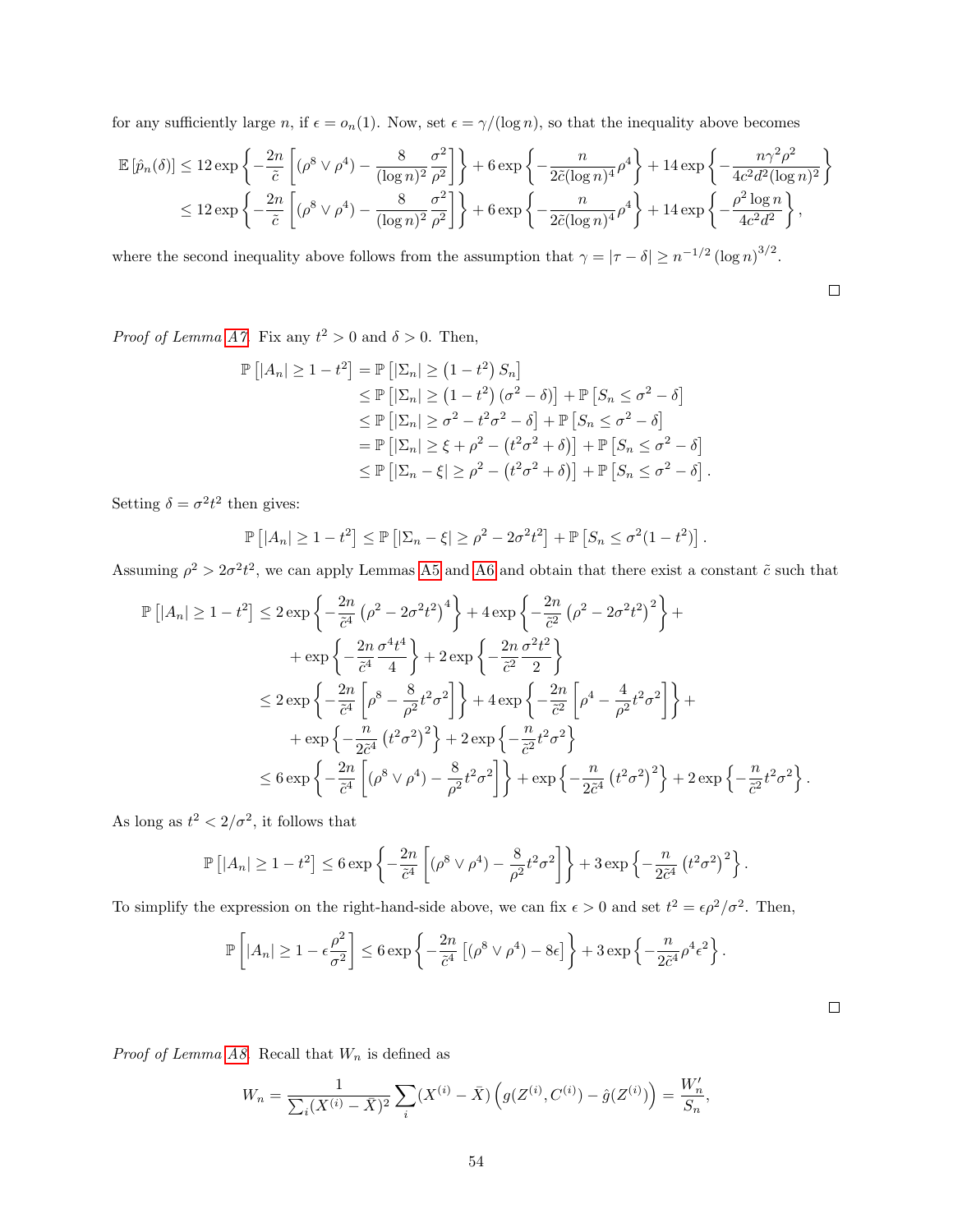where

$$
W'_n = \frac{1}{n} \sum_i (X^{(i)} - \bar{X}) \left( g(Z^{(i)}, C^{(i)}) - \hat{g}(Z^{(i)}) \right).
$$

Therefore, we will proceed with the usual strategy. For any  $\epsilon > 0$  and  $\delta > 0$ ,

$$
\mathbb{P}\left[|W_n| \geq \epsilon\right] = \mathbb{P}\left[|W'_n| \geq \epsilon(S_n - \sigma^2 + \sigma^2)\right]
$$
  
\n
$$
= \mathbb{P}\left[|W'_n| \geq \epsilon\sigma^2 + \epsilon(S_n - \sigma^2 + \delta) - \delta\epsilon\right]
$$
  
\n
$$
= \mathbb{P}\left[|W'_n| \geq \epsilon\sigma^2 + \epsilon(S_n - \sigma^2 - \delta) - \delta\epsilon, S_n - \sigma^2 - \delta > 0\right] + \mathbb{P}\left[S_n - \sigma - \delta \leq 0\right]
$$
  
\n
$$
\leq \mathbb{P}\left[|W'_n| \geq \epsilon(\sigma^2 - \delta)\right] + \mathbb{P}\left[S_n - \sigma - \delta \leq 0\right]
$$
  
\n
$$
\leq \mathbb{P}\left[|W'_n| \geq \epsilon(\sigma^2 - \delta - c\sqrt{\delta})\right] + 3\exp\left\{-\frac{2n\delta}{c^2}\right\},
$$

where the last inequality above follows from Lemma [A6.](#page-49-2) Now we need to bound  $|W'_n|$ .

$$
W'_{n} = \frac{1}{n} \sum_{i} (X^{(i)} - \mu) \left( g(Z^{(i)}, C^{(i)}) - \hat{g}(Z^{(i)}) \right) + \frac{1}{n} \sum_{i} (\mu - \bar{X}) \left( g(Z^{(i)}, C^{(i)}) - \hat{g}(Z^{(i)}) \right)
$$
  

$$
= \frac{1}{n} \sum_{i} (X^{(i)} - \mu) \left( g(Z^{(i)}, C^{(i)}) - \hat{g}(Z^{(i)}) \right) + (\mu - \bar{X}) \frac{1}{n} \sum_{i} \left( g(Z^{(i)}, C^{(i)}) - \hat{g}(Z^{(i)}) \right)
$$
  

$$
= W''_{n} + (\mu - \bar{X}) \frac{1}{n} \sum_{i} \left( g(Z^{(i)}, C^{(i)}) - \hat{g}(Z^{(i)}) \right),
$$

where  $W_n''$  is defined as:

$$
W_n'' = \frac{1}{n} \sum_i (X^{(i)} - \mu) \left( g(Z^{(i)}, C^{(i)}) - \hat{g}(Z^{(i)}) \right).
$$

At this point we need to use the assumption that Y and  $\hat{g}$  are bounded within an interval of width  $d > 0$ . Then, we can apply Hoeffding's inequality.

$$
\mathbb{P}\left[|W'_n| \geq \epsilon\right] \leq \mathbb{P}\left[|W''_n| + |\mu - \bar{X}|d \geq \epsilon\right] \\
\leq \mathbb{P}\left[|W''_n| \geq \epsilon/2\right] + \mathbb{P}\left[|\mu - \bar{X}| \geq \epsilon/(2d)\right] \\
\leq 2 \exp\left\{-\frac{2n(\epsilon/2)^2}{c^2d^2}\right\} + 2 \exp\left\{-\frac{2n(\epsilon/2d)^2}{c^2}\right\} \\
\leq 4 \exp\left\{-\frac{n\epsilon^2}{2c^2d^2}\right\}.
$$

Therefore,

$$
\mathbb{P}\left[|W_n| \ge \epsilon\right] \le 4 \exp\left\{-\frac{n\epsilon^2(\sigma^2 - \delta - c\sqrt{\delta})^2}{2c^2d^2}\right\} + 3 \exp\left\{-\frac{2n\delta}{c^2}\right\}
$$
  

$$
\le 4 \exp\left\{-\frac{n\epsilon^2\sigma^2\left[\sigma^2 - 2(\delta + c\sqrt{\delta})\right]}{2c^2d^2}\right\} + 3 \exp\left\{-\frac{2n\delta}{c^2}\right\}
$$
  

$$
\le 4 \exp\left\{-\frac{n\epsilon^2\sigma^4}{2c^2d^2} + \frac{2n\epsilon^22(\delta + c\sqrt{\delta})}{2c^2d^2}\right\} + 3 \exp\left\{-\frac{2n\delta}{c^2} + \frac{2n\epsilon^22(\delta + c\sqrt{\delta})}{2c^2d^2}\right\}
$$